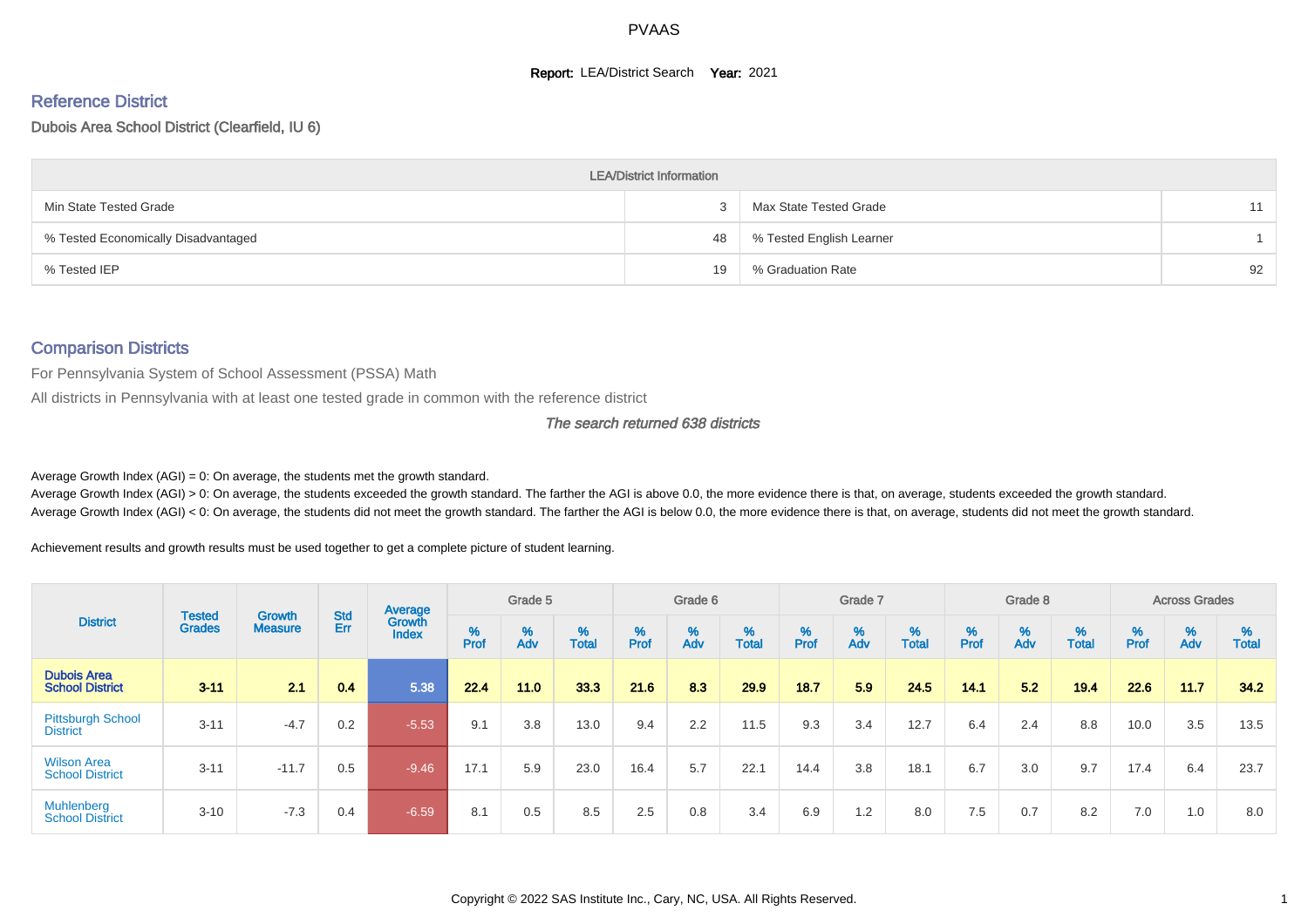|                                                    |                                |                                 | <b>Std</b> | <b>Average</b>         |           | Grade 5  |                   |           | Grade 6  |                   |              | Grade 7  |                   |           | Grade 8  |                   |           | <b>Across Grades</b> |            |
|----------------------------------------------------|--------------------------------|---------------------------------|------------|------------------------|-----------|----------|-------------------|-----------|----------|-------------------|--------------|----------|-------------------|-----------|----------|-------------------|-----------|----------------------|------------|
| <b>District</b>                                    | <b>Tested</b><br><b>Grades</b> | <b>Growth</b><br><b>Measure</b> | Err        | Growth<br><b>Index</b> | %<br>Prof | %<br>Adv | %<br><b>Total</b> | %<br>Prof | %<br>Adv | %<br><b>Total</b> | $\%$<br>Prof | %<br>Adv | %<br><b>Total</b> | %<br>Prof | %<br>Adv | %<br><b>Total</b> | %<br>Prof | %<br>Adv             | %<br>Total |
| <b>Dubois Area</b><br><b>School District</b>       | $3 - 11$                       | 2.1                             | 0.4        | 5.38                   | 22.4      | 11.0     | 33.3              | 21.6      | 8.3      | 29.9              | 18.7         | 5.9      | 24.5              | 14.1      | 5.2      | 19.4              | 22.6      | 11.7                 | 34.2       |
| <b>Shaler Area</b><br><b>School District</b>       | $3 - 11$                       | $-6.1$                          | 0.4        | 1.00                   | 26.2      | 5.8      | 32.0              | 12.6      | 1.9      | 14.5              | 22.1         | 5.5      | 27.7              | 19.6      | 5.2      | 24.8              | 23.3      | 7.8                  | 31.2       |
| <b>West Mifflin Area</b><br><b>School District</b> | $3 - 12$                       | $-8.5$                          | 0.5        | $-2.29$                | 18.4      | 5.7      | 24.1              | 6.8       | 0.7      | 7.4               | 6.7          | 0.0      | 6.7               | 5.5       | 0.0      | 5.5               | 11.1      | 2.8                  | 13.9       |
| <b>MaST Community</b><br><b>Charter School</b>     | $3 - 10$                       | $-8.7$                          | 0.6        | $-3.76$                | 30.0      | 3.0      | 33.0              | 20.0      | 3.8      | 23.8              | 24.3         | 3.9      | 28.2              | 17.5      | 1.9      | 19.4              | 23.1      | 3.6                  | 26.7       |
| <b>Baldwin-Whitehall</b><br><b>School District</b> | $3 - 11$                       | $-5.8$                          | 0.4        | $-2.93$                | 24.7      | 6.6      | 31.4              | 18.6      | 1.2      | 19.8              | 16.0         | 1.6      | 17.7              | 11.5      | 2.1      | 13.6              | 22.2      | 6.8                  | 29.0       |
| <b>Abington School</b><br><b>District</b>          | $3 - 10$                       | $-3.8$                          | 0.3        | 0.35                   | 25.7      | 12.4     | 38.1              | 30.8      | 10.8     | 41.6              | 23.9         | 6.4      | 30.2              | 14.9      | 1.1      | 15.9              | 26.9      | 10.4                 | 37.3       |
| <b>Pennridge School</b><br><b>District</b>         | $3 - 10$                       | $-1.2$                          | 0.3        | 6.80                   | 35.5      | 15.4     | 50.9              | 19.1      | 2.9      | 22.0              | 21.4         | 13.9     | 35.3              | 21.6      | 3.4      | 25.1              | 28.5      | 12.0                 | 40.5       |
| <b>Allentown City</b><br><b>School District</b>    | $3 - 12$                       | $-4.5$                          | 0.3        | $-9.09$                |           |          |                   | 2.0       | 0.7      | 2.8               | 2.2          | 0.3      | 2.5               |           |          |                   | 4.3       | 1.1                  | 5.4        |
| <b>Parkland School</b><br><b>District</b>          | $3 - 11$                       | $-3.5$                          | 0.3        | $-5.03$                | 33.6      | 26.4     | 60.0              | 33.4      | 15.9     | 49.3              | 27.1         | 18.6     | 45.7              | 23.1      | 11.8     | 34.9              | 30.8      | 24.1                 | 54.9       |
| <b>Wyoming Area</b><br><b>School District</b>      | $3 - 10$                       | $-7.7$                          | 0.6        | $-1.00$                | 22.1      | 8.8      | 31.0              | 4.8       | 1.0      | 5.8               | 9.3          | 3.1      | 12.4              | 7.4       | 1.8      | 9.3               | 14.1      | 4.3                  | 18.4       |
| <b>MaST Community</b><br><b>Charter School II</b>  | $3 - 10$                       | $-8.4$                          | 0.7        | $-4.62$                | 5.0       | 2.0      | 6.9               | 7.2       | 1.0      | 8.2               | 8.9          | 2.0      | 10.9              |           |          |                   | 12.6      | 3.2                  | 15.8       |
| <b>Pittston Area</b><br><b>School District</b>     | $3 - 11$                       | $-8.4$                          | 0.8        | 0.10                   | 5.7       | 0.0      | 5.7               | 4.2       | 0.0      | 4.2               | 4.8          | 3.2      | 7.9               | 7.1       | 1.8      | 8.9               | 10.7      | 3.8                  | 14.4       |
| <b>Seneca Valley</b><br><b>School District</b>     | $3 - 11$                       | $-2.1$                          | 0.3        | 1.45                   | 28.8      | 15.8     | 44.6              | 33.8      | 9.8      | 43.6              | 26.6         | 12.0     | 38.5              | 18.6      | 6.0      | 24.6              | 30.0      | 14.4                 | 44.4       |
| <b>Woodland Hills</b><br><b>School District</b>    | $3 - 12$                       | $-6.1$                          | 0.5        | $-2.24$                | 5.7       | 5.1      | 10.8              | 4.8       | 1.4      | 6.2               | 8.7          | 2.9      | 11.6              | 2.3       | 3.0      | 5.3               | 7.9       | 2.7                  | 10.6       |
| <b>Kiski Area School</b><br><b>District</b>        | $3 - 11$                       | $-4.9$                          | 0.4        | $-1.08$                | 15.4      | 5.6      | 21.0              | 11.1      | 1.8      | 13.0              | 22.9         | 5.0      | 27.9              | 9.6       | 2.8      | 12.4              | 20.2      | 7.5                  | 27.7       |
| <b>Lancaster School</b><br><b>District</b>         | $3 - 12$                       | $-3.2$                          | 0.3        | $-3.06$                | 8.8       | 3.0      | 11.8              | 3.9       | 0.8      | 4.7               | 4.4          | 0.9      | 5.3               | 2.3       | 0.6      | 3.0               | 7.4       | 1.9                  | 9.3        |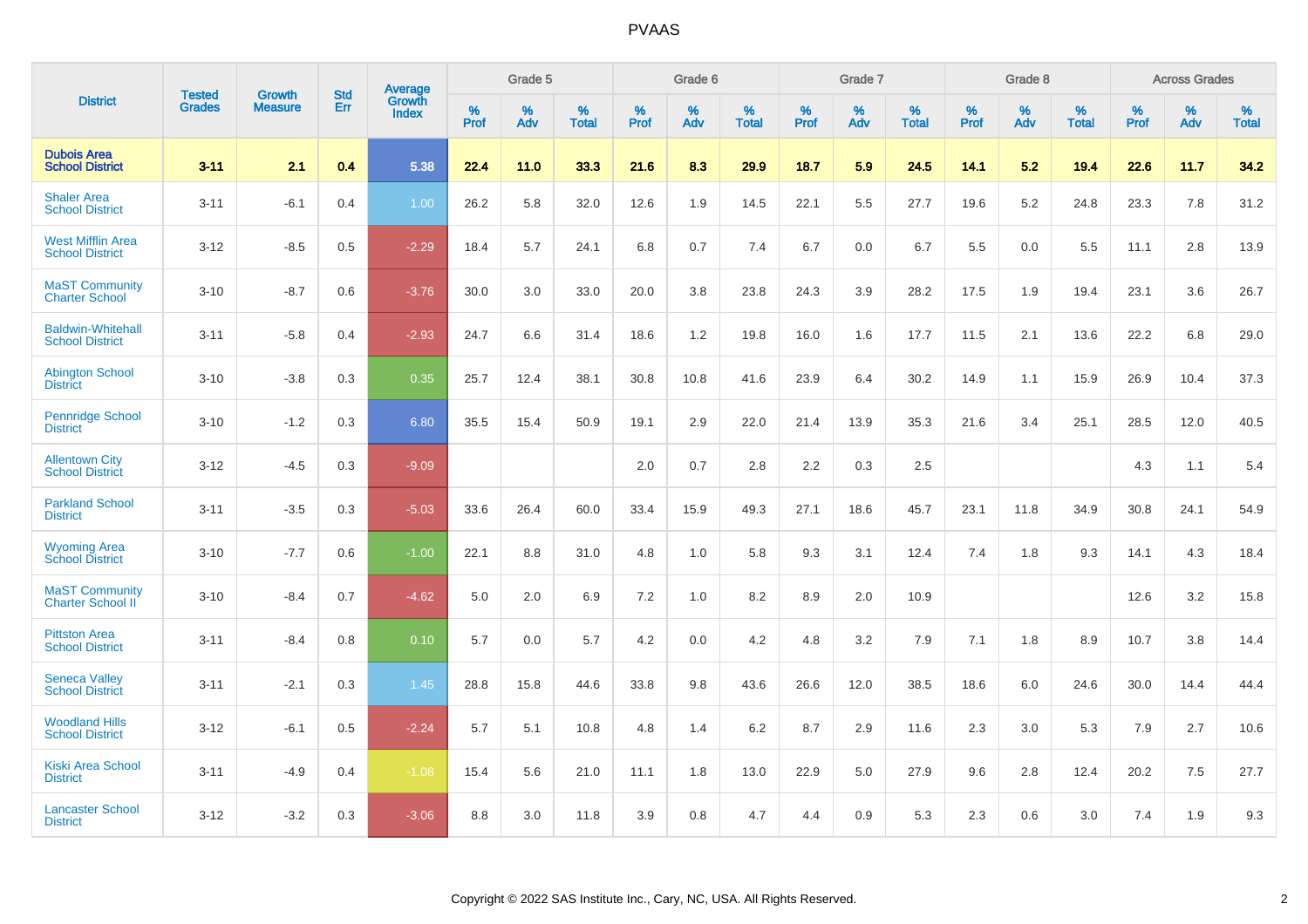|                                                                | <b>Tested</b> | <b>Growth</b>  | <b>Std</b> | Average                |           | Grade 5  |                   |           | Grade 6  |                   |           | Grade 7  |                   |           | Grade 8  |                   |           | <b>Across Grades</b> |                   |
|----------------------------------------------------------------|---------------|----------------|------------|------------------------|-----------|----------|-------------------|-----------|----------|-------------------|-----------|----------|-------------------|-----------|----------|-------------------|-----------|----------------------|-------------------|
| <b>District</b>                                                | <b>Grades</b> | <b>Measure</b> | <b>Err</b> | Growth<br><b>Index</b> | %<br>Prof | %<br>Adv | %<br><b>Total</b> | %<br>Prof | %<br>Adv | %<br><b>Total</b> | %<br>Prof | %<br>Adv | %<br><b>Total</b> | %<br>Prof | %<br>Adv | %<br><b>Total</b> | %<br>Prof | %<br>Adv             | %<br><b>Total</b> |
| <b>Dubois Area</b><br><b>School District</b>                   | $3 - 11$      | 2.1            | 0.4        | 5.38                   | 22.4      | 11.0     | 33.3              | 21.6      | 8.3      | 29.9              | 18.7      | 5.9      | 24.5              | 14.1      | 5.2      | 19.4              | 22.6      | 11.7                 | 34.2              |
| <b>Dallas School</b><br><b>District</b>                        | $3 - 11$      | $-5.7$         | 0.5        | 5.42                   | 43.8      | 15.6     | 59.4              | 24.3      | 2.8      | 27.1              | 18.1      | 6.3      | 24.4              | 17.9      | 0.0      | 17.9              | 30.9      | 12.9                 | 43.8              |
| <b>Southeastern</b><br><b>Greene School</b><br><b>District</b> | $3 - 10$      | $-11.8$        | 1.0        | $-3.05$                | 34.5      | 13.8     | 48.3              | 32.4      | 2.9      | 35.3              | 8.2       | 4.1      | 12.2              | 25.6      | 2.3      | 27.9              | 26.6      | 12.9                 | 39.5              |
| <b>Bristol Township</b><br><b>School District</b>              | $3 - 11$      | $-4.1$         | 0.4        | $-1.98$                | 12.4      | 2.9      | 15.3              | 2.7       | 0.7      | 3.4               | 7.5       | 1.1      | 8.6               | 3.8       | 0.4      | 4.2               | 10.6      | 2.1                  | 12.7              |
| <b>Central Bucks</b><br><b>School District</b>                 | $3 - 11$      | 0.2            | 0.2        | 7.38                   | 36.0      | 18.4     | 54.4              | 31.8      | 16.6     | 48.4              | 29.2      | 13.4     | 42.6              | 22.8      | 7.4      | 30.1              | 32.0      | 16.6                 | 48.6              |
| <b>Pine-Richland</b><br><b>School District</b>                 | $3 - 11$      | $-1.8$         | 0.3        | 0.90                   | 35.0      | 21.7     | 56.7              | 35.6      | 11.5     | 47.1              | 37.1      | 18.2     | 55.4              | 30.1      | 15.8     | 45.9              | 34.9      | 21.2                 | 56.1              |
| <b>Northwestern</b><br><b>School District</b>                  | $3 - 11$      | $-6.8$         | 0.6        | $-3.84$                | 34.7      | 6.3      | 41.0              | 21.8      | 1.2      | 23.0              | 16.8      | 7.5      | 24.3              | 9.1       | 1.8      | 10.9              | 25.1      | 6.0                  | 31.1              |
| Wissahickon<br><b>Charter School</b>                           | $3-8$         | $-0.8$         | 0.7        | 4.54                   | 0.0       | 0.0      | 0.0               | 2.4       | 0.0      | 2.4               | 3.7       | 0.0      | 3.7               | 1.5       | 0.0      | 1.5               | 4.0       | $0.2\,$              | 4.2               |
| <b>Owen J Roberts</b><br><b>School District</b>                | $3 - 11$      | $-3.2$         | 0.3        | $-0.55$                | 35.7      | 21.9     | 57.7              | 29.6      | 17.3     | 46.9              | 28.3      | 12.5     | 40.8              | 22.8      | 5.5      | 28.4              | 31.9      | 16.7                 | 48.6              |
| <b>Gateway School</b><br><b>District</b>                       | $3 - 11$      | $-4.4$         | 0.4        | $-2.08$                | 15.3      | 7.4      | 22.7              | 16.5      | 7.1      | 23.6              | 14.6      | 4.2      | 18.8              | 16.2      | 6.9      | 23.2              | 21.5      | 9.7                  | 31.2              |
| <b>Conrad Weiser</b><br><b>Area School</b><br><b>District</b>  | $3 - 11$      | $-1.9$         | 0.5        | 2.69                   | 15.3      | 1.8      | 17.2              | 18.5      | 2.6      | 21.2              | 15.6      | 1.6      | 17.2              | 9.4       | 3.0      | 12.3              | 17.9      | 5.0                  | 23.0              |
| <b>Trinity Area School</b><br><b>District</b>                  | $3 - 11$      | $-4.0$         | 0.4        | 3.77                   | 35.4      | 13.4     | 48.9              | 20.9      | 3.2      | 24.1              | 21.5      | 8.0      | 29.5              | 15.3      | 3.2      | 18.6              | 25.6      | 9.6                  | 35.2              |
| Penn-Trafford<br><b>School District</b>                        | $3 - 11$      | $-3.6$         | 0.4        | 3.72                   | 40.3      | 24.6     | 64.9              | 36.1      | 20.9     | 57.0              | 33.3      | 18.7     | 52.0              | 19.3      | 3.7      | 23.0              | 34.4      | 21.1                 | 55.5              |
| <b>Tuscarora School</b><br><b>District</b>                     | $3 - 11$      | $-2.4$         | 0.5        | 3.82                   | 16.5      | 7.4      | 23.9              | 11.3      | 2.7      | 14.0              | 13.4      | 4.5      | 17.9              | 11.0      | 2.1      | 13.1              | 17.7      | 6.0                  | 23.6              |
| <b>Mount Pleasant</b><br><b>Area School</b><br><b>District</b> | $3 - 11$      | $-5.7$         | 0.5        | $-0.96$                | 18.0      | 1.6      | 19.7              | 12.8      | 2.4      | 15.2              | 12.7      | 2.8      | 15.5              | 7.4       | 0.8      | 8.3               | 18.3      | 4.3                  | 22.6              |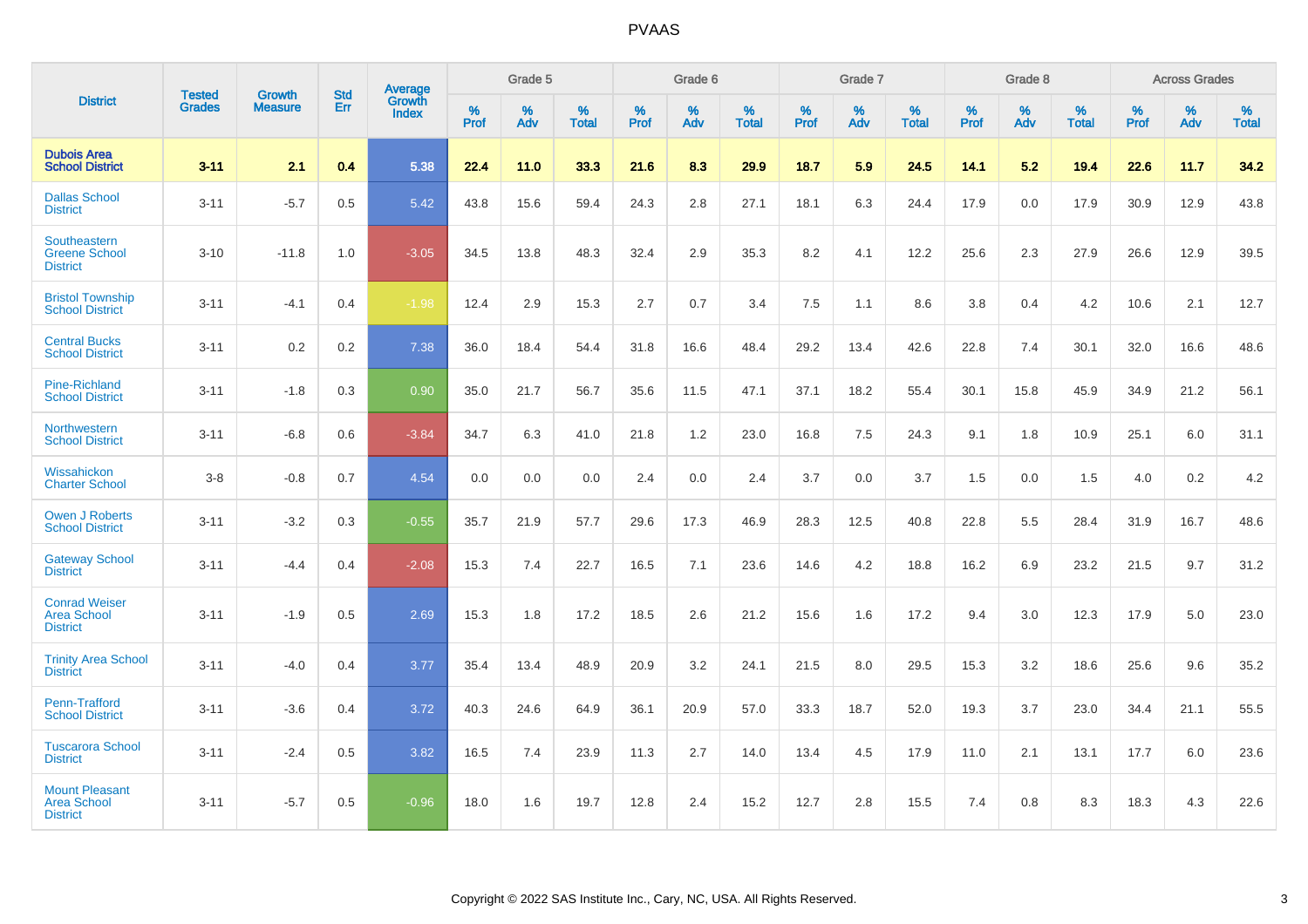|                                                                   |                                |                                 | <b>Std</b> | Average                       |           | Grade 5  |                   |           | Grade 6  |                   |           | Grade 7  |                   |           | Grade 8  |                   |           | <b>Across Grades</b> |                   |
|-------------------------------------------------------------------|--------------------------------|---------------------------------|------------|-------------------------------|-----------|----------|-------------------|-----------|----------|-------------------|-----------|----------|-------------------|-----------|----------|-------------------|-----------|----------------------|-------------------|
| <b>District</b>                                                   | <b>Tested</b><br><b>Grades</b> | <b>Growth</b><br><b>Measure</b> | Err        | <b>Growth</b><br><b>Index</b> | %<br>Prof | %<br>Adv | %<br><b>Total</b> | %<br>Prof | %<br>Adv | %<br><b>Total</b> | %<br>Prof | %<br>Adv | %<br><b>Total</b> | %<br>Prof | %<br>Adv | %<br><b>Total</b> | %<br>Prof | %<br>Adv             | %<br><b>Total</b> |
| <b>Dubois Area</b><br><b>School District</b>                      | $3 - 11$                       | 2.1                             | 0.4        | 5.38                          | 22.4      | 11.0     | 33.3              | 21.6      | 8.3      | 29.9              | 18.7      | 5.9      | 24.5              | 14.1      | 5.2      | 19.4              | 22.6      | 11.7                 | 34.2              |
| Penn-Delco School<br><b>District</b>                              | $3 - 11$                       | $-4.5$                          | 0.4        | $-1.99$                       | 31.7      | 11.9     | 43.6              | 20.2      | 6.6      | 26.8              | 22.0      | 6.8      | 28.8              | 10.9      | 1.6      | 12.5              | 25.2      | 8.0                  | 33.2              |
| <b>Ringgold School</b><br><b>District</b>                         | $3 - 11$                       | $-4.9$                          | 0.5        | $-3.96$                       | 13.5      | 1.8      | 15.3              | 5.7       | 0.0      | 5.7               | 8.3       | 1.2      | 9.5               | 6.4       | 0.5      | 6.9               | 12.7      | 1.7                  | 14.4              |
| <b>Springfield School</b><br><b>District</b>                      | $3 - 11$                       | $-3.6$                          | 0.4        | $-2.60$                       | 35.0      | 20.1     | 55.1              | 30.6      | 7.7      | 38.4              | 35.8      | 10.7     | 46.5              | 26.0      | 12.6     | 38.6              | 33.8      | 18.4                 | 52.2              |
| Penn Hills School<br><b>District</b>                              | $3 - 11$                       | $-4.0$                          | 0.5        | 1.96                          | 4.7       | 1.8      | 6.4               | 2.7       | 0.7      | 3.4               | 2.1       | 1.6      | 3.7               | 3.4       | 0.0      | 3.4               | 6.8       | 2.1                  | 8.9               |
| <b>Nazareth Area</b><br><b>School District</b>                    | $3 - 11$                       | $-2.2$                          | 0.4        | 3.03                          | 30.3      | 13.0     | 43.3              | 27.3      | 13.5     | 40.8              | 27.8      | 6.8      | 34.6              | 17.3      | 3.5      | 20.9              | 28.9      | 10.3                 | 39.2              |
| <b>Connellsville Area</b><br><b>School District</b>               | $3 - 11$                       | $-3.8$                          | 0.4        | $-0.77$                       | 19.0      | 7.5      | 26.5              | 10.8      | 3.6      | 14.3              | 9.5       | 2.4      | 11.9              | 9.4       | 2.2      | 11.6              | 15.5      | 4.5                  | 20.0              |
| <b>East Stroudsburg</b><br><b>Area School</b><br><b>District</b>  | $3 - 11$                       | $-4.6$                          | 0.5        | $-0.82$                       | 19.0      | 5.3      | 24.3              | 8.8       | 1.6      | 10.4              | 9.7       | 3.0      | 12.7              | 7.7       | 1.9      | 9.7               | 16.0      | 4.5                  | 20.5              |
| <b>Eastern Lebanon</b><br><b>County School</b><br><b>District</b> | $3 - 11$                       | $-3.3$                          | 0.5        | 2.09                          | 19.8      | 7.9      | 27.7              | 9.1       | 0.6      | 9.7               | 13.1      | 3.1      | 16.2              | 8.9       | 1.8      | 10.6              | 17.0      | 5.0                  | 22.0              |
| <b>Pottstown School</b><br><b>District</b>                        | $3 - 12$                       | $-5.0$                          | 0.5        | $-2.29$                       | 6.0       | 3.6      | 9.5               | 2.1       | 0.0      | 2.1               | 5.3       | 0.7      | 5.9               | 5.6       | 0.0      | 5.6               | 6.5       | 1.2                  | 7.7               |
| <b>Beaver Area</b><br><b>School District</b>                      | $3 - 10$                       | $-4.4$                          | 0.6        | 1.92                          | 36.2      | 23.8     | 60.0              | 37.3      | 28.8     | 66.1              | 22.6      | 13.0     | 35.6              | 17.1      | 7.2      | 24.3              | 29.2      | 25.6                 | 54.8              |
| <b>Greensburg Salem</b><br><b>School District</b>                 | $3 - 11$                       | $-3.8$                          | 0.5        | $-1.81$                       | 31.1      | 7.9      | 39.0              | 12.0      | 1.2      | 13.2              | 16.5      | 3.8      | 20.3              | 17.6      | 4.6      | 22.2              | 20.7      | 7.4                  | 28.2              |
| Susquehanna<br><b>Township School</b><br><b>District</b>          | $3 - 12$                       | $-3.4$                          | 0.5        | 0.05                          | 13.7      | 3.7      | 17.4              | 3.0       | 0.5      | 3.5               | 6.2       | 2.3      | 8.5               | 9.8       | 0.5      | 10.3              | 11.5      | 3.0                  | 14.4              |
| <b>York Suburban</b><br><b>School District</b>                    | $3 - 11$                       | $-1.0$                          | 0.5        | 6.95                          | 28.6      | 23.2     | 51.7              | 17.1      | 6.5      | 23.6              | 23.6      | 15.3     | 38.9              | 20.6      | 9.2      | 29.9              | 27.3      | 17.9                 | 45.3              |
| <b>Pleasant Valley</b><br><b>School District</b>                  | $3 - 11$                       | $-2.3$                          | 0.4        | 2.77                          | 20.4      | 6.2      | 26.6              | 17.4      | 2.3      | 19.7              | 23.2      | 3.5      | 26.8              | 8.3       | 3.2      | 11.5              | 20.4      | 5.0                  | 25.4              |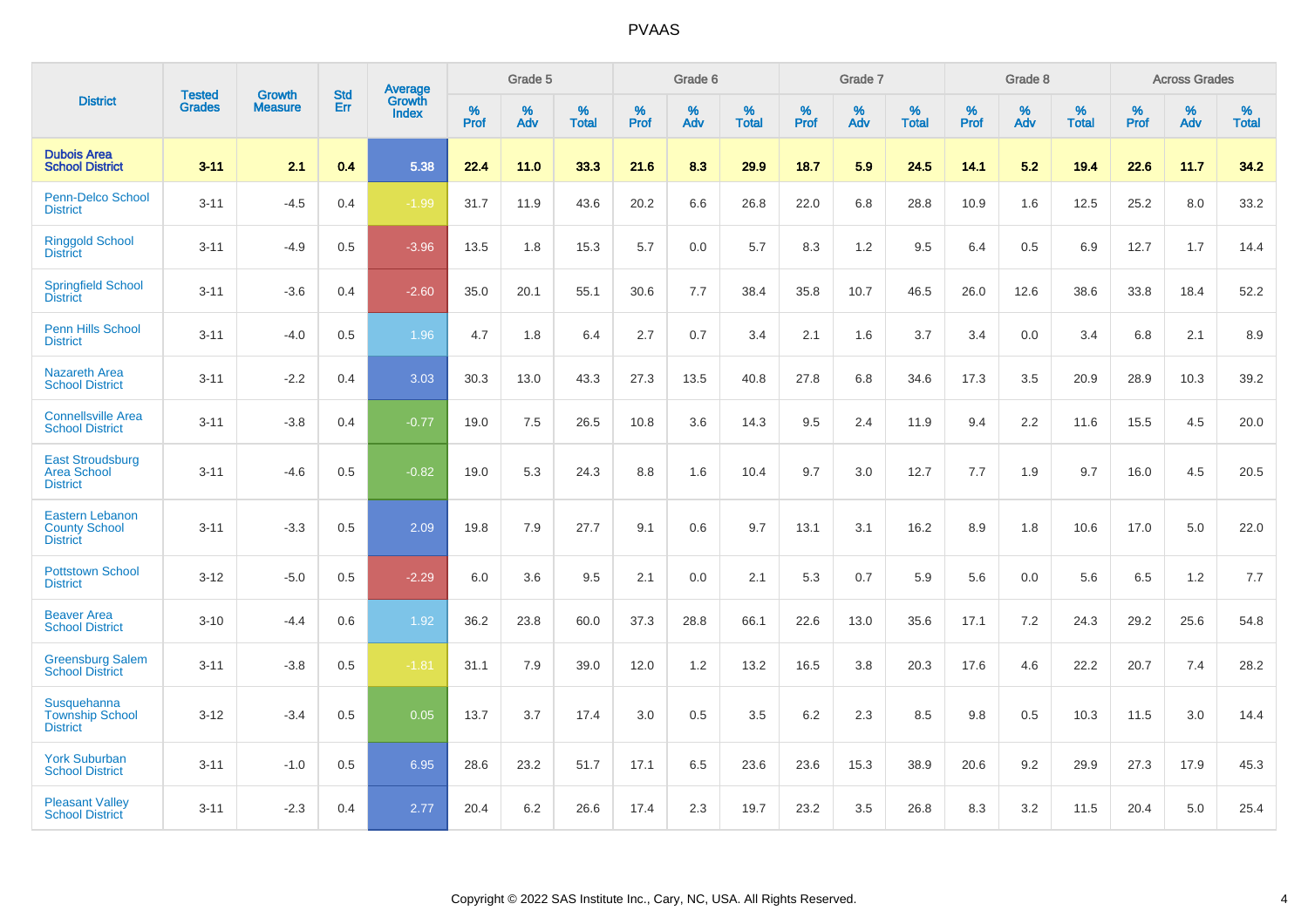|                                                             |                                | <b>Growth</b>  | <b>Std</b> | Average                |              | Grade 5  |                      |              | Grade 6     |                      |              | Grade 7  |                      |              | Grade 8     |                      |              | <b>Across Grades</b> |                      |
|-------------------------------------------------------------|--------------------------------|----------------|------------|------------------------|--------------|----------|----------------------|--------------|-------------|----------------------|--------------|----------|----------------------|--------------|-------------|----------------------|--------------|----------------------|----------------------|
| <b>District</b>                                             | <b>Tested</b><br><b>Grades</b> | <b>Measure</b> | Err        | Growth<br><b>Index</b> | $\%$<br>Prof | %<br>Adv | $\%$<br><b>Total</b> | $\%$<br>Prof | $\%$<br>Adv | $\%$<br><b>Total</b> | $\%$<br>Prof | %<br>Adv | $\%$<br><b>Total</b> | $\%$<br>Prof | $\%$<br>Adv | $\%$<br><b>Total</b> | $\%$<br>Prof | $\%$<br>Adv          | $\%$<br><b>Total</b> |
| <b>Dubois Area</b><br><b>School District</b>                | $3 - 11$                       | 2.1            | 0.4        | 5.38                   | 22.4         | 11.0     | 33.3                 | 21.6         | 8.3         | 29.9                 | 18.7         | 5.9      | 24.5                 | 14.1         | 5.2         | 19.4                 | 22.6         | 11.7                 | 34.2                 |
| <b>Crestwood School</b><br><b>District</b>                  | $3 - 11$                       | $-2.8$         | 0.5        | 3.04                   | 19.1         | 5.6      | 24.7                 | 24.3         | 7.7         | 32.0                 | 21.0         | 8.7      | 29.7                 | 19.0         | 6.6         | 25.6                 | 23.4         | 8.3                  | 31.7                 |
| <b>Pennsbury School</b><br><b>District</b>                  | $3 - 11$                       | $-2.3$         | 0.3        | 0.78                   | 32.1         | 19.0     | 51.1                 | 23.0         | 10.9        | 34.0                 | 19.4         | 7.0      | 26.4                 | 15.8         | 9.8         | 25.6                 | 26.7         | 15.5                 | 42.2                 |
| <b>Neshaminy School</b><br><b>District</b>                  | $3 - 11$                       | $-0.6$         | 0.3        | 4.21                   | 26.6         | 8.4      | 35.0                 | 18.4         | 3.5         | 21.9                 | 21.1         | 6.5      | 27.6                 | 17.0         | 5.4         | 22.4                 | 24.8         | 10.8                 | 35.6                 |
| <b>Plum Borough</b><br><b>School District</b>               | $3 - 11$                       | $-3.1$         | 0.4        | 3.08                   | 34.5         | 8.4      | 42.9                 | 32.3         | 19.5        | 51.8                 | 22.5         | 13.0     | 35.5                 | 17.6         | 4.3         | 21.9                 | 28.8         | 15.8                 | 44.6                 |
| Jefferson-Morgan<br><b>School District</b>                  | $3 - 10$                       | $-0.4$         | 0.8        | 4.12                   | 7.1          | 1.4      | 8.6                  | 23.6         | 0.0         | 23.6                 | 10.9         | 3.6      | 14.6                 | 24.4         | 2.2         | 26.7                 | 17.1         | 4.8                  | 21.9                 |
| <b>Tacony Academy</b><br><b>Charter School</b>              | $3 - 11$                       | $-3.3$         | 0.8        | 3.79                   | 4.1          | 1.4      | 5.5                  | 2.9          | 0.0         | 2.9                  | 6.8          | 0.0      | 6.8                  | 5.7          | 2.9         | 8.6                  | 5.0          | 1.0                  | 6.0                  |
| <b>Philadelphia City</b><br><b>School District</b>          | $3 - 12$                       | $-0.5$         | 0.2        | 3.67                   | 8.4          | 4.9      | 13.3                 | 9.6          | 3.1         | 12.7                 | 10.6         | 4.5      | 15.1                 | 5.0          | 4.4         | 9.4                  | 9.8          | 5.2                  | 15.0                 |
| <b>North Penn School</b><br><b>District</b>                 | $3 - 11$                       | 0.9            | 0.2        | 9.59                   | 30.6         | 14.1     | 44.6                 | 25.7         | 14.1        | 39.7                 | 29.4         | 8.8      | 38.2                 | 25.4         | 7.7         | 33.2                 | 29.6         | 14.0                 | 43.7                 |
| <b>Whitehall-Coplay</b><br><b>School District</b>           | $3 - 11$                       | $-3.3$         | 0.4        | $-2.64$                | 23.4         | 6.6      | 30.0                 | 12.7         | 1.9         | 14.7                 | 11.1         | 2.5      | 13.6                 | 10.5         | 3.2         | 13.7                 | 18.5         | 4.9                  | 23.5                 |
| Downingtown Area<br><b>School District</b>                  | $3 - 11$                       | $-1.3$         | 0.3        | 5.44                   | 40.5         | 24.2     | 64.7                 | 28.9         | 24.6        | 53.5                 | 31.4         | 21.1     | 52.5                 | 27.1         | 28.6        | 55.7                 | 36.8         | 25.9                 | 62.7                 |
| <b>Manheim</b><br><b>Township School</b><br><b>District</b> | $3 - 12$                       | $-0.7$         | 0.3        | 6.38                   | 29.8         | 17.1     | 46.9                 | 33.2         | 23.2        | 56.3                 | 28.9         | 9.6      | 38.6                 | 18.1         | 11.2        | 29.3                 | 28.7         | 21.3                 | 49.9                 |
| <b>Shippensburg Area</b><br><b>School District</b>          | $3 - 11$                       | $-3.6$         | 0.4        | 1.09                   | 18.3         | 13.7     | 32.0                 | 12.9         | 4.2         | 17.0                 | 13.4         | 2.4      | 15.8                 | 13.6         | 4.0         | 17.7                 | 17.3         | 7.6                  | 24.9                 |
| <b>Interboro School</b><br><b>District</b>                  | $3 - 12$                       | $-3.0$         | 0.4        | 0.02                   | 13.5         | 2.2      | 15.8                 | 11.8         | 2.4         | 14.2                 | 14.4         | 3.4      | 17.8                 | 10.7         | 2.1         | 12.8                 | 16.4         | 3.1                  | 19.6                 |
| <b>Burgettstown Area</b><br><b>School District</b>          | $3 - 11$                       | $-6.3$         | 0.7        | $-3.35$                | 16.9         | 2.6      | 19.5                 | 15.4         | 0.0         | 15.4                 | 3.6          | 2.4      | 6.0                  | 9.3          | 4.0         | 13.3                 | 15.1         | 3.7                  | 18.9                 |
| <b>Yough School</b><br><b>District</b>                      | $3 - 10$                       | $-4.9$         | 0.6        | $-3.11$                | 19.1         | 5.3      | 24.4                 | 17.8         | 5.2         | 23.0                 | 16.5         | 1.0      | 17.5                 | 6.6          | 0.8         | 7.4                  | 19.1         | 4.3                  | 23.4                 |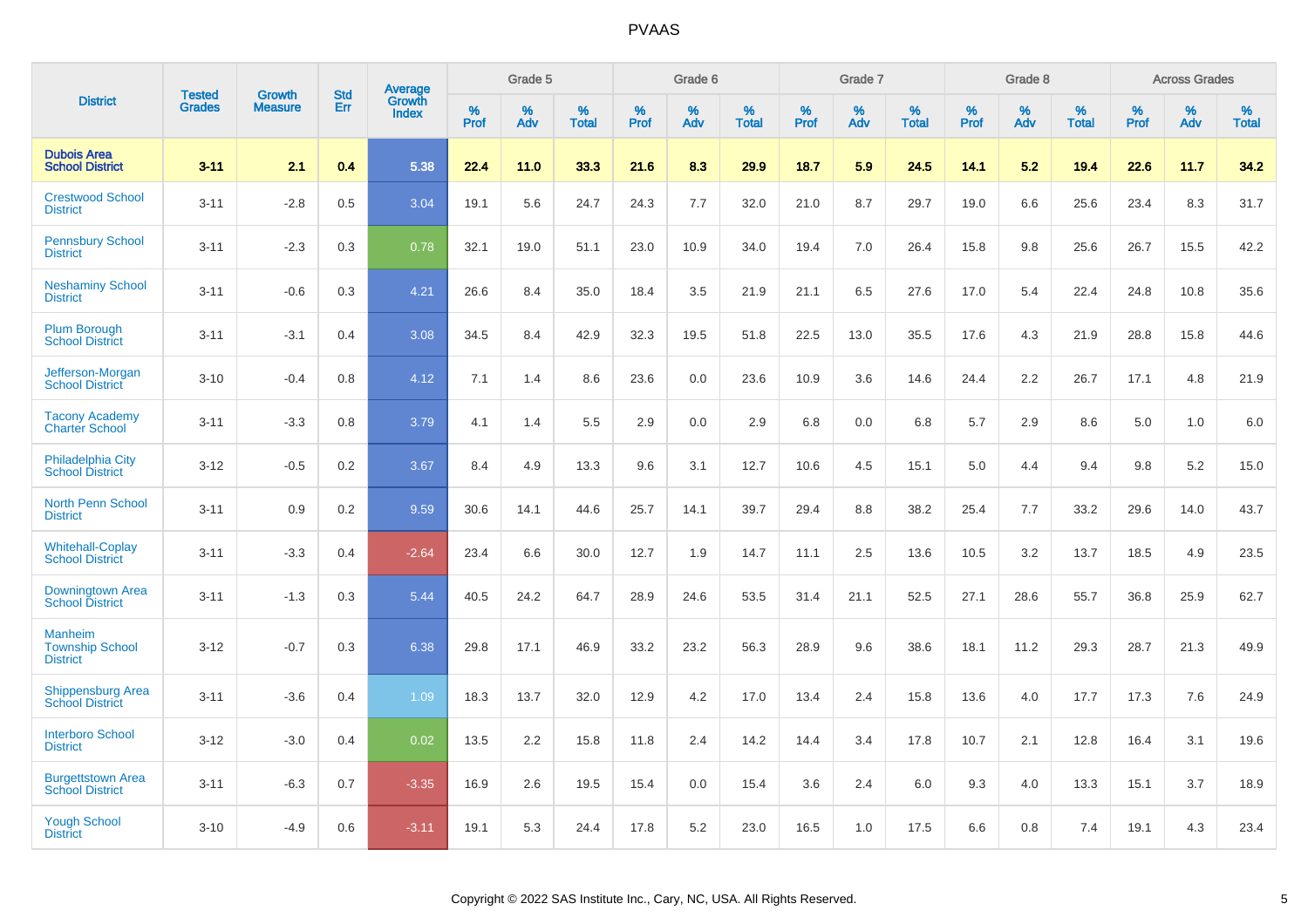|                                                        |                                |                                 | <b>Std</b> | Average                |                     | Grade 5  |                      |                     | Grade 6  |                      |              | Grade 7  |                      |                     | Grade 8  |                      |                     | <b>Across Grades</b> |                      |
|--------------------------------------------------------|--------------------------------|---------------------------------|------------|------------------------|---------------------|----------|----------------------|---------------------|----------|----------------------|--------------|----------|----------------------|---------------------|----------|----------------------|---------------------|----------------------|----------------------|
| <b>District</b>                                        | <b>Tested</b><br><b>Grades</b> | <b>Growth</b><br><b>Measure</b> | <b>Err</b> | Growth<br><b>Index</b> | $\%$<br><b>Prof</b> | %<br>Adv | $\%$<br><b>Total</b> | $\%$<br><b>Prof</b> | %<br>Adv | $\%$<br><b>Total</b> | $\%$<br>Prof | %<br>Adv | $\%$<br><b>Total</b> | $\%$<br><b>Prof</b> | %<br>Adv | $\%$<br><b>Total</b> | $\%$<br><b>Prof</b> | $\%$<br>Adv          | $\%$<br><b>Total</b> |
| <b>Dubois Area</b><br><b>School District</b>           | $3 - 11$                       | 2.1                             | 0.4        | 5.38                   | 22.4                | 11.0     | 33.3                 | 21.6                | 8.3      | 29.9                 | 18.7         | 5.9      | 24.5                 | 14.1                | 5.2      | 19.4                 | 22.6                | 11.7                 | 34.2                 |
| <b>Phoenixville Area</b><br><b>School District</b>     | $3 - 11$                       | $-3.6$                          | 0.4        | 4.13                   | 37.1                | 16.7     | 53.8                 | 17.6                | 8.6      | 26.1                 | 18.6         | 3.8      | 22.5                 | 13.4                | 3.6      | 17.0                 | 25.5                | 11.8                 | 37.3                 |
| Philipsburg-<br>Osceola Area<br><b>School District</b> | $3 - 11$                       | $-4.9$                          | 0.6        | 0.04                   | 35.5                | 10.5     | 46.0                 | 27.8                | 7.4      | 35.2                 | 23.0         | 3.2      | 26.2                 | 15.6                | 5.2      | 20.8                 | 27.5                | 12.4                 | 40.0                 |
| <b>Blackhawk School</b><br><b>District</b>             | $3 - 11$                       | $-1.6$                          | 0.5        | 4.57                   | 38.0                | 8.8      | 46.7                 | 28.3                | 8.8      | 37.1                 | 27.3         | 7.4      | 34.8                 | 13.5                | 1.7      | 15.2                 | 28.7                | 9.2                  | 37.8                 |
| <b>Riverview School</b><br><b>District</b>             | $3 - 11$                       | $-6.6$                          | 0.8        | $-0.07$                | 28.8                | 5.8      | 34.6                 | 29.9                | 9.1      | 39.0                 | 21.7         | 3.3      | 25.0                 | 12.7                | 5.1      | 17.7                 | 25.8                | 15.0                 | 40.8                 |
| <b>Laurel Highlands</b><br><b>School District</b>      | $3 - 11$                       | $-4.3$                          | 0.5        | $-1.98$                | 13.3                | 5.7      | 19.0                 | 9.7                 | 7.1      | 16.8                 | 11.0         | 3.9      | 15.0                 | 12.6                | 4.8      | 17.5                 | 17.1                | 7.0                  | 24.1                 |
| <b>North Hills School</b><br><b>District</b>           | $3 - 11$                       | $-3.1$                          | 0.4        | $-1.31$                | 34.1                | 14.0     | 48.1                 | 30.1                | 11.4     | 41.5                 | 28.1         | 11.5     | 39.6                 | 21.9                | 9.6      | 31.5                 | 30.4                | 13.8                 | 44.2                 |
| <b>Hopewell Area</b><br><b>School District</b>         | $3 - 11$                       | $-1.6$                          | 0.5        | 4.04                   | 31.1                | 8.2      | 39.3                 | 28.6                | 11.8     | 40.3                 | 18.7         | 4.5      | 23.1                 | 12.5                | 2.5      | 15.0                 | 23.5                | 8.4                  | 32.0                 |
| <b>Governor Mifflin</b><br><b>School District</b>      | $3 - 11$                       | $-1.6$                          | 0.4        | 2.23                   | 20.4                | 9.3      | 29.6                 | 18.8                | 4.8      | 23.6                 | 20.6         | 3.2      | 23.7                 | 11.2                | 2.2      | 13.4                 | 20.0                | 7.5                  | 27.4                 |
| <b>Bethlehem-Center</b><br><b>School District</b>      | $3 - 10$                       | $-6.4$                          | 0.7        | $-0.87$                | 5.6                 | 1.4      | 6.9                  | 0.0                 | 0.0      | 0.0                  | 4.0          | 0.0      | 4.0                  | 3.2                 | 1.6      | 4.8                  | 9.6                 | 3.9                  | 13.6                 |
| <b>West Chester Area</b><br><b>School District</b>     | $3 - 11$                       | $-1.3$                          | 0.3        | 6.72                   | 35.0                | 18.9     | 53.9                 | 29.1                | 9.5      | 38.7                 | 26.7         | 11.1     | 37.8                 | 22.1                | 13.0     | 35.1                 | 32.0                | 17.9                 | 49.8                 |
| <b>Central Dauphin</b><br><b>School District</b>       | $3 - 11$                       | $-0.5$                          | 0.2        | 4.10                   | 22.0                | 11.6     | 33.6                 | 14.9                | 2.6      | 17.4                 | 14.8         | 7.0      | 21.8                 | 12.5                | 4.2      | 16.7                 | 19.3                | 7.8                  | 27.1                 |
| <b>Central Valley</b><br><b>School District</b>        | $3 - 10$                       | $-3.2$                          | 0.5        | 2.71                   | 24.6                | 4.9      | 29.6                 | 22.1                | 2.2      | 24.3                 | 20.3         | 7.2      | 27.4                 | 20.4                | 8.0      | 28.5                 | 26.6                | 9.0                  | 35.6                 |
| <b>Norristown Area</b><br><b>School District</b>       | $3 - 12$                       | $-2.3$                          | 0.4        | 0.04                   | 10.2                | 0.6      | 10.8                 | 9.0                 | 1.1      | 10.0                 | 9.3          | 1.3      | 10.7                 | 7.4                 | 3.0      | 10.4                 | 11.0                | 1.9                  | 13.0                 |
| Northern Lebanon<br><b>School District</b>             | $3 - 11$                       | $-3.8$                          | 0.5        | $-1.80$                | 30.5                | 8.6      | 39.1                 | 12.8                | 0.8      | 13.6                 | 8.1          | 2.7      | 10.8                 | 7.2                 | 0.6      | 7.8                  | 19.9                | 7.9                  | 27.9                 |
| Renaissance<br><b>Academy Charter</b><br>School        | $3 - 11$                       | $-5.7$                          | 0.7        | $-3.32$                | 16.7                | 11.1     | 27.8                 | 19.2                | 4.1      | 23.3                 | 20.0         | 1.3      | 21.3                 | 10.1                | 7.2      | 17.4                 | 18.7                | 5.7                  | 24.4                 |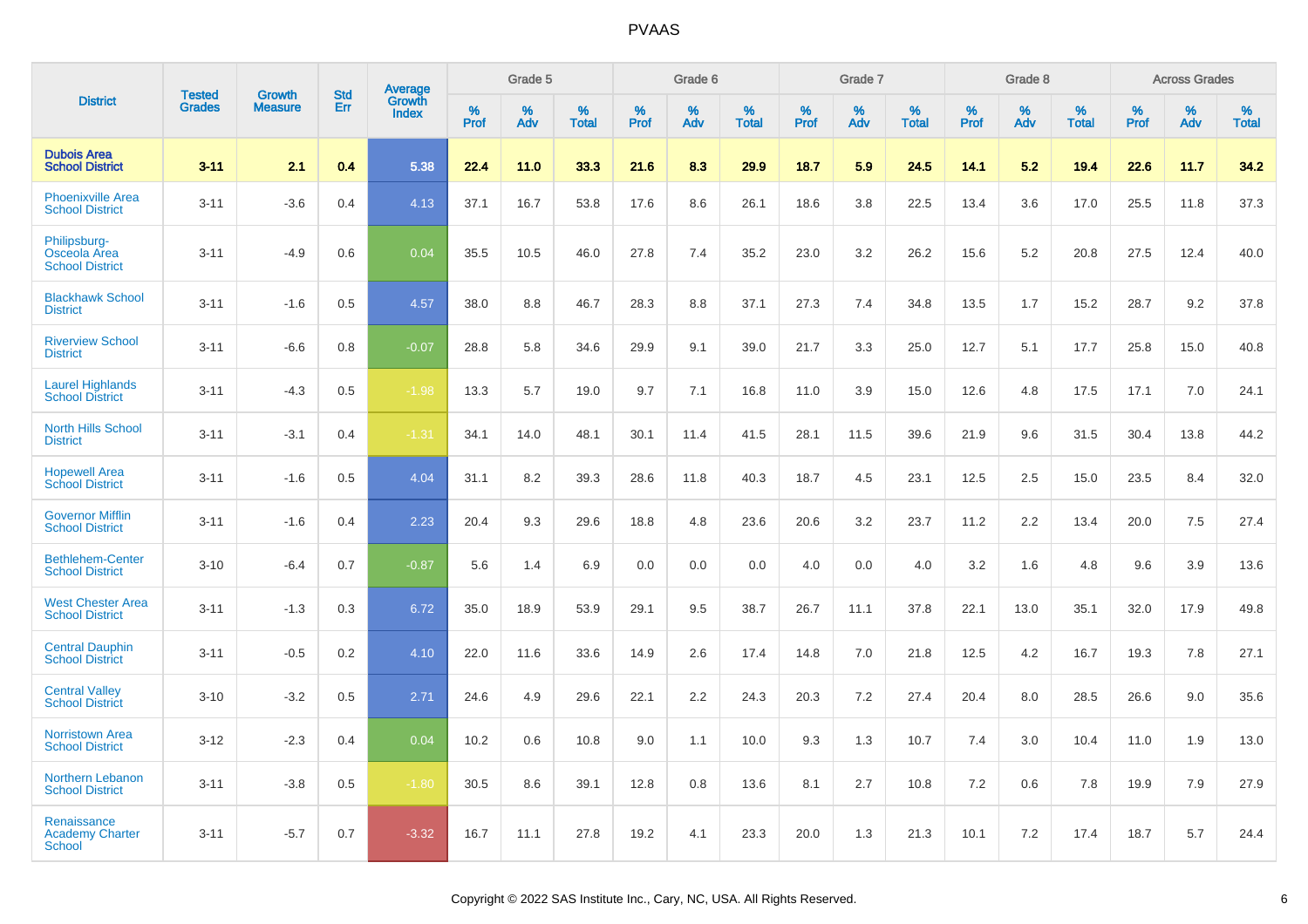|                                                      |                                |                                 | <b>Std</b> | <b>Average</b>         |           | Grade 5  |                   |           | Grade 6  |                   |           | Grade 7  |                   |           | Grade 8  |                   |           | <b>Across Grades</b> |                   |
|------------------------------------------------------|--------------------------------|---------------------------------|------------|------------------------|-----------|----------|-------------------|-----------|----------|-------------------|-----------|----------|-------------------|-----------|----------|-------------------|-----------|----------------------|-------------------|
| <b>District</b>                                      | <b>Tested</b><br><b>Grades</b> | <b>Growth</b><br><b>Measure</b> | Err        | Growth<br><b>Index</b> | %<br>Prof | %<br>Adv | %<br><b>Total</b> | %<br>Prof | %<br>Adv | %<br><b>Total</b> | %<br>Prof | %<br>Adv | %<br><b>Total</b> | %<br>Prof | %<br>Adv | %<br><b>Total</b> | %<br>Prof | %<br>Adv             | %<br><b>Total</b> |
| <b>Dubois Area</b><br><b>School District</b>         | $3 - 11$                       | 2.1                             | 0.4        | 5.38                   | 22.4      | 11.0     | 33.3              | 21.6      | 8.3      | 29.9              | 18.7      | 5.9      | 24.5              | 14.1      | 5.2      | 19.4              | 22.6      | 11.7                 | 34.2              |
| Mt Lebanon<br><b>School District</b>                 | $3 - 11$                       | $-2.1$                          | 0.4        | 4.72                   | 39.7      | 34.6     | 74.3              | 42.0      | 15.7     | 57.7              | 32.6      | 20.7     | 53.3              | 31.6      | 17.4     | 49.1              | 36.2      | 29.4                 | 65.5              |
| <b>Chartiers Valley</b><br><b>School District</b>    | $3 - 11$                       | $-2.3$                          | 0.4        | 1.51                   | 33.8      | 14.7     | 48.5              | 16.8      | 5.3      | 22.1              | 15.6      | 7.4      | 22.9              | 10.8      | 4.2      | 15.1              | 23.4      | 11.6                 | 35.0              |
| <b>Ridley School</b><br><b>District</b>              | $3 - 12$                       | $-1.6$                          | 0.3        | 0.71                   | 24.4      | 10.9     | 35.3              | 16.6      | 2.2      | 18.8              | 11.2      | 6.6      | 17.8              | 12.6      | 6.5      | 19.1              | 19.6      | 9.1                  | 28.7              |
| <b>Council Rock</b><br><b>School District</b>        | $3 - 11$                       | $-0.6$                          | 0.2        | 4.05                   | 30.5      | 16.8     | 47.3              | 33.6      | 14.1     | 47.6              | 27.3      | 16.1     | 43.4              | 21.3      | 13.1     | 34.4              | 31.0      | 18.6                 | 49.7              |
| <b>Tri-Valley School</b><br><b>District</b>          | $3 - 10$                       | $-6.5$                          | 0.8        | $-1.14$                | 13.2      | 2.4      | 15.7              | 13.2      | 0.0      | 13.2              | 7.3       | 0.0      | 7.3               | 2.4       | 7.3      | 9.8               | 15.8      | 3.7                  | 19.4              |
| <b>School Lane</b><br><b>Charter School</b>          | $3 - 11$                       | $-4.8$                          | 0.7        | 0.49                   | 26.9      | 7.5      | 34.3              | 11.9      | 1.7      | 13.6              | 7.0       | 2.8      | 9.9               | 18.8      | 3.1      | 21.9              | 21.0      | 6.5                  | 27.5              |
| Octorara Area<br><b>School District</b>              | $3 - 11$                       | $-2.8$                          | 0.6        | 1.31                   | 25.9      | 6.5      | 32.4              | 17.5      | 4.2      | 21.7              | 13.9      | 0.0      | 13.9              | 10.2      | 0.0      | 10.2              | 21.2      | 4.1                  | 25.4              |
| <b>Pottsgrove School</b><br><b>District</b>          | $3 - 11$                       | $-3.5$                          | 0.4        | $-0.89$                | 27.2      | 6.5      | 33.7              | 10.2      | 5.4      | 15.6              | 21.6      | 4.1      | 25.7              | 9.8       | 1.6      | 11.4              | 19.2      | 4.4                  | 23.5              |
| <b>Wilson School</b><br><b>District</b>              | $3 - 12$                       | $-3.7$                          | 0.5        | $-3.10$                | 27.9      | 12.6     | 40.5              | 24.6      | 4.2      | 28.8              | 19.9      | 7.0      | 26.9              | 13.0      | 9.8      | 22.8              | 28.3      | 14.3                 | 42.6              |
| <b>Marple Newtown</b><br><b>School District</b>      | $3 - 11$                       | $-3.4$                          | 0.4        | $-1.81$                | 36.2      | 21.4     | 57.6              | 31.7      | 20.2     | 51.9              | 27.1      | 8.3      | 35.4              | 20.5      | 6.0      | 26.5              | 32.9      | 20.2                 | 53.1              |
| <b>Morrisville Borough</b><br><b>School District</b> | $3 - 11$                       | $-6.7$                          | 0.9        | $-1.42$                | 9.8       | 0.0      | 9.8               | 1.9       | 0.0      | 1.9               | 3.9       | 0.0      | 3.9               | 0.0       | 0.0      | 0.0               | 5.1       | 0.6                  | 5.7               |
| <b>Charleroi School</b><br><b>District</b>           | $3 - 11$                       | $-4.8$                          | 0.6        | 2.44                   | 10.8      | 1.0      | 11.8              | 13.1      | 0.0      | 13.1              | 8.5       | 3.8      | 12.3              | 11.6      | 1.0      | 12.6              | 12.5      | 2.4                  | 14.9              |
| <b>Carmichaels Area</b><br><b>School District</b>    | $3 - 10$                       | $-5.5$                          | 0.7        | 1.91                   | 13.8      | 1.2      | 15.0              | 1.5       | 0.0      | 1.5               | 3.0       | 3.0      | 6.0               | 6.8       | 0.0      | 6.8               | 11.3      | 2.2                  | 13.4              |
| <b>Berwick Area</b><br><b>School District</b>        | $3 - 11$                       | $-3.7$                          | 0.5        | $-0.18$                | 17.8      | 6.3      | 24.1              | 18.3      | 3.0      | 21.3              | 16.8      | 3.2      | 20.0              | 12.0      | 2.0      | 14.0              | 20.4      | 9.0                  | 29.4              |
| <b>Tyrone Area</b><br><b>School District</b>         | $3 - 12$                       | $-0.7$                          | 0.5        | 4.35                   | 18.0      | 3.8      | 21.8              | 12.4      | 4.6      | 17.0              | 18.0      | 2.5      | 20.5              | 12.4      | 5.3      | 17.7              | 20.5      | 8.1                  | 28.6              |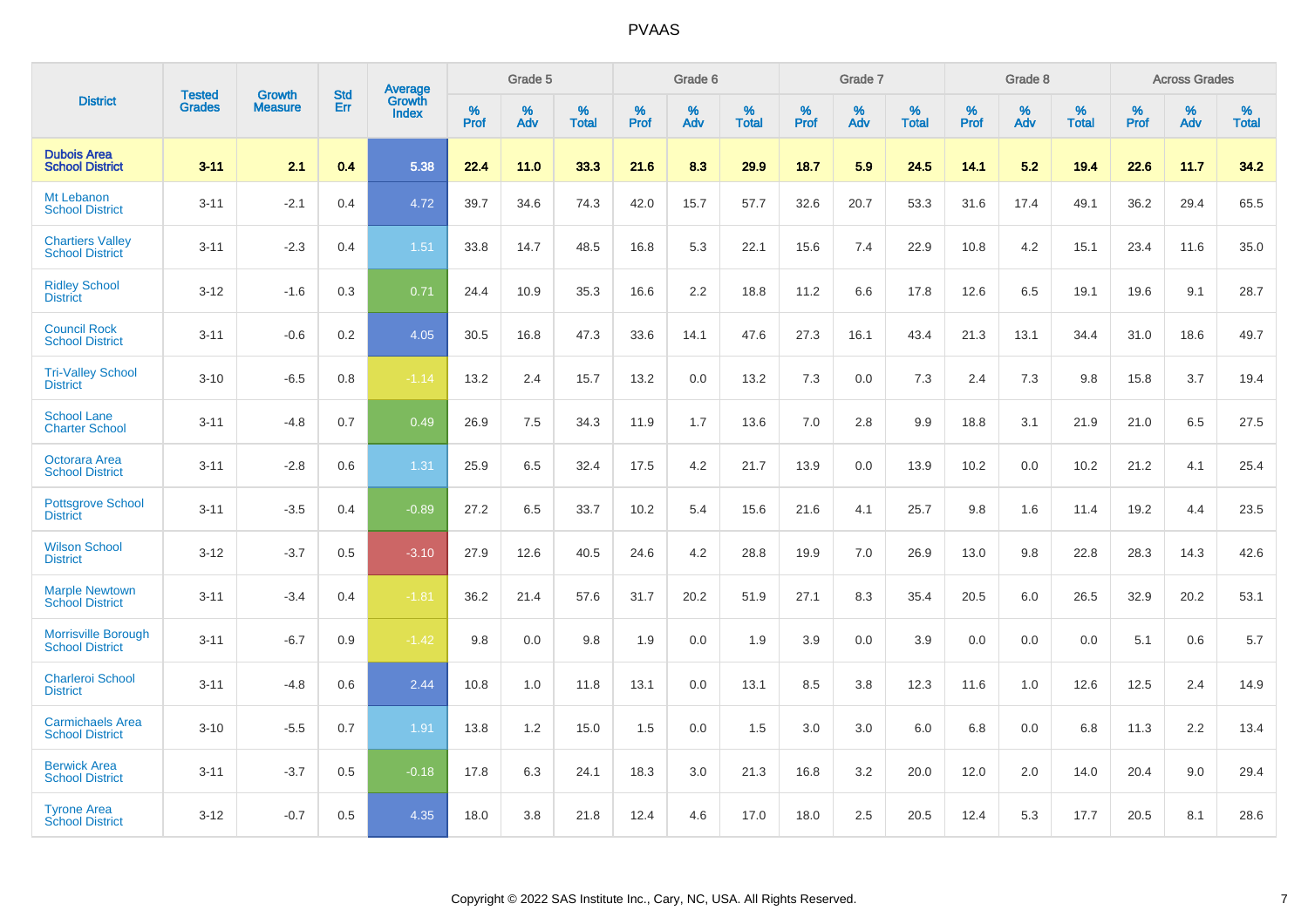|                                                                            | <b>Tested</b> | <b>Growth</b>  | <b>Std</b> | Average                |              | Grade 5  |                   |              | Grade 6  |                   |              | Grade 7  |                   |              | Grade 8  |                   |              | <b>Across Grades</b> |                   |
|----------------------------------------------------------------------------|---------------|----------------|------------|------------------------|--------------|----------|-------------------|--------------|----------|-------------------|--------------|----------|-------------------|--------------|----------|-------------------|--------------|----------------------|-------------------|
| <b>District</b>                                                            | <b>Grades</b> | <b>Measure</b> | Err        | Growth<br><b>Index</b> | $\%$<br>Prof | %<br>Adv | %<br><b>Total</b> | $\%$<br>Prof | %<br>Adv | %<br><b>Total</b> | $\%$<br>Prof | %<br>Adv | %<br><b>Total</b> | $\%$<br>Prof | %<br>Adv | %<br><b>Total</b> | $\%$<br>Prof | %<br>Adv             | %<br><b>Total</b> |
| <b>Dubois Area</b><br><b>School District</b>                               | $3 - 11$      | 2.1            | 0.4        | 5.38                   | 22.4         | 11.0     | 33.3              | 21.6         | 8.3      | 29.9              | 18.7         | 5.9      | 24.5              | 14.1         | 5.2      | 19.4              | 22.6         | 11.7                 | 34.2              |
| <b>Maritime Academy</b><br><b>Charter School</b>                           | $3 - 10$      | $-3.7$         | 0.6        | 1.10                   | 3.5          | 1.2      | 4.7               | 1.2          | 3.6      | 4.8               | 7.9          | 5.6      | 13.5              | 3.3          | 0.0      | 3.3               | 4.6          | 2.1                  | 6.7               |
| <b>Uniontown Area</b><br><b>School District</b>                            | $3 - 11$      | $-4.0$         | 0.6        | $-0.51$                | 17.1         | 3.8      | 21.0              | 18.7         | 3.7      | 22.4              | 6.5          | 0.9      | 7.5               | 0.0          | 0.0      | 0.0               | 15.0         | 4.4                  | 19.3              |
| <b>Souderton Area</b><br><b>School District</b>                            | $3 - 11$      | 0.8            | 0.3        | 7.15                   | 35.8         | 26.1     | 61.9              | 29.8         | 8.6      | 38.4              | 30.6         | 10.4     | 41.0              | 24.3         | 4.2      | 28.5              | 30.8         | 18.3                 | 49.1              |
| <b>Erie City School</b><br><b>District</b>                                 | $3 - 12$      | $-1.7$         | 0.3        | 1.03                   | 7.6          | 2.4      | 10.0              | 2.9          | 0.5      | 3.4               | 5.9          | 1.6      | 7.4               | 5.2          | 0.3      | 5.5               | 6.4          | 1.4                  | 7.8               |
| <b>Clearfield Area</b><br><b>School District</b>                           | $3 - 10$      | $-3.9$         | 0.5        | $-2.41$                | 16.5         | 3.3      | 19.8              | 4.7          | 1.6      | 6.3               | 9.3          | 0.8      | 10.1              | 6.3          | 3.5      | 9.8               | 12.1         | 2.5                  | 14.6              |
| <b>Chester Charter</b><br><b>Scholars Academy</b><br><b>Charter School</b> | $3 - 12$      | $-3.3$         | 0.8        | 2.00                   | 0.0          | 0.0      | 0.0               | 2.1          | 0.0      | 2.1               | 6.2          | 0.0      | 6.2               | 0.0          | 0.0      | 0.0               | 1.8          | 0.4                  | 2.2               |
| <b>Hampton Township</b><br><b>School District</b>                          | $3 - 11$      | 0.5            | 0.4        | 5.96                   | 33.5         | 35.2     | 68.7              | 30.6         | 12.9     | 43.6              | 33.3         | 26.9     | 60.2              | 33.0         | 21.4     | 54.3              | 33.4         | 29.9                 | 63.3              |
| <b>Boyertown Area</b><br><b>School District</b>                            | $3 - 11$      | $-2.5$         | 0.3        | 1.59                   | 29.0         | 8.5      | 37.4              | 24.6         | 4.6      | 29.2              | 28.2         | 14.4     | 42.6              | 24.8         | 6.0      | 30.8              | 29.1         | 9.0                  | 38.2              |
| <b>Brentwood</b><br><b>Borough School</b><br><b>District</b>               | $3 - 11$      | $-2.3$         | 0.7        | 3.94                   | 25.6         | 4.6      | 30.2              | 8.5          | 2.4      | 11.0              | 9.2          | 0.0      | 9.2               | 19.4         | 1.4      | 20.8              | 19.6         | 5.3                  | 24.9              |
| <b>Scranton School</b><br><b>District</b>                                  | $3 - 12$      | $-3.3$         | 0.5        | $-1.47$                | 10.4         | 0.8      | 11.2              | 2.1          | 1.3      | 3.4               | 3.7          | 1.1      | 4.8               | 3.4          | 2.3      | 5.7               | 7.0          | 1.7                  | 8.6               |
| <b>Colonial School</b><br><b>District</b>                                  | $3 - 11$      | $-0.9$         | 0.3        | 2.48                   | 32.7         | 27.3     | 60.0              | 35.6         | 15.3     | 50.9              | 29.4         | 16.8     | 46.2              | 21.2         | 15.0     | 36.2              | 31.5         | 21.3                 | 52.8              |
| <b>Reynolds School</b><br><b>District</b>                                  | $3 - 10$      | $-3.3$         | 0.8        | 0.34                   | 13.0         | 1.4      | 14.5              | 18.2         | 1.3      | 19.5              | 14.0         | 10.0     | 24.0              | 11.8         | 1.5      | 13.2              | 15.2         | 2.8                  | 18.0              |
| <b>Ligonier Valley</b><br><b>School District</b>                           | $3 - 11$      | $-3.6$         | 0.7        | 1.35                   | 14.6         | 3.7      | 18.3              | 16.5         | 0.0      | 16.5              | 12.3         | 0.0      | 12.3              | 6.9          | 0.0      | 6.9               | 17.2         | 2.9                  | 20.0              |
| <b>North Pocono</b><br><b>School District</b>                              | $3 - 11$      | $-3.6$         | 0.6        | 0.08                   | 34.1         | 6.2      | 40.3              | 12.8         | 1.8      | 14.7              | 24.2         | 8.3      | 32.5              | 19.3         | 7.9      | 27.2              | 27.9         | 10.4                 | 38.3              |
| <b>Lower Dauphin</b><br><b>School District</b>                             | $3 - 11$      | $-1.8$         | 0.4        | 2.03                   | 29.8         | 22.8     | 52.6              | 23.7         | 4.8      | 28.5              | 22.0         | 6.4      | 28.4              | 18.6         | 9.5      | 28.0              | 25.6         | 14.4                 | 39.9              |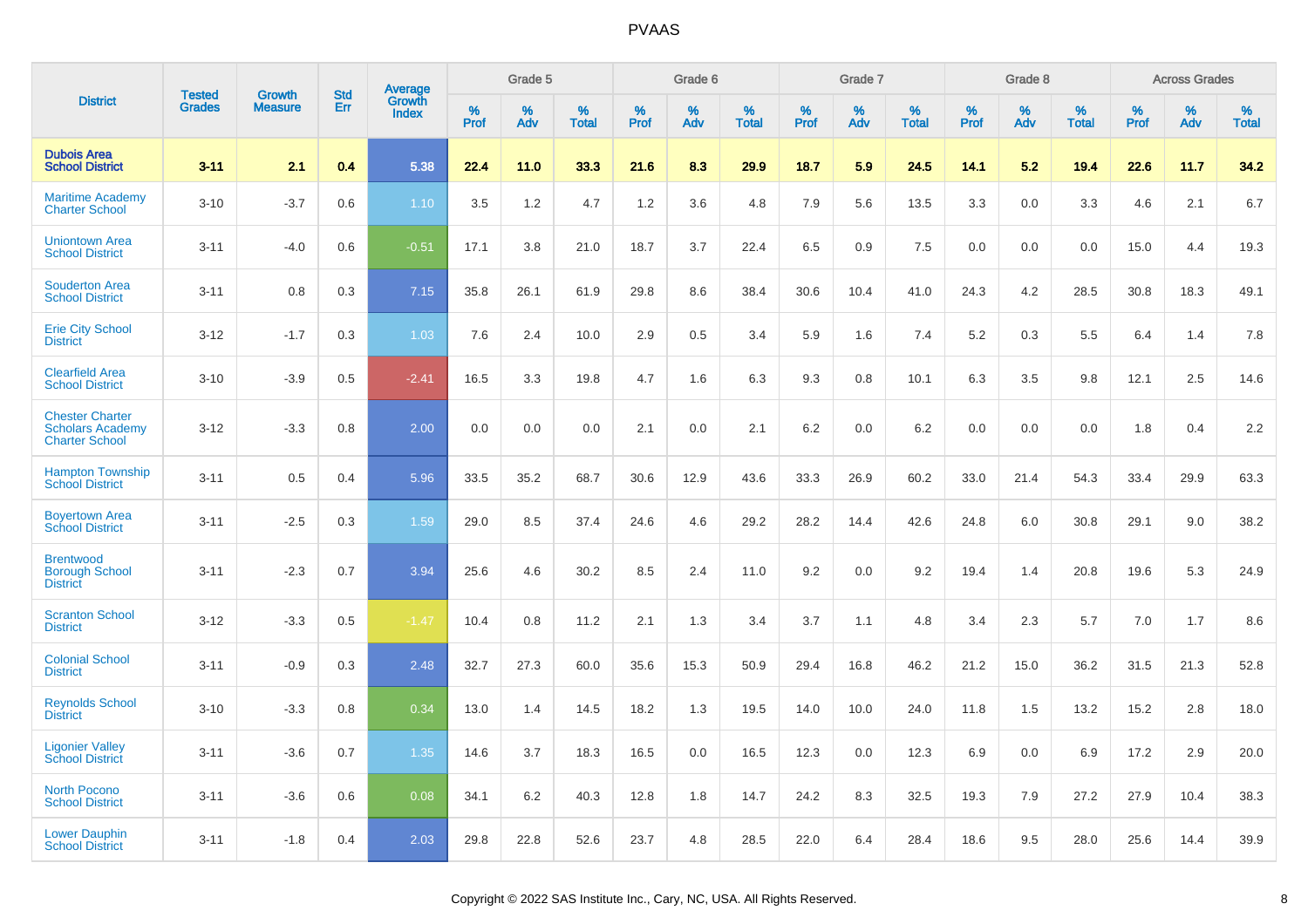|                                                                |                                |                                 | <b>Std</b> | Average                |           | Grade 5  |                   |           | Grade 6  |                   |           | Grade 7  |                      |           | Grade 8  |                   |           | <b>Across Grades</b> |                   |
|----------------------------------------------------------------|--------------------------------|---------------------------------|------------|------------------------|-----------|----------|-------------------|-----------|----------|-------------------|-----------|----------|----------------------|-----------|----------|-------------------|-----------|----------------------|-------------------|
| <b>District</b>                                                | <b>Tested</b><br><b>Grades</b> | <b>Growth</b><br><b>Measure</b> | Err        | Growth<br><b>Index</b> | %<br>Prof | %<br>Adv | %<br><b>Total</b> | %<br>Prof | %<br>Adv | %<br><b>Total</b> | %<br>Prof | %<br>Adv | $\%$<br><b>Total</b> | %<br>Prof | %<br>Adv | %<br><b>Total</b> | %<br>Prof | %<br>Adv             | %<br><b>Total</b> |
| <b>Dubois Area</b><br><b>School District</b>                   | $3 - 11$                       | 2.1                             | 0.4        | 5.38                   | 22.4      | 11.0     | 33.3              | 21.6      | 8.3      | 29.9              | 18.7      | 5.9      | 24.5                 | 14.1      | 5.2      | 19.4              | 22.6      | 11.7                 | 34.2              |
| <b>Oil City Area</b><br><b>School District</b>                 | $3 - 11$                       | $-3.7$                          | 0.5        | 0.74                   | 15.5      | 2.8      | 18.3              | 7.9       | 0.8      | 8.7               | 10.2      | 2.4      | 12.6                 | 3.8       | 0.0      | 3.8               | 13.2      | 2.5                  | 15.8              |
| <b>Arts Academy</b><br><b>Charter School</b>                   | $5 - 8$                        | $-7.7$                          | 1.1        | $-2.90$                | 7.7       | 0.0      | 7.7               | 2.4       | 0.0      | 2.4               | 8.3       | 0.0      | 8.3                  | 0.0       | 0.0      | 0.0               | 4.4       | 0.0                  | 4.4               |
| <b>Derry Area School</b><br><b>District</b>                    | $3 - 11$                       | $-0.6$                          | 0.6        | 4.16                   | 21.3      | 14.8     | 36.1              | 32.5      | 13.0     | 45.5              | 11.9      | 6.8      | 18.6                 | 10.2      | 6.5      | 16.7              | 23.2      | 13.2                 | 36.4              |
| <b>Wyomissing Area</b><br><b>School District</b>               | $3 - 12$                       | $-3.5$                          | 0.6        | 1.22                   | 32.2      | 13.6     | 45.8              | 30.0      | 7.3      | 37.3              | 12.3      | 6.6      | 18.8                 | 13.6      | 6.4      | 20.0              | 25.7      | 12.9                 | 38.6              |
| Southmoreland<br><b>School District</b>                        | $3 - 11$                       | $-3.6$                          | 0.6        | 3.41                   | 12.6      | 4.2      | 16.8              | 15.6      | 3.7      | 19.3              | 11.1      | 2.8      | 13.9                 | 10.5      | 1.0      | 11.4              | 17.8      | 4.1                  | 21.9              |
| <b>Moon Area School</b><br><b>District</b>                     | $3 - 11$                       | $-2.5$                          | 0.4        | $-1.68$                | 32.1      | 15.8     | 48.0              | 26.9      | 9.1      | 36.0              | 28.0      | 11.5     | 39.4                 | 20.6      | 10.9     | 31.5              | 29.3      | 16.9                 | 46.2              |
| <b>Alliance For</b><br><b>Progress Charter</b><br>School       | $3 - 8$                        | $-5.0$                          | 1.1        | 2.70                   | 0.0       | 0.0      | 0.0               | 0.0       | 0.0      | 0.0               | 0.0       | 0.0      | 0.0                  | 0.0       | 0.0      | 0.0               | 0.6       | 0.0                  | 0.6               |
| <b>Daniel Boone Area</b><br><b>School District</b>             | $3 - 12$                       | $-1.1$                          | 0.5        | 3.78                   | 27.2      | 11.1     | 38.3              | 28.7      | 6.6      | 35.4              | 18.6      | 7.8      | 26.4                 | 13.8      | 2.4      | 16.2              | 25.4      | 7.1                  | 32.4              |
| <b>Danville Area</b><br><b>School District</b>                 | $3 - 11$                       | 1.2                             | 0.5        | 7.01                   | 33.8      | 25.6     | 59.4              | 26.4      | 8.3      | 34.7              | 24.5      | 14.6     | 39.1                 | 19.6      | 9.8      | 29.4              | 27.8      | 17.7                 | 45.5              |
| Chambersburg<br><b>Area School</b><br><b>District</b>          | $3 - 11$                       | $-1.4$                          | 0.3        | 3.43                   | 20.2      | 6.3      | 26.5              | 14.1      | 3.8      | 17.9              | 15.1      | 4.9      | 20.0                 | 11.2      | 4.5      | 15.7              | 16.9      | 5.3                  | 22.3              |
| <b>Keystone Oaks</b><br><b>School District</b>                 | $3 - 11$                       | $-3.0$                          | 0.6        | 0.82                   | 26.0      | 20.3     | 46.3              | 19.5      | 11.5     | 31.0              | 19.5      | 10.6     | 30.1                 | 17.5      | 12.3     | 29.8              | 25.2      | 15.8                 | 41.0              |
| <b>East Pennsboro</b><br><b>Area School</b><br><b>District</b> | $3 - 11$                       | $-2.6$                          | 0.5        | 1.39                   | 24.8      | 3.0      | 27.8              | 9.9       | 3.7      | 13.7              | 11.8      | 2.4      | 14.1                 | 10.3      | 4.2      | 14.6              | 18.3      | $6.2\,$              | 24.5              |
| Columbia Borough<br><b>School District</b>                     | $3 - 12$                       | $-4.8$                          | 0.7        | $-0.49$                | 15.1      | 1.4      | 16.4              | 1.4       | 0.0      | 1.4               | 6.2       | 1.5      | 7.7                  | 0.0       | 0.0      | 0.0               | 8.7       | 1.4                  | 10.0              |
| <b>Bensalem</b><br><b>Township School</b><br><b>District</b>   | $3 - 11$                       | $-2.0$                          | 0.3        | 0.26                   | 9.4       | 4.3      | 13.7              | 13.0      | 2.3      | 15.3              | 9.8       | 4.6      | 14.3                 | 8.2       | 1.9      | 10.1              | 12.0      | 3.5                  | 15.5              |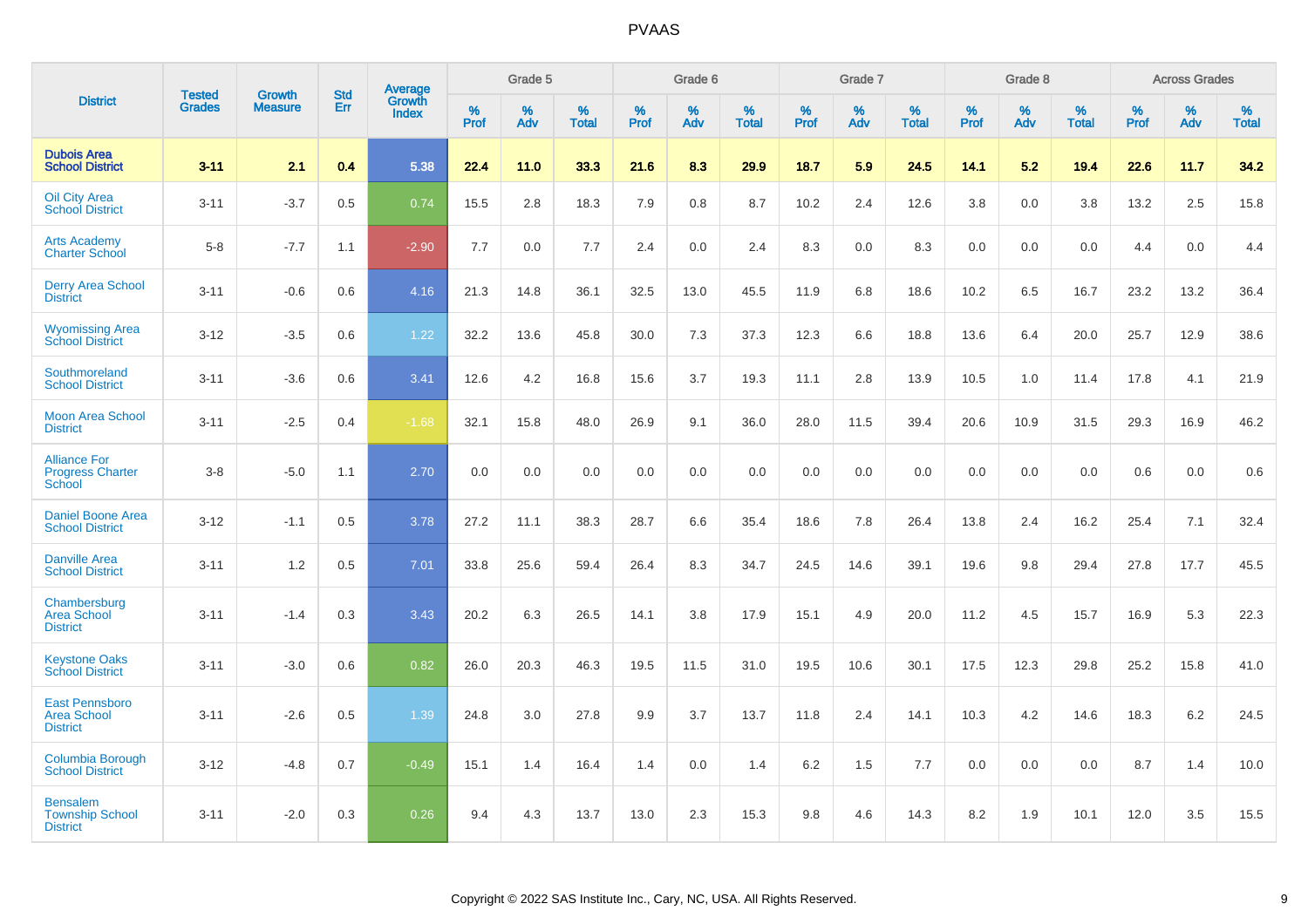|                                                                         | <b>Tested</b> |                                 | <b>Std</b> | Average                |           | Grade 5  |                   |           | Grade 6  |                   |           | Grade 7  |                   |           | Grade 8  |                   |           | <b>Across Grades</b> |                   |
|-------------------------------------------------------------------------|---------------|---------------------------------|------------|------------------------|-----------|----------|-------------------|-----------|----------|-------------------|-----------|----------|-------------------|-----------|----------|-------------------|-----------|----------------------|-------------------|
| <b>District</b>                                                         | <b>Grades</b> | <b>Growth</b><br><b>Measure</b> | Err        | Growth<br><b>Index</b> | %<br>Prof | %<br>Adv | %<br><b>Total</b> | %<br>Prof | %<br>Adv | %<br><b>Total</b> | %<br>Prof | %<br>Adv | %<br><b>Total</b> | %<br>Prof | %<br>Adv | %<br><b>Total</b> | %<br>Prof | %<br>Adv             | %<br><b>Total</b> |
| <b>Dubois Area</b><br><b>School District</b>                            | $3 - 11$      | 2.1                             | 0.4        | 5.38                   | 22.4      | 11.0     | 33.3              | 21.6      | 8.3      | 29.9              | 18.7      | 5.9      | 24.5              | 14.1      | 5.2      | 19.4              | 22.6      | 11.7                 | 34.2              |
| Mechanicsburg<br>Area School<br><b>District</b>                         | $3 - 11$      | $-1.3$                          | 0.4        | 1.94                   | 27.0      | 14.7     | 41.8              | 16.3      | 2.8      | 19.1              | 20.3      | 5.4      | 25.8              | 14.5      | 4.6      | 19.1              | 24.3      | 10.0                 | 34.2              |
| <b>Armstrong School</b><br><b>District</b>                              | $3 - 11$      | 0.7                             | 0.3        | 11.41                  | 25.3      | 10.5     | 35.8              | 26.6      | 13.3     | 39.9              | 21.4      | 4.3      | 25.7              | 20.5      | 3.8      | 24.3              | 25.7      | 9.4                  | 35.1              |
| <b>People For People</b><br><b>Charter School</b>                       | $3 - 12$      | $-1.1$                          | 1.0        | 3.27                   | 0.0       | 0.0      | 0.0               | 0.0       | 0.0      | 0.0               | 2.4       | 0.0      | 2.4               | 0.0       | 0.0      | 0.0               | 1.3       | 0.0                  | 1.3               |
| <b>Peters Township</b><br><b>School District</b>                        | $3 - 11$      | 0.5                             | 0.4        | 5.86                   | 37.8      | 32.6     | 70.4              | 35.7      | 24.9     | 60.6              | 33.1      | 29.1     | 62.2              | 35.1      | 13.0     | 48.2              | 35.8      | 30.6                 | 66.3              |
| Elizabethtown<br><b>Area School</b><br><b>District</b>                  | $3 - 12$      | 0.2                             | 0.4        | 10.73                  | 29.9      | 22.6     | 52.6              | 22.2      | 10.9     | 33.1              | 20.8      | 2.8      | 23.7              | 20.8      | 3.3      | 24.1              | 26.7      | 14.6                 | 41.2              |
| <b>Tulpehocken Area</b><br><b>School District</b>                       | $3 - 12$      | $-1.2$                          | 0.6        | 1.70                   | 29.9      | 18.4     | 48.3              | 15.7      | 11.8     | 27.4              | 18.4      | 5.8      | 24.3              | 14.3      | 2.7      | 17.0              | 21.6      | 11.0                 | 32.6              |
| <b>Weatherly Area</b><br><b>School District</b>                         | $3 - 11$      | $-6.9$                          | 1.1        | $-1.18$                | 26.9      | 7.7      | 34.6              | 12.1      | 0.0      | 12.1              | 6.9       | 0.0      | 6.9               | 5.6       | 0.0      | 5.6               | 15.1      | 4.0                  | 19.1              |
| <b>Community</b><br>Academy Of<br>Philadelphia<br><b>Charter School</b> | $3 - 11$      | $-5.7$                          | 0.9        | $-0.37$                | 4.9       | 2.4      | 7.3               | 0.0       | 0.0      | 0.0               | 0.0       | 0.0      | 0.0               | 0.0       | 0.0      | 0.0               | 2.4       | 1.0                  | 3.5               |
| Shenandoah<br><b>Valley School</b><br><b>District</b>                   | $3 - 11$      | $-5.1$                          | 0.8        | 0.47                   | 11.9      | 3.0      | 14.9              | 19.6      | 2.0      | 21.6              | 1.7       | 3.4      | 5.1               | 3.6       | 0.0      | 3.6               | 12.0      | 3.5                  | 15.5              |
| <b>Neshannock</b><br><b>Township School</b><br><b>District</b>          | $3 - 10$      | $-3.2$                          | 0.7        | 0.96                   | 26.7      | 15.6     | 42.2              | 30.9      | 13.2     | 44.1              | 20.0      | 7.0      | 27.0              | 15.6      | 3.9      | 19.5              | 23.6      | 9.2                  | 32.8              |
| <b>Harbor Creek</b><br><b>School District</b>                           | $3 - 11$      | $-3.0$                          | 0.5        | 0.88                   | 35.1      | 17.5     | 52.6              | 35.8      | 14.2     | 50.0              | 25.9      | 13.3     | 39.2              | 20.8      | 7.1      | 27.9              | 32.8      | 17.9                 | 50.6              |
| <b>West Jefferson</b><br><b>Hills School District</b>                   | $3 - 11$      | $-1.1$                          | 0.4        | 3.34                   | 35.0      | 17.5     | 52.5              | 24.8      | 3.3      | 28.0              | 22.8      | 6.3      | 29.1              | 21.7      | 4.4      | 26.1              | 30.8      | 13.4                 | 44.3              |
| <b>Ambridge Area</b><br><b>School District</b>                          | $3 - 12$      | $-3.4$                          | 0.6        | $-0.98$                | 17.8      | 5.1      | 22.9              | 13.2      | 0.9      | 14.2              | 11.9      | 0.8      | 12.7              | 10.7      | 0.8      | 11.6              | 15.7      | 5.2                  | 20.8              |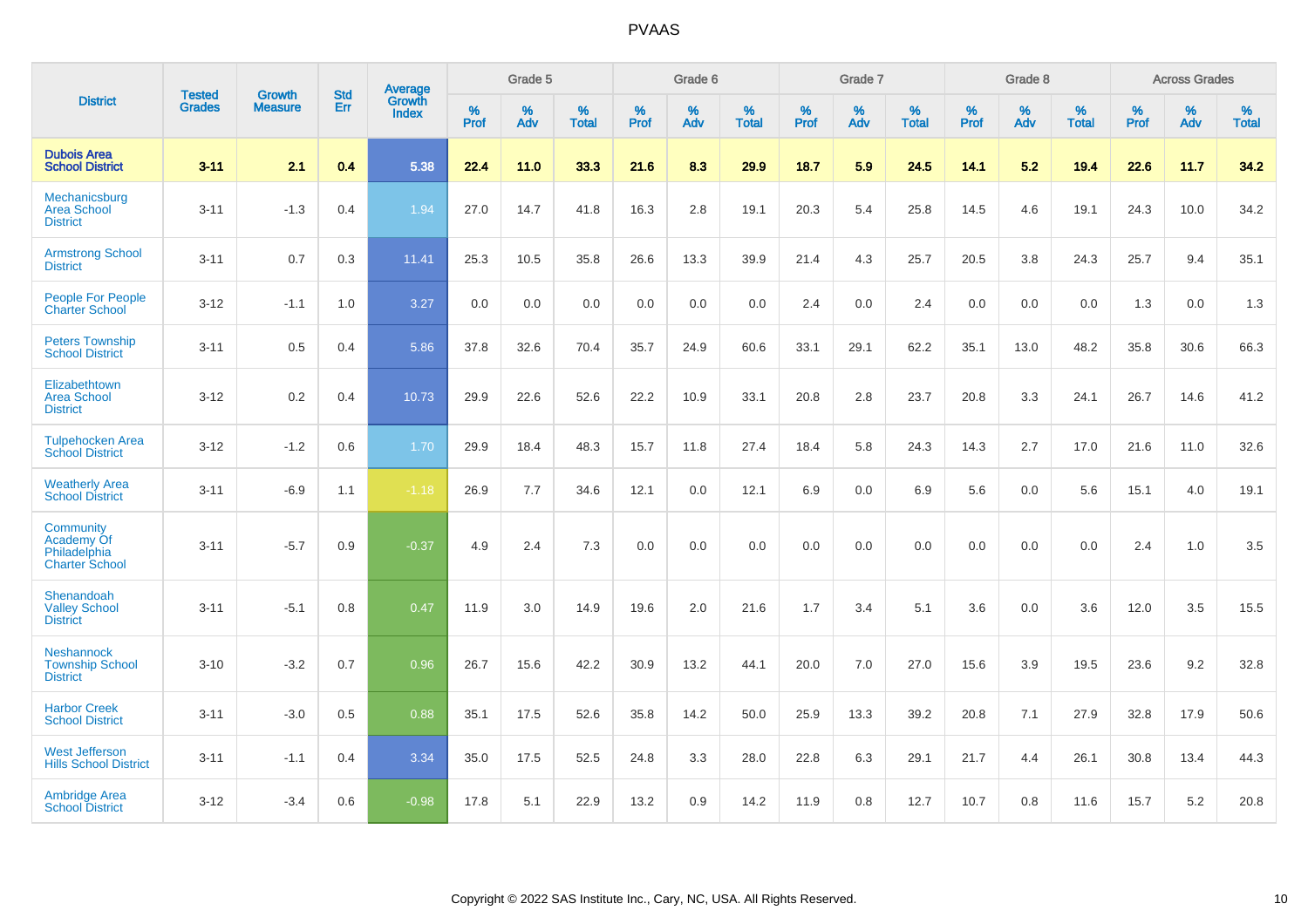|                                                                        | <b>Tested</b> | <b>Growth</b>  | <b>Std</b> | Average                       |           | Grade 5  |                   |           | Grade 6  |                   |           | Grade 7  |                   |           | Grade 8  |                   |           | <b>Across Grades</b> |                   |
|------------------------------------------------------------------------|---------------|----------------|------------|-------------------------------|-----------|----------|-------------------|-----------|----------|-------------------|-----------|----------|-------------------|-----------|----------|-------------------|-----------|----------------------|-------------------|
| <b>District</b>                                                        | <b>Grades</b> | <b>Measure</b> | Err        | <b>Growth</b><br><b>Index</b> | %<br>Prof | %<br>Adv | %<br><b>Total</b> | %<br>Prof | %<br>Adv | %<br><b>Total</b> | %<br>Prof | %<br>Adv | %<br><b>Total</b> | %<br>Prof | %<br>Adv | %<br><b>Total</b> | %<br>Prof | %<br>Adv             | %<br><b>Total</b> |
| <b>Dubois Area</b><br><b>School District</b>                           | $3 - 11$      | 2.1            | 0.4        | 5.38                          | 22.4      | 11.0     | 33.3              | 21.6      | 8.3      | 29.9              | 18.7      | 5.9      | 24.5              | 14.1      | 5.2      | 19.4              | 22.6      | 11.7                 | 34.2              |
| <b>Lincoln Park</b><br><b>Performing Arts</b><br><b>Charter School</b> | $7 - 11$      | $-4.4$         | 1.0        | $-0.45$                       |           |          |                   |           |          |                   | 33.9      | 5.4      | 39.3              | 11.5      | 3.4      | 14.9              | 20.3      | 4.2                  | 24.5              |
| <b>Lakeland School</b><br><b>District</b>                              | $3 - 11$      | $-2.1$         | 0.6        | 0.56                          | 29.3      | 2.7      | 32.0              | 25.5      | 6.4      | 31.9              | 26.9      | 4.8      | 31.7              | 5.7       | 0.0      | 5.7               | 24.0      | 5.5                  | 29.5              |
| <b>Penn Cambria</b><br><b>School District</b>                          | $3 - 11$      | $-1.7$         | 0.6        | 3.05                          | 23.8      | 1.8      | 25.7              | 20.6      | 2.0      | 22.6              | 12.3      | 0.0      | 12.3              | 11.8      | 1.6      | 13.4              | 18.9      | 3.5                  | 22.5              |
| <b>Collegium Charter</b><br>School                                     | $3 - 10$      | $-1.0$         | 0.4        | 2.29                          | 15.6      | 3.0      | 18.6              | 10.6      | 1.1      | 11.6              | 8.0       | 2.3      | 10.3              | 7.6       | 2.8      | 10.3              | 14.4      | 3.4                  | 17.8              |
| <b>Wyoming Valley</b><br>West School<br><b>District</b>                | $3 - 11$      | $-0.6$         | 0.5        | 1.83                          | 9.2       | 2.7      | 11.9              | 13.8      | 2.1      | 15.9              | 10.8      | 0.0      | 10.8              | 10.5      | 2.9      | 13.4              | 11.8      | 2.4                  | 14.3              |
| <b>Millersburg Area</b><br><b>School District</b>                      | $3 - 11$      | $-2.3$         | 0.8        | 3.45                          | 37.2      | 19.6     | 56.9              | 15.1      | 3.8      | 18.9              | 18.8      | 1.6      | 20.3              | 8.1       | 1.6      | 9.7               | 23.6      | 9.2                  | 32.8              |
| <b>Propel Charter</b><br>School - East                                 | $3 - 8$       | $-4.2$         | 1.0        | 1.61                          | 2.5       | 0.0      | 2.5               | 11.4      | 0.0      | 11.4              | 9.4       | 3.1      | 12.5              | 0.0       | 0.0      | 0.0               | 9.4       | 0.5                  | 9.9               |
| <b>West Allegheny</b><br><b>School District</b>                        | $3 - 12$      | 1.0            | 0.4        | 10.83                         | 32.7      | 40.9     | 73.6              | 33.6      | 21.4     | 55.0              | 27.5      | 20.6     | 48.1              | 23.4      | 11.2     | 34.6              | 31.3      | 30.8                 | 62.1              |
| <b>Wyalusing Area</b><br><b>School District</b>                        | $3 - 12$      | 1.6            | 0.6        | 7.67                          | 12.0      | 4.8      | 16.9              | 17.8      | 4.0      | 21.8              | 14.6      | 7.9      | 22.5              | 9.6       | 1.0      | 10.6              | 16.5      | 5.1                  | 21.5              |
| <b>Palisades School</b><br><b>District</b>                             | $3 - 11$      | 1.0            | 0.6        | 4.66                          | 33.3      | 16.7     | 50.0              | 27.6      | 4.1      | 31.6              | 32.4      | 6.9      | 39.2              | 19.3      | 1.1      | 20.4              | 31.4      | 13.6                 | 45.0              |
| <b>West Shore School</b><br><b>District</b>                            | $3 - 12$      | $-1.6$         | 0.3        | $-1.96$                       | 26.7      | 11.3     | 38.1              | 24.5      | 4.3      | 28.8              | 13.5      | 7.4      | 20.9              | 16.1      | 7.2      | 23.3              | 22.8      | 10.8                 | 33.5              |
| <b>South Allegheny</b><br><b>School District</b>                       | $3 - 11$      | $-5.4$         | 0.9        | $-1.61$                       | 25.9      | 1.7      | 27.6              | 2.0       | 2.0      | 4.1               | 7.9       | 2.6      | 10.5              | 12.5      | 2.5      | 15.0              | 16.9      | 2.7                  | 19.6              |
| <b>New Kensington-</b><br><b>Arnold School</b><br><b>District</b>      | $3 - 11$      | $-1.9$         | 0.6        | 6.23                          | 9.1       | 0.9      | 10.0              | 12.5      | 5.8      | 18.3              | 4.4       | 0.0      | 4.4               | 1.2       | 0.0      | 1.2               | 11.4      | 2.6                  | 14.0              |
| <b>East Allegheny</b><br><b>School District</b>                        | $3 - 11$      | $-3.9$         | 0.7        | $-0.28$                       | 9.1       | 3.4      | 12.5              | 8.5       | 2.4      | 11.0              | 13.8      | 0.0      | 13.8              | 5.8       | 0.0      | 5.8               | 9.0       | 2.1                  | 11.1              |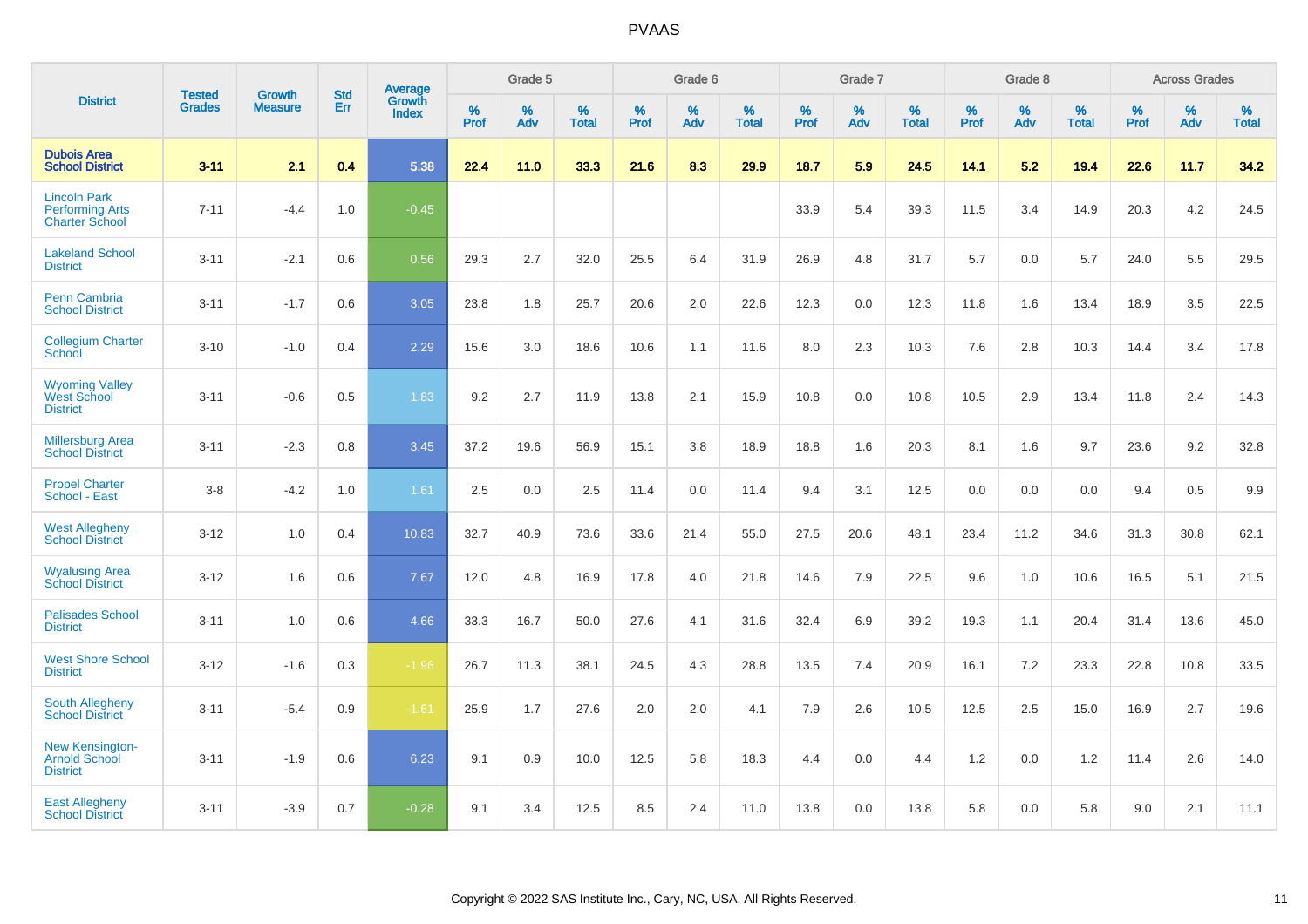|                                                           | <b>Tested</b> | <b>Growth</b>  | <b>Std</b> | Average                |                     | Grade 5  |                   |                     | Grade 6  |                   |              | Grade 7  |                   |                     | Grade 8  |                   |                     | <b>Across Grades</b> |                   |
|-----------------------------------------------------------|---------------|----------------|------------|------------------------|---------------------|----------|-------------------|---------------------|----------|-------------------|--------------|----------|-------------------|---------------------|----------|-------------------|---------------------|----------------------|-------------------|
| <b>District</b>                                           | <b>Grades</b> | <b>Measure</b> | Err        | Growth<br><b>Index</b> | $\%$<br><b>Prof</b> | %<br>Adv | %<br><b>Total</b> | $\%$<br><b>Prof</b> | %<br>Adv | %<br><b>Total</b> | $\%$<br>Prof | %<br>Adv | %<br><b>Total</b> | $\%$<br><b>Prof</b> | %<br>Adv | %<br><b>Total</b> | $\%$<br><b>Prof</b> | %<br>Adv             | %<br><b>Total</b> |
| <b>Dubois Area</b><br><b>School District</b>              | $3 - 11$      | 2.1            | 0.4        | 5.38                   | 22.4                | 11.0     | 33.3              | 21.6                | 8.3      | 29.9              | 18.7         | 5.9      | 24.5              | 14.1                | 5.2      | 19.4              | 22.6                | 11.7                 | 34.2              |
| <b>Steel Valley</b><br><b>School District</b>             | $3 - 11$      | $-2.8$         | 0.7        | 4.51                   | 12.0                | 2.4      | 14.5              | 11.3                | 6.4      | 17.7              | 18.1         | 4.8      | 22.9              | 9.5                 | 4.0      | 13.5              | 18.3                | $7.3$                | 25.6              |
| <b>Schuylkill Haven</b><br>Area School<br><b>District</b> | $3 - 11$      | $-3.0$         | 0.7        | 2.62                   | 11.9                | 1.2      | 13.1              | 4.9                 | 1.2      | 6.2               | 20.0         | 4.2      | 24.2              | 5.8                 | 0.0      | 5.8               | 17.6                | 5.5                  | 23.1              |
| <b>Abington Heights</b><br><b>School District</b>         | $3 - 11$      | $-1.7$         | 0.5        | 0.31                   | 29.2                | 13.3     | 42.5              | 21.1                | 6.7      | 27.8              | 31.5         | 7.9      | 39.4              |                     |          |                   | 30.5                | 14.3                 | 44.8              |
| <b>Fairview School</b><br><b>District</b>                 | $3 - 11$      | $-0.6$         | 0.5        | 3.58                   | 31.8                | 12.7     | 44.4              | 24.8                | 11.3     | 36.1              | 29.4         | 11.6     | 41.1              | 30.8                | 12.0     | 42.9              | 32.4                | 15.4                 | 47.7              |
| Dover Area School<br><b>District</b>                      | $3 - 12$      | $-1.9$         | 0.4        | 0.24                   | 24.5                | 8.2      | 32.7              | 24.5                | 3.6      | 28.1              | 22.4         | 9.0      | 31.4              | 14.1                | 6.2      | 20.3              | 24.8                | 10.2                 | 35.0              |
| <b>Mifflin County</b><br><b>School District</b>           | $3 - 11$      | 1.8            | 0.3        | 8.99                   | 26.6                | 10.4     | 37.0              | 13.8                | 4.6      | 18.4              | 10.3         | 3.8      | 14.1              | 10.7                | 1.5      | 12.2              | 17.7                | 5.5                  | 23.2              |
| <b>Roberto Clemente</b><br><b>Charter School</b>          | $3 - 12$      | $-4.0$         | 0.9        | 1.79                   | 5.6                 | 0.0      | 5.6               | 0.0                 | 0.0      | 0.0               | 0.0          | 0.0      | 0.0               | 0.0                 | 0.0      | 0.0               | 3.0                 | 0.0                  | 3.0               |
| <b>Spring Grove Area</b><br><b>School District</b>        | $3 - 11$      | $-1.9$         | 0.4        | 1.46                   | 30.9                | 11.5     | 42.4              | 31.2                | 15.8     | 47.0              | 23.2         | 11.2     | 34.4              | 5.2                 | 3.2      | 8.4               | 26.1                | 15.4                 | 41.5              |
| <b>Garnet Valley</b><br><b>School District</b>            | $3 - 10$      | $-2.1$         | 0.4        | $-2.57$                | 26.5                | 22.8     | 49.3              | 30.8                | 18.2     | 49.0              | 28.0         | 20.7     | 48.7              | 21.5                | 10.3     | 31.8              | 29.2                | 18.6                 | 47.8              |
| Lampeter-<br><b>Strasburg School</b><br><b>District</b>   | $3 - 12$      | $-0.2$         | 0.4        | 3.38                   | 38.6                | 13.5     | 52.2              | 32.4                | 4.9      | 37.2              | 36.0         | 7.1      | 43.2              | 22.6                | 10.6     | 33.2              | 34.5                | 12.8                 | 47.4              |
| <b>Butler Area School</b><br><b>District</b>              | $3 - 11$      | 0.7            | 0.3        | 9.95                   | 36.3                | 13.7     | 50.0              | 23.1                | 5.4      | 28.5              | 15.2         | 9.0      | 24.2              | 16.4                | 9.0      | 25.4              | 25.4                | 11.6                 | 37.0              |
| <b>Cornell School</b><br><b>District</b>                  | $3 - 11$      | $-3.1$         | 1.1        | 4.74                   | 10.0                | 6.7      | 16.7              | 14.0                | 0.0      | 14.0              | $7.7$        | 0.0      | 7.7               | 0.0                 | 0.0      | 0.0               | 12.2                | 2.8                  | 15.0              |
| <b>South Middleton</b><br><b>School District</b>          | $3 - 11$      | $-1.1$         | 0.5        | 2.74                   | 28.8                | 22.7     | 51.5              | 23.8                | 4.0      | 27.8              | 20.7         | 7.1      | 27.8              | 16.8                | 9.2      | 26.0              | 25.9                | 15.1                 | 41.0              |
| Wissahickon<br><b>School District</b>                     | $3 - 10$      | $-0.4$         | 0.3        | 4.99                   | 32.3                | 30.1     | 62.4              | 34.5                | 16.2     | 50.7              | 31.3         | 19.5     | 50.8              | 20.0                | 17.9     | 37.9              | 30.3                | 27.2                 | 57.4              |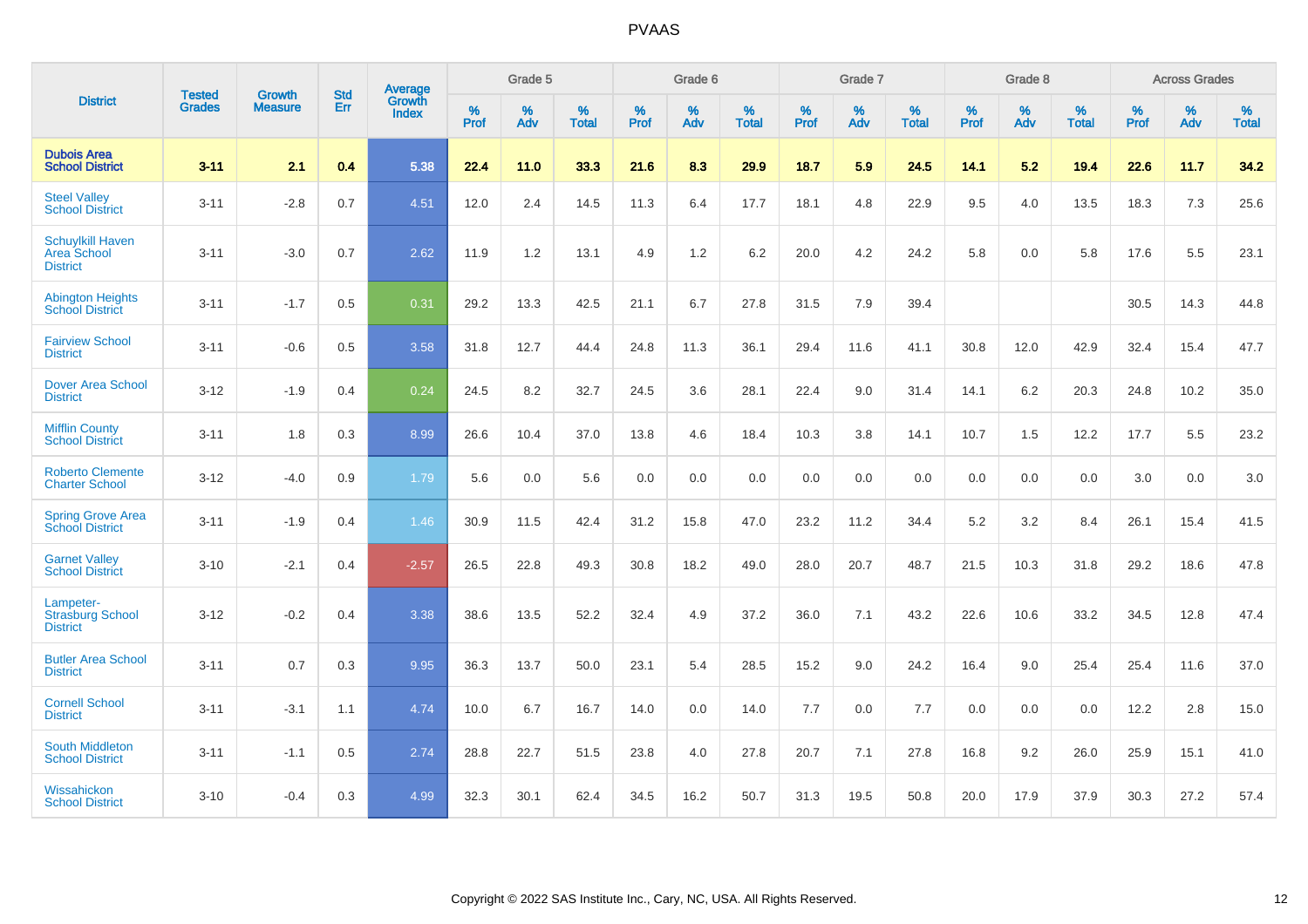|                                                                   | <b>Tested</b> | <b>Growth</b>  | <b>Std</b> | <b>Average</b><br>Growth |           | Grade 5  |                   |           | Grade 6  |                   |           | Grade 7  |                   |           | Grade 8  |                   |              | <b>Across Grades</b> |                   |
|-------------------------------------------------------------------|---------------|----------------|------------|--------------------------|-----------|----------|-------------------|-----------|----------|-------------------|-----------|----------|-------------------|-----------|----------|-------------------|--------------|----------------------|-------------------|
| <b>District</b>                                                   | <b>Grades</b> | <b>Measure</b> | <b>Err</b> | <b>Index</b>             | %<br>Prof | %<br>Adv | %<br><b>Total</b> | %<br>Prof | %<br>Adv | %<br><b>Total</b> | %<br>Prof | %<br>Adv | %<br><b>Total</b> | %<br>Prof | %<br>Adv | %<br><b>Total</b> | $\%$<br>Prof | %<br>Adv             | %<br><b>Total</b> |
| <b>Dubois Area</b><br><b>School District</b>                      | $3 - 11$      | 2.1            | 0.4        | 5.38                     | 22.4      | 11.0     | 33.3              | 21.6      | 8.3      | 29.9              | 18.7      | 5.9      | 24.5              | 14.1      | 5.2      | 19.4              | 22.6         | 11.7                 | 34.2              |
| <b>Lehigh Valley</b><br>Academy Regional<br><b>Charter School</b> | $3 - 11$      | $-3.0$         | 0.5        | $-1.04$                  | 22.5      | 7.5      | 30.0              | 16.4      | 3.1      | 19.5              | 7.4       | 1.8      | 9.3               | 5.5       | 0.9      | 6.4               | 17.4         | 4.4                  | 21.8              |
| <b>Southern York</b><br><b>County School</b><br><b>District</b>   | $3 - 11$      | $-0.3$         | 0.5        | 7.16                     | 25.6      | 7.0      | 32.7              | 36.1      | 8.9      | 45.0              | 18.8      | 5.4      | 24.3              | 11.5      | 3.0      | 14.5              | 25.1         | 8.0                  | 33.0              |
| <b>Central Greene</b><br><b>School District</b>                   | $3 - 11$      | $-1.8$         | 0.6        | 2.52                     | 16.5      | 2.9      | 19.4              | 17.1      | 0.0      | 17.1              | 11.7      | 5.8      | 17.5              | 9.3       | 0.9      | 10.2              | 14.7         | 3.7                  | 18.4              |
| <b>Blairsville-</b><br><b>Saltsburg School</b><br><b>District</b> | $3 - 11$      | $-2.7$         | 0.6        | 2.20                     | 28.9      | 20.6     | 49.5              | 15.4      | 9.9      | 25.3              | 19.4      | 8.2      | 27.6              | 18.8      | 8.2      | 27.1              | 22.2         | 12.6                 | 34.8              |
| <b>Upper Merion Area</b><br><b>School District</b>                | $3 - 11$      | $-1.3$         | 0.4        | 3.72                     | 34.4      | 16.7     | 51.1              | 27.9      | 11.7     | 39.6              | 26.4      | 7.1      | 33.5              | 11.7      | 7.8      | 19.4              | 26.8         | 17.0                 | 43.8              |
| <b>Upper Darby</b><br><b>School District</b>                      | $3 - 12$      | $-0.4$         | 0.3        | 5.21                     | 12.6      | 3.0      | 15.6              | 6.9       | 0.7      | 7.6               | 5.4       | 2.9      | 8.3               | 7.5       | 1.4      | 8.8               | 10.5         | 2.2                  | 12.8              |
| <b>Moniteau School</b><br><b>District</b>                         | $3 - 11$      | $-2.7$         | 0.7        | $-0.13$                  | 32.5      | 8.4      | 41.0              | 22.9      | 8.4      | 31.3              | 11.0      | 2.4      | 13.4              | 11.1      | 0.0      | 11.1              | 23.7         | 9.2                  | 32.9              |
| <b>York Academy</b><br><b>Regional Charter</b><br>School          | $3 - 11$      | $-4.4$         | 0.8        | 1.08                     | 10.0      | 11.7     | 21.7              | 13.6      | 6.8      | 20.3              | 7.3       | 5.4      | 12.7              | 19.3      | 0.0      | 19.3              | 18.4         | 9.5                  | 27.9              |
| <b>Propel Charter</b><br>School-Montour                           | $3 - 10$      | $-2.8$         | 0.7        | 1.07                     | 4.9       | 1.6      | 6.6               | 4.6       | 0.0      | 4.6               | 3.1       | 0.0      | 3.1               | 3.2       | 0.0      | 3.2               | 4.8          | 1.6                  | 6.4               |
| <b>North Allegheny</b><br><b>School District</b>                  | $3 - 11$      | 0.3            | 0.3        | 4.51                     | 38.5      | 35.1     | 73.5              | 35.2      | 13.4     | 48.6              | 31.8      | 23.8     | 55.6              | 25.9      | 16.5     | 42.4              | 34.1         | 26.8                 | 60.9              |
| <b>South Fayette</b><br><b>Township School</b><br><b>District</b> | $3 - 11$      | 0.2            | 0.4        | 6.88                     | 37.5      | 23.5     | 61.0              | 40.8      | 18.4     | 59.2              | 35.5      | 24.3     | 59.8              | 30.9      | 20.9     | 51.8              | 35.4         | 28.3                 | 63.7              |
| <b>Chichester School</b><br><b>District</b>                       | $3 - 11$      | $-3.7$         | 0.7        | 1.84                     | 6.7       | 1.1      | 7.9               | 6.8       | 2.7      | 9.5               | 5.0       | 6.2      | 11.2              | 4.2       | 0.0      | 4.2               | 9.0          | 3.2                  | 12.2              |
| <b>Valley View School</b><br><b>District</b>                      | $3 - 11$      | $-2.3$         | 0.8        | 1.14                     | 26.2      | 0.9      | 27.1              | 5.8       | 1.2      | 6.9               | 9.8       | 2.4      | 12.2              | 7.9       | 0.0      | 7.9               | 18.2         | 2.7                  | 20.9              |
| <b>Mid Valley School</b><br><b>District</b>                       | $3 - 10$      | 1.5            | 0.6        | 5.23                     | 22.9      | 10.4     | 33.3              | 15.0      | 2.4      | 17.3              | 15.3      | 0.0      | 15.3              | 6.7       | 0.7      | 7.4               | 17.5         | 4.6                  | 22.0              |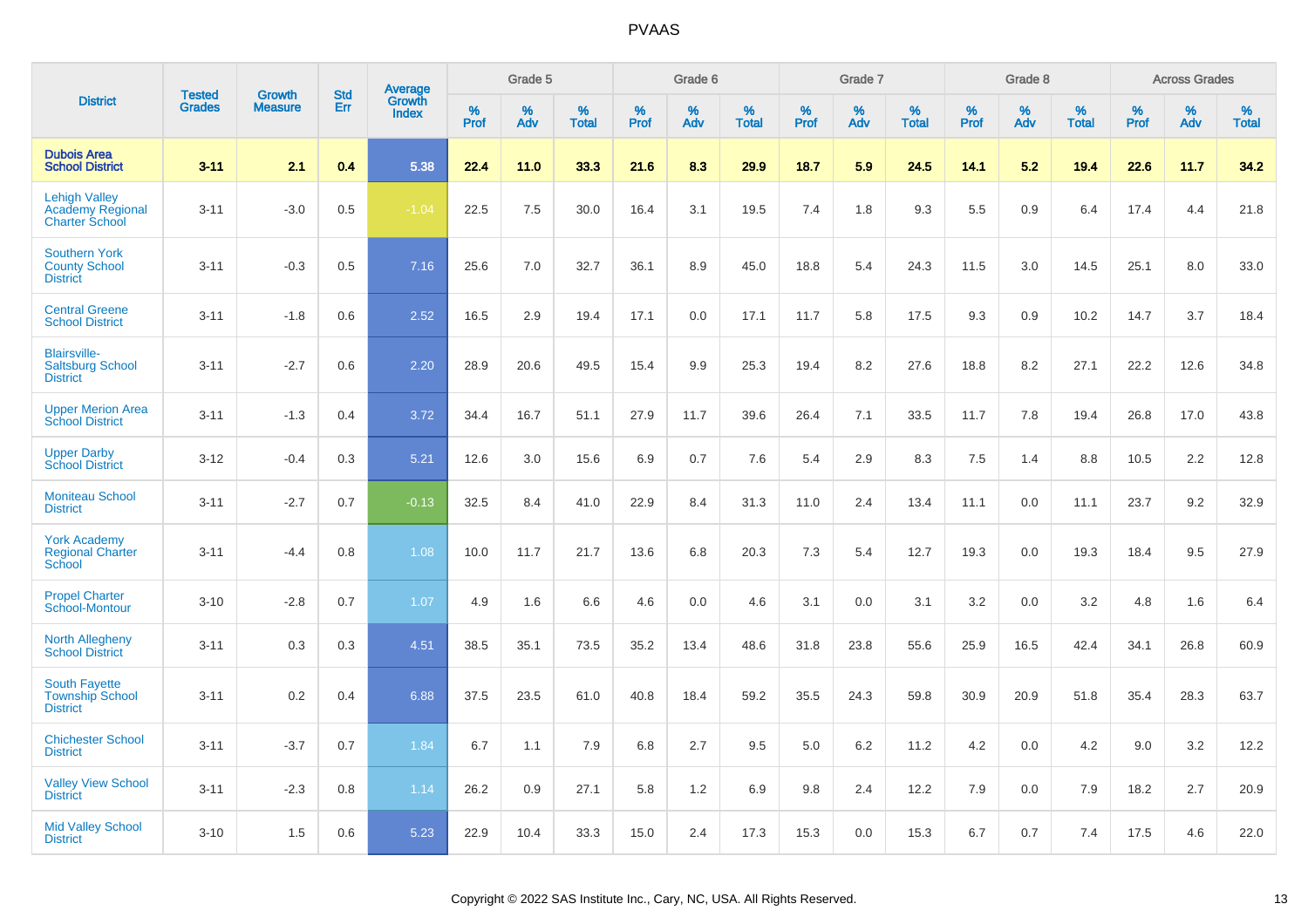|                                                              |                                |                                 | <b>Std</b> |                                   |                     | Grade 5  |                      |              | Grade 6  |                      |              | Grade 7  |                      |              | Grade 8  |                      |              | <b>Across Grades</b> |                      |
|--------------------------------------------------------------|--------------------------------|---------------------------------|------------|-----------------------------------|---------------------|----------|----------------------|--------------|----------|----------------------|--------------|----------|----------------------|--------------|----------|----------------------|--------------|----------------------|----------------------|
| <b>District</b>                                              | <b>Tested</b><br><b>Grades</b> | <b>Growth</b><br><b>Measure</b> | Err        | Average<br>Growth<br><b>Index</b> | $\%$<br><b>Prof</b> | %<br>Adv | $\%$<br><b>Total</b> | $\%$<br>Prof | %<br>Adv | $\%$<br><b>Total</b> | $\%$<br>Prof | %<br>Adv | $\%$<br><b>Total</b> | $\%$<br>Prof | %<br>Adv | $\%$<br><b>Total</b> | $\%$<br>Prof | $\%$<br>Adv          | $\%$<br><b>Total</b> |
| <b>Dubois Area</b><br><b>School District</b>                 | $3 - 11$                       | 2.1                             | 0.4        | 5.38                              | 22.4                | 11.0     | 33.3                 | 21.6         | 8.3      | 29.9                 | 18.7         | 5.9      | 24.5                 | 14.1         | 5.2      | 19.4                 | 22.6         | 11.7                 | 34.2                 |
| <b>Commodore Perry</b><br><b>School District</b>             | $3 - 11$                       | $-5.2$                          | 1.1        | 0.56                              | 38.7                | 9.7      | 48.4                 | 9.7          | 0.0      | 9.7                  | 8.1          | 2.7      | 10.8                 | 20.0         | 8.0      | 28.0                 | 20.6         | 7.2                  | 27.8                 |
| Northwood<br><b>Academy Charter</b><br>School                | $3 - 8$                        | $-3.7$                          | 0.7        | $-0.69$                           | 6.6                 | 1.3      | 7.9                  | 5.2          | 0.0      | 5.2                  | 8.7          | 1.4      | 10.1                 | 10.7         | 1.8      | 12.5                 | 6.3          | 0.9                  | 7.2                  |
| <b>Franklin Towne</b><br>Charter<br><b>Elementary School</b> | $3 - 8$                        | $-6.2$                          | 1.2        | $-2.25$                           | 24.1                | 10.3     | 34.5                 | 18.5         | 14.8     | 33.3                 | 14.3         | 3.6      | 17.9                 | 4.6          | 0.0      | 4.6                  | 24.3         | 9.6                  | 33.9                 |
| <b>North Star School</b><br><b>District</b>                  | $3 - 11$                       | $-2.8$                          | 0.7        | $-0.18$                           | 12.5                | 12.5     | 25.0                 | 23.4         | 4.7      | 28.1                 | 11.1         | 1.4      | 12.5                 | 14.1         | 2.2      | 16.3                 | 22.6         | 10.0                 | 32.6                 |
| Spring-Ford Area<br><b>School District</b>                   | $3 - 11$                       | 1.6                             | 0.3        | 9.56                              | 36.6                | 13.0     | 49.6                 | 33.2         | 16.5     | 49.7                 | 34.3         | 16.3     | 50.6                 | 23.1         | 9.8      | 32.9                 | 34.2         | 19.2                 | 53.4                 |
| <b>Propel Charter</b><br>School-Pitcairn                     | $3 - 8$                        | $-5.7$                          | 1.1        | $-1.88$                           | 0.0                 | 0.0      | 0.0                  | 7.4          | 0.0      | 7.4                  | 0.0          | 0.0      | 0.0                  | 0.0          | 0.0      | 0.0                  | 5.5          | 0.0                  | 5.5                  |
| Pocono Mountain<br><b>School District</b>                    | $3 - 12$                       | $-3.0$                          | 0.6        | 0.33                              | 23.9                | 8.1      | 32.0                 | 12.4         | 4.3      | 16.7                 | 10.6         | 3.5      | 14.2                 | 7.8          | 2.9      | 10.8                 | 18.3         | 6.6                  | 24.9                 |
| 21st Century Cyber<br><b>Charter School</b>                  | $6 - 12$                       | $-3.4$                          | 0.7        | $-1.54$                           |                     |          |                      | 19.1         | 9.1      | 28.2                 | 21.6         | 6.0      | 27.6                 | 11.3         | 3.3      | 14.7                 | 17.0         | 5.8                  | 22.8                 |
| <b>Lakeview School</b><br><b>District</b>                    | $3 - 11$                       | $-3.9$                          | 0.8        | 0.54                              | 28.6                | 18.4     | 46.9                 | 30.0         | 7.1      | 37.1                 | 22.2         | 1.6      | 23.8                 | 21.0         | 1.6      | 22.6                 | 28.3         | 13.3                 | 41.6                 |
| <b>Norwin School</b><br><b>District</b>                      | $3 - 11$                       | $-0.5$                          | 0.3        | 3.82                              | 31.7                | 25.2     | 56.9                 | 37.2         | 20.7     | 58.0                 | 42.6         | 14.9     | 57.4                 | 32.4         | 5.4      | 37.7                 | 36.5         | 21.0                 | 57.4                 |
| <b>Conewago Valley</b><br><b>School District</b>             | $3 - 12$                       | 1.2                             | 0.4        | 6.92                              | 26.3                | 8.6      | 35.0                 | 29.9         | 10.6     | 40.5                 | 19.9         | 3.8      | 23.6                 | 17.4         | 1.1      | 18.4                 | 25.3         | 8.6                  | 33.9                 |
| Independence<br><b>Charter School</b>                        | $3 - 8$                        | 1.4                             | 0.7        | 5.93                              | 13.7                | 4.1      | 17.8                 | 26.8         | 4.9      | 31.7                 | 21.0         | 4.9      | 25.9                 | 24.1         | 8.6      | 32.8                 | 19.7         | 7.2                  | 26.9                 |
| <b>Williams Valley</b><br><b>School District</b>             | $3 - 11$                       | 0.1                             | 0.8        | 3.83                              | 31.8                | 6.8      | 38.6                 | 5.2          | 0.0      | 5.2                  | 8.0          | 1.3      | 9.3                  | 9.4          | 1.6      | 10.9                 | 12.8         | 1.6                  | 14.4                 |
| Rockwood Area<br><b>School District</b>                      | $3 - 11$                       | $-2.1$                          | 0.9        | 2.50                              | 34.2                | 12.2     | 46.3                 | 16.7         | 21.4     | 38.1                 | 15.6         | 2.2      | 17.8                 | 12.7         | 7.9      | 20.6                 | 19.1         | 9.4                  | 28.5                 |
| <b>Montoursville Area</b><br><b>School District</b>          | $3 - 12$                       | $-1.9$                          | 0.5        | $-0.02$                           | 31.1                | 12.9     | 43.9                 | 28.8         | 8.0      | 36.8                 | 25.2         | 6.7      | 31.8                 | 19.9         | 8.5      | 28.4                 | 28.2         | 11.2                 | 39.4                 |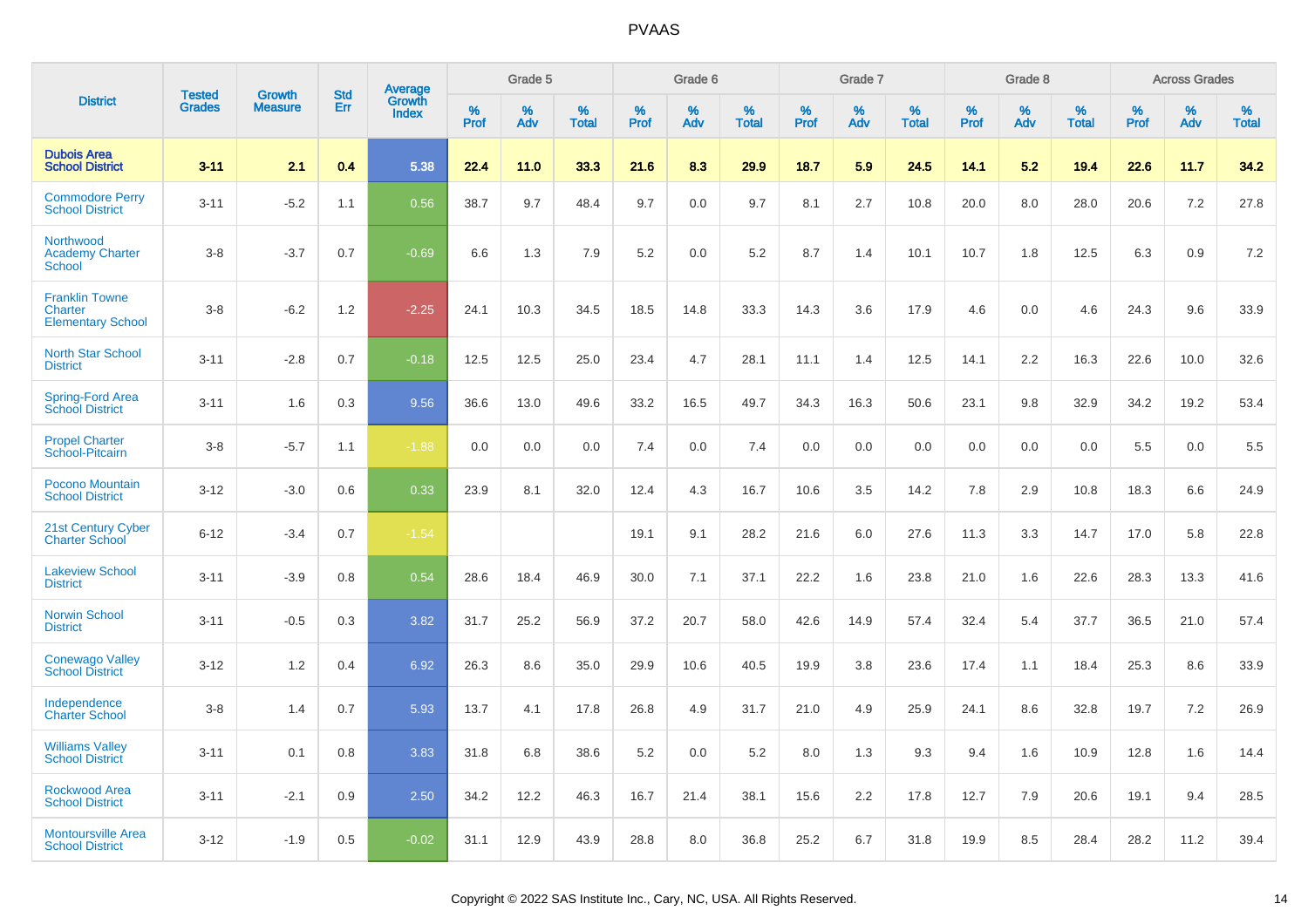|                                                                    | <b>Tested</b> | <b>Growth</b>  | <b>Std</b> | Average                |              | Grade 5  |                      |              | Grade 6  |                   |              | Grade 7  |                   |              | Grade 8     |                      |              | <b>Across Grades</b> |                   |
|--------------------------------------------------------------------|---------------|----------------|------------|------------------------|--------------|----------|----------------------|--------------|----------|-------------------|--------------|----------|-------------------|--------------|-------------|----------------------|--------------|----------------------|-------------------|
| <b>District</b>                                                    | <b>Grades</b> | <b>Measure</b> | <b>Err</b> | Growth<br><b>Index</b> | $\%$<br>Prof | %<br>Adv | $\%$<br><b>Total</b> | $\%$<br>Prof | %<br>Adv | %<br><b>Total</b> | $\%$<br>Prof | %<br>Adv | %<br><b>Total</b> | $\%$<br>Prof | $\%$<br>Adv | $\%$<br><b>Total</b> | $\%$<br>Prof | %<br>Adv             | %<br><b>Total</b> |
| <b>Dubois Area</b><br><b>School District</b>                       | $3 - 11$      | 2.1            | 0.4        | 5.38                   | 22.4         | 11.0     | 33.3                 | 21.6         | 8.3      | 29.9              | 18.7         | 5.9      | 24.5              | 14.1         | 5.2         | 19.4                 | 22.6         | 11.7                 | 34.2              |
| <b>Jenkintown School</b><br><b>District</b>                        | $3 - 11$      | $-5.2$         | 1.0        | $-0.07$                | 35.4         | 12.5     | 47.9                 | 18.9         | 8.1      | 27.0              | 16.0         | 0.0      | 16.0              | 8.0          | 4.0         | 12.0                 | 29.0         | 16.2                 | 45.2              |
| <b>Pan American</b><br><b>Academy Charter</b><br><b>School</b>     | $3-8$         | 0.3            | 0.8        | 2.25                   | 1.7          | 0.0      | 1.7                  | 2.3          | 0.0      | 2.3               | 3.4          | 0.0      | 3.4               | 0.0          | 0.0         | 0.0                  | 2.4          | 0.3                  | 2.7               |
| <b>Green Woods</b><br><b>Charter School</b>                        | $3-8$         | $-0.3$         | 0.8        | 2.38                   | 16.7         | 3.3      | 20.0                 | 27.1         | 11.9     | 39.0              | 16.1         | 5.4      | 21.4              | 17.3         | 3.8         | 21.2                 | 21.3         | 8.3                  | 29.6              |
| <b>Mcguffey School</b><br><b>District</b>                          | $3 - 11$      | $-2.0$         | 0.6        | 2.55                   | 25.9         | 2.8      | 28.7                 | 13.7         | 2.0      | 15.7              | 4.7          | 0.0      | 4.7               | 5.6          | 3.2         | 8.9                  | 17.6         | 5.0                  | 22.6              |
| <b>Upper Moreland</b><br><b>Township School</b><br><b>District</b> | $3 - 11$      | $-0.1$         | 0.4        | 4.58                   | 28.5         | 10.6     | 39.1                 | 16.1         | 10.8     | 26.9              | 21.7         | 10.6     | 32.3              | 18.9         | 12.1        | 31.1                 | 23.9         | 11.6                 | 35.5              |
| <b>Belmont Charter</b><br><b>School</b>                            | $3 - 10$      | $-0.8$         | 0.8        | 2.15                   | 1.6          | 0.0      | 1.6                  | 4.0          | 0.0      | 4.0               | 0.0          | 0.0      | 0.0               | 5.6          | 0.0         | 5.6                  | 2.8          | 0.6                  | 3.4               |
| <b>Big Beaver Falls</b><br>Area School<br><b>District</b>          | $3 - 11$      | $-1.7$         | 0.6        | 1.44                   | 19.6         | 2.0      | 21.6                 | 5.4          | $0.9\,$  | 6.4               | 8.3          | 1.0      | 9.4               | 1.0          | 1.0         | 2.1                  | 12.5         | 1.1                  | 13.6              |
| <b>Innovative Arts</b><br><b>Academy Charter</b><br><b>School</b>  | $6 - 11$      | $-1.5$         | 0.8        | 5.73                   |              |          |                      | 0.0          | 0.0      | 0.0               | 0.0          | 0.0      | 0.0               | 3.4          | 0.0         | 3.4                  | 1.4          | 0.0                  | 1.4               |
| <b>Fort Cherry School</b><br><b>District</b>                       | $3 - 10$      | $-3.8$         | 0.8        | $-0.22$                | 19.3         | 19.3     | 38.6                 | 29.8         | 8.8      | 38.6              | 14.3         | 5.4      | 19.6              | 9.3          | 4.6         | 14.0                 | 21.9         | 9.6                  | 31.5              |
| <b>Chartiers-Houston</b><br><b>School District</b>                 | $3 - 10$      | $-2.5$         | 0.7        | 1.15                   | 25.6         | 12.2     | 37.8                 | 35.1         | 2.6      | 37.7              | 20.5         | 1.3      | 21.8              | 18.3         | 5.6         | 23.9                 | 28.7         | 8.2                  | 36.9              |
| <b>First Philadelphia</b><br>Preparatory<br><b>Charter School</b>  | $3 - 8$       | $-2.3$         | 0.6        | 1.67                   | 1.2          | 0.0      | 1.2                  | 1.1          | 0.0      | 1.1               | 1.3          | 0.0      | 1.3               | 4.0          | 0.0         | 4.0                  | 2.4          | 0.0                  | 2.4               |
| <b>Western Wayne</b><br><b>School District</b>                     | $3 - 11$      | $-2.5$         | 0.6        | 0.99                   | 28.3         | 9.4      | 37.7                 | 18.7         | 0.9      | 19.6              | 21.6         | 2.9      | 24.5              | 14.1         | 5.4         | 19.6                 | 23.6         | 9.6                  | 33.2              |
| Altoona Area<br><b>School District</b>                             | $3 - 12$      | $-0.5$         | 0.3        | 1.50                   | 24.7         | 8.0      | 32.7                 | 17.8         | 5.2      | 23.0              | 14.6         | 4.9      | 19.5              | 15.8         | 4.3         | 20.1                 | 19.6         | 6.6                  | 26.2              |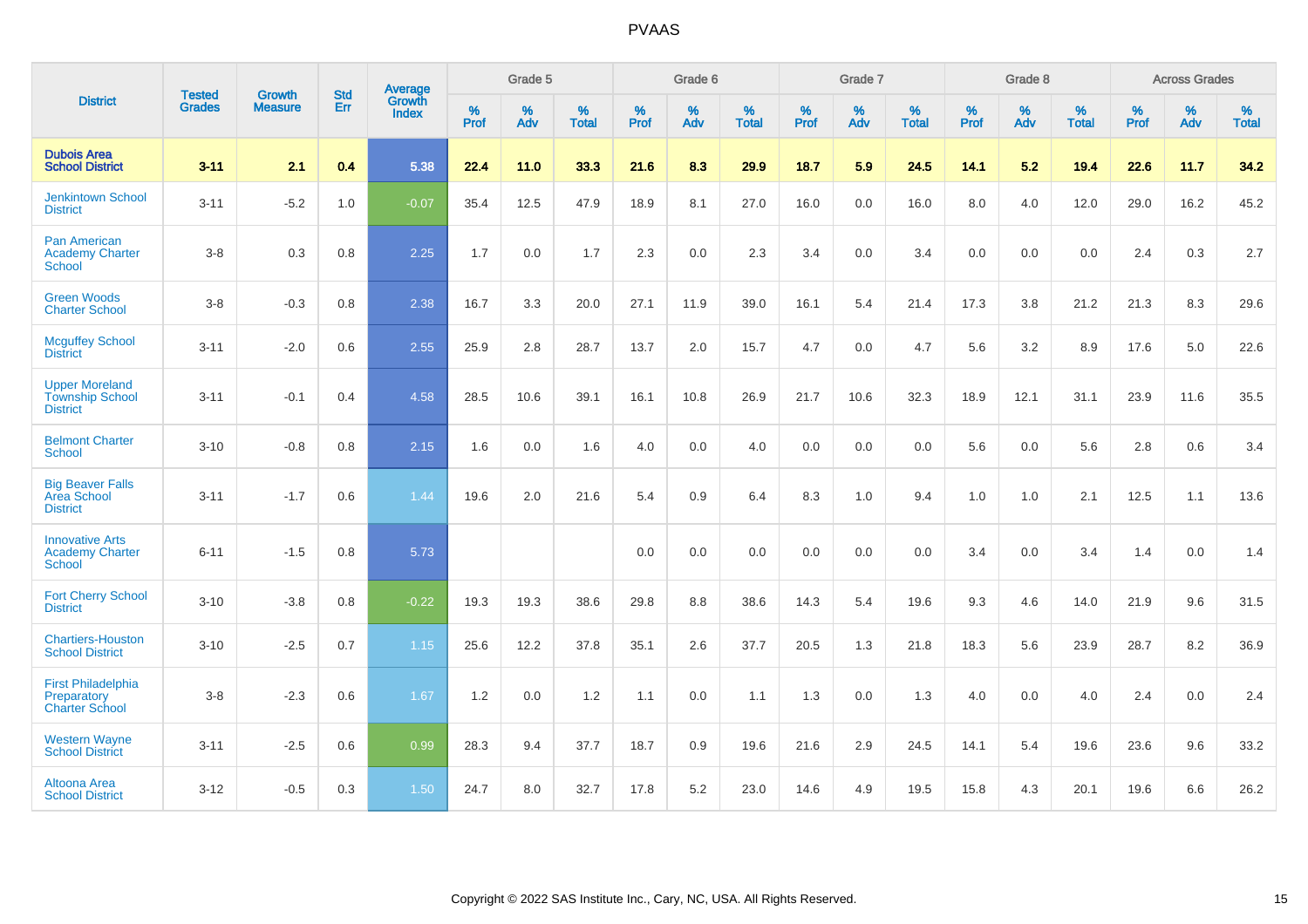|                                                                       | <b>Tested</b> | <b>Growth</b>  | <b>Std</b> | Average                |              | Grade 5  |                   |           | Grade 6  |                   |           | Grade 7  |                   |           | Grade 8  |                   |              | <b>Across Grades</b> |                   |
|-----------------------------------------------------------------------|---------------|----------------|------------|------------------------|--------------|----------|-------------------|-----------|----------|-------------------|-----------|----------|-------------------|-----------|----------|-------------------|--------------|----------------------|-------------------|
| <b>District</b>                                                       | <b>Grades</b> | <b>Measure</b> | Err        | Growth<br><b>Index</b> | $\%$<br>Prof | %<br>Adv | %<br><b>Total</b> | %<br>Prof | %<br>Adv | %<br><b>Total</b> | %<br>Prof | %<br>Adv | %<br><b>Total</b> | %<br>Prof | %<br>Adv | %<br><b>Total</b> | $\%$<br>Prof | %<br>Adv             | %<br><b>Total</b> |
| <b>Dubois Area</b><br><b>School District</b>                          | $3 - 11$      | 2.1            | 0.4        | 5.38                   | 22.4         | 11.0     | 33.3              | 21.6      | 8.3      | 29.9              | 18.7      | 5.9      | 24.5              | 14.1      | 5.2      | 19.4              | 22.6         | 11.7                 | 34.2              |
| <b>Southern</b><br><b>Huntingdon County</b><br><b>School District</b> | $3 - 11$      | $-2.5$         | 0.7        | $-0.14$                | 18.8         | 10.1     | 29.0              | 9.0       | 1.3      | 10.3              | 10.1      | 1.1      | 11.2              | 6.1       | 0.0      | 6.1               | 15.5         | 3.9                  | 19.4              |
| <b>New Brighton Area</b><br><b>School District</b>                    | $3 - 11$      | $-2.4$         | 0.6        | 1.31                   | 18.0         | 1.1      | 19.1              | 7.9       | 0.0      | 7.9               | 8.9       | 3.0      | 11.9              | 4.8       | 1.0      | 5.8               | 11.1         | 1.9                  | 13.0              |
| <b>Northampton Area</b><br><b>School District</b>                     | $3 - 11$      | $-3.1$         | 0.7        | 0.02                   | 28.5         | 9.3      | 37.8              | 23.7      | 5.3      | 29.0              | 18.7      | 5.3      | 24.0              | 13.3      | 1.7      | 15.0              | 29.6         | 9.8                  | 39.4              |
| Philadelphia<br><b>Performing Arts</b><br><b>Charter School</b>       | $3-9$         | $-0.4$         | 0.7        | 4.01                   | 19.2         | 9.0      | 28.2              | 19.6      | 3.6      | 23.2              | 23.0      | 14.9     | 37.9              | 18.0      | 8.0      | 26.0              | 25.2         | 9.7                  | 34.9              |
| <b>Oxford Area</b><br><b>School District</b>                          | $3 - 11$      | 2.0            | 0.4        | 10.25                  | 24.0         | 8.0      | 32.0              | 28.3      | 7.3      | 35.6              | 20.2      | 9.9      | 30.0              | 11.5      | 5.5      | 17.0              | 21.8         | 8.2                  | 30.0              |
| <b>Hazleton Area</b><br><b>School District</b>                        | $3 - 11$      | $-0.5$         | 0.4        | 1.77                   | 5.8          | 1.7      | 7.5               | 5.2       | 1.1      | 6.3               | 2.8       | 0.5      | 3.3               | 6.6       | 0.6      | 7.1               | 6.4          | 1.2                  | 7.7               |
| Wallingford-<br>Swarthmore<br><b>School District</b>                  | $3 - 10$      | 0.4            | 0.4        | 8.13                   | 38.3         | 33.9     | 72.2              | 29.9      | 20.5     | 50.4              | 27.6      | 17.6     | 45.3              | 29.4      | 14.7     | 44.2              | 33.9         | 27.8                 | 61.7              |
| <b>Coatesville Area</b><br><b>School District</b>                     | $3 - 11$      | $-0.5$         | 0.4        | 1.87                   | 14.8         | 4.8      | 19.6              | 8.5       | 0.0      | 8.5               | 8.9       | 1.3      | 10.1              | 6.9       | 0.5      | 7.4               | 10.9         | 3.9                  | 14.8              |
| <b>Jim Thorpe Area</b><br><b>School District</b>                      | $3 - 11$      | $-2.3$         | 0.6        | 0.76                   | 14.1         | 1.0      | 15.2              | 12.3      | 0.9      | 13.2              | 9.2       | 8.5      | 17.7              | 10.0      | 1.5      | 11.5              | 14.9         | 4.3                  | 19.2              |
| Pennsylvania<br><b>Leadership Charter</b><br><b>School</b>            | $3 - 11$      | $-1.4$         | 0.5        | 2.15                   | 24.7         | 11.5     | 36.2              | 24.9      | 6.4      | 31.2              | 13.4      | 19.6     | 33.0              | 16.7      | 6.2      | 22.9              | 23.9         | 12.4                 | 36.4              |
| <b>Ad Prima Charter</b><br><b>School</b>                              | $3-8$         | 1.5            | 0.8        | 4.76                   | 8.3          | 0.0      | 8.3               | 15.7      | 0.0      | 15.7              | 8.2       | 1.6      | 9.8               | 9.8       | 1.6      | 11.5              | 10.9         | 0.7                  | 11.6              |
| <b>Clarion-Limestone</b><br><b>Area School</b><br><b>District</b>     | $3 - 12$      | $-1.1$         | 0.9        | 4.00                   | 40.0         | 27.3     | 67.3              | 36.5      | 5.8      | 42.3              | 27.9      | 11.6     | 39.5              | 7.8       | 3.9      | 11.8              | 28.4         | 13.2                 | 41.6              |
| <b>Freeport Area</b><br><b>School District</b>                        | $3 - 10$      | 0.9            | 0.5        | 6.32                   | 30.5         | 9.9      | 40.5              | 26.6      | 15.3     | 41.9              | 34.3      | 12.7     | 47.0              | 19.1      | 9.9      | 29.0              | 29.3         | 13.4                 | 42.8              |
| <b>MaST Community</b><br><b>Charter School III</b>                    | $3-6$         | $-3.6$         | 0.8        | $-2.16$                | 3.8          | 0.0      | 3.8               | 6.8       | 1.5      | 8.3               |           |          |                   |           |          |                   | 8.3          | 2.2                  | 10.5              |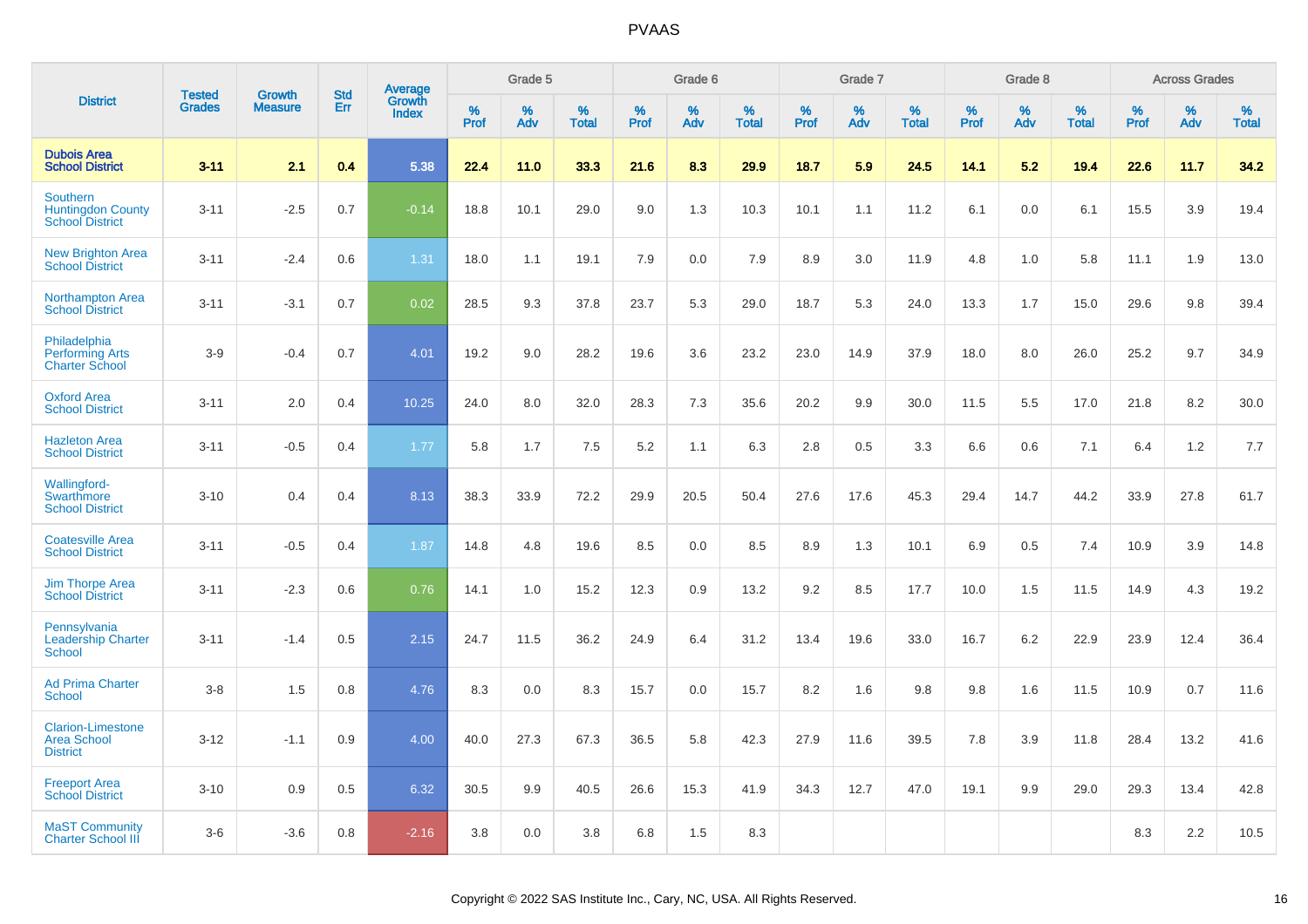|                                                                     |                                | <b>Growth</b>  | <b>Std</b> | Average                |           | Grade 5  |                   |           | Grade 6  |                   |           | Grade 7  |                   |           | Grade 8  |                   |           | <b>Across Grades</b> |                   |
|---------------------------------------------------------------------|--------------------------------|----------------|------------|------------------------|-----------|----------|-------------------|-----------|----------|-------------------|-----------|----------|-------------------|-----------|----------|-------------------|-----------|----------------------|-------------------|
| <b>District</b>                                                     | <b>Tested</b><br><b>Grades</b> | <b>Measure</b> | <b>Err</b> | Growth<br><b>Index</b> | %<br>Prof | %<br>Adv | %<br><b>Total</b> | %<br>Prof | %<br>Adv | %<br><b>Total</b> | %<br>Prof | %<br>Adv | %<br><b>Total</b> | %<br>Prof | %<br>Adv | %<br><b>Total</b> | %<br>Prof | %<br>Adv             | %<br><b>Total</b> |
| <b>Dubois Area</b><br><b>School District</b>                        | $3 - 11$                       | 2.1            | 0.4        | 5.38                   | 22.4      | 11.0     | 33.3              | 21.6      | 8.3      | 29.9              | 18.7      | 5.9      | 24.5              | 14.1      | 5.2      | 19.4              | 22.6      | 11.7                 | 34.2              |
| <b>Delaware Valley</b><br><b>School District</b>                    | $3 - 11$                       | 0.1            | 0.4        | 4.58                   | 26.1      | 11.6     | 37.8              | 19.0      | 8.6      | 27.6              | 21.8      | 8.2      | 30.0              | 17.9      | 3.4      | 21.3              | 25.0      | 9.4                  | 34.4              |
| <b>Lindley Academy</b><br><b>Charter School At</b><br><b>Birney</b> | $3 - 8$                        | $-3.0$         | 0.7        | 0.43                   | 1.3       | 0.0      | 1.3               | 2.6       | 0.0      | 2.6               | 0.0       | 0.0      | 0.0               | 0.0       | 1.6      | 1.6               | 1.0       | 0.3                  | 1.3               |
| Antonia Pantoja<br>Community<br><b>Charter School</b>               | $3 - 8$                        | $-3.9$         | 0.8        | $-1.30$                | 1.5       | 0.0      | 1.5               | 0.0       | 0.0      | 0.0               | 4.6       | 2.3      | 7.0               | 5.6       | 0.0      | 5.6               | 1.8       | 0.9                  | 2.8               |
| <b>Towanda Area</b><br><b>School District</b>                       | $3 - 11$                       | 2.2            | 0.6        | 7.65                   | 22.7      | 15.1     | 37.8              | 22.6      | 11.3     | 34.0              | 14.5      | 7.7      | 22.2              | 17.1      | 8.6      | 25.6              | 19.2      | 10.3                 | 29.5              |
| Environmental<br><b>Charter School At</b><br><b>Frick Park</b>      | $3-9$                          | $-0.2$         | 0.7        | 3.70                   | 18.2      | 10.4     | 28.6              | 17.0      | 4.3      | 21.3              | 16.3      | 10.9     | 27.2              | 10.0      | 4.3      | 14.3              | 22.6      | 13.4                 | 36.0              |
| <b>Sharpsville Area</b><br><b>School District</b>                   | $3 - 11$                       | $-2.3$         | 0.8        | 2.39                   | 29.0      | 9.7      | 38.7              | 16.4      | 1.5      | 17.9              | 21.9      | 3.1      | 25.0              | 20.0      | 7.1      | 27.1              | 27.3      | 8.8                  | 36.1              |
| <b>Saint Marys Area</b><br><b>School District</b>                   | $3 - 11$                       | $-2.5$         | 0.5        | $-0.36$                | 35.6      | 8.7      | 44.4              | 21.8      | 1.6      | 23.4              | 10.0      | 5.4      | 15.4              | 13.3      | 1.3      | 14.7              | 24.9      | 7.3                  | 32.3              |
| <b>Southern Fulton</b><br><b>School District</b>                    | $3 - 11$                       | $-2.2$         | 0.9        | 0.85                   | 21.3      | 6.4      | 27.7              | 15.2      | 10.2     | 25.4              | 12.3      | 1.8      | 14.0              | 5.9       | 3.9      | 9.8               | 18.9      | 4.4                  | 23.3              |
| <b>Mariana Bracetti</b><br><b>Academy Charter</b><br><b>School</b>  | $3 - 10$                       | $-3.1$         | 0.9        | 2.21                   | 8.6       | 0.0      | 8.6               | 2.2       | 0.0      | 2.2               | 7.3       | 0.0      | 7.3               | 0.0       | 0.0      | 0.0               | 4.4       | 0.0                  | 4.4               |
| <b>Southern Lehigh</b><br><b>School District</b>                    | $3 - 11$                       | $-1.1$         | 0.4        | 2.10                   | 33.9      | 21.0     | 54.8              | 28.3      | 16.8     | 45.1              | 40.2      | 13.1     | 53.3              | 32.0      | 12.7     | 44.8              | 35.0      | 20.7                 | 55.8              |
| <b>Forbes Road</b><br><b>School District</b>                        | $3 - 11$                       | $-5.7$         | 1.4        | $-0.81$                | 38.7      | 3.2      | 41.9              | 26.7      | 0.0      | 26.7              | 44.4      | 0.0      | 44.4              | 15.0      | 0.0      | 15.0              | 31.9      | 2.9                  | 34.8              |
| <b>Glendale School</b><br><b>District</b>                           | $3 - 10$                       | 1.2            | 0.8        | 3.21                   | 42.9      | 4.8      | 47.6              | 26.4      | 5.7      | 32.1              | 22.7      | 15.2     | 37.9              | 7.8       | 2.0      | 9.8               | 27.0      | 7.8                  | 34.8              |
| Canon-Mcmillan<br><b>School District</b>                            | $3 - 11$                       | $-1.3$         | 0.3        | 2.20                   | 29.4      | 22.3     | 51.7              | 28.2      | 9.8      | 38.0              | 26.1      | 10.4     | 36.5              | 27.7      | 10.6     | 38.4              | 30.0      | 14.6                 | 44.6              |
| <b>Burrell School</b><br><b>District</b>                            | $3 - 11$                       | $-3.1$         | 0.7        | 1.18                   | 22.5      | 1.8      | 24.3              | 15.4      | 3.8      | 19.2              | 21.5      | 7.6      | 29.1              | 17.2      | 0.0      | 17.2              | 25.3      | 6.1                  | 31.4              |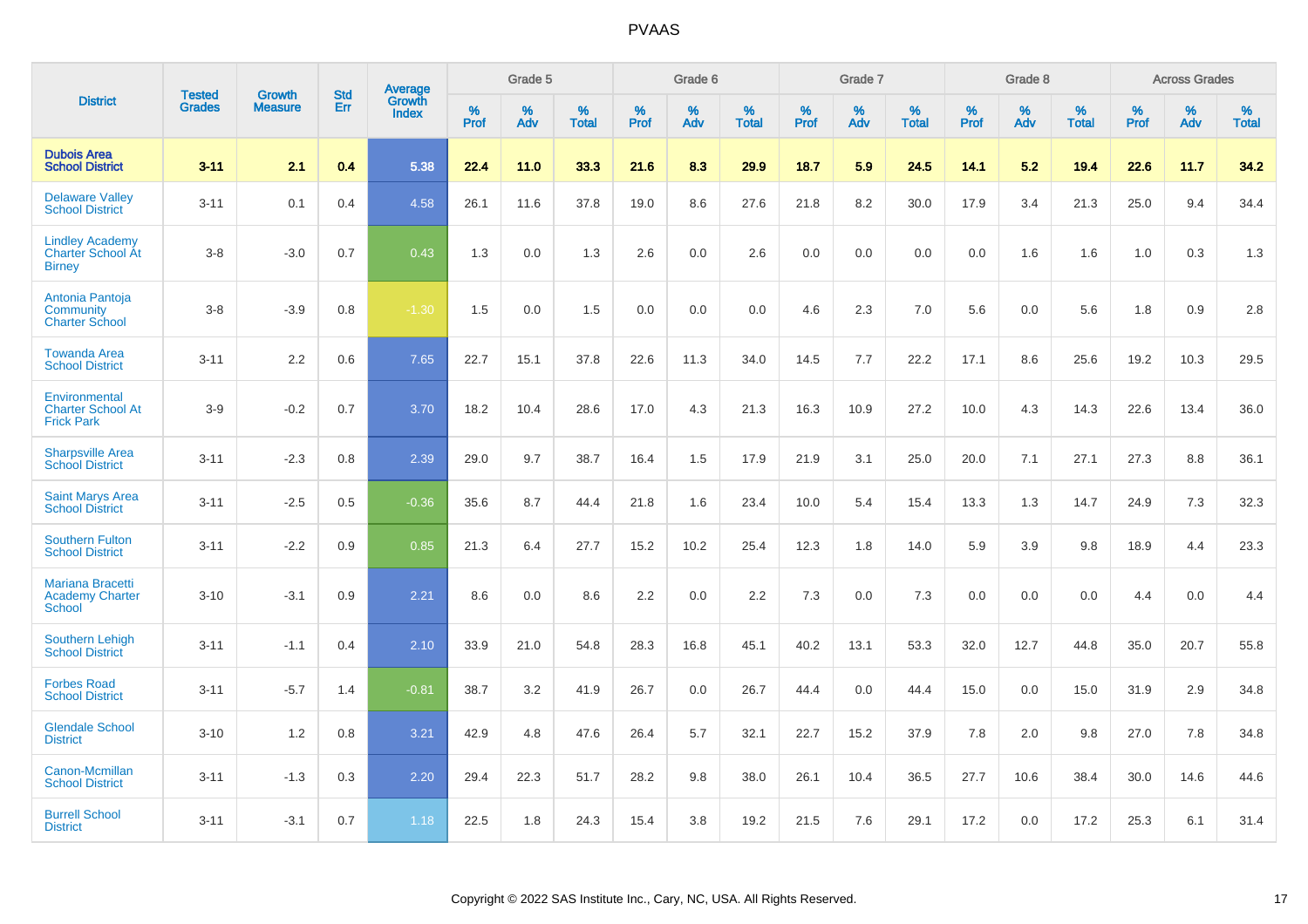|                                                                          |                                |                                 | <b>Std</b> | Average                       |           | Grade 5  |                   |           | Grade 6  |                   |           | Grade 7  |                   |           | Grade 8  |                   |           | <b>Across Grades</b> |                   |
|--------------------------------------------------------------------------|--------------------------------|---------------------------------|------------|-------------------------------|-----------|----------|-------------------|-----------|----------|-------------------|-----------|----------|-------------------|-----------|----------|-------------------|-----------|----------------------|-------------------|
| <b>District</b>                                                          | <b>Tested</b><br><b>Grades</b> | <b>Growth</b><br><b>Measure</b> | Err        | <b>Growth</b><br><b>Index</b> | %<br>Prof | %<br>Adv | %<br><b>Total</b> | %<br>Prof | %<br>Adv | %<br><b>Total</b> | %<br>Prof | %<br>Adv | %<br><b>Total</b> | %<br>Prof | %<br>Adv | %<br><b>Total</b> | %<br>Prof | %<br>Adv             | %<br><b>Total</b> |
| <b>Dubois Area</b><br><b>School District</b>                             | $3 - 11$                       | 2.1                             | 0.4        | 5.38                          | 22.4      | 11.0     | 33.3              | 21.6      | 8.3      | 29.9              | 18.7      | 5.9      | 24.5              | 14.1      | 5.2      | 19.4              | 22.6      | 11.7                 | 34.2              |
| <b>Hanover Public</b><br><b>School District</b>                          | $3 - 11$                       | $-2.3$                          | 0.5        | $-0.22$                       | 24.4      | 4.6      | 29.0              | 19.7      | 2.2      | 21.9              | 17.8      | 5.4      | 23.3              | 11.4      | 4.9      | 16.3              | 20.4      | 9.6                  | 30.0              |
| <b>Williamsport Area</b><br><b>School District</b>                       | $3 - 11$                       | 2.8                             | 0.3        | 10.28                         | 24.6      | 10.7     | 35.3              | 20.4      | 12.0     | 32.4              | 21.5      | 8.3      | 29.8              | 16.1      | 5.1      | 21.2              | 22.0      | 11.0                 | 33.1              |
| John B. Stetson<br><b>Charter School</b>                                 | $5 - 8$                        | 0.5                             | 0.6        | 4.84                          | 1.6       | 0.0      | 1.6               | 0.8       | 0.0      | 0.8               | 0.0       | 0.0      | 0.0               | 0.0       | 0.0      | 0.0               | 0.4       | 0.0                  | 0.4               |
| <b>Methacton School</b><br><b>District</b>                               | $3 - 11$                       | $-1.5$                          | 0.3        | 2.62                          | 30.5      | 14.2     | 44.7              | 28.2      | 9.9      | 38.1              | 27.0      | 11.2     | 38.2              | 20.1      | 12.5     | 32.6              | 30.9      | 13.6                 | 44.5              |
| <b>Insight PA Cyber</b><br><b>Charter School</b>                         | $3 - 11$                       | $-6.7$                          | 1.5        | $-1.06$                       | 5.6       | 11.1     | 16.7              | 0.0       | 0.0      | 0.0               | 3.7       | 3.7      | 7.4               | 11.1      | 3.7      | 14.8              | 9.0       | 3.7                  | 12.7              |
| Quakertown<br><b>Community School</b><br><b>District</b>                 | $3 - 12$                       | $-0.7$                          | 0.3        | 3.64                          | 31.8      | 16.7     | 48.5              | 31.0      | 7.5      | 38.4              | 17.8      | 8.4      | 26.2              | 21.0      | 9.1      | 30.1              | 26.2      | 12.7                 | 38.9              |
| <b>Elizabeth Forward</b><br><b>School District</b>                       | $3 - 11$                       | $-1.6$                          | 0.5        | 2.70                          | 29.4      | 11.4     | 40.8              | 29.6      | 10.5     | 40.1              | 21.6      | 5.2      | 26.8              | 16.8      | 2.9      | 19.6              | 27.0      | 11.3                 | 38.3              |
| <b>Fort Leboeuf</b><br><b>School District</b>                            | $3 - 11$                       | $-0.7$                          | 0.5        | 1.49                          | 33.8      | 31.2     | 64.9              | 25.7      | 18.8     | 44.4              | 21.6      | 14.4     | 35.9              | 22.6      | 11.6     | 34.2              | 28.5      | 22.7                 | 51.2              |
| <b>Pine Grove Area</b><br><b>School District</b>                         | $3 - 11$                       | $-2.2$                          | 0.6        | 0.60                          | 23.2      | 4.2      | 27.4              | 19.7      | 3.4      | 23.1              | 17.1      | 0.8      | 17.9              | 20.9      | 0.8      | 21.7              | 24.6      | 7.8                  | 32.4              |
| <b>Executive</b><br>Education<br><b>Academy Charter</b><br><b>School</b> | $3 - 10$                       | $-2.5$                          | 1.7        | 1.63                          | 0.0       | 0.0      | 0.0               |           |          |                   | 18.2      | 0.0      | 18.2              | 4.8       | 0.0      | 4.8               | 9.1       | 1.7                  | 10.9              |
| <b>Minersville Area</b><br><b>School District</b>                        | $3 - 11$                       | $-0.9$                          | 0.7        | 4.90                          | 9.6       | 4.1      | 13.7              | 20.8      | 2.6      | 23.4              | 10.4      | 0.0      | 10.4              | 2.7       | 1.3      | 4.0               | 15.1      | 3.2                  | 18.3              |
| <b>Conemaugh Valley</b><br><b>School District</b>                        | $3 - 12$                       | $-2.6$                          | 0.8        | 1.06                          | 13.7      | 3.9      | 17.6              | 22.0      | 4.0      | 26.0              | 18.9      | 7.6      | 26.4              | 9.4       | 1.9      | 11.3              | 20.1      | 6.4                  | 26.5              |
| <b>Avon Grove</b><br><b>School District</b>                              | $3 - 10$                       | 0.8                             | 0.4        | 5.13                          | 28.6      | 23.2     | 51.8              | 30.5      | 19.3     | 49.8              | 35.4      | 20.3     | 55.7              | 27.6      | 14.2     | 41.8              | 30.8      | 18.2                 | 49.0              |
| <b>Rose Tree Media</b><br><b>School District</b>                         | $3 - 10$                       | $-1.7$                          | 0.4        | $-0.25$                       | 29.7      | 19.6     | 49.3              | 31.4      | 15.3     | 46.7              | 31.6      | 20.9     | 52.4              | 18.4      | 13.9     | 32.3              | 31.5      | 20.2                 | 51.8              |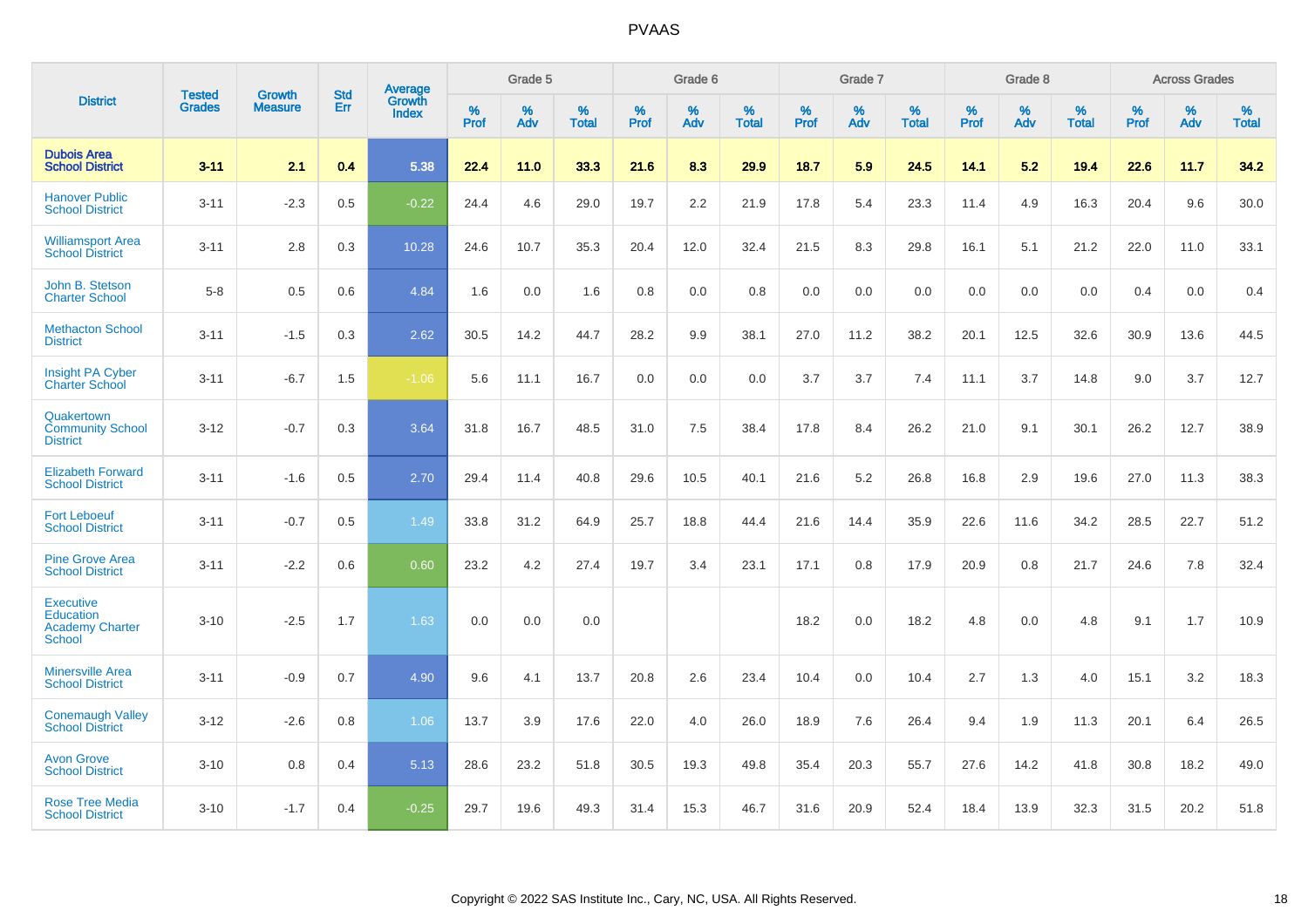|                                                                       |                                | <b>Growth</b>  | <b>Std</b> | <b>Average</b><br>Growth |           | Grade 5  |                   |                  | Grade 6  |                   |           | Grade 7  |                   |           | Grade 8  |                   |           | <b>Across Grades</b> |                   |
|-----------------------------------------------------------------------|--------------------------------|----------------|------------|--------------------------|-----------|----------|-------------------|------------------|----------|-------------------|-----------|----------|-------------------|-----------|----------|-------------------|-----------|----------------------|-------------------|
| <b>District</b>                                                       | <b>Tested</b><br><b>Grades</b> | <b>Measure</b> | <b>Err</b> | <b>Index</b>             | %<br>Prof | %<br>Adv | %<br><b>Total</b> | %<br><b>Prof</b> | %<br>Adv | %<br><b>Total</b> | %<br>Prof | %<br>Adv | %<br><b>Total</b> | %<br>Prof | %<br>Adv | %<br><b>Total</b> | %<br>Prof | %<br>Adv             | %<br><b>Total</b> |
| <b>Dubois Area</b><br><b>School District</b>                          | $3 - 11$                       | 2.1            | 0.4        | 5.38                     | 22.4      | 11.0     | 33.3              | 21.6             | 8.3      | 29.9              | 18.7      | 5.9      | 24.5              | 14.1      | 5.2      | 19.4              | 22.6      | 11.7                 | 34.2              |
| <b>Perseus House</b><br><b>Charter School Of</b><br><b>Excellence</b> | $6 - 11$                       | $-4.8$         | 1.1        | $-1.31$                  |           |          |                   | 0.0              | 0.0      | 0.0               | 1.8       | 0.0      | 1.8               | 1.5       | 0.0      | 1.5               | 1.4       | 0.0                  | 1.4               |
| <b>Schuylkill Valley</b><br><b>School District</b>                    | $3 - 11$                       | $-1.0$         | 0.5        | 3.23                     | 24.8      | 8.5      | 33.3              | 25.6             | 5.8      | 31.4              | 15.3      | 9.9      | 25.2              | 8.2       | 2.7      | 10.9              | 21.3      | 7.6                  | 29.0              |
| Apollo-Ridge<br><b>School District</b>                                | $3 - 12$                       | $-2.9$         | 0.7        | $-0.77$                  | 18.8      | 0.0      | 18.8              | 12.0             | 1.2      | 13.2              | 8.5       | 1.2      | 9.8               | 10.4      | 2.6      | 13.0              | 14.8      | 3.0                  | 17.7              |
| <b>Harrisburg City</b><br><b>School District</b>                      | $3 - 11$                       | 1.3            | 0.3        | 7.16                     | 2.0       | $0.8\,$  | 2.8               | 2.0              | 1.0      | 3.0               | 2.9       | 0.8      | 3.7               | 2.7       | 0.3      | 3.0               | 2.7       | 0.7                  | 3.4               |
| Cornwall-Lebanon<br><b>School District</b>                            | $3 - 11$                       | $-0.5$         | 0.3        | 2.53                     | 31.1      | 9.0      | 40.1              | 18.2             | 6.2      | 24.4              | 16.1      | 4.9      | 21.0              | 16.4      | 9.4      | 25.8              | 23.1      | 8.6                  | 31.8              |
| <b>Kutztown Area</b><br><b>School District</b>                        | $3 - 12$                       | $-1.4$         | 0.8        | 3.35                     | 40.3      | 11.9     | 52.2              | 24.2             | 3.2      | 27.4              | 25.6      | 10.3     | 35.9              | 10.8      | 10.8     | 21.5              | 30.0      | 13.3                 | 43.3              |
| <b>Upper Dauphin</b><br>Area School<br><b>District</b>                | $3 - 11$                       | 1.0            | 0.7        | 6.60                     | 9.7       | 4.8      | 14.5              | 18.3             | 8.4      | 26.8              | 18.9      | 6.8      | 25.7              | 24.3      | 7.1      | 31.4              | 22.1      | 9.5                  | 31.6              |
| <b>Salisbury</b><br><b>Township School</b><br><b>District</b>         | $3 - 11$                       | $-2.3$         | 0.6        | 0.96                     | 14.9      | 8.5      | 23.4              | 14.3             | 2.2      | 16.5              | 13.0      | 1.1      | 14.1              | 17.2      | 3.4      | 20.7              | 18.4      | 6.3                  | 24.7              |
| <b>Clairton City</b><br><b>School District</b>                        | $3 - 11$                       | 0.5            | 0.8        | 3.14                     | 6.1       | 2.0      | 8.2               | 1.5              | 0.0      | 1.5               | 1.6       | 0.0      | 1.6               | 0.0       | 0.0      | 0.0               | 3.5       | 0.3                  | 3.8               |
| <b>Frazier School</b><br><b>District</b>                              | $3 - 11$                       | $-2.4$         | 0.8        | 2.50                     | 7.8       | 0.0      | 7.8               | 17.5             | 2.5      | 20.0              | 15.1      | 10.5     | 25.6              | 3.9       | 0.0      | 3.9               | 16.1      | 4.2                  | 20.3              |
| <b>New Foundations</b><br><b>Charter School</b>                       | $3 - 11$                       | $-1.5$         | 0.7        | 2.37                     | 18.5      | 5.6      | 24.1              | 6.4              | 0.0      | 6.4               | 21.3      | 3.3      | 24.6              | 13.1      | 2.4      | 15.5              | 17.1      | 2.9                  | 20.0              |
| Commonwealth<br><b>Charter Academy</b><br><b>Charter School</b>       | $3 - 10$                       | $-2.6$         | 0.8        | 1.49                     | 25.4      | 3.4      | 28.8              | 26.0             | 4.0      | 30.0              | 17.2      | 3.4      | 20.7              | 14.6      | 2.1      | 16.7              | 23.9      | 5.7                  | 29.6              |
| <b>Tussey Mountain</b><br><b>School District</b>                      | $3 - 12$                       | 0.2            | 0.7        | 2.41                     | 20.7      | 1.7      | 22.4              | 12.4             | 0.0      | 12.4              | 11.3      | 3.2      | 14.5              | 12.5      | 1.4      | 13.9              | 16.3      | 5.5                  | 21.8              |
| <b>Lincoln Leadership</b><br><b>Academy Charter</b><br>School         | $3 - 12$                       | $-1.2$         | 0.9        | 2.09                     | 0.0       | 0.0      | 0.0               | 2.0              | 0.0      | 2.0               | 4.0       | 2.0      | 6.0               | 0.0       | 0.0      | 0.0               | 3.8       | 0.7                  | 4.4               |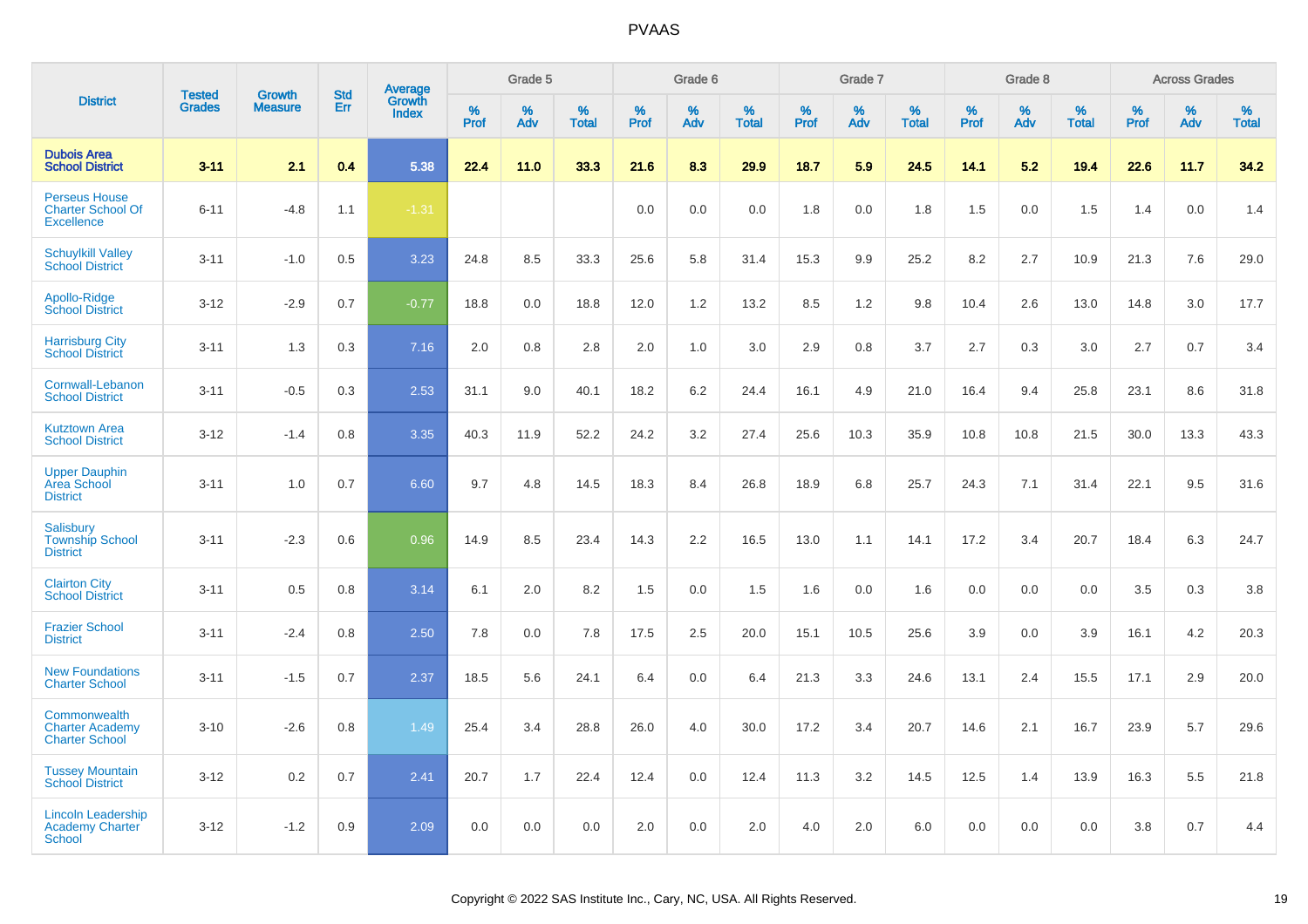|                                                                               | <b>Tested</b> | <b>Growth</b>  | <b>Std</b> | <b>Average</b>         |           | Grade 5  |                   |           | Grade 6  |                   |           | Grade 7  |                   |           | Grade 8  |                   |              | <b>Across Grades</b> |                   |
|-------------------------------------------------------------------------------|---------------|----------------|------------|------------------------|-----------|----------|-------------------|-----------|----------|-------------------|-----------|----------|-------------------|-----------|----------|-------------------|--------------|----------------------|-------------------|
| <b>District</b>                                                               | <b>Grades</b> | <b>Measure</b> | Err        | Growth<br><b>Index</b> | %<br>Prof | %<br>Adv | %<br><b>Total</b> | %<br>Prof | %<br>Adv | %<br><b>Total</b> | %<br>Prof | %<br>Adv | %<br><b>Total</b> | %<br>Prof | %<br>Adv | %<br><b>Total</b> | $\%$<br>Prof | %<br>Adv             | %<br><b>Total</b> |
| <b>Dubois Area</b><br><b>School District</b>                                  | $3 - 11$      | 2.1            | 0.4        | 5.38                   | 22.4      | 11.0     | 33.3              | 21.6      | 8.3      | 29.9              | 18.7      | 5.9      | 24.5              | 14.1      | 5.2      | 19.4              | 22.6         | 11.7                 | 34.2              |
| <b>Rochester Area</b><br><b>School District</b>                               | $3 - 11$      | $-1.6$         | 0.9        | 3.19                   | 27.1      | $6.2\,$  | 33.3              | 24.5      | 3.8      | 28.3              | 2.0       | 0.0      | 2.0               | 15.4      | 0.0      | 15.4              | 20.6         | 7.5                  | 28.1              |
| <b>Urban Academy Of</b><br><b>Greater Pittsburgh</b><br><b>Charter School</b> | $3-5$         | $-7.6$         | 1.9        | $-4.05$                | 2.7       | 0.0      | 2.7               |           |          |                   |           |          |                   |           |          |                   | 7.3          | 0.0                  | $7.3$             |
| <b>Propel Charter</b><br>School-Mckeesport                                    | $3-8$         | $-3.2$         | 1.0        | 1.02                   | 5.6       | 0.0      | 5.6               | 2.7       | 0.0      | 2.7               | 5.3       | 7.9      | 13.2              | 2.7       | 2.7      | 5.4               | 5.4          | 2.3                  | 7.7               |
| <b>Bentworth School</b><br><b>District</b>                                    | $3 - 11$      | $-1.7$         | 0.7        | 1.37                   | 29.9      | 7.8      | 37.7              | 9.6       | 0.0      | 9.6               | 16.9      | 7.8      | 24.7              | 21.2      | 1.5      | 22.7              | 22.6         | 9.6                  | 32.3              |
| Northern Lehigh<br><b>School District</b>                                     | $3 - 12$      | $-2.6$         | 0.7        | 0.19                   | 22.7      | 6.2      | 28.9              | 13.8      | 0.0      | 13.8              | 15.0      | 1.7      | 16.7              | 12.5      | 0.0      | 12.5              | 18.6         | 3.9                  | 22.5              |
| <b>Northgate School</b><br><b>District</b>                                    | $3 - 11$      | $-1.8$         | 0.8        | 1.33                   | 19.6      | 7.8      | 27.4              | 15.2      | 1.7      | 17.0              | 10.2      | 0.0      | 10.2              | 12.5      | 4.2      | 16.7              | 15.8         | 4.3                  | 20.1              |
| La Academia<br>Partnership<br><b>Charter School</b>                           | $6 - 11$      | $-5.6$         | 1.8        | $-0.91$                |           |          |                   | 0.0       | 0.0      | 0.0               | 0.0       | 0.0      | 0.0               | 0.0       | 0.0      | 0.0               | 0.0          | 0.0                  | 0.0               |
| <b>Bristol Borough</b><br><b>School District</b>                              | $3 - 12$      | $-2.4$         | 0.7        | $-0.27$                | 21.3      | 2.7      | 24.0              | 17.8      | 7.8      | 25.6              | 15.0      | 1.2      | 16.2              | 7.6       | 1.3      | 8.9               | 16.2         | 4.2                  | 20.3              |
| <b>Mercer Area</b><br><b>School District</b>                                  | $3 - 11$      | $-1.2$         | 0.7        | 2.42                   | 32.8      | 15.5     | 48.3              | 35.3      | 8.8      | 44.1              | 25.0      | 11.8     | 36.8              | 18.7      | 4.0      | 22.7              | 29.0         | 12.7                 | 41.7              |
| <b>Shamokin Area</b><br><b>School District</b>                                | $3 - 11$      | $-2.1$         | 0.5        | 0.50                   | 17.1      | 4.3      | 21.4              | 8.8       | 2.9      | 11.8              | 10.3      | 0.7      | 11.0              | 8.4       | 3.9      | 12.3              | 12.1         | 4.8                  | 16.9              |
| Pennsylvania<br><b>Distance Learning</b><br><b>Charter School</b>             | $3 - 12$      | $-1.7$         | 0.7        | 0.39                   | 6.5       | 0.0      | 6.5               | 1.3       | 0.0      | 1.3               | 4.6       | 1.2      | 5.8               | 2.3       | 0.0      | 2.3               | 5.4          | 0.4                  | 5.8               |
| <b>Perkiomen Valley</b><br><b>School District</b>                             | $3 - 11$      | $-0.2$         | 0.3        | 7.20                   | 35.2      | 22.4     | 57.5              | 21.5      | 11.3     | 32.7              | 27.3      | 16.9     | 44.2              | 21.6      | 7.2      | 28.7              | 30.6         | 16.6                 | 47.1              |
| <b>Belle Vernon Area</b><br><b>School District</b>                            | $3 - 11$      | $-1.7$         | 0.6        | 1.65                   | 22.5      | 6.3      | 28.8              | 27.6      | 7.8      | 35.3              | 11.0      | 0.9      | 11.9              | 10.6      | 2.4      | 12.9              | 22.3         | 6.8                  | 29.0              |
| <b>Cambria Heights</b><br><b>School District</b>                              | $3 - 10$      | $-2.3$         | 0.6        | $-0.70$                | 23.3      | 4.4      | 27.8              | 16.8      | 0.0      | 16.8              | 13.5      | 1.0      | 14.6              | 4.4       | 0.9      | 5.3               | 18.3         | 2.8                  | 21.2              |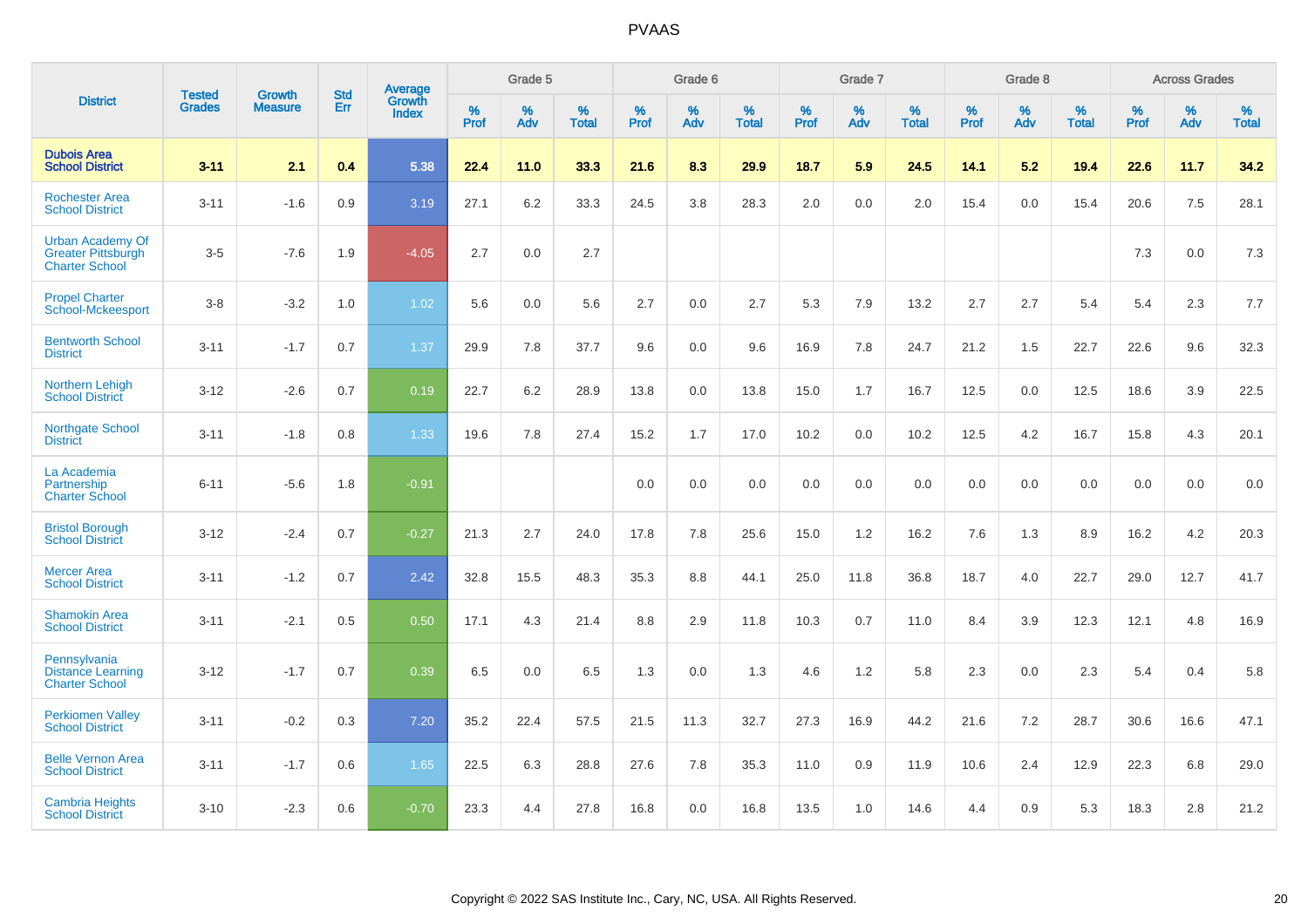|                                                                   |                                |                                 | <b>Std</b> | Average                |                     | Grade 5  |                      |                     | Grade 6  |                      |              | Grade 7  |                      |                     | Grade 8  |                   |                     | <b>Across Grades</b> |                      |
|-------------------------------------------------------------------|--------------------------------|---------------------------------|------------|------------------------|---------------------|----------|----------------------|---------------------|----------|----------------------|--------------|----------|----------------------|---------------------|----------|-------------------|---------------------|----------------------|----------------------|
| <b>District</b>                                                   | <b>Tested</b><br><b>Grades</b> | <b>Growth</b><br><b>Measure</b> | Err        | Growth<br><b>Index</b> | $\%$<br><b>Prof</b> | %<br>Adv | $\%$<br><b>Total</b> | $\%$<br><b>Prof</b> | %<br>Adv | $\%$<br><b>Total</b> | $\%$<br>Prof | %<br>Adv | $\%$<br><b>Total</b> | $\%$<br><b>Prof</b> | %<br>Adv | %<br><b>Total</b> | $\%$<br><b>Prof</b> | $\%$<br>Adv          | $\%$<br><b>Total</b> |
| <b>Dubois Area</b><br><b>School District</b>                      | $3 - 11$                       | 2.1                             | 0.4        | 5.38                   | 22.4                | 11.0     | 33.3                 | 21.6                | 8.3      | 29.9                 | 18.7         | 5.9      | 24.5                 | 14.1                | 5.2      | 19.4              | 22.6                | 11.7                 | 34.2                 |
| <b>Unionville-Chadds</b><br><b>Ford School</b><br><b>District</b> | $3 - 11$                       | 0.5                             | 0.4        | 5.10                   | 38.8                | 29.9     | 68.7                 | 38.4                | 17.1     | 55.5                 | 37.6         | 16.8     | 54.5                 | 29.8                | 24.9     | 54.7              | 36.9                | 27.5                 | 64.4                 |
| <b>Leechburg Area</b><br><b>School District</b>                   | $3 - 11$                       | $-3.5$                          | 0.9        | $-0.64$                | 15.6                | 2.2      | 17.8                 | 16.2                | 5.4      | 21.6                 | 8.0          | 0.0      | 8.0                  | 23.8                | 7.1      | 31.0              | 22.5                | 5.9                  | 28.5                 |
| <b>Hollidaysburg Area</b><br><b>School District</b>               | $3 - 11$                       | 2.9                             | 0.4        | 8.32                   | 33.2                | 16.0     | 49.2                 | 26.4                | 12.8     | 39.2                 | 27.3         | 14.7     | 42.0                 | 23.2                | 8.0      | 31.2              | 28.7                | 12.7                 | 41.4                 |
| <b>Warrior Run</b><br><b>School District</b>                      | $3 - 11$                       | $-0.7$                          | 0.6        | 1.21                   | 29.0                | 17.1     | 46.0                 | 25.7                | 1.8      | 27.5                 | 16.8         | 11.2     | 28.0                 | 15.6                | 12.2     | 27.8              | 23.2                | 10.7                 | 34.0                 |
| <b>Greater Johnstown</b><br><b>School District</b>                | $3 - 11$                       | $-1.7$                          | 0.5        | 2.59                   | 5.9                 | 0.7      | 6.6                  | 4.8                 | 0.0      | 4.8                  | 7.4          | 0.0      | 7.4                  | 0.6                 | 0.6      | 1.3               | 6.8                 | 1.2                  | 8.0                  |
| Washington<br><b>School District</b>                              | $3 - 11$                       | $-2.6$                          | 0.7        | $-0.09$                | 13.5                | 2.9      | 16.4                 | 5.2                 | 2.1      | 7.2                  | 15.0         | 1.2      | 16.2                 | 0.0                 | 1.5      | 1.5               | 11.8                | 3.4                  | 15.2                 |
| <b>Canton Area</b><br><b>School District</b>                      | $3 - 11$                       | $-0.5$                          | 0.8        | 3.67                   | 34.6                | 11.5     | 46.2                 | 32.3                | 3.2      | 35.5                 | 9.1          | 1.8      | 10.9                 | 4.8                 | 0.0      | 4.8               | 23.4                | 6.2                  | 29.6                 |
| <b>Somerset Area</b><br><b>School District</b>                    | $3 - 11$                       | 0.0                             | 0.5        | 4.78                   | 27.4                | 11.1     | 38.5                 | 28.2                | 9.2      | 37.4                 | 20.4         | 9.5      | 29.9                 | 24.5                | 4.9      | 29.4              | 26.3                | 10.2                 | 36.6                 |
| <b>Central Fulton</b><br><b>School District</b>                   | $3 - 11$                       | $-0.7$                          | 0.8        | 3.45                   | 30.3                | 6.6      | 36.8                 | 15.9                | 1.4      | 17.4                 | 13.0         | 14.5     | 27.5                 | 12.7                | 14.6     | 27.3              | 24.6                | 8.3                  | 32.8                 |
| <b>Hermitage School</b><br><b>District</b>                        | $3 - 12$                       | 1.0                             | 0.5        | 4.16                   | 39.7                | 7.8      | 47.5                 | 34.3                | 21.7     | 55.9                 | 30.8         | 19.6     | 50.4                 | 26.2                | 4.1      | 30.3              | 33.8                | 16.8                 | 50.6                 |
| <b>Propel Charter</b><br><b>School-Northside</b>                  | $3 - 8$                        | $-1.6$                          | 0.9        | 0.88                   | 0.0                 | 0.0      | 0.0                  | 2.4                 | 0.0      | 2.4                  | 0.0          | 0.0      | 0.0                  | 0.0                 | 0.0      | 0.0               | 0.4                 | 0.0                  | 0.4                  |
| <b>Pottsville Area</b><br><b>School District</b>                  | $3 - 12$                       | $-0.7$                          | 0.5        | 1.25                   | 21.4                | 12.2     | 33.6                 | 17.6                | 4.7      | 22.3                 | 14.2         | 4.3      | 18.5                 | 16.1                | 2.4      | 18.4              | 18.0                | 6.0                  | 23.9                 |
| Wallenpaupack<br><b>Area School</b><br><b>District</b>            | $3 - 11$                       | 0.7                             | 0.5        | 7.55                   | 27.0                | 6.1      | 33.1                 | 11.1                | 3.7      | 14.8                 | 30.6         | 8.2      | 38.8                 | 13.2                | 3.5      | 16.7              | 24.0                | 7.0                  | 31.1                 |
| <b>Fleetwood Area</b><br><b>School District</b>                   | $3 - 10$                       | $-1.9$                          | 0.5        | 0.68                   | 21.5                | 3.7      | 25.2                 | 19.9                | 4.0      | 23.8                 | 20.7         | 4.8      | 25.5                 | 21.4                | 2.5      | 23.9              | 21.9                | 5.2                  | 27.1                 |
| <b>Greater Latrobe</b><br><b>School District</b>                  | $3 - 11$                       | 1.6                             | 0.4        | 8.54                   | 36.4                | 15.5     | 51.9                 | 37.0                | 5.3      | 42.3                 | 32.2         | 18.5     | 50.7                 | 23.4                | 8.0      | 31.4              | 34.1                | 15.0                 | 49.1                 |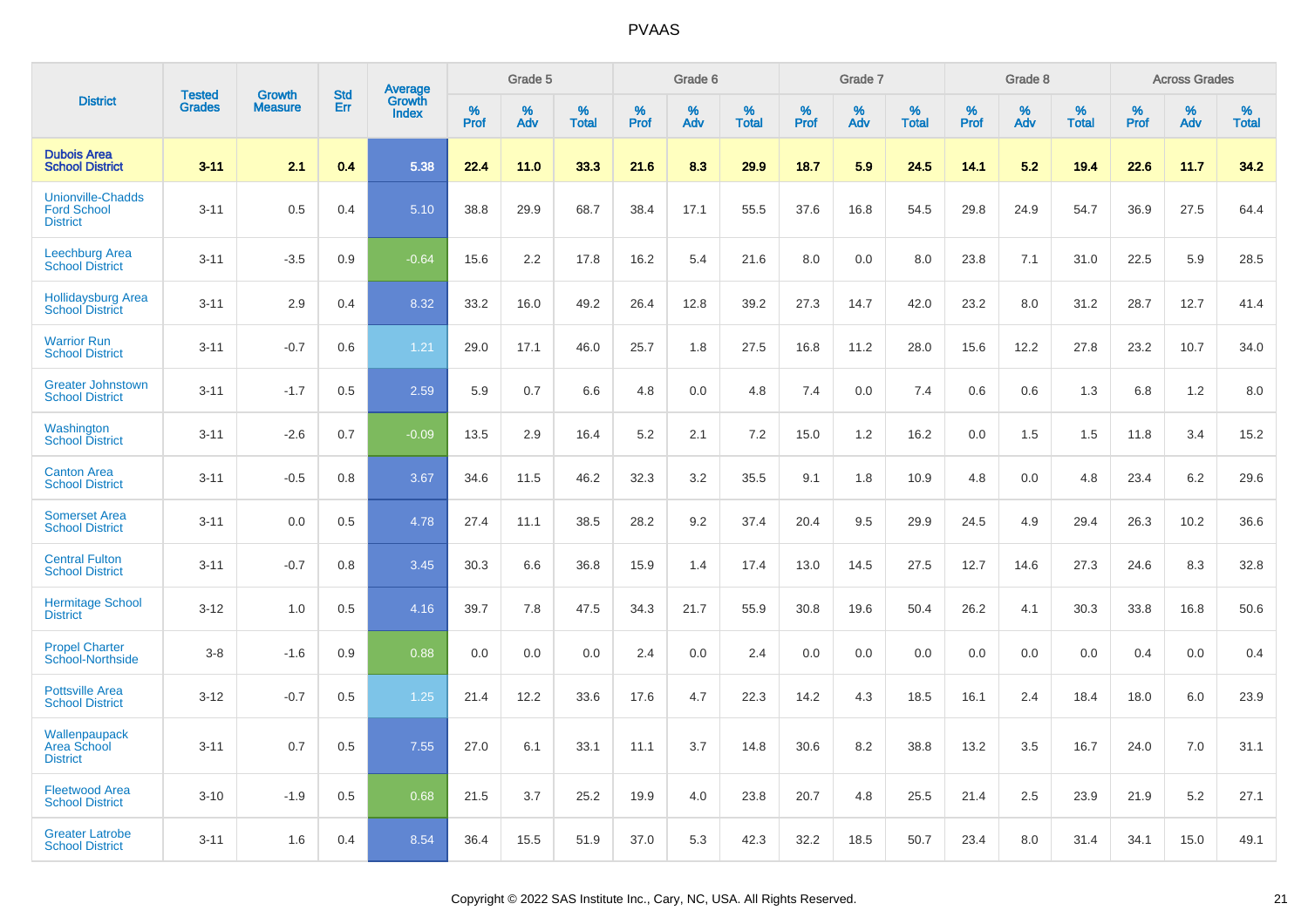|                                                               |                                |                                 | <b>Std</b> | Average                |                  | Grade 5  |                   |                  | Grade 6  |                   |                  | Grade 7  |                   |           | Grade 8  |                   |                  | <b>Across Grades</b> |                   |
|---------------------------------------------------------------|--------------------------------|---------------------------------|------------|------------------------|------------------|----------|-------------------|------------------|----------|-------------------|------------------|----------|-------------------|-----------|----------|-------------------|------------------|----------------------|-------------------|
| <b>District</b>                                               | <b>Tested</b><br><b>Grades</b> | <b>Growth</b><br><b>Measure</b> | Err        | Growth<br><b>Index</b> | %<br><b>Prof</b> | %<br>Adv | %<br><b>Total</b> | %<br><b>Prof</b> | %<br>Adv | %<br><b>Total</b> | %<br><b>Prof</b> | %<br>Adv | %<br><b>Total</b> | %<br>Prof | %<br>Adv | %<br><b>Total</b> | %<br><b>Prof</b> | %<br>Adv             | %<br><b>Total</b> |
| <b>Dubois Area</b><br><b>School District</b>                  | $3 - 11$                       | 2.1                             | 0.4        | 5.38                   | 22.4             | 11.0     | 33.3              | 21.6             | 8.3      | 29.9              | 18.7             | 5.9      | 24.5              | 14.1      | 5.2      | 19.4              | 22.6             | 11.7                 | 34.2              |
| <b>Propel Charter</b><br>School - Braddock<br><b>Hills</b>    | $3 - 11$                       | $-2.4$                          | 0.8        | 3.05                   | 1.8              | 1.8      | 3.5               | 1.7              | 0.0      | 1.7               | 0.0              | 0.0      | 0.0               | 2.9       | 0.0      | 2.9               | 1.9              | 0.6                  | 2.5               |
| <b>Great Valley</b><br><b>School District</b>                 | $3 - 11$                       | 0.1                             | 0.4        | 2.46                   | 31.0             | 24.2     | 55.2              | 38.1             | 8.6      | 46.6              | 26.8             | 17.2     | 44.1              | 26.4      | 17.4     | 43.8              | 31.1             | 20.1                 | 51.2              |
| <b>Girard School</b><br><b>District</b>                       | $3 - 11$                       | 0.0                             | 0.6        | 2.99                   | 33.9             | 15.2     | 49.1              | 27.4             | 13.7     | 41.0              | 22.7             | 20.9     | 43.6              | 15.6      | 5.5      | 21.1              | 25.6             | 18.0                 | 43.6              |
| <b>Propel Charter</b><br>School-Homestead                     | $3 - 11$                       | $-2.7$                          | 1.0        | $-0.17$                | 2.7              | 0.0      | 2.7               | 0.0              | 5.4      | 5.4               | 2.9              | 0.0      | 2.9               | 0.0       | 0.0      | 0.0               | 2.7              | 1.4                  | 4.1               |
| <b>Southeast Delco</b><br><b>School District</b>              | $3 - 10$                       | $-0.4$                          | 0.6        | 4.21                   | 3.3              | 1.7      | 5.0               | 1.8              | 0.0      | 1.8               | 3.0              | 0.8      | 3.8               | 6.9       | 0.8      | 7.7               | 5.7              | 0.7                  | 6.3               |
| <b>Penns Manor Area</b><br><b>School District</b>             | $3 - 12$                       | 1.5                             | 0.8        | 4.02                   | 12.7             | 4.8      | 17.5              | 14.6             | 0.0      | 14.6              | 18.5             | 1.8      | 20.4              | 16.7      | 8.3      | 25.0              | 19.0             | 3.6                  | 22.6              |
| <b>Blue Ridge School</b><br><b>District</b>                   | $3 - 11$                       | $-1.1$                          | 0.7        | 2.21                   | 23.3             | 5.5      | 28.8              | 14.9             | 0.0      | 14.9              | 25.8             | 3.2      | 29.0              | 12.9      | 4.3      | 17.1              | 23.5             | 4.1                  | 27.7              |
| <b>Sullivan County</b><br><b>School District</b>              | $3 - 10$                       | $-2.9$                          | 1.0        | 0.92                   | 21.4             | 0.0      | 21.4              | 30.0             | 4.0      | 34.0              | 18.8             | 0.0      | 18.8              | 9.1       | 0.0      | 9.1               | 22.0             | 4.1                  | 26.0              |
| <b>Windber Area</b><br><b>School District</b>                 | $3 - 11$                       | $-1.8$                          | 0.7        | 2.80                   | 28.8             | 20.0     | 48.8              | 20.9             | 9.0      | 29.8              | 14.7             | 9.3      | 24.0              | 28.6      | 13.1     | 41.7              | 24.4             | 15.1                 | 39.6              |
| Northern Bedford<br><b>County School</b><br><b>District</b>   | $3 - 11$                       | $-1.5$                          | 0.8        | 1.00                   | 24.5             | 8.2      | 32.6              | 30.5             | 1.7      | 32.2              | 19.0             | 1.7      | 20.7              | 9.4       | 3.1      | 12.5              | 24.6             | 5.2                  | 29.8              |
| <b>Penn Hills Charter</b><br>School of<br>Entrepreneurship    | $3-8$                          | $-0.2$                          | 0.9        | 1.98                   | 11.6             | 2.3      | 14.0              | 13.5             | 10.8     | 24.3              | 15.4             | 2.6      | 18.0              | 5.3       | 0.0      | 5.3               | 17.0             | 3.8                  | 20.8              |
| <b>Meyersdale Area</b><br><b>School District</b>              | $3 - 11$                       | 1.9                             | 0.8        | 4.25                   | 35.2             | 9.3      | 44.4              | 26.6             | 15.6     | 42.2              | 18.9             | 0.0      | 18.9              | 11.9      | 8.5      | 20.3              | 24.6             | 9.4                  | 34.0              |
| <b>Manchester</b><br><b>Academic Charter</b><br><b>School</b> | $3-8$                          | 0.6                             | 1.1        | 3.37                   | 3.6              | 0.0      | 3.6               | 3.4              | 0.0      | 3.4               | 3.6              | 0.0      | 3.6               | 0.0       | 0.0      | 0.0               | 4.9              | 0.5                  | 5.4               |
| Philadelphia<br><b>Academy Charter</b><br><b>School</b>       | $3 - 11$                       | $-2.5$                          | 0.7        | 0.18                   | 22.1             | 6.5      | 28.6              | 25.0             | 7.9      | 32.9              | 13.2             | 19.1     | 32.4              | 22.2      | 16.7     | 38.9              | 24.3             | 9.8                  | 34.2              |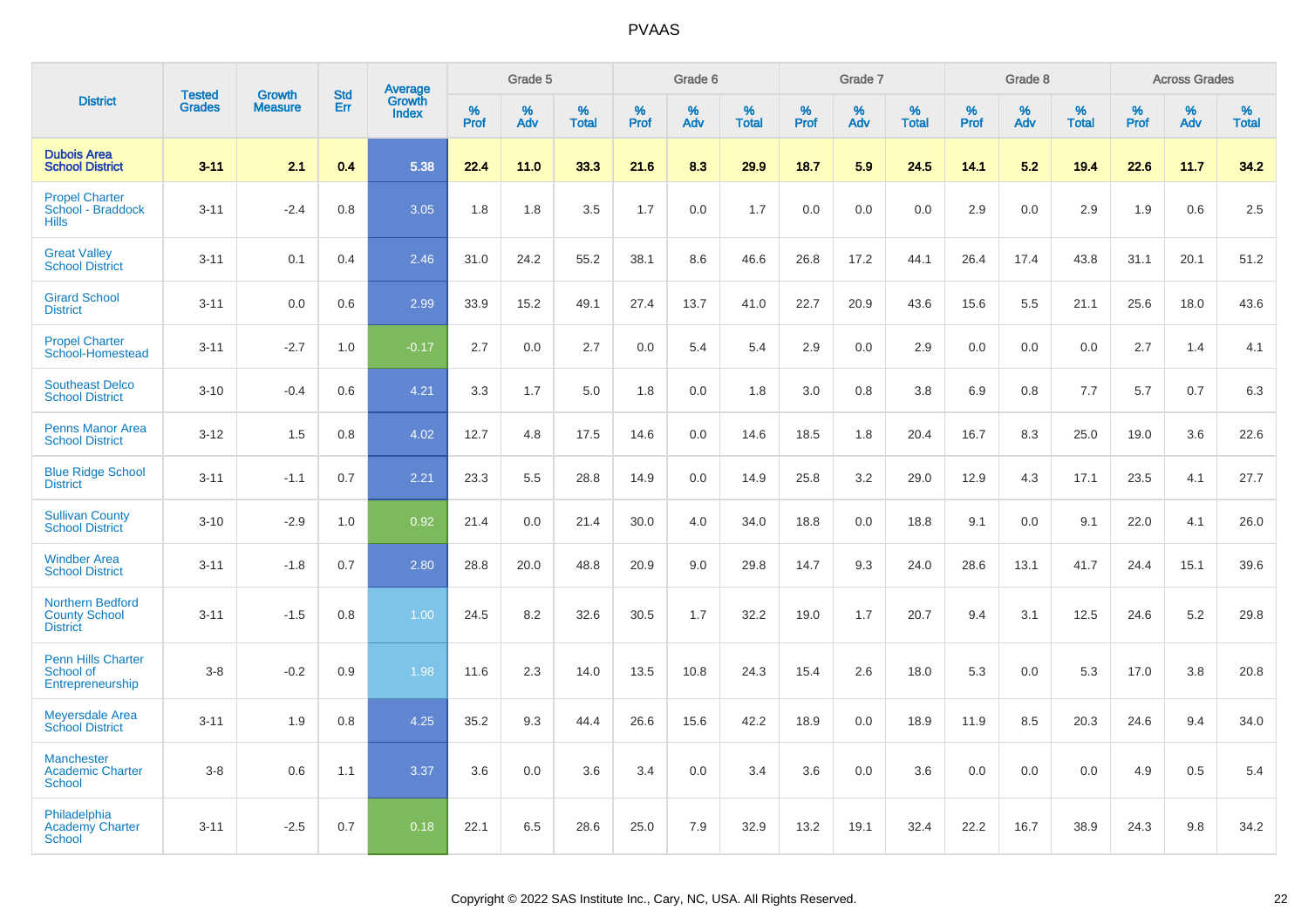|                                                                               |                                |                                 | <b>Std</b> | Average                |           | Grade 5  |                      |                  | Grade 6  |                   |           | Grade 7  |                      |           | Grade 8  |                   |           | <b>Across Grades</b> |                   |
|-------------------------------------------------------------------------------|--------------------------------|---------------------------------|------------|------------------------|-----------|----------|----------------------|------------------|----------|-------------------|-----------|----------|----------------------|-----------|----------|-------------------|-----------|----------------------|-------------------|
| <b>District</b>                                                               | <b>Tested</b><br><b>Grades</b> | <b>Growth</b><br><b>Measure</b> | Err        | Growth<br><b>Index</b> | %<br>Prof | %<br>Adv | $\%$<br><b>Total</b> | %<br><b>Prof</b> | %<br>Adv | %<br><b>Total</b> | %<br>Prof | %<br>Adv | $\%$<br><b>Total</b> | %<br>Prof | %<br>Adv | %<br><b>Total</b> | %<br>Prof | %<br>Adv             | %<br><b>Total</b> |
| <b>Dubois Area</b><br><b>School District</b>                                  | $3 - 11$                       | 2.1                             | 0.4        | 5.38                   | 22.4      | 11.0     | 33.3                 | 21.6             | 8.3      | 29.9              | 18.7      | 5.9      | 24.5                 | 14.1      | 5.2      | 19.4              | 22.6      | 11.7                 | 34.2              |
| <b>Redbank Valley</b><br><b>School District</b>                               | $3 - 11$                       | $-2.5$                          | 0.7        | 1.94                   | 34.3      | 20.0     | 54.3                 | 12.7             | 0.0      | 12.7              | 19.5      | 9.2      | 28.7                 | 9.5       | 0.0      | 9.5               | 21.8      | 10.1                 | 31.9              |
| <b>Mckeesport Area</b><br><b>School District</b>                              | $3 - 12$                       | $-0.2$                          | 0.5        | 1.94                   | 8.9       | 3.0      | 11.9                 | 3.9              | 0.0      | 3.9               | 1.0       | 0.0      | 1.0                  | 1.0       | 0.0      | 1.0               | 7.7       | 2.1                  | 9.7               |
| <b>State College Area</b><br><b>School District</b>                           | $3 - 11$                       | 0.6                             | 0.4        | 6.90                   | 29.6      | 33.7     | 63.3                 | 27.4             | 15.3     | 42.7              | 28.9      | 16.3     | 45.2                 | 20.8      | 8.9      | 29.7              | 29.0      | 27.0                 | 56.1              |
| <b>Young Scholars of</b><br><b>Greater Allegheny</b><br><b>Charter School</b> | $3 - 8$                        | $-1.4$                          | 1.6        | 1.32                   | 10.0      | 0.0      | 10.0                 | 6.2              | 0.0      | 6.2               | 10.0      | 0.0      | 10.0                 |           |          |                   | 6.6       | 0.0                  | 6.6               |
| <b>Freire Charter</b><br><b>School</b>                                        | $5 - 11$                       | 1.2                             | 0.6        | 3.54                   | 0.0       | 0.0      | 0.0                  | 1.5              | 0.0      | 1.5               | 3.0       | 0.0      | 3.0                  | 7.6       | 0.0      | 7.6               | 3.3       | 0.0                  | 3.3               |
| <b>West Greene</b><br><b>School District</b>                                  | $3 - 11$                       | $-1.6$                          | 0.9        | 2.26                   | 20.5      | 7.7      | 28.2                 | 7.7              | 7.7      | 15.4              | 9.3       | 11.1     | 20.4                 | 11.8      | 0.0      | 11.8              | 19.6      | 10.7                 | 30.2              |
| <b>Reading School</b><br><b>District</b>                                      | $3 - 11$                       | 0.0                             | 0.4        | 4.14                   | 3.8       | 1.2      | 5.0                  | 1.5              | 0.2      | 1.8               | 1.9       | 0.0      | 1.9                  | 1.5       | 0.4      | 1.9               | 3.6       | 1.1                  | 4.7               |
| <b>Wilkes-Barre Area</b><br><b>School District</b>                            | $3 - 11$                       | $-0.9$                          | 0.5        | 1.33                   | 8.1       | 1.7      | 9.8                  | 10.1             | 4.4      | 14.5              | 6.0       | 1.8      | 7.8                  | 3.1       | 1.3      | 4.4               | 9.8       | 3.0                  | 12.7              |
| <b>Universal Institute</b><br><b>Charter School</b>                           | $3 - 8$                        | $-2.3$                          | 0.7        | 0.12                   | 1.5       | 0.0      | 1.5                  | 1.3              | 0.0      | 1.3               | 0.0       | 0.0      | 0.0                  | 2.3       | 0.0      | 2.3               | 1.7       | 0.2                  | 2.0               |
| <b>Laboratory Charter</b><br>School                                           | $3 - 8$                        | $-0.7$                          | 1.1        | 2.78                   | 3.2       | 0.0      | 3.2                  | 2.3              | 0.0      | 2.3               | 6.4       | 0.0      | 6.4                  | 5.0       | 0.0      | 5.0               | 5.3       | 0.0                  | 5.3               |
| <b>South Side Area</b><br><b>School District</b>                              | $3 - 11$                       | 1.2                             | 0.8        | 4.65                   | 23.3      | 18.3     | 41.7                 | 17.7             | 0.0      | 17.7              | 26.6      | 7.8      | 34.4                 | 12.7      | 2.8      | 15.5              | 21.2      | 6.3                  | 27.6              |
| <b>Shenango Area</b><br><b>School District</b>                                | $3 - 11$                       | 0.1                             | 0.7        | 4.17                   | 25.0      | 7.1      | 32.1                 | 40.4             | 8.8      | 49.1              | 16.5      | 1.0      | 17.5                 | 14.4      | 1.1      | 15.6              | 22.5      | 7.6                  | 30.1              |
| <b>Panther Valley</b><br><b>School District</b>                               | $3 - 12$                       | 0.8                             | 0.6        | 5.00                   | 11.5      | 1.9      | 13.5                 | 10.2             | 1.7      | 11.9              | 11.1      | 1.8      | 13.0                 | 4.7       | 0.0      | 4.7               | 12.1      | 1.6                  | 13.6              |
| <b>Forest Hills School</b><br><b>District</b>                                 | $3 - 11$                       | 0.8                             | 0.5        | 4.44                   | 34.1      | 21.2     | 55.3                 | 20.8             | 3.3      | 24.2              | 18.6      | 5.6      | 24.2                 | 10.6      | 3.2      | 13.8              | 24.0      | 11.0                 | 35.1              |
| Cheltenham<br><b>School District</b>                                          | $3 - 11$                       | $-1.7$                          | 0.6        | 1.03                   | 19.8      | 16.7     | 36.5                 | 21.7             | 4.7      | 26.4              | 26.7      | 11.0     | 37.7                 | 12.1      | 3.3      | 15.4              | 23.0      | 11.2                 | 34.2              |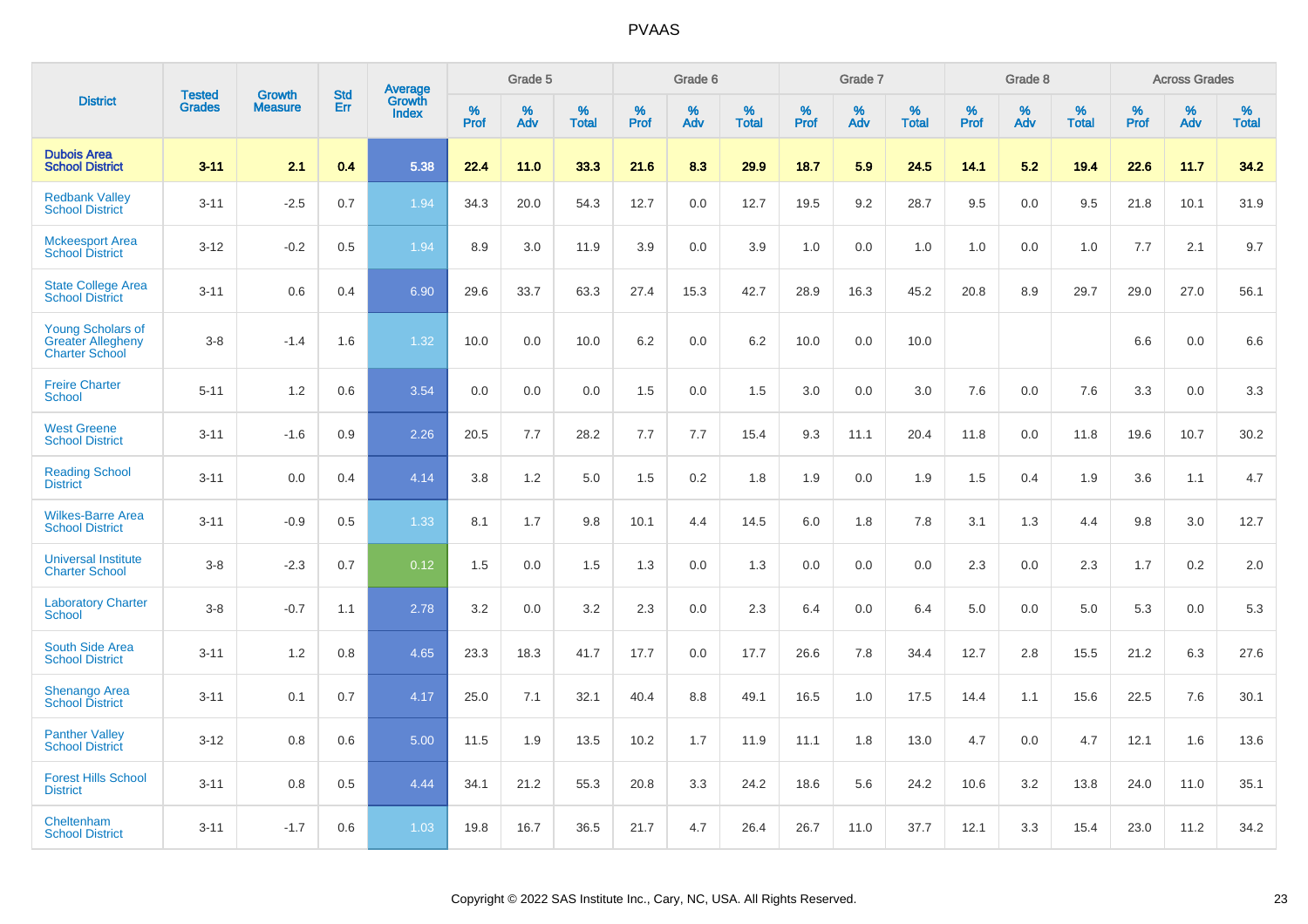|                                                                                   | <b>Tested</b> | <b>Growth</b>  | <b>Std</b> | <b>Average</b><br>Growth |              | Grade 5  |                   |              | Grade 6  |                   |           | Grade 7  |                   |           | Grade 8  |                   |                     | <b>Across Grades</b> |                   |
|-----------------------------------------------------------------------------------|---------------|----------------|------------|--------------------------|--------------|----------|-------------------|--------------|----------|-------------------|-----------|----------|-------------------|-----------|----------|-------------------|---------------------|----------------------|-------------------|
| <b>District</b>                                                                   | <b>Grades</b> | <b>Measure</b> | Err        | Index                    | $\%$<br>Prof | %<br>Adv | %<br><b>Total</b> | $\%$<br>Prof | %<br>Adv | %<br><b>Total</b> | %<br>Prof | %<br>Adv | %<br><b>Total</b> | %<br>Prof | %<br>Adv | %<br><b>Total</b> | $\%$<br><b>Prof</b> | $\%$<br>Adv          | %<br><b>Total</b> |
| <b>Dubois Area</b><br><b>School District</b>                                      | $3 - 11$      | 2.1            | 0.4        | 5.38                     | 22.4         | 11.0     | 33.3              | 21.6         | 8.3      | 29.9              | 18.7      | 5.9      | 24.5              | 14.1      | 5.2      | 19.4              | 22.6                | 11.7                 | 34.2              |
| <b>Blue Mountain</b><br><b>School District</b>                                    | $3 - 10$      | 0.1            | 0.5        | 3.24                     | 33.3         | 19.2     | 52.6              | 24.3         | 0.6      | 24.8              | 16.3      | 10.1     | 26.4              | 20.3      | 6.1      | 26.4              | 27.5                | 11.1                 | 38.6              |
| <b>Titusville Area</b><br><b>School District</b>                                  | $3 - 11$      | $-1.7$         | 0.5        | 0.12                     | 28.5         | 13.8     | 42.3              | 18.9         | 4.2      | 23.1              | 18.0      | 3.9      | 21.9              | 8.0       | 3.6      | 11.6              | 21.8                | 10.0                 | 31.8              |
| <b>Agora Cyber</b><br><b>Charter School</b>                                       | $3 - 11$      | $-0.3$         | 0.6        | 3.62                     | 9.8          | 2.0      | 11.8              | 7.8          | 0.7      | 8.5               | 6.2       | 2.1      | 8.3               | 3.3       | 1.3      | 4.6               | 9.7                 | 2.4                  | 12.1              |
| <b>Sharon City School</b><br><b>District</b>                                      | $3 - 11$      | $-0.3$         | 0.5        | 1.32                     | 14.1         | 2.1      | 16.2              | 13.9         | 4.1      | 18.0              | 6.0       | 1.7      | 7.8               | 5.9       | 1.5      | 7.4               | 12.0                | 2.8                  | 14.8              |
| <b>Indiana Area</b><br><b>School District</b>                                     | $3 - 11$      | 1.8            | 0.4        | 7.21                     | 29.3         | 17.7     | 47.0              | 23.9         | 11.7     | 35.5              | 36.0      | 10.3     | 46.3              | 23.2      | 14.2     | 37.4              | 30.1                | 15.1                 | 45.2              |
| Susquehanna<br><b>Community School</b><br><b>District</b>                         | $3 - 11$      | $-2.8$         | 0.9        | $-1.20$                  | 19.6         | 9.8      | 29.4              | 15.5         | 1.7      | 17.2              | 13.3      | 11.1     | 24.4              | 2.0       | 2.0      | 4.1               | 19.6                | 6.3                  | 25.9              |
| Palmyra Area<br><b>School District</b>                                            | $3 - 11$      | 0.0            | 0.4        | 5.60                     | 36.2         | 17.5     | 53.8              | 27.2         | 8.3      | 35.4              | 25.5      | 12.2     | 37.6              | 29.8      | 12.2     | 42.0              | 31.5                | 15.7                 | 47.2              |
| <b>Manheim Central</b><br><b>School District</b>                                  | $3 - 11$      | 2.8            | 0.4        | 9.93                     | 25.4         | 7.6      | 33.0              | 23.6         | 5.8      | 29.3              | 15.0      | 5.2      | 20.2              | 20.9      | 6.2      | 27.1              | 22.8                | 9.4                  | 32.2              |
| <b>Highlands School</b><br><b>District</b>                                        | $3 - 11$      | 0.4            | 0.5        | 2.41                     | 20.4         | 4.6      | 25.0              | 16.6         | 1.4      | 17.9              | 28.5      | 4.9      | 33.3              | 13.2      | 8.6      | 21.8              | 20.4                | 5.9                  | 26.3              |
| <b>Howard Gardner</b><br><b>Multiple</b><br>Intelligence<br><b>Charter School</b> | $3-8$         | $-3.7$         | 1.1        | $-1.27$                  | 16.7         | 6.7      | 23.3              | 9.4          | 0.0      | 9.4               | 9.1       | 0.0      | 9.1               | 7.4       | 11.1     | 18.5              | 14.7                | 3.5                  | 18.2              |
| <b>Inquiry Charter</b><br>School                                                  | $3 - 5$       | $-6.8$         | 2.1        | $-3.27$                  | 8.8          | 2.9      | 11.8              |              |          |                   |           |          |                   |           |          |                   | 11.1                | 2.8                  | 13.9              |
| <b>Purchase Line</b><br><b>School District</b>                                    | $3 - 12$      | 1.0            | 0.8        | 4.29                     | 28.8         | 7.7      | 36.5              | 6.1          | 3.0      | 9.1               | 7.5       | 3.0      | 10.4              | 5.3       | 0.0      | 5.3               | 16.1                | 3.3                  | 19.4              |
| <b>Haverford</b><br><b>Township School</b><br><b>District</b>                     | $3 - 11$      | $-0.7$         | 0.3        | $-0.06$                  | 30.7         | 27.3     | 58.0              | 26.4         | 15.0     | 41.4              | 28.5      | 12.8     | 41.3              | 33.9      | 15.2     | 49.1              | 31.6                | 23.1                 | 54.7              |
| <b>Easton Area</b><br><b>School District</b>                                      | $3 - 12$      | $-1.1$         | 0.3        | $-0.56$                  | 22.4         | 5.9      | 28.3              | 14.6         | 3.3      | 17.9              | 11.0      | 6.9      | 18.0              | 10.3      | 2.2      | 12.4              | 18.5                | 8.4                  | 26.9              |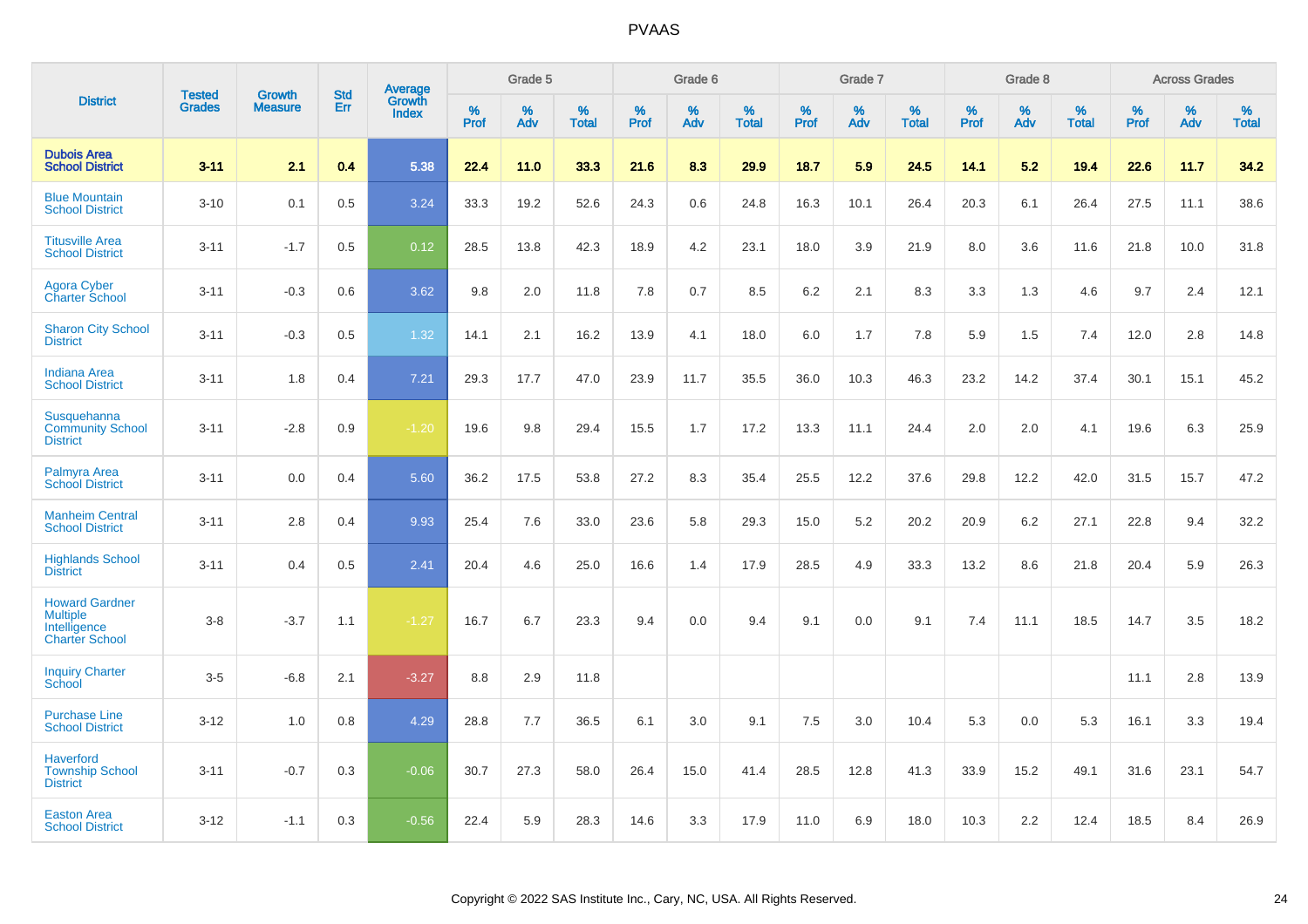|                                                                   |                                |                                 |                   | Average                |              | Grade 5  |                   |              | Grade 6  |                   |              | Grade 7  |                   |              | Grade 8  |                   |              | <b>Across Grades</b> |                   |
|-------------------------------------------------------------------|--------------------------------|---------------------------------|-------------------|------------------------|--------------|----------|-------------------|--------------|----------|-------------------|--------------|----------|-------------------|--------------|----------|-------------------|--------------|----------------------|-------------------|
| <b>District</b>                                                   | <b>Tested</b><br><b>Grades</b> | <b>Growth</b><br><b>Measure</b> | <b>Std</b><br>Err | Growth<br><b>Index</b> | $\%$<br>Prof | %<br>Adv | %<br><b>Total</b> | $\%$<br>Prof | %<br>Adv | %<br><b>Total</b> | $\%$<br>Prof | %<br>Adv | %<br><b>Total</b> | $\%$<br>Prof | %<br>Adv | %<br><b>Total</b> | $\%$<br>Prof | %<br>Adv             | %<br><b>Total</b> |
| <b>Dubois Area</b><br><b>School District</b>                      | $3 - 11$                       | 2.1                             | 0.4               | 5.38                   | 22.4         | 11.0     | 33.3              | 21.6         | 8.3      | 29.9              | 18.7         | 5.9      | 24.5              | 14.1         | 5.2      | 19.4              | 22.6         | 11.7                 | 34.2              |
| <b>Mastery Charter</b><br>School - Harrity<br>Campus              | $3 - 8$                        | $-0.7$                          | 1.1               | 2.42                   | 4.6          | 4.6      | 9.1               | 2.3          | 0.0      | 2.3               | 0.0          | 0.0      | 0.0               | 3.1          | 0.0      | 3.1               | 5.5          | 1.0                  | 6.5               |
| <b>Salisbury-Elk Lick</b><br><b>School District</b>               | $3 - 11$                       | $-4.2$                          | 1.3               | 0.13                   | 29.2         | 12.5     | 41.7              | 37.5         | 0.0      | 37.5              | 15.8         | 0.0      | 15.8              | 14.3         | 4.8      | 19.0              | 28.9         | 5.8                  | 34.7              |
| <b>Albert Gallatin</b><br><b>Area School</b><br><b>District</b>   | $3 - 11$                       | $-1.4$                          | 0.5               | 0.97                   | 19.0         | 10.2     | 29.3              | 18.6         | 1.6      | 20.2              | 12.8         | 2.8      | 15.6              | 14.8         | 2.0      | 16.8              | 17.4         | 4.9                  | 22.3              |
| <b>Carbondale Area</b><br><b>School District</b>                  | $3 - 10$                       | 1.1                             | 0.6               | 5.95                   | 10.3         | 1.2      | 11.5              | 4.2          | 0.0      | 4.2               | 4.8          | 3.6      | 8.4               | 13.9         | 0.0      | 13.9              | 9.4          | 0.8                  | 10.1              |
| <b>Fannett-Metal</b><br><b>School District</b>                    | $3 - 11$                       | $-2.4$                          | 1.0               | 2.68                   | 17.2         | 6.9      | 24.1              | 10.3         | 0.0      | 10.3              | 9.4          | 0.0      | 9.4               | 8.9          | 2.2      | 11.1              | 15.5         | 5.8                  | 21.3              |
| <b>Freedom Area</b><br><b>School District</b>                     | $3 - 11$                       | $-0.8$                          | 0.7               | 1.59                   | 13.6         | 3.7      | 17.3              | 21.4         | 2.4      | 23.8              | 18.6         | 2.9      | 21.6              | 10.7         | 1.3      | 12.0              | 17.8         | 3.7                  | 21.6              |
| <b>Richard Allen</b><br>Preparatory<br><b>Charter School</b>      | $5 - 8$                        | 0.8                             | 0.7               | 3.33                   | 0.0          | 0.0      | 0.0               | 1.0          | 0.0      | 1.0               | 1.8          | 0.9      | 2.7               | 0.9          | 0.0      | 0.9               | 1.1          | 0.3                  | 1.4               |
| <b>Troy Area School</b><br><b>District</b>                        | $3 - 10$                       | $-1.8$                          | 0.6               | 0.45                   | 11.1         | 4.0      | 15.2              | 4.0          | 4.0      | 8.0               | 14.1         | 0.0      | 14.1              | 6.8          | 0.8      | 7.7               | 11.9         | 2.1                  | 14.0              |
| <b>North Schuylkill</b><br><b>School District</b>                 | $3 - 11$                       | 0.5                             | 0.5               | 4.31                   | 8.2          | 3.0      | 11.2              | 4.8          | 0.8      | 5.6               | 5.8          | 3.9      | 9.7               | 11.8         | 6.7      | 18.5              | 12.1         | 4.1                  | 16.1              |
| <b>Middletown Area</b><br><b>School District</b>                  | $3 - 11$                       | $-1.6$                          | 0.5               | 0.08                   | 19.5         | 5.0      | 24.5              | 6.1          | 0.8      | 6.9               | 16.1         | 9.8      | 25.9              | 11.8         | 2.0      | 13.7              | 18.4         | 7.5                  | 25.9              |
| <b>Selinsgrove Area</b><br><b>School District</b>                 | $3 - 12$                       | 4.7                             | 0.5               | 11.20                  | 26.0         | 6.1      | 32.0              | 32.0         | 17.0     | 49.0              | 26.4         | 18.7     | 45.2              | 25.6         | 10.5     | 36.1              | 25.8         | 14.6                 | 40.4              |
| <b>Greater Nanticoke</b><br><b>Area School</b><br><b>District</b> | $3 - 12$                       | $-0.5$                          | 0.6               | 4.36                   | 13.6         | 2.7      | 16.4              | 2.6          | 0.0      | 2.6               | 3.6          | 0.0      | 3.6               | 4.2          | 1.7      | 5.9               | 7.6          | 2.0                  | 9.6               |
| Portage Area<br><b>School District</b>                            | $3 - 10$                       | 0.3                             | 0.8               | 2.06                   | 28.6         | 7.1      | 35.7              | 30.0         | 10.0     | 40.0              | 25.4         | 9.5      | 34.9              | 17.0         | 7.6      | 24.5              | 29.8         | 12.9                 | 42.6              |
| <b>Mount Carmel</b><br><b>Area School</b><br><b>District</b>      | $3 - 11$                       | 0.2                             | 0.6               | 3.89                   | 10.8         | 2.7      | 13.5              | 12.5         | 7.1      | 19.6              | 13.6         | 3.6      | 17.3              | 8.8          | 2.6      | 11.5              | 12.2         | 4.5                  | 16.7              |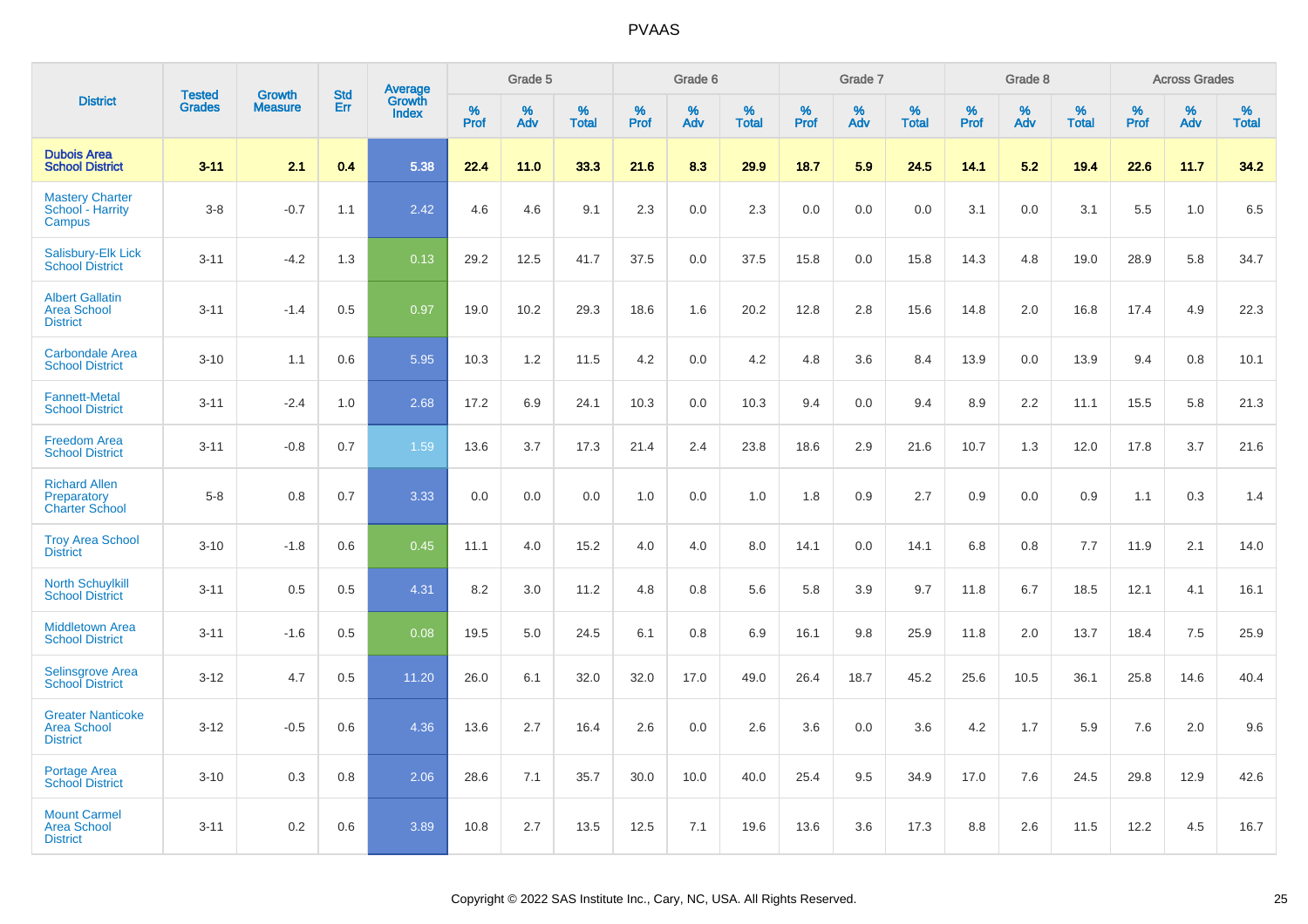|                                                                                     | <b>Tested</b> | <b>Growth</b>  | <b>Std</b> | Average         |              | Grade 5  |                      |              | Grade 6  |                   |              | Grade 7  |                   |              | Grade 8     |                      |              | <b>Across Grades</b> |                   |
|-------------------------------------------------------------------------------------|---------------|----------------|------------|-----------------|--------------|----------|----------------------|--------------|----------|-------------------|--------------|----------|-------------------|--------------|-------------|----------------------|--------------|----------------------|-------------------|
| <b>District</b>                                                                     | <b>Grades</b> | <b>Measure</b> | Err        | Growth<br>Index | $\%$<br>Prof | %<br>Adv | $\%$<br><b>Total</b> | $\%$<br>Prof | %<br>Adv | %<br><b>Total</b> | $\%$<br>Prof | %<br>Adv | %<br><b>Total</b> | $\%$<br>Prof | $\%$<br>Adv | $\%$<br><b>Total</b> | $\%$<br>Prof | %<br>Adv             | %<br><b>Total</b> |
| <b>Dubois Area</b><br><b>School District</b>                                        | $3 - 11$      | 2.1            | 0.4        | 5.38            | 22.4         | 11.0     | 33.3                 | 21.6         | 8.3      | 29.9              | 18.7         | 5.9      | 24.5              | 14.1         | 5.2         | 19.4                 | 22.6         | 11.7                 | 34.2              |
| <b>Lebanon School</b><br><b>District</b>                                            | $3 - 11$      | 0.1            | 0.3        | 4.53            | 10.8         | 2.5      | 13.2                 | 5.4          | 1.6      | 7.0               | 3.4          | 0.6      | 4.1               | 4.5          | 0.8         | 5.4                  | 7.2          | 1.6                  | 8.8               |
| <b>Mastery Charter</b><br>School - Hardy<br><b>Williams</b>                         | $3 - 11$      | $-0.1$         | 1.2        | 1.30            | 4.9          | 0.0      | 4.9                  | 11.4         | 2.9      | 14.3              | 5.6          | 0.0      | 5.6               |              |             |                      | 6.9          | 0.6                  | 7.5               |
| <b>Cameron County</b><br><b>School District</b>                                     | $3 - 12$      | 1.0            | 1.0        | 4.16            | 48.4         | 0.0      | 48.4                 | 29.0         | 2.6      | 31.6              | $7.3$        | 2.4      | 9.8               | 13.5         | 0.0         | 13.5                 | 30.3         | 6.8                  | 37.2              |
| <b>Johnsonburg Area</b><br><b>School District</b>                                   | $3 - 11$      | 2.2            | 1.0        | 5.07            | 17.5         | 7.5      | 25.0                 | 21.2         | 12.1     | 33.3              | 18.6         | 7.0      | 25.6              | 15.6         | 2.2         | 17.8                 | 25.5         | 10.2                 | 35.7              |
| <b>Marion Center</b><br><b>Area School</b><br><b>District</b>                       | $3 - 10$      | 0.9            | 0.7        | 5.76            | 24.4         | 7.7      | 32.0                 | 37.2         | 11.8     | 49.0              | 19.0         | 10.7     | 29.8              | 22.6         | 8.6         | 31.2                 | 27.9         | 10.6                 | 38.4              |
| The Philadelphia<br>Charter School for<br><b>Arts and Sciences</b><br>at HR Edmunds | $3 - 8$       | 1.7            | 0.6        | 4.09            | 6.4          | 0.0      | 6.4                  | 0.0          | 0.0      | 0.0               | 2.1          | 0.0      | 2.1               | 2.2          | 0.0         | 2.2                  | 2.1          | 0.2                  | 2.3               |
| <b>Montgomery Area</b><br><b>School District</b>                                    | $3 - 11$      | 0.8            | 0.8        | 4.18            | 25.7         | 10.8     | 36.5                 | 29.0         | 30.6     | 59.7              | 33.3         | 6.9      | 40.3              | 17.2         | 1.7         | 19.0                 | 28.4         | 13.2                 | 41.6              |
| <b>Camp Hill School</b><br><b>District</b>                                          | $3 - 12$      | $-2.0$         | 0.7        | $-0.33$         | 40.7         | 27.2     | 67.9                 | 24.0         | 4.0      | 28.0              | 17.6         | 9.9      | 27.5              | 22.0         | 3.7         | 25.7                 | 30.7         | 15.4                 | 46.1              |
| <b>Antietam School</b><br><b>District</b>                                           | $3 - 10$      | $-2.5$         | 0.8        | $-0.25$         | 9.4          | 1.6      | 10.9                 | 10.0         | 3.3      | 13.3              | 5.6          | 0.0      | 5.6               | 5.8          | 0.0         | 5.8                  | 8.3          | 1.2                  | 9.5               |
| <b>Franklin Area</b><br><b>School District</b>                                      | $3 - 11$      | 0.9            | 0.5        | 5.84            | 22.0         | 7.1      | 29.1                 | 25.8         | 3.1      | 28.9              | 10.1         | 4.2      | 14.3              | 8.2          | 0.7         | 8.9                  | 19.0         | 4.3                  | 23.2              |
| South Williamsport<br><b>Area School</b><br><b>District</b>                         | $3 - 10$      | $-0.6$         | 0.6        | 3.18            | 20.4         | 1.1      | 21.5                 | 25.8         | 4.5      | 30.3              | 15.5         | 2.4      | 17.9              | 15.1         | 0.0         | 15.1                 | 20.2         | 2.8                  | 23.0              |
| <b>Deep Roots</b><br><b>Charter School</b>                                          | $3-6$         | $-0.9$         | 1.3        | 2.28            | 0.0          | 0.0      | 0.0                  | 0.0          | 0.0      | 0.0               |              |          |                   |              |             |                      | 1.3          | 0.0                  | 1.3               |
| <b>Ellwood City Area</b><br><b>School District</b>                                  | $3 - 11$      | $-1.7$         | 0.6        | 1.08            | 20.6         | 7.8      | 28.4                 | 19.0         | 2.6      | 21.6              | 21.7         | 2.5      | 24.2              | 5.5          | 2.8         | 8.3                  | 17.5         | 4.7                  | 22.2              |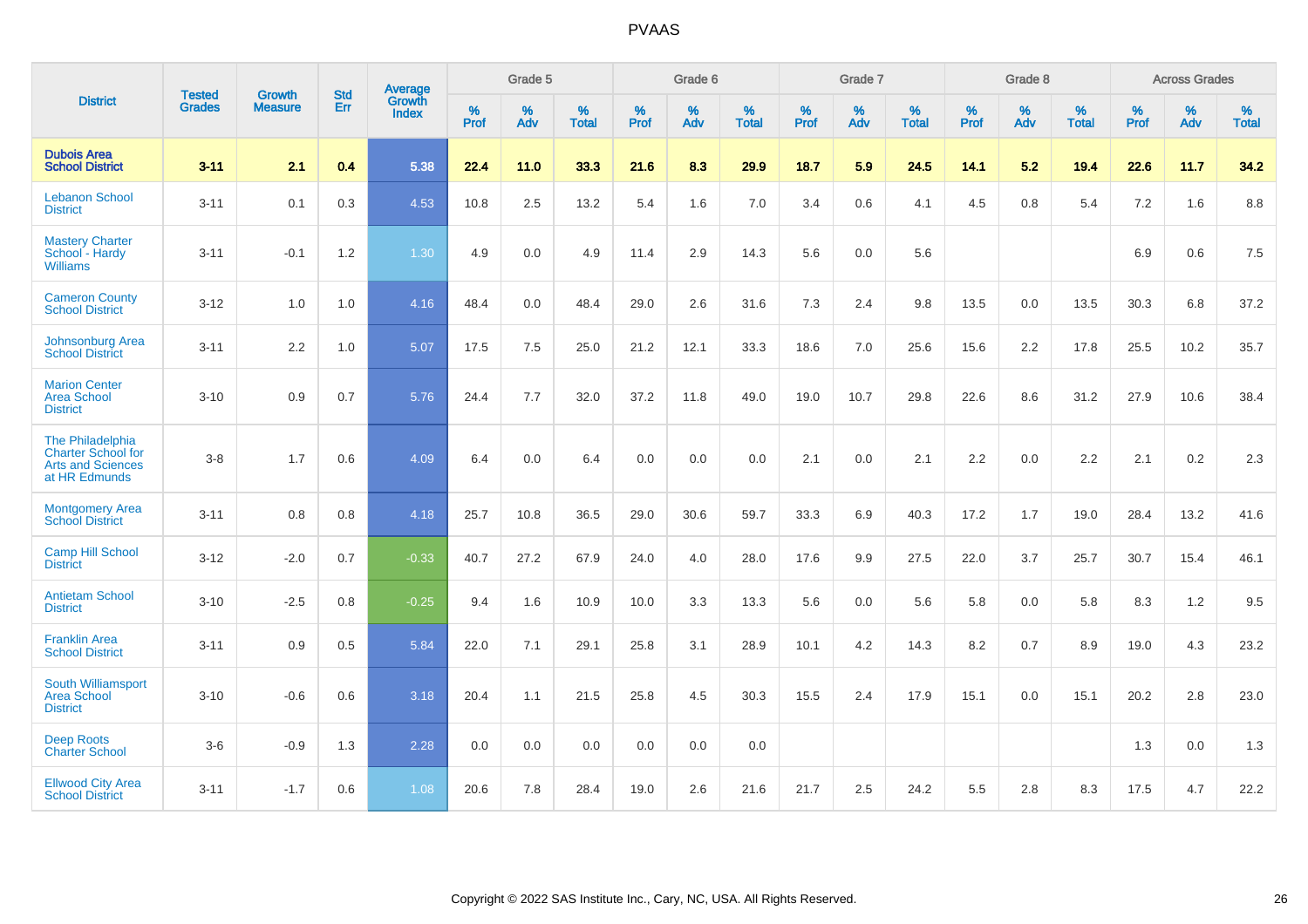|                                                                        |                                | <b>Growth</b>  | <b>Std</b> | <b>Average</b><br>Growth |              | Grade 5  |                   |              | Grade 6  |                   |              | Grade 7  |                   |              | Grade 8  |                   |              | <b>Across Grades</b> |                   |
|------------------------------------------------------------------------|--------------------------------|----------------|------------|--------------------------|--------------|----------|-------------------|--------------|----------|-------------------|--------------|----------|-------------------|--------------|----------|-------------------|--------------|----------------------|-------------------|
| <b>District</b>                                                        | <b>Tested</b><br><b>Grades</b> | <b>Measure</b> | <b>Err</b> | <b>Index</b>             | $\%$<br>Prof | %<br>Adv | %<br><b>Total</b> | $\%$<br>Prof | %<br>Adv | %<br><b>Total</b> | $\%$<br>Prof | %<br>Adv | %<br><b>Total</b> | $\%$<br>Prof | %<br>Adv | %<br><b>Total</b> | $\%$<br>Prof | %<br>Adv             | %<br><b>Total</b> |
| <b>Dubois Area</b><br><b>School District</b>                           | $3 - 11$                       | 2.1            | 0.4        | 5.38                     | 22.4         | 11.0     | 33.3              | 21.6         | 8.3      | 29.9              | 18.7         | 5.9      | 24.5              | 14.1         | 5.2      | 19.4              | 22.6         | 11.7                 | 34.2              |
| <b>West Middlesex</b><br><b>Area School</b><br><b>District</b>         | $3 - 10$                       | 0.9            | 0.9        | 4.10                     | 21.7         | 21.7     | 43.5              | 39.3         | 4.9      | 44.3              | 30.0         | 2.0      | 32.0              | 7.1          | 0.0      | 7.1               | 30.3         | 7.4                  | 37.7              |
| <b>Gillingham Charter</b><br>School                                    | $3 - 11$                       | $-5.9$         | 2.0        | $-1.16$                  | 9.1          | 0.0      | 9.1               | 0.0          | 0.0      | 0.0               |              |          |                   | 0.0          | 0.0      | 0.0               | 4.4          | 1.4                  | 5.8               |
| <b>Ferndale Area</b><br><b>School District</b>                         | $3 - 10$                       | $-0.9$         | 0.9        | 1.11                     | 27.3         | 0.0      | 27.3              | 19.5         | 7.3      | 26.8              | 31.6         | 2.6      | 34.2              | 11.1         | 8.9      | 20.0              | 21.3         | 7.9                  | 29.1              |
| <b>Mastery Charter</b><br>School - Pickett<br>Campus                   | $6 - 10$                       | 1.2            | 1.1        | 2.33                     |              |          |                   | 0.0          | 0.0      | 0.0               | 0.0          | 0.0      | 0.0               | 2.8          | 0.0      | 2.8               | 0.9          | 0.0                  | 0.9               |
| <b>Big Spring School</b><br><b>District</b>                            | $3 - 11$                       | $-1.2$         | 0.5        | 0.68                     | 26.7         | 13.0     | 39.7              | 22.0         | 3.8      | 25.8              | 20.9         | 6.7      | 27.6              | 10.9         | 3.3      | 14.1              | 24.6         | 10.4                 | 35.0              |
| <b>Elk Lake School</b><br><b>District</b>                              | $3 - 11$                       | 1.9            | 0.7        | 7.96                     | 17.5         | 3.8      | 21.2              | 35.8         | 12.6     | 48.4              | 11.4         | 3.4      | 14.8              | 8.5          | 4.9      | 13.4              | 21.4         | 7.2                  | 28.5              |
| <b>Forest City</b><br><b>Regional School</b><br><b>District</b>        | $3 - 12$                       | 1.5            | 0.9        | 4.76                     | 22.2         | 11.1     | 33.3              | 14.3         | 2.0      | 16.3              | 18.9         | 10.8     | 29.7              | 31.9         | 10.6     | 42.6              | 22.1         | 10.7                 | 32.8              |
| <b>Hamburg Area</b><br><b>School District</b>                          | $3 - 11$                       | $-0.0$         | 0.5        | 1.79                     | 29.1         | 6.4      | 35.5              | 28.4         | 2.4      | 30.7              | 10.1         | 3.8      | 13.8              | 9.9          | 2.1      | 12.1              | 20.9         | 6.6                  | 27.5              |
| <b>United School</b><br><b>District</b>                                | $3 - 11$                       | 0.3            | 0.8        | 3.96                     | 27.0         | 1.6      | 28.6              | 31.8         | 12.7     | 44.4              | 29.2         | 10.8     | 40.0              | 20.9         | 9.0      | 29.8              | 28.1         | 9.4                  | 37.5              |
| <b>Valley Grove</b><br><b>School District</b>                          | $3 - 10$                       | $-2.4$         | 0.8        | $-1.21$                  | 35.4         | 8.3      | 43.8              | 27.6         | 1.7      | 29.3              | 18.5         | 5.6      | 24.1              | 14.3         | 1.8      | 16.1              | 25.5         | 6.8                  | 32.2              |
| <b>Hanover Area</b><br><b>School District</b>                          | $3 - 11$                       | $-2.5$         | 0.9        | $-0.79$                  | 3.4          | 3.4      | 6.8               | 10.0         | 4.0      | 14.0              | 5.3          | 1.8      | 7.0               | 0.0          | 0.0      | 0.0               | 7.4          | 1.9                  | 9.3               |
| <b>Gettysburg Area</b><br><b>School District</b>                       | $3 - 11$                       | 1.3            | 0.4        | 5.96                     | 36.4         | 17.3     | 53.7              | 22.0         | 12.0     | 34.0              | 15.9         | 5.7      | 21.6              | 21.4         | 7.3      | 28.6              | 25.4         | 14.7                 | 40.1              |
| <b>Folk Arts-Cultural</b><br><b>Treasures Charter</b><br><b>School</b> | $3 - 7$                        | $-1.8$         | 1.0        | 1.12                     | 22.7         | 6.8      | 29.6              | 28.9         | 4.4      | 33.3              | 20.4         | 2.3      | 22.7              |              |          |                   | 28.1         | $6.2\,$              | 34.4              |
| <b>Sayre Area School</b><br><b>District</b>                            | $3 - 11$                       | 1.9            | 0.7        | 6.31                     | 21.3         | 6.6      | 27.9              | 36.2         | 5.0      | 41.2              | 21.4         | 3.6      | 25.0              | 13.4         | 0.0      | 13.4              | 25.9         | 6.1                  | 32.0              |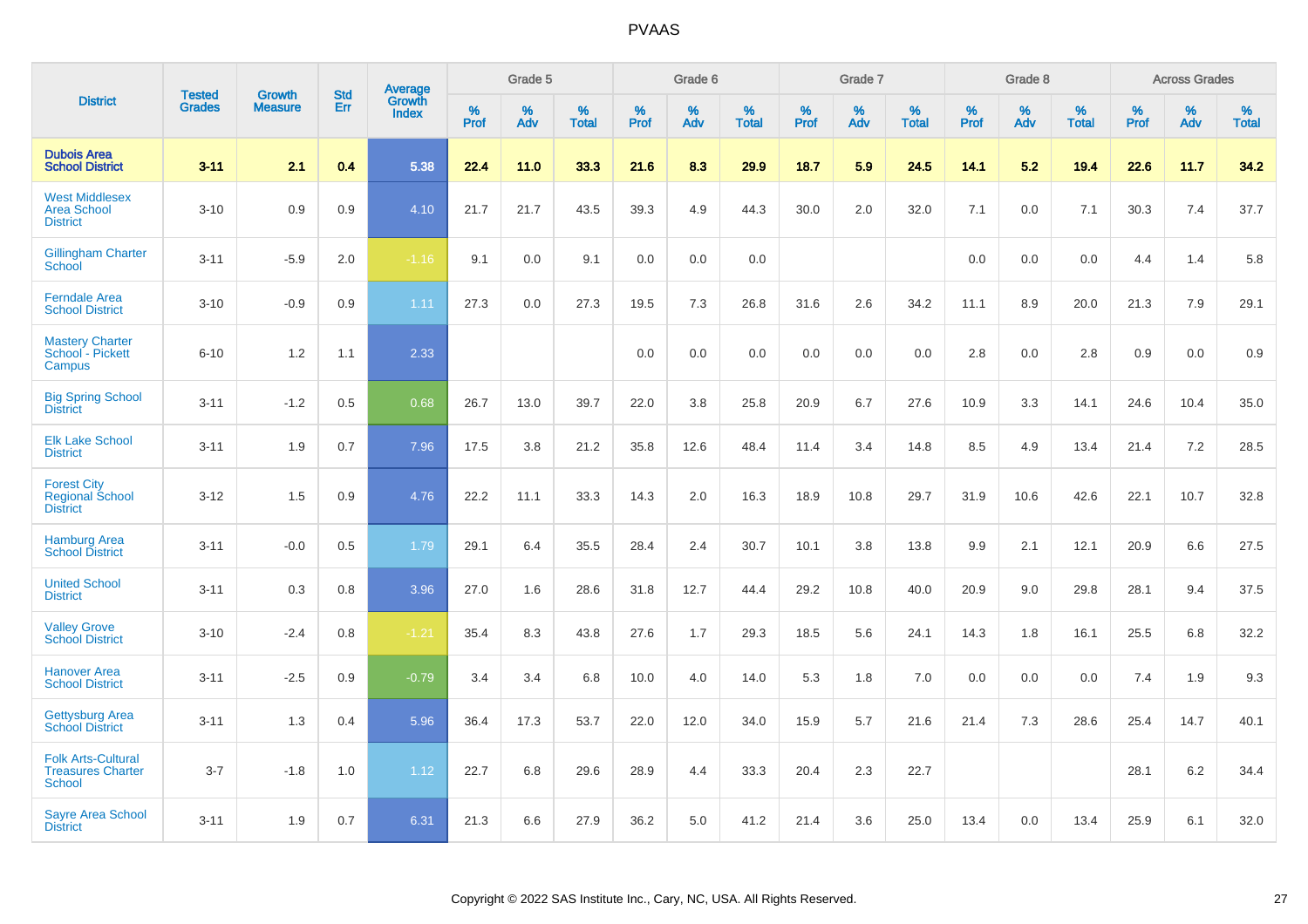|                                                                       |                                |                                 | <b>Std</b> | Average         |           | Grade 5  |                   |           | Grade 6  |                   |           | Grade 7  |                   |           | Grade 8  |                   |           | <b>Across Grades</b> |                   |
|-----------------------------------------------------------------------|--------------------------------|---------------------------------|------------|-----------------|-----------|----------|-------------------|-----------|----------|-------------------|-----------|----------|-------------------|-----------|----------|-------------------|-----------|----------------------|-------------------|
| <b>District</b>                                                       | <b>Tested</b><br><b>Grades</b> | <b>Growth</b><br><b>Measure</b> | Err        | Growth<br>Index | %<br>Prof | %<br>Adv | %<br><b>Total</b> | %<br>Prof | %<br>Adv | %<br><b>Total</b> | %<br>Prof | %<br>Adv | %<br><b>Total</b> | %<br>Prof | %<br>Adv | %<br><b>Total</b> | %<br>Prof | %<br>Adv             | %<br><b>Total</b> |
| <b>Dubois Area</b><br><b>School District</b>                          | $3 - 11$                       | 2.1                             | 0.4        | 5.38            | 22.4      | 11.0     | 33.3              | 21.6      | 8.3      | 29.9              | 18.7      | 5.9      | 24.5              | 14.1      | 5.2      | 19.4              | 22.6      | 11.7                 | 34.2              |
| <b>Harmony Area</b><br><b>School District</b>                         | $3 - 10$                       | 0.9                             | 1.7        | 2.79            | 31.2      | 6.2      | 37.5              | 41.7      | 4.2      | 45.8              | 0.0       | 0.0      | 0.0               |           |          |                   | 27.4      | 7.4                  | 34.7              |
| <b>Laurel School</b><br><b>District</b>                               | $3 - 11$                       | $-0.4$                          | 0.7        | 1.59            | 25.7      | 5.4      | 31.1              | 23.9      | 12.7     | 36.6              | 29.5      | 5.1      | 34.6              | 18.8      | 8.7      | 27.5              | 28.6      | 13.6                 | 42.2              |
| <b>Old Forge School</b><br><b>District</b>                            | $3 - 12$                       | $-2.1$                          | 0.8        | 0.34            | 11.8      | 2.9      | 14.7              | 11.3      | 0.0      | 11.3              | 19.0      | 4.8      | 23.8              | 5.9       | 0.0      | 5.9               | 14.0      | 2.9                  | 16.9              |
| <b>Universal Alcorn</b><br><b>Charter School</b>                      | $3 - 8$                        | $-0.7$                          | 0.8        | 0.93            | 7.7       | 1.9      | 9.6               | 3.9       | 0.0      | 3.9               | 8.8       | 0.0      | 8.8               | 5.1       | 0.0      | 5.1               | 6.4       | 1.7                  | 8.1               |
| <b>Reach Cyber</b><br><b>Charter School</b>                           | $3 - 11$                       | $-2.4$                          | 0.9        | $-0.45$         | 19.4      | 9.7      | 29.0              | 9.1       | 0.0      | 9.1               | 17.0      | 3.8      | 20.8              | 17.5      | 5.3      | 22.8              | 21.3      | 4.7                  | 26.0              |
| <b>Cocalico School</b><br><b>District</b>                             | $3 - 11$                       | 2.0                             | 0.4        | 5.70            | 27.4      | 17.4     | 44.8              | 25.2      | 17.5     | 42.7              | 27.3      | 4.0      | 31.3              | 22.2      | $6.2\,$  | 28.4              | 28.3      | 12.1                 | 40.4              |
| <b>Waynesboro Area</b><br><b>School District</b>                      | $3 - 12$                       | $-0.5$                          | 0.4        | 2.30            | 25.0      | 9.2      | 34.2              | 20.4      | 10.5     | 31.0              | 19.2      | 6.0      | 25.2              | 20.1      | 4.8      | 24.8              | 22.3      | 9.3                  | 31.6              |
| <b>Spring Cove</b><br><b>School District</b>                          | $3 - 11$                       | 0.9                             | 0.5        | 5.97            | 18.5      | 8.4      | 26.9              | 15.1      | 4.8      | 19.8              | 11.0      | 3.9      | 15.0              | 12.7      | 4.0      | 16.7              | 20.0      | 7.4                  | 27.4              |
| Young Scholars Of<br>Western<br>Pennsylvania<br><b>Charter School</b> | $3 - 8$                        | $-0.4$                          | 1.1        | 1.25            | 6.7       | 6.7      | 13.3              | 5.9       | 5.9      | 11.8              | 20.7      | 3.4      | 24.1              | 8.7       | 0.0      | 8.7               | 12.3      | 4.8                  | 17.1              |
| <b>Keystone School</b><br><b>District</b>                             | $3 - 11$                       | $-1.0$                          | 0.8        | 1.11            | 28.4      | 19.4     | 47.8              | 32.1      | 1.9      | 34.0              | 12.3      | 1.4      | 13.7              | 6.4       | 0.0      | 6.4               | 24.1      | 7.6                  | 31.6              |
| <b>New Castle Area</b><br><b>School District</b>                      | $3 - 12$                       | $-0.5$                          | 0.4        | 2.63            | 4.3       | 0.5      | 4.8               | 3.3       | 1.9      | 5.2               | 7.7       | 1.4      | 9.1               | 3.3       | 0.9      | 4.2               | 4.4       | 1.1                  | 5.5               |
| <b>Vision Academy</b><br><b>Charter School</b>                        | $3 - 8$                        | 1.7                             | 1.1        | 3.72            | 11.1      | 0.0      | 11.1              | 0.0       | 0.0      | 0.0               | 2.9       | 2.9      | 5.9               | 9.5       | 4.8      | 14.3              | 6.4       | 1.6                  | 8.0               |
| <b>Lower Moreland</b><br><b>Township School</b><br><b>District</b>    | $3 - 11$                       | 2.2                             | 0.5        | 4.65            | 27.3      | 27.3     | 54.6              | 38.8      | 19.4     | 58.2              | 30.7      | 17.2     | 47.8              | 25.1      | 15.0     | 40.1              | 32.4      | 17.7                 | 50.0              |
| <b>Fairfield Area</b><br><b>School District</b>                       | $3 - 11$                       | $-1.2$                          | 0.8        | 1.99            | 32.3      | 1.6      | 33.9              | 19.7      | 1.6      | 21.3              | 18.5      | 0.0      | 18.5              | 16.7      | 3.7      | 20.4              | 25.3      | 6.7                  | 32.0              |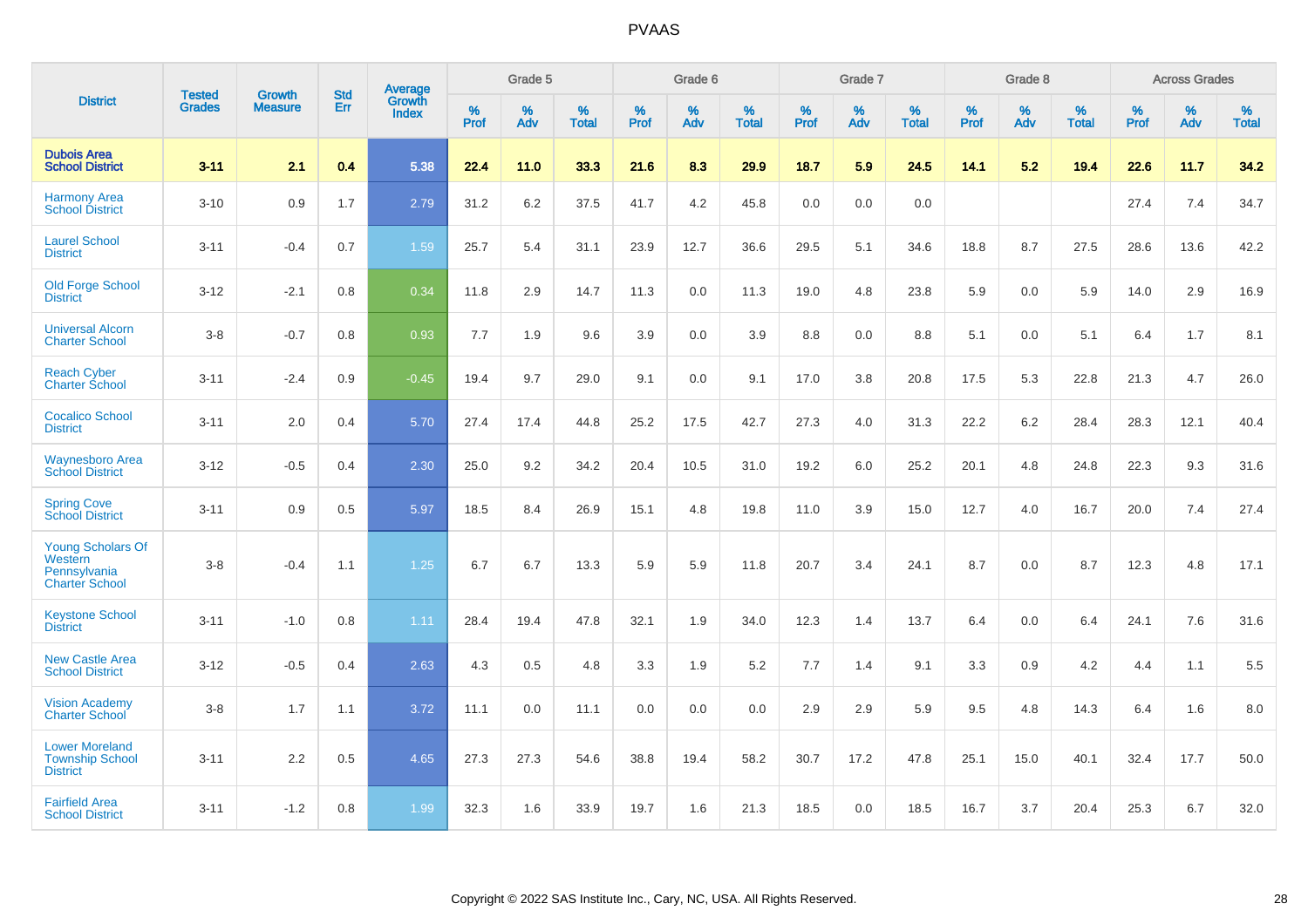|                                                             |                                | <b>Growth</b>  | <b>Std</b> | Average                |              | Grade 5     |                      |                     | Grade 6     |                      |              | Grade 7     |                      |              | Grade 8     |                   |                     | <b>Across Grades</b> |                      |
|-------------------------------------------------------------|--------------------------------|----------------|------------|------------------------|--------------|-------------|----------------------|---------------------|-------------|----------------------|--------------|-------------|----------------------|--------------|-------------|-------------------|---------------------|----------------------|----------------------|
| <b>District</b>                                             | <b>Tested</b><br><b>Grades</b> | <b>Measure</b> | Err        | Growth<br><b>Index</b> | $\%$<br>Prof | $\%$<br>Adv | $\%$<br><b>Total</b> | $\%$<br><b>Prof</b> | $\%$<br>Adv | $\%$<br><b>Total</b> | $\%$<br>Prof | $\%$<br>Adv | $\%$<br><b>Total</b> | $\%$<br>Prof | $\%$<br>Adv | %<br><b>Total</b> | $\%$<br><b>Prof</b> | $\%$<br>Adv          | $\%$<br><b>Total</b> |
| <b>Dubois Area</b><br><b>School District</b>                | $3 - 11$                       | 2.1            | 0.4        | 5.38                   | 22.4         | 11.0        | 33.3                 | 21.6                | 8.3         | 29.9                 | 18.7         | 5.9         | 24.5                 | 14.1         | 5.2         | 19.4              | 22.6                | 11.7                 | 34.2                 |
| <b>Grove City Area</b><br><b>School District</b>            | $3 - 12$                       | $-0.0$         | 0.6        | 1.93                   | 21.8         | 16.8        | 38.6                 | 29.0                | 12.1        | 41.1                 | 28.1         | 13.2        | 41.2                 | 19.5         | 8.5         | 28.0              | 27.6                | 16.8                 | 44.3                 |
| <b>Russell Byers</b><br><b>Charter School</b>               | $3 - 8$                        | 1.5            | 0.8        | 5.07                   | 3.6          | 0.0         | 3.6                  | 0.0                 | 0.0         | 0.0                  | 0.0          | 0.0         | 0.0                  | 0.0          | 0.0         | 0.0               | 3.2                 | 1.9                  | 5.2                  |
| <b>Upper Dublin</b><br><b>School District</b>               | $3 - 12$                       | 0.6            | 0.4        | 2.59                   | 41.8         | 29.3        | 71.1                 | 38.5                | 24.8        | 63.3                 | 30.8         | 29.7        | 60.5                 | 24.1         | 14.8        | 38.9              | 35.7                | 29.8                 | 65.5                 |
| <b>Everett Area</b><br><b>School District</b>               | $3 - 11$                       | $-1.4$         | 0.7        | 1.92                   | 27.6         | 6.9         | 34.5                 | 19.8                | 2.3         | 22.1                 | 13.9         | 1.0         | 14.8                 | 10.7         | 6.7         | 17.3              | 19.7                | 5.5                  | 25.2                 |
| <b>Dunmore School</b><br><b>District</b>                    | $3 - 11$                       | $-0.4$         | 0.7        | 1.48                   | 26.4         | 9.7         | 36.1                 | 20.9                | 2.2         | 23.1                 | 10.4         | 0.9         | 11.3                 | 9.5          | 3.6         | 13.1              | 18.9                | 6.1                  | 25.0                 |
| <b>Carlynton School</b><br><b>District</b>                  | $3 - 11$                       | $-1.3$         | 0.7        | 0.95                   | 16.3         | 10.9        | 27.2                 | 35.7                | 7.1         | 42.9                 | 9.5          | 3.8         | 13.3                 | 11.7         | 0.0         | 11.7              | 20.9                | 6.7                  | 27.6                 |
| <b>Upper Perkiomen</b><br><b>School District</b>            | $3 - 11$                       | 2.0            | 0.4        | 6.80                   | 26.0         | 11.8        | 37.8                 | 23.0                | 6.1         | 29.1                 | 28.0         | 11.6        | 39.6                 | 22.9         | 10.0        | 32.8              | 24.8                | 10.4                 | 35.1                 |
| <b>Bellwood-Antis</b><br><b>School District</b>             | $3 - 10$                       | 2.2            | 0.6        | 5.68                   | 18.9         | 4.4         | 23.3                 | 12.4                | 9.0         | 21.4                 | 29.4         | 15.3        | 44.7                 | 14.1         | 6.5         | 20.6              | 21.6                | 9.9                  | 31.5                 |
| <b>Mars Area School</b><br><b>District</b>                  | $3 - 10$                       | 0.5            | 0.4        | 6.45                   | 31.3         | 20.9        | 52.2                 | 32.6                | 24.5        | 57.1                 | 23.8         | 16.5        | 40.4                 | 24.5         | 6.4         | 30.8              | 32.3                | 21.1                 | 53.4                 |
| Ephrata Area<br><b>School District</b>                      | $3 - 11$                       | 0.9            | 0.4        | 5.20                   | 34.6         | 12.9        | 47.5                 | 24.8                | 8.0         | 32.8                 | 18.0         | 4.2         | 22.2                 | 18.9         | 4.3         | 23.1              | 25.6                | 12.5                 | 38.1                 |
| <b>Bethel Park School</b><br><b>District</b>                | $3 - 11$                       | $-0.2$         | 0.4        | 1.45                   | 31.6         | 17.7        | 49.3                 | 27.0                | 17.1        | 44.1                 | 29.6         | 13.0        | 42.6                 | 27.1         | 8.9         | 36.0              | 30.4                | 17.5                 | 48.0                 |
| <b>Stroudsburg Area</b><br><b>School District</b>           | $3 - 11$                       | $-0.2$         | 0.4        | 3.95                   | 17.5         | 9.2         | 26.8                 | 18.8                | 4.9         | 23.8                 | 21.6         | 2.7         | 24.3                 | 15.4         | 1.8         | 17.1              | 20.2                | 6.4                  | 26.6                 |
| Conemaugh<br><b>Township Area</b><br><b>School District</b> | $3 - 12$                       | $-1.5$         | 0.8        | 2.85                   | 51.6         | 22.6        | 74.2                 | 23.0                | 16.4        | 39.3                 | 29.2         | 20.8        | 50.0                 | 28.8         | 5.5         | 34.2              | 34.8                | 23.6                 | 58.4                 |
| <b>Brockway Area</b><br><b>School District</b>              | $3 - 11$                       | 2.7            | 0.7        | 9.15                   | 35.4         | 17.7        | 53.2                 | 29.4                | 36.8        | 66.2                 | 22.5         | 7.5         | 30.0                 | 20.8         | 5.6         | 26.4              | 28.7                | 18.6                 | 47.4                 |
| <b>Clarion Area</b><br><b>School District</b>               | $3 - 11$                       | $-0.1$         | 0.8        | 2.20                   | 31.2         | 8.3         | 39.6                 | 32.1                | 7.1         | 39.3                 | 17.9         | 10.4        | 28.4                 | 28.1         | 3.5         | 31.6              | 26.5                | 10.2                 | 36.8                 |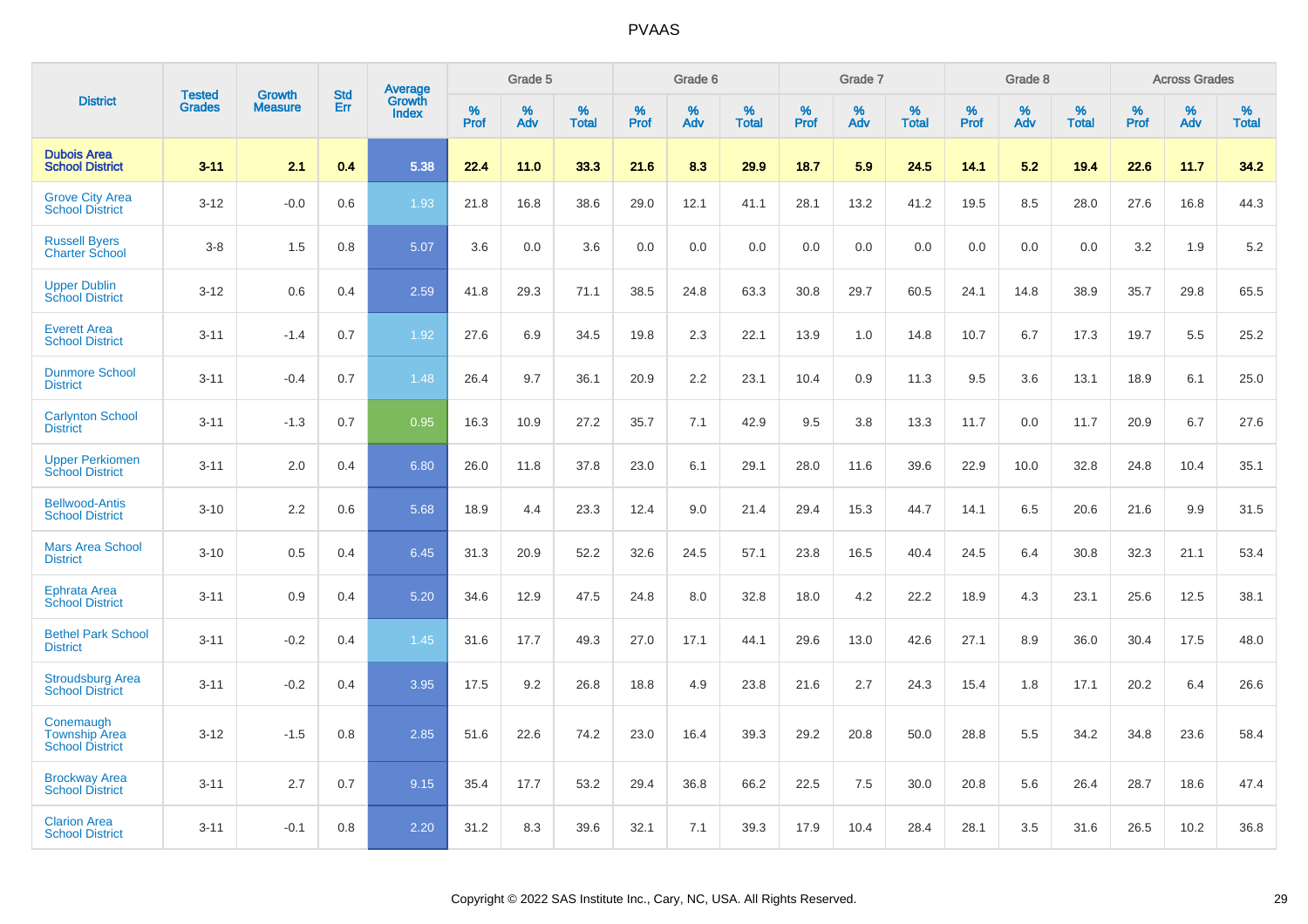|                                                                 | <b>Tested</b> | <b>Growth</b>  | <b>Std</b> | Average                |              | Grade 5  |                   |           | Grade 6  |                   |           | Grade 7  |                   |           | Grade 8  |                   |           | <b>Across Grades</b> |                   |
|-----------------------------------------------------------------|---------------|----------------|------------|------------------------|--------------|----------|-------------------|-----------|----------|-------------------|-----------|----------|-------------------|-----------|----------|-------------------|-----------|----------------------|-------------------|
| <b>District</b>                                                 | <b>Grades</b> | <b>Measure</b> | Err        | Growth<br><b>Index</b> | $\%$<br>Prof | %<br>Adv | %<br><b>Total</b> | %<br>Prof | %<br>Adv | %<br><b>Total</b> | %<br>Prof | %<br>Adv | %<br><b>Total</b> | %<br>Prof | %<br>Adv | %<br><b>Total</b> | %<br>Prof | %<br>Adv             | %<br><b>Total</b> |
| <b>Dubois Area</b><br><b>School District</b>                    | $3 - 11$      | 2.1            | 0.4        | 5.38                   | 22.4         | 11.0     | 33.3              | 21.6      | 8.3      | 29.9              | 18.7      | 5.9      | 24.5              | 14.1      | 5.2      | 19.4              | 22.6      | 11.7                 | 34.2              |
| <b>Ridgway Area</b><br><b>School District</b>                   | $3 - 11$      | 4.4            | 0.8        | 5.42                   | 36.7         | 20.0     | 56.7              | 42.6      | 18.0     | 60.7              | 25.0      | 13.3     | 38.3              | 28.3      | 5.0      | 33.3              | 30.2      | 18.4                 | 48.6              |
| Montessori<br><b>Regional Charter</b><br>School                 | $3-6$         | $-2.6$         | 1.1        | $-1.45$                | 15.0         | 5.0      | 20.0              | 5.1       | 1.7      | 6.8               |           |          |                   |           |          |                   | 11.1      | 6.3                  | 17.3              |
| Greencastle-Antrim<br><b>School District</b>                    | $3 - 11$      | $-0.1$         | 0.4        | 2.26                   | 28.2         | 15.8     | 44.1              | 31.2      | 8.1      | 39.3              | 24.8      | 7.8      | 32.6              | 18.7      | 5.6      | 24.4              | 26.8      | 11.4                 | 38.2              |
| <b>Northwest Area</b><br><b>School District</b>                 | $3 - 10$      | 0.9            | 0.8        | 2.73                   | 17.3         | 1.9      | 19.2              | 19.3      | 3.5      | 22.8              | 7.3       | 1.8      | 9.1               | 5.4       | 0.0      | 5.4               | 13.2      | 1.5                  | 14.8              |
| Aliquippa School<br><b>District</b>                             | $3 - 11$      | 0.1            | 0.8        | 2.83                   | 1.5          | 0.0      | 1.5               | 0.0       | 1.6      | 1.6               | 6.9       | 0.0      | 6.9               | 0.0       | 0.0      | 0.0               | 2.0       | 0.5                  | 2.6               |
| <b>Bethlehem Area</b><br><b>School District</b>                 | $3 - 11$      | 0.4            | 0.4        | 3.53                   | 16.6         | 11.7     | 28.3              | 13.0      | 2.9      | 15.9              | 14.3      | 5.3      | 19.6              | 9.9       | 3.9      | 13.8              | 18.1      | 8.8                  | 26.8              |
| <b>Propel Charter</b><br>School-Hazelwood                       | $3 - 8$       | $-1.6$         | $1.2$      | 1.36                   | 3.4          | 0.0      | 3.4               | 0.0       | 0.0      | 0.0               | 0.0       | 4.8      | 4.8               | 0.0       | 0.0      | 0.0               | 0.6       | 0.6                  | 1.3               |
| <b>Sto-Rox School</b><br><b>District</b>                        | $3 - 10$      | $-0.5$         | 0.9        | 2.11                   | 4.4          | 1.1      | 5.4               | 1.2       | 0.0      | 1.2               | 0.0       | 0.0      | 0.0               | 0.0       | 0.0      | 0.0               | 2.8       | 0.5                  | 3.3               |
| Tamaqua Area<br><b>School District</b>                          | $3 - 12$      | 2.4            | 0.5        | 6.23                   | 28.7         | 9.3      | 38.0              | 18.6      | 1.6      | 20.2              | 19.7      | $7.2\,$  | 27.0              | 11.4      | 2.1      | 13.5              | 22.6      | 5.9                  | 28.4              |
| <b>Susquenita School</b><br><b>District</b>                     | $3 - 11$      | 1.6            | 0.6        | 3.26                   | 23.8         | 15.6     | 39.3              | 15.4      | 5.8      | 21.2              | 19.2      | 5.0      | 24.2              | 12.3      | 5.7      | 17.9              | 23.0      | 9.7                  | 32.7              |
| <b>Northern York</b><br><b>County School</b><br><b>District</b> | $3 - 11$      | 1.3            | 0.4        | 6.31                   | 26.3         | 11.1     | 37.4              | 24.5      | 8.2      | 32.7              | 20.4      | 5.3      | 25.7              | 10.9      | 0.9      | 11.8              | 23.2      | 8.9                  | 32.1              |
| Independence<br><b>Charter School</b><br>West                   | $3 - 7$       | $-1.0$         | 1.7        | 1.35                   | 0.0          | 0.0      | 0.0               | 16.7      | 0.0      | 16.7              | 5.6       | 0.0      | 5.6               |           |          |                   | $6.2\,$   | 1.8                  | $8.0\,$           |
| <b>Sugar Valley Rural</b><br><b>Charter School</b>              | $3 - 11$      | $-0.5$         | 1.0        | 1.21                   | 26.3         | 5.3      | 31.6              | 8.3       | 0.0      | 8.3               | 5.1       | 2.6      | 7.7               | 2.8       | 0.0      | 2.8               | 16.0      | 2.8                  | 18.9              |
| <b>Mahanoy Area</b><br><b>School District</b>                   | $3 - 10$      | $-0.3$         | 0.8        | 3.34                   | 7.3          | 0.0      | 7.3               | 4.0       | 0.0      | 4.0               | 7.7       | 0.0      | 7.7               | 4.6       | 0.0      | 4.6               | 10.4      | 0.8                  | 11.1              |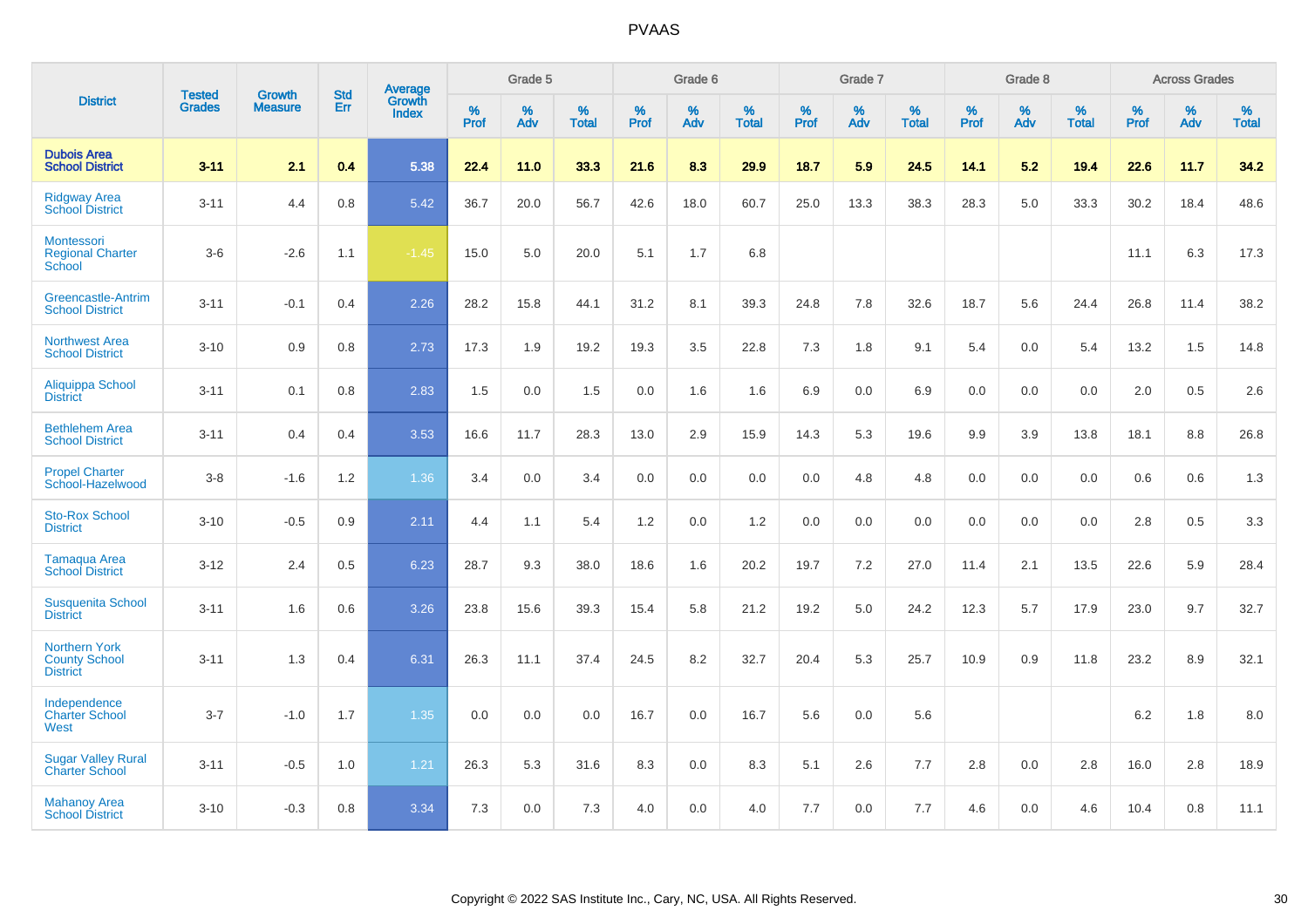|                                                                   |                                |                                 | <b>Std</b> |                                          |              | Grade 5  |                   |           | Grade 6  |                   |              | Grade 7  |                   |              | Grade 8  |                   |              | <b>Across Grades</b> |                   |
|-------------------------------------------------------------------|--------------------------------|---------------------------------|------------|------------------------------------------|--------------|----------|-------------------|-----------|----------|-------------------|--------------|----------|-------------------|--------------|----------|-------------------|--------------|----------------------|-------------------|
| <b>District</b>                                                   | <b>Tested</b><br><b>Grades</b> | <b>Growth</b><br><b>Measure</b> | Err        | <b>Average</b><br>Growth<br><b>Index</b> | $\%$<br>Prof | %<br>Adv | %<br><b>Total</b> | %<br>Prof | %<br>Adv | %<br><b>Total</b> | $\%$<br>Prof | %<br>Adv | %<br><b>Total</b> | $\%$<br>Prof | %<br>Adv | %<br><b>Total</b> | $\%$<br>Prof | %<br>Adv             | %<br><b>Total</b> |
| <b>Dubois Area</b><br><b>School District</b>                      | $3 - 11$                       | 2.1                             | 0.4        | 5.38                                     | 22.4         | 11.0     | 33.3              | 21.6      | 8.3      | 29.9              | 18.7         | 5.9      | 24.5              | 14.1         | 5.2      | 19.4              | 22.6         | 11.7                 | 34.2              |
| <b>Turkeyfoot Valley</b><br><b>Area School</b><br><b>District</b> | $3 - 12$                       | $-0.8$                          | 1.3        | 1.22                                     | 18.2         | 0.0      | 18.2              | 14.3      | 0.0      | 14.3              | 30.0         | 0.0      | 30.0              | 12.5         | 4.2      | 16.7              | 20.0         | 2.6                  | 22.6              |
| <b>Saint Clair Area</b><br><b>School District</b>                 | $3 - 8$                        | 1.1                             | 0.9        | 4.46                                     | 28.3         | 13.2     | 41.5              | 24.0      | 4.0      | 28.0              | 19.2         | 7.7      | 26.9              | 12.5         | 2.5      | 15.0              | 24.2         | 7.2                  | 31.4              |
| <b>Tidioute</b><br><b>Community</b><br><b>Charter School</b>      | $3 - 11$                       | $-0.3$                          | 1.4        | 2.22                                     | 15.4         | 0.0      | 15.4              | 27.8      | 0.0      | 27.8              | 10.5         | 0.0      | 10.5              | 7.4          | 0.0      | 7.4               | 16.0         | 1.6                  | 17.6              |
| <b>Curwensville Area</b><br><b>School District</b>                | $3 - 11$                       | 1.8                             | 0.8        | 4.90                                     | 43.9         | 17.1     | 61.0              | 21.4      | 7.1      | 28.6              | 27.1         | 4.3      | 31.4              | 21.7         | 2.9      | 24.6              | 32.0         | 11.2                 | 43.3              |
| <b>Deer Lakes School</b><br><b>District</b>                       | $3 - 11$                       | 1.8                             | 0.6        | 7.57                                     | 21.1         | 6.5      | 27.6              | 24.4      | 10.6     | 35.0              | 25.4         | 19.2     | 44.6              | 24.5         | 3.9      | 28.4              | 26.2         | 10.7                 | 36.9              |
| <b>Mohawk Area</b><br><b>School District</b>                      | $3 - 11$                       | 1.9                             | 0.6        | 3.98                                     | 26.2         | 4.8      | 31.1              | 19.2      | 13.8     | 33.0              | 27.4         | 11.8     | 39.2              | 22.8         | 8.7      | 31.5              | 27.0         | 10.4                 | 37.4              |
| <b>East Penn School</b><br><b>District</b>                        | $3 - 11$                       | 0.8                             | 0.3        | 4.48                                     | 32.6         | 12.6     | 45.2              | 20.7      | 7.8      | 28.4              | 23.5         | 11.3     | 34.8              | 17.8         | 8.6      | 26.5              | 26.4         | 13.0                 | 39.4              |
| <b>Wellsboro Area</b><br><b>School District</b>                   | $3 - 11$                       | 3.0                             | 0.6        | 6.61                                     | 30.4         | 7.0      | 37.4              | 16.2      | 5.0      | 21.2              | 20.5         | 13.7     | 34.2              | 24.5         | 13.3     | 37.8              | 24.3         | 8.8                  | 33.1              |
| <b>California Area</b><br><b>School District</b>                  | $3 - 10$                       | $-1.0$                          | 0.8        | 3.04                                     | 27.3         | 5.4      | 32.7              | 13.8      | 0.0      | 13.8              | 24.6         | 1.8      | 26.3              | 20.4         | 5.6      | 25.9              | 22.4         | 4.3                  | 26.6              |
| <b>West Branch Area</b><br><b>School District</b>                 | $3 - 11$                       | 0.5                             | 0.8        | 1.82                                     | 16.1         | 3.2      | 19.4              | 7.8       | 4.7      | 12.5              | 19.7         | 14.5     | 34.2              | 18.8         | 6.2      | 25.0              | 18.7         | 7.8                  | 26.5              |
| <b>Union City Area</b><br><b>School District</b>                  | $3 - 12$                       | 0.2                             | 0.7        | 1.91                                     | 18.8         | 8.7      | 27.5              | 19.4      | 11.3     | 30.6              | 23.4         | 3.9      | 27.3              | 10.1         | 5.6      | 15.7              | 21.6         | 9.8                  | 31.4              |
| <b>West Oak Lane</b><br><b>Charter School</b>                     | $3 - 8$                        | 0.7                             | 0.7        | 1.55                                     | 2.6          | 1.3      | 3.8               | 6.1       | 0.0      | 6.1               | 6.9          | 1.4      | 8.3               | 0.0          | 1.9      | 1.9               | 6.1          | 0.7                  | 6.8               |
| <b>Littlestown Area</b><br><b>School District</b>                 | $3 - 11$                       | 1.5                             | 0.6        | 5.61                                     | 18.6         | 2.6      | 21.2              | 16.3      | 1.6      | 17.9              | 14.0         | 4.7      | 18.7              | 21.0         | 4.0      | 25.0              | 23.5         | 4.6                  | 28.1              |
| <b>Corry Area School</b><br><b>District</b>                       | $3 - 11$                       | $-1.0$                          | 0.5        | 0.08                                     | 25.4         | 7.9      | 33.3              | 25.2      | 3.6      | 28.8              | 17.4         | 5.1      | 22.5              | 15.8         | 1.4      | 17.1              | 23.2         | 7.5                  | 30.7              |
| <b>Northeast Bradford</b><br><b>School District</b>               | $3 - 10$                       | 1.9                             | 0.9        | 4.85                                     | 40.0         | 12.5     | 52.5              | 34.8      | 2.2      | 37.0              | 24.0         | 2.0      | 26.0              | 13.8         | 5.2      | 19.0              | 29.7         | 6.0                  | 35.7              |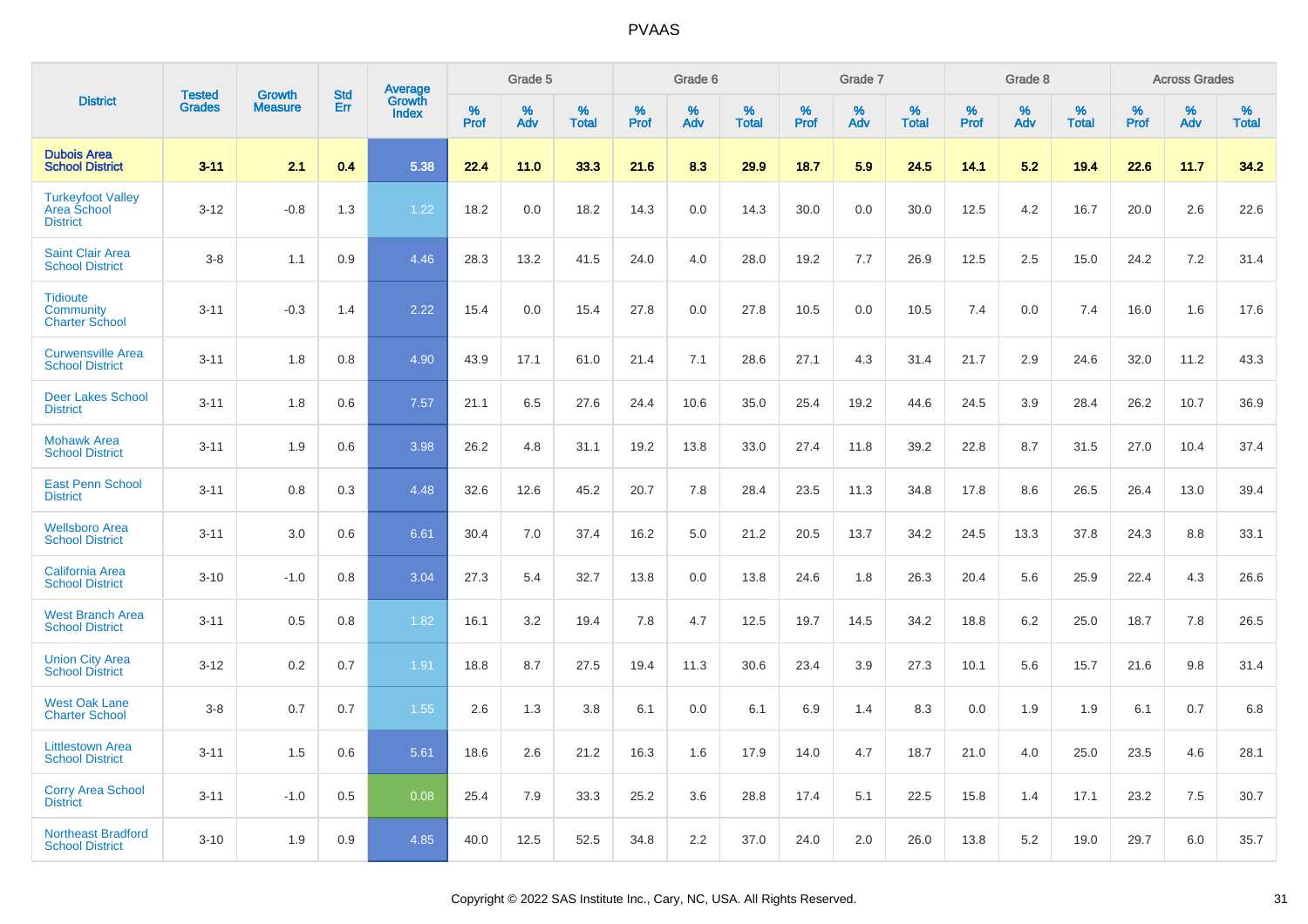|                                                                           | <b>Tested</b> | <b>Growth</b>  | <b>Std</b> | Average                |              | Grade 5  |                   |           | Grade 6  |                   |           | Grade 7  |                   |           | Grade 8  |                   |              | <b>Across Grades</b> |                   |
|---------------------------------------------------------------------------|---------------|----------------|------------|------------------------|--------------|----------|-------------------|-----------|----------|-------------------|-----------|----------|-------------------|-----------|----------|-------------------|--------------|----------------------|-------------------|
| <b>District</b>                                                           | <b>Grades</b> | <b>Measure</b> | Err        | Growth<br><b>Index</b> | $\%$<br>Prof | %<br>Adv | %<br><b>Total</b> | %<br>Prof | %<br>Adv | %<br><b>Total</b> | %<br>Prof | %<br>Adv | %<br><b>Total</b> | %<br>Prof | %<br>Adv | %<br><b>Total</b> | $\%$<br>Prof | $\%$<br>Adv          | %<br><b>Total</b> |
| <b>Dubois Area</b><br><b>School District</b>                              | $3 - 11$      | 2.1            | 0.4        | 5.38                   | 22.4         | 11.0     | 33.3              | 21.6      | 8.3      | 29.9              | 18.7      | 5.9      | 24.5              | 14.1      | 5.2      | 19.4              | 22.6         | 11.7                 | 34.2              |
| <b>Carlisle Area</b><br><b>School District</b>                            | $3 - 11$      | 0.5            | 0.4        | 3.54                   | 22.0         | 8.3      | 30.3              | 20.5      | 3.3      | 23.8              | 18.9      | 7.6      | 26.5              | 11.6      | 5.6      | 17.1              | 21.3         | 7.2                  | 28.5              |
| <b>Greenville Area</b><br><b>School District</b>                          | $3 - 11$      | 0.3            | 0.7        | 2.17                   | 34.4         | 4.4      | 38.9              | 19.2      | 5.1      | 24.4              | 16.7      | 5.9      | 22.6              | 10.0      | 2.5      | 12.5              | 23.6         | 5.4                  | 29.1              |
| <b>Cranberry Area</b><br><b>School District</b>                           | $3 - 12$      | 0.9            | 0.7        | 2.03                   | 27.3         | 10.4     | 37.7              | 26.0      | 2.1      | 28.1              | 14.7      | 3.2      | 17.9              | 18.7      | 2.7      | 21.3              | 22.6         | 3.9                  | 26.5              |
| <b>Avon Grove</b><br><b>Charter School</b>                                | $3 - 11$      | 1.8            | 0.6        | 4.32                   | 22.1         | 6.6      | 28.7              | 29.9      | 11.7     | 41.6              | 27.2      | 9.8      | 37.0              | 13.9      | 2.0      | 15.8              | 24.3         | 10.2                 | 34.6              |
| <b>Penns Valley Area</b><br><b>School District</b>                        | $3 - 12$      | 5.2            | 0.6        | 10.29                  | 43.9         | 18.4     | 62.2              | 38.8      | 17.5     | 56.3              | 25.7      | 9.5      | 35.2              | 16.0      | 9.4      | 25.5              | 32.5         | 14.3                 | 46.8              |
| <b>Mifflinburg Area</b><br><b>School District</b>                         | $3 - 11$      | 2.1            | 0.6        | 5.49                   | 32.0         | 12.0     | 44.0              | 29.7      | 4.5      | 34.2              | 17.4      | 8.3      | 25.6              | 25.2      | 7.8      | 33.0              | 29.9         | 8.8                  | 38.6              |
| <b>Avella Area School</b><br><b>District</b>                              | $3 - 12$      | 1.2            | 1.0        | 2.47                   | 17.1         | 2.4      | 19.5              | 36.4      | 6.1      | 42.4              | 17.1      | 2.9      | 20.0              | 21.4      | 10.7     | 32.1              | 22.4         | 9.4                  | 31.8              |
| <b>Jersey Shore Area</b><br><b>School District</b>                        | $3 - 11$      | 1.3            | 0.5        | 4.52                   | 24.0         | 10.8     | 34.7              | 32.5      | 7.1      | 39.7              | 22.6      | 6.9      | 29.6              | 18.1      | 1.6      | 19.8              | 27.4         | 10.1                 | 37.6              |
| <b>Chester-Upland</b><br><b>School District</b>                           | $3 - 11$      | 0.1            | 0.7        | 2.70                   | 3.7          | 0.0      | 3.7               | 2.6       | 1.3      | 3.9               | 0.0       | 0.0      | 0.0               | 0.0       | 0.0      | 0.0               | 3.1          | 0.4                  | 3.4               |
| <b>Western Beaver</b><br><b>County School</b><br><b>District</b>          | $3 - 11$      | 3.4            | 1.1        | 5.38                   | 12.5         | 12.5     | 25.0              | 32.6      | 11.6     | 44.2              | 29.2      | 4.2      | 33.3              | 27.8      | 2.8      | 30.6              | 26.5         | 9.8                  | 36.3              |
| <b>Mastery Charter</b><br>School-Cleveland<br>Elementary                  | $3 - 8$       | $-1.3$         | 1.2        | 0.25                   | 3.8          | 7.7      | 11.5              | 5.9       | 0.0      | 5.9               | 3.6       | 0.0      | 3.6               | 3.8       | 3.8      | 7.7               | 2.4          | 1.8                  | 4.3               |
| <b>Erie Rise</b><br>Leadership<br><b>Academy Charter</b><br><b>School</b> | $3 - 8$       | $-0.6$         | 1.1        | 2.06                   | 6.9          | 0.0      | 6.9               | 0.0       | 0.0      | 0.0               | 0.0       | 0.0      | 0.0               | 0.0       | 0.0      | 0.0               | 1.6          | 1.0                  | 2.6               |
| <b>KIPP Philadelphia</b><br><b>Charter School</b>                         | $3 - 8$       | 0.0            | 0.9        | 3.74                   | 2.0          | 0.0      | 2.0               | 0.0       | 0.0      | 0.0               | 2.6       | 0.0      | 2.6               | 6.8       | 0.0      | 6.8               | 3.6          | 0.0                  | 3.6               |
| <b>Fox Chapel Area</b><br><b>School District</b>                          | $3 - 11$      | 1.4            | 0.4        | 5.89                   | 35.9         | 45.1     | 81.0              | 31.9      | 28.4     | 60.2              | 32.7      | 30.2     | 62.9              | 28.3      | 27.6     | 55.8              | 30.3         | 40.6                 | 70.9              |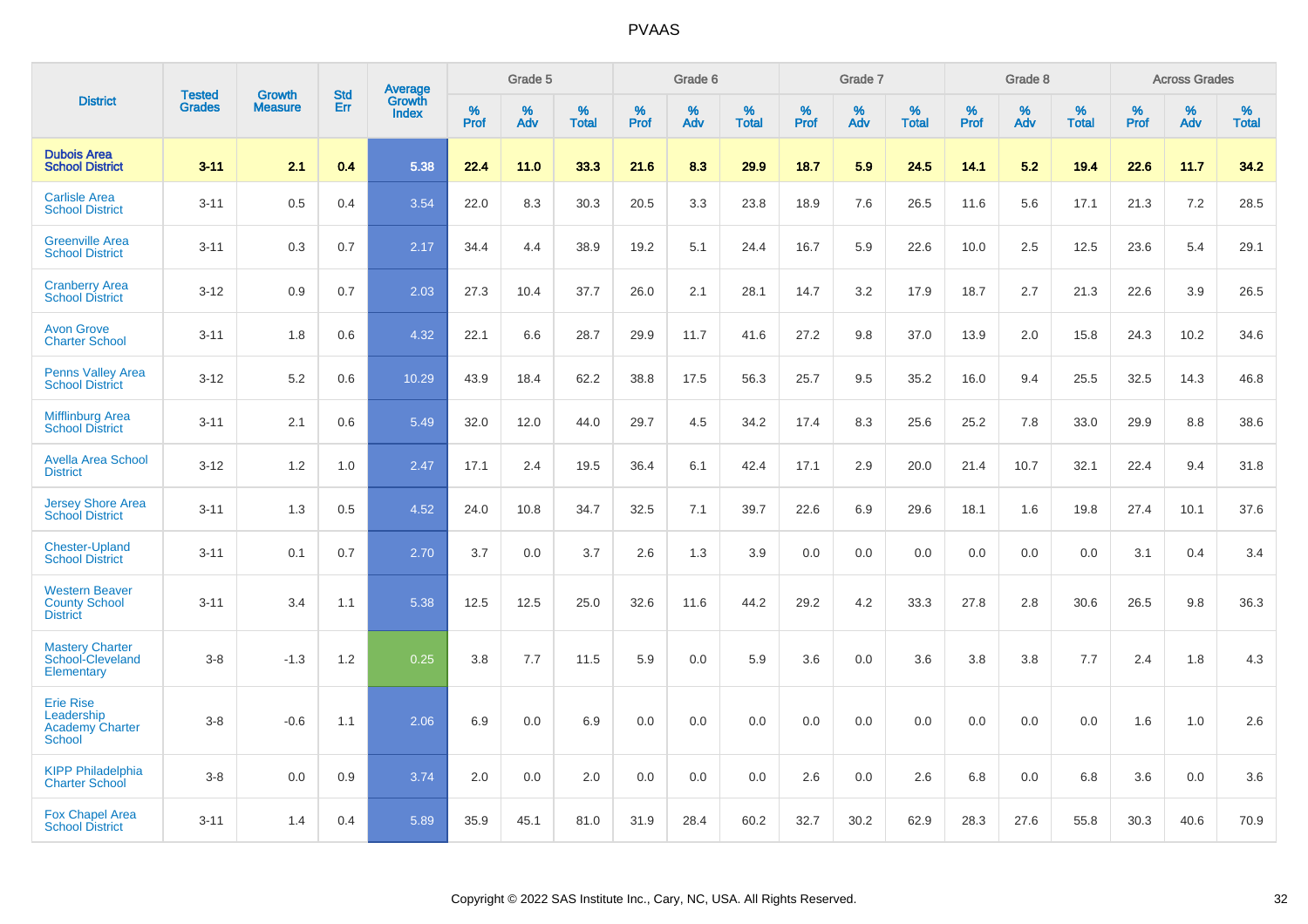|                                                               |                                |                                 | <b>Std</b> | Average         |              | Grade 5  |                   |              | Grade 6  |                   |              | Grade 7  |                   |              | Grade 8  |                   |              | <b>Across Grades</b> |                   |
|---------------------------------------------------------------|--------------------------------|---------------------------------|------------|-----------------|--------------|----------|-------------------|--------------|----------|-------------------|--------------|----------|-------------------|--------------|----------|-------------------|--------------|----------------------|-------------------|
| <b>District</b>                                               | <b>Tested</b><br><b>Grades</b> | <b>Growth</b><br><b>Measure</b> | Err        | Growth<br>Index | $\%$<br>Prof | %<br>Adv | %<br><b>Total</b> | $\%$<br>Prof | %<br>Adv | %<br><b>Total</b> | $\%$<br>Prof | %<br>Adv | %<br><b>Total</b> | $\%$<br>Prof | %<br>Adv | %<br><b>Total</b> | $\%$<br>Prof | $\%$<br>Adv          | %<br><b>Total</b> |
| <b>Dubois Area</b><br><b>School District</b>                  | $3 - 11$                       | 2.1                             | 0.4        | 5.38            | 22.4         | 11.0     | 33.3              | 21.6         | 8.3      | 29.9              | 18.7         | 5.9      | 24.5              | 14.1         | 5.2      | 19.4              | 22.6         | 11.7                 | 34.2              |
| <b>Palmerton Area</b><br><b>School District</b>               | $3 - 11$                       | 3.0                             | 0.6        | 9.28            | 27.7         | 15.7     | 43.4              | 30.6         | 9.3      | 39.8              | 20.8         | 6.2      | 26.9              | 17.9         | 4.7      | 22.6              | 24.8         | 8.0                  | 32.8              |
| Eugenio Maria De<br><b>Hostos Charter</b><br><b>School</b>    | $3 - 8$                        | $-1.0$                          | 1.4        | 0.68            | 13.0         | 0.0      | 13.0              | 5.6          | 5.6      | 11.1              | 4.4          | 8.7      | 13.0              | 28.6         | 7.1      | 35.7              | 9.3          | 3.4                  | 12.7              |
| <b>Mastery Charter</b><br>School - Gratz<br>Campus            | $7 - 10$                       | 1.0                             | 1.4        | 3.30            |              |          |                   |              |          |                   | 6.2          | 0.0      | 6.2               | 2.4          | 0.0      | 2.4               | 4.1          | 0.0                  | 4.1               |
| <b>Frederick Douglass</b><br><b>Mastery Charter</b><br>School | $3 - 8$                        | $-1.0$                          | 1.2        | 2.52            | 4.8          | 0.0      | 4.8               | 0.0          | 0.0      | 0.0               | 0.0          | 0.0      | 0.0               | 3.4          | 3.4      | 6.9               | 1.5          | 0.8                  | $2.3\,$           |
| <b>Wilmington Area</b><br><b>School District</b>              | $3 - 11$                       | $-0.8$                          | 0.8        | 1.83            | 36.8         | 10.5     | 47.4              | 12.7         | 1.6      | 14.3              | 29.4         | 3.9      | 33.3              | 13.6         | 3.4      | 17.0              | 26.8         | 7.9                  | 34.7              |
| <b>Mastery Charter</b><br>School-Mann<br>Campus               | $3-6$                          | 1.8                             | 1.6        | 4.14            | 4.0          | 4.0      | 8.0               | 5.4          | 2.7      | 8.1               |              |          |                   |              |          |                   | $2.2\,$      | 1.4                  | 3.6               |
| <b>Allegheny Valley</b><br><b>School District</b>             | $3 - 11$                       | $-1.2$                          | $0.8\,$    | 1.14            | 26.3         | 12.3     | 38.6              | 11.1         | 5.6      | 16.7              | 16.2         | 7.4      | 23.5              | 13.1         | 8.2      | 21.3              | 18.0         | 6.9                  | 24.9              |
| <b>Exeter Township</b><br><b>School District</b>              | $3 - 11$                       | 2.9                             | 0.4        | 7.68            | 28.6         | 10.1     | 38.7              | 26.9         | 9.0      | 35.9              | 23.5         | 6.7      | 30.2              | 19.9         | 8.5      | 28.4              | 25.7         | 9.5                  | 35.3              |
| <b>Lincoln Charter</b><br><b>School</b>                       | $3 - 5$                        | $-2.5$                          | 1.4        | $-1.78$         | 1.3          | 1.3      | 2.6               |              |          |                   |              |          |                   |              |          |                   | 3.6          | 0.8                  | 4.4               |
| <b>KIPP West</b><br>Philadelphia<br><b>Charter School</b>     | $3 - 8$                        | $-2.0$                          | 1.2        | 0.29            | 3.2          | 0.0      | 3.2               | 0.0          | 0.0      | 0.0               | 0.0          | 0.0      | 0.0               | 0.0          | 0.0      | 0.0               | 2.6          | 0.0                  | 2.6               |
| <b>Galeton Area</b><br><b>School District</b>                 | $3 - 11$                       | 2.7                             | 1.3        | 4.78            | 29.2         | 20.8     | 50.0              | 23.8         | 4.8      | 28.6              | 16.0         | 0.0      | 16.0              | 0.0          | 0.0      | 0.0               | 19.4         | 7.0                  | 26.4              |
| <b>Muncy School</b><br><b>District</b>                        | $3 - 11$                       | 2.4                             | 0.7        | 5.81            | 36.7         | 8.3      | 45.0              | 32.5         | 14.3     | 46.8              | 29.0         | 15.9     | 44.9              | 23.3         | 6.7      | 30.0              | 31.5         | 13.1                 | 44.6              |
| Northwestern<br><b>Lehigh School</b><br><b>District</b>       | $3 - 11$                       | 0.6                             | 0.5        | 3.03            | 26.0         | 11.0     | 37.0              | 28.7         | 9.3      | 38.0              | 25.2         | 8.4      | 33.6              | 20.4         | 15.9     | 36.3              | 26.4         | 10.7                 | 37.2              |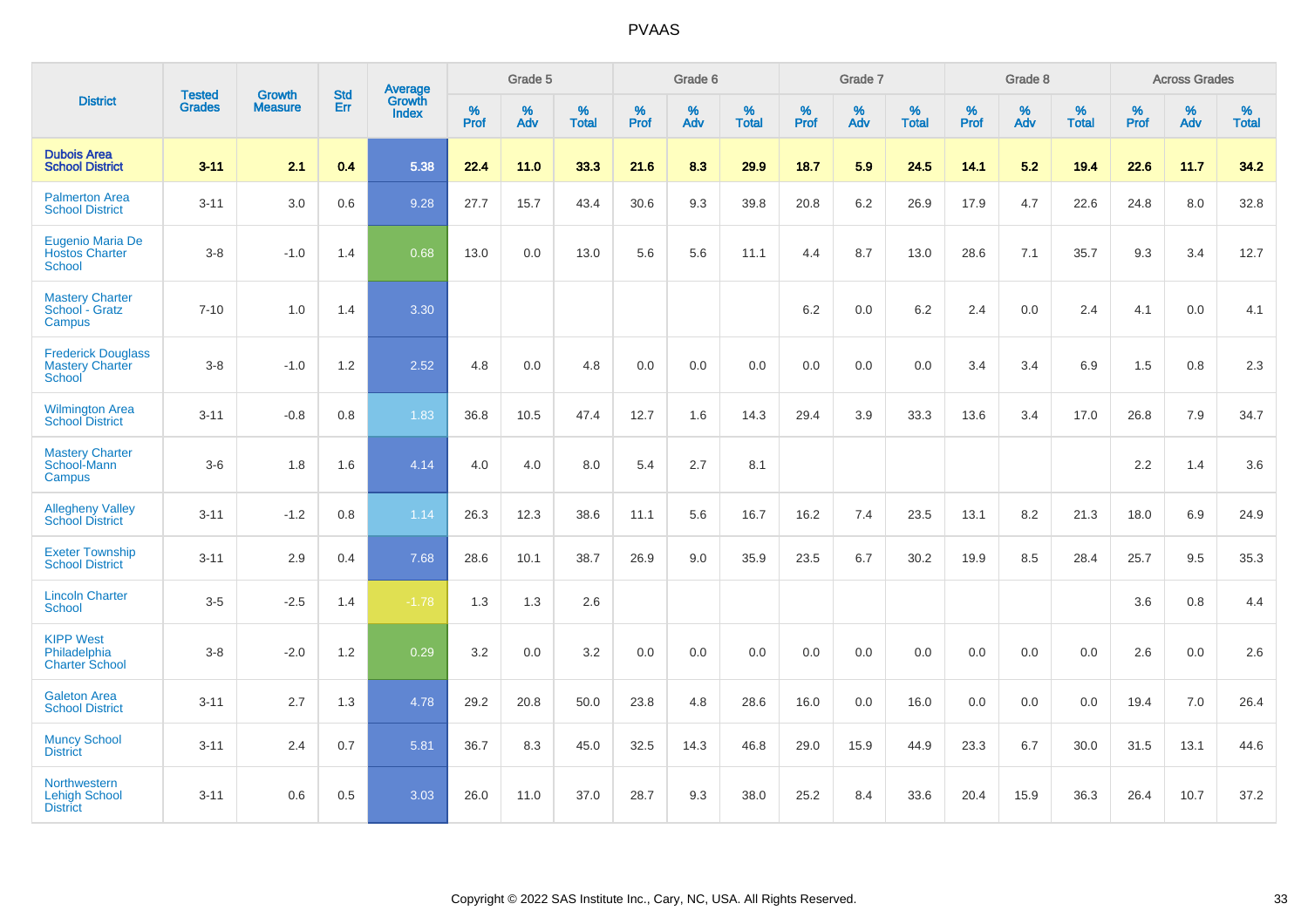|                                                                     | <b>Tested</b> | <b>Growth</b>  | <b>Std</b> |                                   |           | Grade 5  |                   |           | Grade 6  |                   |           | Grade 7  |                   |           | Grade 8  |                   |              | <b>Across Grades</b> |                   |
|---------------------------------------------------------------------|---------------|----------------|------------|-----------------------------------|-----------|----------|-------------------|-----------|----------|-------------------|-----------|----------|-------------------|-----------|----------|-------------------|--------------|----------------------|-------------------|
| <b>District</b>                                                     | <b>Grades</b> | <b>Measure</b> | <b>Err</b> | Average<br>Growth<br><b>Index</b> | %<br>Prof | %<br>Adv | %<br><b>Total</b> | %<br>Prof | %<br>Adv | %<br><b>Total</b> | %<br>Prof | %<br>Adv | %<br><b>Total</b> | %<br>Prof | %<br>Adv | %<br><b>Total</b> | $\%$<br>Prof | %<br>Adv             | %<br><b>Total</b> |
| <b>Dubois Area</b><br><b>School District</b>                        | $3 - 11$      | 2.1            | 0.4        | 5.38                              | 22.4      | 11.0     | 33.3              | 21.6      | 8.3      | 29.9              | 18.7      | 5.9      | 24.5              | 14.1      | 5.2      | 19.4              | 22.6         | 11.7                 | 34.2              |
| <b>Twin Valley School</b><br><b>District</b>                        | $3 - 12$      | 1.9            | 0.4        | 5.97                              | 37.8      | 14.0     | 51.9              | 28.6      | 8.2      | 36.9              | 29.5      | 15.0     | 44.5              | 24.9      | 11.2     | 36.1              | 32.2         | 17.8                 | 50.0              |
| <b>Bermudian Springs</b><br><b>School District</b>                  | $3 - 11$      | 0.4            | 0.6        | 2.79                              | 22.1      | 12.4     | 34.5              | 17.5      | 3.9      | 21.4              | 20.5      | 5.1      | 25.6              | 11.1      | 4.3      | 15.4              | 19.0         | 9.1                  | 28.1              |
| <b>Boys Latin Of</b><br>Philadelphia<br><b>Charter School</b>       | $6 - 12$      | 0.1            | 0.8        | 2.29                              |           |          |                   | 0.0       | 0.0      | 0.0               | 3.3       | 0.0      | 3.3               | 1.0       | 0.0      | 1.0               | 1.5          | 0.0                  | 1.5               |
| <b>Halifax Area</b><br><b>School District</b>                       | $3 - 11$      | 0.1            | 0.7        | 3.46                              | 26.8      | 14.1     | 40.8              | 18.5      | 3.7      | 22.2              | 9.1       | 3.9      | 13.0              | 5.3       | 1.3      | 6.6               | 17.3         | 7.4                  | 24.8              |
| <b>Brownsville Area</b><br><b>School District</b>                   | $3 - 12$      | $-0.6$         | 0.7        | 1.53                              | 17.3      | 4.0      | 21.3              | 7.2       | $1.2$    | 8.4               | 6.4       | 1.3      | 7.7               | 4.2       | 1.4      | 5.6               | 10.2         | 1.5                  | 11.7              |
| <b>Milton Area School</b><br><b>District</b>                        | $3 - 11$      | 0.2            | 0.5        | 2.24                              | 24.4      | 11.8     | 36.1              | 17.3      | 3.2      | 20.5              | 20.2      | 7.5      | 27.6              | 19.8      | 12.7     | 32.5              | 22.0         | 8.8                  | 30.9              |
| <b>Juniata County</b><br><b>School District</b>                     | $3 - 12$      | $-0.1$         | 0.5        | 1.50                              | 19.4      | 5.3      | 24.7              | 11.1      | 3.7      | 14.8              | 13.1      | 2.2      | 15.3              | 11.9      | 1.8      | 13.7              | 16.9         | 4.3                  | 21.2              |
| <b>Global Leadership</b><br>Academy Charter<br>School               | $3 - 8$       | $-3.1$         | 1.9        | $-0.47$                           | 0.0       | 0.0      | 0.0               |           |          |                   | 0.0       | 0.0      | 0.0               | 9.1       | 0.0      | 9.1               | 2.5          | 0.0                  | 2.5               |
| <b>Southern Tioga</b><br><b>School District</b>                     | $3 - 11$      | 0.3            | 0.6        | 3.78                              | 23.7      | 1.0      | 24.7              | 17.9      | 1.9      | 19.8              | 8.0       | 2.2      | 10.2              | 10.8      | 2.5      | 13.3              | 18.0         | 4.1                  | 22.1              |
| <b>Eastern Lancaster</b><br><b>County School</b><br><b>District</b> | $3 - 12$      | 1.1            | 0.4        | 4.40                              | 23.8      | 8.3      | 32.0              | 14.7      | 3.1      | 17.8              | 15.7      | 3.6      | 19.3              | 16.7      | 5.9      | 22.6              | 21.1         | 6.7                  | 27.8              |
| Pennsylvania<br><b>Virtual Charter</b><br><b>School</b>             | $3 - 11$      | 3.5            | 0.6        | 6.19                              | 20.8      | 3.8      | 24.5              | 17.6      | 3.3      | 20.9              | 10.1      | 6.1      | 16.2              | 14.8      | 5.7      | 20.4              | 18.4         | 5.2                  | 23.5              |
| Loyalsock<br><b>Township School</b><br><b>District</b>              | $3 - 12$      | 3.7            | 0.6        | 7.24                              | 33.0      | 18.3     | 51.3              | 32.6      | 10.2     | 42.9              | 23.4      | 9.4      | 32.8              | 27.0      | 9.0      | 36.0              | 31.1         | 13.2                 | 44.4              |
| <b>Northern Cambria</b><br><b>School District</b>                   | $3 - 11$      | $-0.4$         | 0.8        | 3.23                              | 16.4      | 3.6      | 20.0              | 3.8       | 0.0      | 3.8               | 19.6      | 1.8      | 21.4              | 18.2      | 1.5      | 19.7              | 17.9         | 3.6                  | 21.4              |
| <b>Benton Area</b><br><b>School District</b>                        | $3 - 10$      | $-0.9$         | 0.9        | 0.54                              | 24.6      | 11.5     | 36.1              | 17.4      | 4.4      | 21.7              | 13.6      | 3.4      | 17.0              | 10.3      | 2.6      | 12.8              | 21.6         | 7.1                  | 28.7              |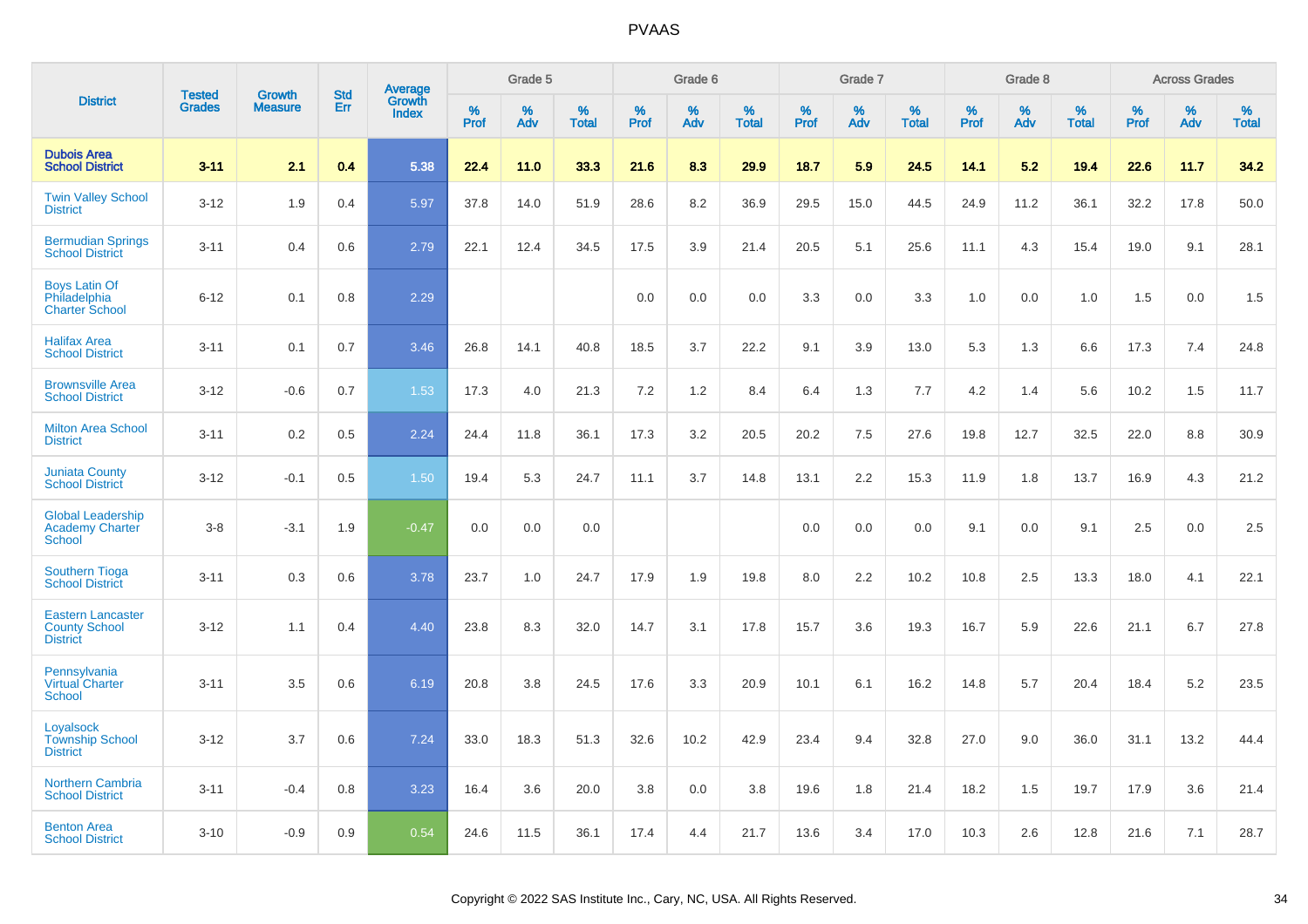|                                                                     |                                |                                 | <b>Std</b> | Average                |              | Grade 5  |                   |           | Grade 6  |                   |           | Grade 7  |                   |           | Grade 8  |                   |           | <b>Across Grades</b> |                   |
|---------------------------------------------------------------------|--------------------------------|---------------------------------|------------|------------------------|--------------|----------|-------------------|-----------|----------|-------------------|-----------|----------|-------------------|-----------|----------|-------------------|-----------|----------------------|-------------------|
| <b>District</b>                                                     | <b>Tested</b><br><b>Grades</b> | <b>Growth</b><br><b>Measure</b> | Err        | Growth<br><b>Index</b> | $\%$<br>Prof | %<br>Adv | %<br><b>Total</b> | %<br>Prof | %<br>Adv | %<br><b>Total</b> | %<br>Prof | %<br>Adv | %<br><b>Total</b> | %<br>Prof | %<br>Adv | %<br><b>Total</b> | %<br>Prof | %<br>Adv             | %<br><b>Total</b> |
| <b>Dubois Area</b><br><b>School District</b>                        | $3 - 11$                       | 2.1                             | 0.4        | 5.38                   | 22.4         | 11.0     | 33.3              | 21.6      | 8.3      | 29.9              | 18.7      | 5.9      | 24.5              | 14.1      | 5.2      | 19.4              | 22.6      | 11.7                 | 34.2              |
| <b>Riverside Beaver</b><br><b>County School</b><br><b>District</b>  | $3 - 11$                       | 1.0                             | 0.6        | 4.05                   | 21.9         | 12.5     | 34.4              | 23.8      | 4.0      | 27.7              | 22.8      | 10.1     | 32.9              | 25.5      | 3.2      | 28.7              | 28.3      | 10.4                 | 38.7              |
| Claysburg-Kimmel<br><b>School District</b>                          | $3 - 11$                       | 3.0                             | 0.8        | 3.68                   | 29.7         | 6.2      | 35.9              | 30.0      | 2.0      | 32.0              | 21.8      | 1.8      | 23.6              | 10.5      | 1.8      | 12.3              | 24.4      | 5.7                  | 30.1              |
| <b>Union School</b><br><b>District</b>                              | $3 - 12$                       | 3.8                             | 1.0        | 7.42                   | 18.2         | 0.0      | 18.2              | 22.0      | 14.6     | 36.6              | 10.5      | 0.0      | 10.5              | 18.2      | 11.4     | 29.6              | 18.6      | 7.7                  | 26.3              |
| <b>Keystone</b><br><b>Education Center</b><br><b>Charter School</b> | $3 - 12$                       | $-4.8$                          | 3.2        | $-1.50$                |              |          |                   |           |          |                   |           |          |                   | 0.0       | 0.0      | 0.0               | 0.0       | 0.0                  | 0.0               |
| <b>Line Mountain</b><br><b>School District</b>                      | $3 - 11$                       | $-0.5$                          | 0.7        | 0.25                   | 19.7         | 12.1     | 31.8              | 15.3      | 2.8      | 18.1              | 13.3      | 6.1      | 19.4              | 9.9       | 2.8      | 12.7              | 17.8      | 7.7                  | 25.5              |
| <b>Quaker Valley</b><br><b>School District</b>                      | $3 - 11$                       | 0.6                             | 0.5        | 4.37                   | 36.4         | 23.6     | 60.0              | 32.5      | 20.8     | 53.3              | 36.4      | 11.2     | 47.6              | 26.5      | 7.6      | 34.1              | 34.0      | 24.3                 | 58.3              |
| <b>William Penn</b><br><b>School District</b>                       | $3 - 12$                       | 1.5                             | 0.5        | 5.98                   | 7.8          | 1.9      | 9.7               | 2.2       | 0.0      | 2.2               | 3.0       | 0.6      | 3.6               | 5.6       | 1.2      | 6.9               | 6.3       | 1.6                  | 7.9               |
| <b>Monessen City</b><br><b>School District</b>                      | $3 - 10$                       | $-1.5$                          | 1.1        | $-0.31$                | 5.3          | 0.0      | 5.3               | 2.6       | 0.0      | 2.6               | 0.0       | 0.0      | 0.0               | 0.0       | 0.0      | 0.0               | 3.9       | 0.6                  | 4.4               |
| <b>South Butler</b><br><b>County School</b><br><b>District</b>      | $3 - 10$                       | 0.6                             | 0.5        | 3.34                   | 35.1         | 12.8     | 48.0              | 22.9      | 5.0      | 27.9              | 21.2      | 11.4     | 32.6              | 13.3      | 1.6      | 14.8              | 27.0      | 11.2                 | 38.3              |
| <b>Hempfield Area</b><br><b>School District</b>                     | $3 - 12$                       | 2.3                             | 0.3        | 7.58                   | 34.6         | 13.8     | 48.4              | 24.6      | 14.9     | 39.6              | 30.2      | 13.5     | 43.7              | 26.8      | 10.7     | 37.5              | 30.5      | 16.4                 | 46.9              |
| <b>Tunkhannock Area</b><br><b>School District</b>                   | $3 - 11$                       | 1.2                             | 0.5        | 3.18                   | 19.8         | 8.8      | 28.7              | 22.7      | 2.3      | 25.0              | 12.6      | 5.5      | 18.1              | 14.7      | 1.4      | 16.1              | 18.1      | 5.2                  | 23.3              |
| <b>Forest Area School</b><br><b>District</b>                        | $3 - 11$                       | $-0.4$                          | 1.2        | 1.03                   | 43.5         | 4.4      | 47.8              | 19.0      | 0.0      | 19.0              | 13.8      | 0.0      | 13.8              | 3.1       | 0.0      | 3.1               | 23.4      | 5.5                  | 29.0              |
| <b>Franklin Regional</b><br><b>School District</b>                  | $3 - 11$                       | 0.3                             | 0.4        | 1.98                   | 39.6         | 22.0     | 61.7              | 33.2      | 19.3     | 52.5              | 27.9      | 18.3     | 46.2              | 25.8      | 8.1      | 33.9              | 31.7      | 25.0                 | 56.7              |
| Wilkinsburg<br><b>Borough School</b><br><b>District</b>             | $3 - 6$                        | 3.5                             | 1.4        | 5.04                   | 22.5         | 0.0      | 22.5              | 0.0       | 2.4      | 2.4               |           |          |                   |           |          |                   | 12.1      | 2.0                  | 14.1              |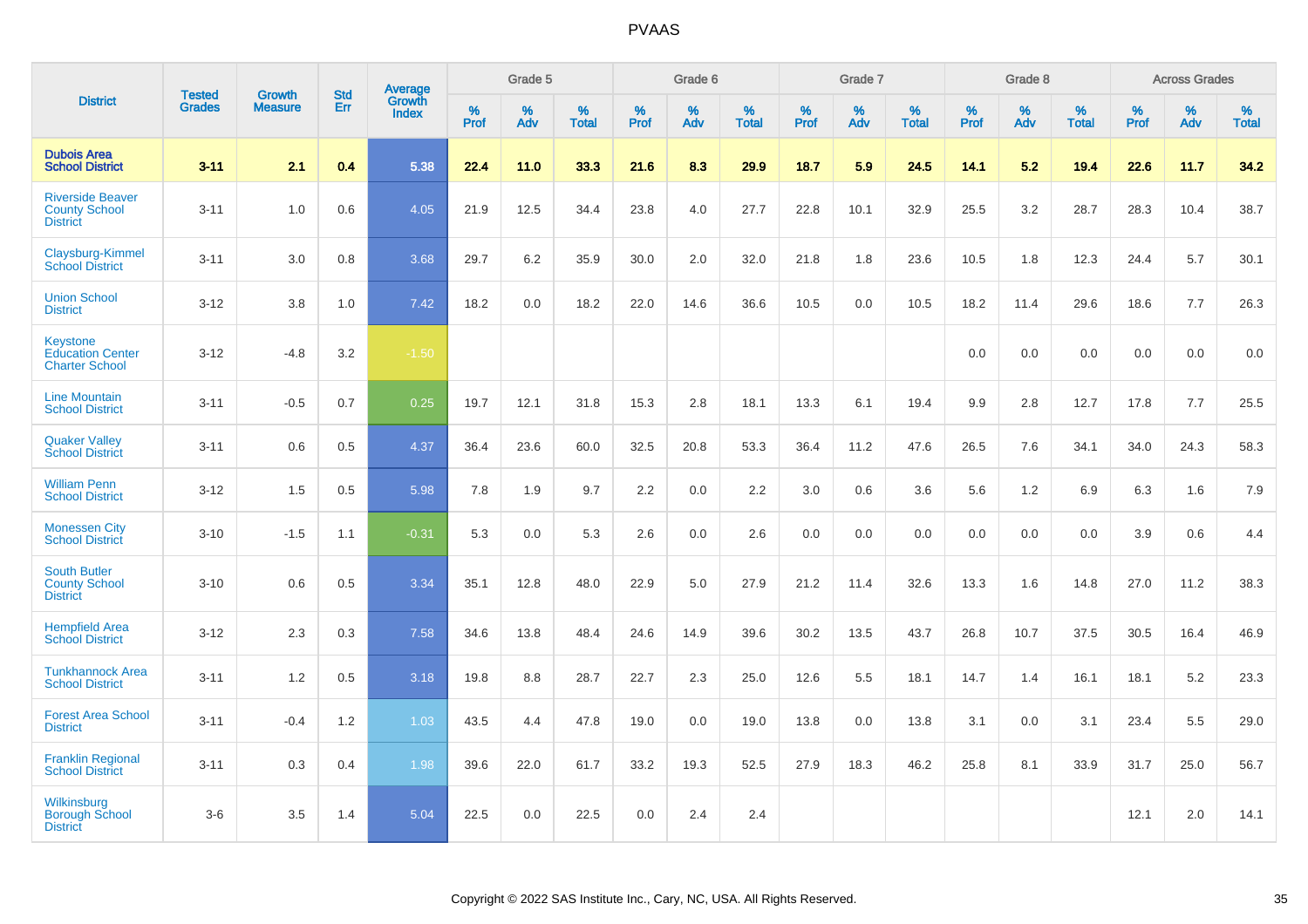|                                                                    | <b>Tested</b> | <b>Growth</b>  | <b>Std</b> | Average                |              | Grade 5  |                      |              | Grade 6  |                      |              | Grade 7  |                      |              | Grade 8  |                      |              | <b>Across Grades</b> |                   |
|--------------------------------------------------------------------|---------------|----------------|------------|------------------------|--------------|----------|----------------------|--------------|----------|----------------------|--------------|----------|----------------------|--------------|----------|----------------------|--------------|----------------------|-------------------|
| <b>District</b>                                                    | <b>Grades</b> | <b>Measure</b> | <b>Err</b> | Growth<br><b>Index</b> | $\%$<br>Prof | %<br>Adv | $\%$<br><b>Total</b> | $\%$<br>Prof | %<br>Adv | $\%$<br><b>Total</b> | $\%$<br>Prof | %<br>Adv | $\%$<br><b>Total</b> | $\%$<br>Prof | %<br>Adv | $\%$<br><b>Total</b> | $\%$<br>Prof | %<br>Adv             | %<br><b>Total</b> |
| <b>Dubois Area</b><br><b>School District</b>                       | $3 - 11$      | 2.1            | 0.4        | 5.38                   | 22.4         | 11.0     | 33.3                 | 21.6         | 8.3      | 29.9                 | 18.7         | 5.9      | 24.5                 | 14.1         | 5.2      | 19.4                 | 22.6         | 11.7                 | 34.2              |
| Allegheny-Clarion<br><b>Valley School</b><br><b>District</b>       | $3 - 10$      | 0.1            | 0.9        | 2.43                   | 19.5         | 7.3      | 26.8                 | 14.6         | 1.8      | 16.4                 | 4.8          | 0.0      | 4.8                  | 8.6          | 0.0      | 8.6                  | 14.2         | 8.1                  | 22.3              |
| <b>Brookville Area</b><br><b>School District</b>                   | $3 - 11$      | 4.3            | 0.6        | 11.53                  | 16.8         | 13.9     | 30.7                 | 28.1         | 16.8     | 44.9                 | 13.8         | 2.4      | 16.3                 | 19.4         | 9.3      | 28.7                 | 21.6         | 9.4                  | 31.0              |
| <b>Southwest</b><br>Leadership<br><b>Academy Charter</b><br>School | $3 - 8$       | 0.7            | 1.0        | 2.49                   | 2.2          | 0.0      | 2.2                  | 2.9          | 0.0      | 2.9                  | 5.1          | 0.0      | 5.1                  | 0.0          | 0.0      | 0.0                  | 5.7          | 1.5                  | $7.2\,$           |
| <b>Oswayo Valley</b><br><b>School District</b>                     | $3 - 12$      | 0.2            | 1.1        | 2.50                   | 27.6         | 20.7     | 48.3                 | 25.9         | 7.4      | 33.3                 | 25.9         | 11.1     | 37.0                 | 25.8         | 16.1     | 41.9                 | 30.6         | 20.6                 | 51.2              |
| <b>South Eastern</b><br><b>School District</b>                     | $3 - 11$      | 1.8            | 0.5        | 5.70                   | 21.6         | 15.9     | 37.5                 | 25.4         | 14.4     | 39.9                 | 20.8         | 3.9      | 24.7                 | 20.4         | 5.2      | 25.6                 | 26.2         | 11.6                 | 37.7              |
| <b>Union Area School</b><br><b>District</b>                        | $3 - 11$      | $-0.6$         | 0.9        | 1.34                   | 40.0         | 12.5     | 52.5                 | 32.8         | 5.2      | 37.9                 | 26.3         | 3.5      | 29.8                 | 17.8         | 0.0      | 17.8                 | 30.2         | 7.4                  | 37.6              |
| Williamsburg<br><b>Community School</b><br><b>District</b>         | $3 - 11$      | 4.8            | 1.0        | 6.37                   | 25.0         | 12.5     | 37.5                 | 34.3         | 8.6      | 42.9                 | 26.2         | 4.8      | 31.0                 | 40.6         | 0.0      | 40.6                 | 28.1         | 8.4                  | 36.4              |
| <b>Slippery Rock Area</b><br><b>School District</b>                | $3 - 11$      | 1.4            | 0.5        | 3.52                   | 37.0         | 20.5     | 57.5                 | 28.6         | 26.3     | 54.9                 | 26.4         | 13.2     | 39.7                 | 26.2         | 10.3     | 36.5                 | 32.4         | 20.5                 | 53.0              |
| <b>Jeannette City</b><br><b>School District</b>                    | $3 - 11$      | 3.0            | 0.8        | 3.70                   | 12.5         | 0.0      | 12.5                 | 22.6         | 1.9      | 24.5                 | 12.9         | 4.8      | 17.7                 | 15.4         | 3.8      | 19.2                 | 16.1         | 3.6                  | 19.7              |
| <b>Urban Pathways 6-</b><br><b>12 Charter School</b>               | $6 - 11$      | $-1.8$         | 1.6        | 0.00                   |              |          |                      | 0.0          | 0.0      | 0.0                  | 0.0          | 0.0      | 0.0                  | 0.0          | 0.0      | 0.0                  | 0.0          | 0.0                  | 0.0               |
| <b>Mastery Charter</b><br>School - Thomas<br>Campus                | $3 - 10$      | 1.5            | 0.9        | 4.14                   | 10.8         | 0.0      | 10.8                 | 7.1          | 2.4      | 9.5                  | 7.0          | 0.0      | 7.0                  | 2.2          | 0.0      | 2.2                  | 8.6          | 0.8                  | 9.4               |
| <b>Iroquois School</b><br><b>District</b>                          | $3 - 11$      | 2.5            | 0.7        | 5.99                   | 36.7         | 10.1     | 46.8                 | 20.7         | 17.1     | 37.8                 | 11.5         | 9.4      | 20.8                 | 21.0         | 6.0      | 27.0                 | 23.5         | 11.1                 | 34.6              |
| <b>Red Lion Area</b><br><b>School District</b>                     | $3 - 11$      | 1.0            | 0.4        | 5.19                   | 24.8         | 8.9      | 33.7                 | 20.6         | 5.3      | 25.9                 | 16.7         | 9.1      | 25.8                 | 14.5         | 6.6      | 21.0                 | 23.3         | 8.6                  | 31.9              |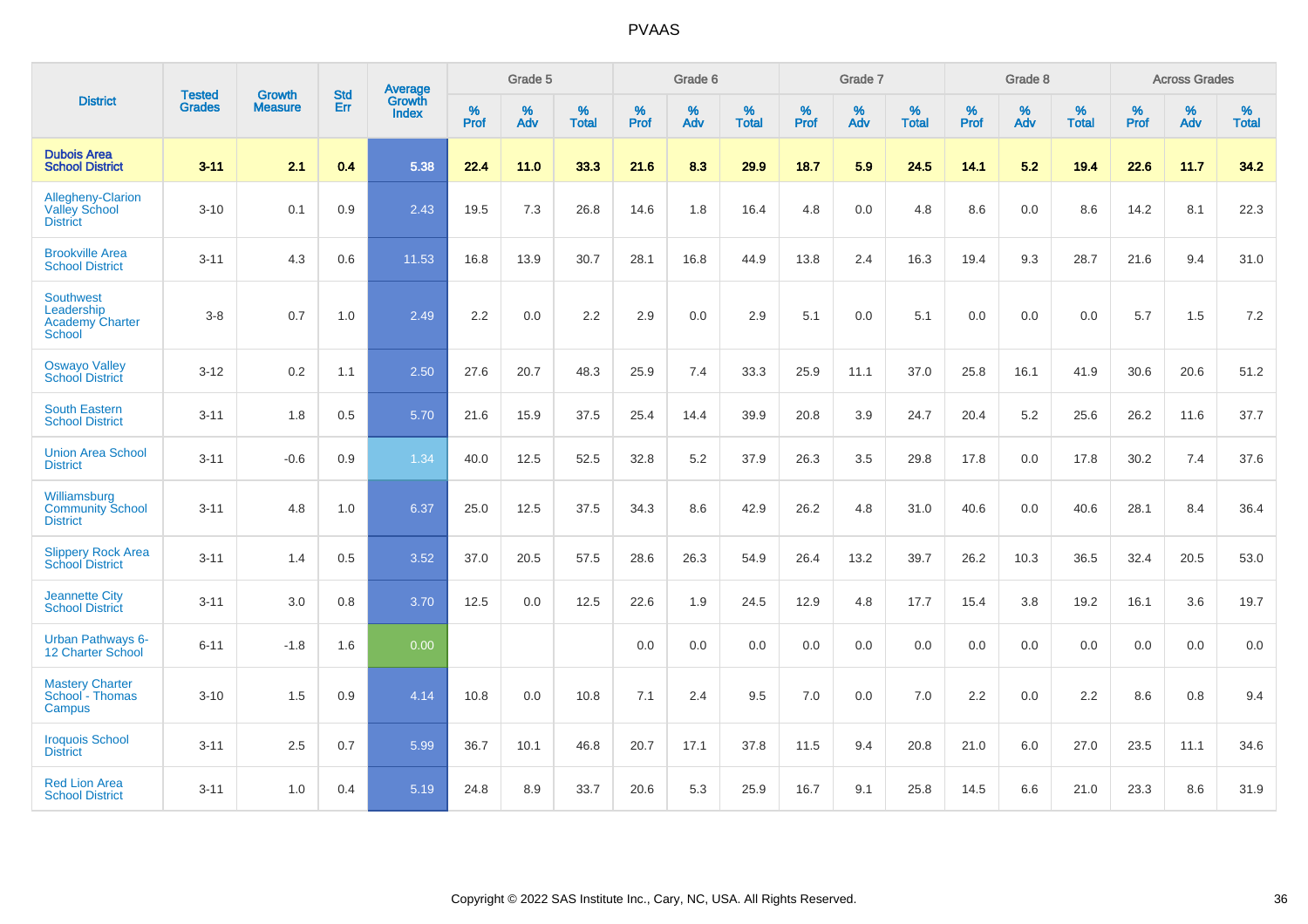|                                                      |                                |                                 | <b>Std</b> | Average                |           | Grade 5  |                   |           | Grade 6  |                   |           | Grade 7  |                   |           | Grade 8  |                   |           | <b>Across Grades</b> |                   |
|------------------------------------------------------|--------------------------------|---------------------------------|------------|------------------------|-----------|----------|-------------------|-----------|----------|-------------------|-----------|----------|-------------------|-----------|----------|-------------------|-----------|----------------------|-------------------|
| <b>District</b>                                      | <b>Tested</b><br><b>Grades</b> | <b>Growth</b><br><b>Measure</b> | Err        | Growth<br><b>Index</b> | %<br>Prof | %<br>Adv | %<br><b>Total</b> | %<br>Prof | %<br>Adv | %<br><b>Total</b> | %<br>Prof | %<br>Adv | %<br><b>Total</b> | %<br>Prof | %<br>Adv | %<br><b>Total</b> | %<br>Prof | %<br>Adv             | %<br><b>Total</b> |
| <b>Dubois Area</b><br><b>School District</b>         | $3 - 11$                       | 2.1                             | 0.4        | 5.38                   | 22.4      | 11.0     | 33.3              | 21.6      | 8.3      | 29.9              | 18.7      | 5.9      | 24.5              | 14.1      | 5.2      | 19.4              | 22.6      | 11.7                 | 34.2              |
| Achievement<br><b>House Charter</b><br><b>School</b> | $7 - 11$                       | $-0.3$                          | 1.5        | 0.79                   |           |          |                   |           |          |                   | 20.0      | 0.0      | 20.0              | 7.1       | 2.4      | 9.5               | 11.9      | 1.5                  | 13.4              |
| <b>Solanco School</b><br><b>District</b>             | $3 - 11$                       | 0.3                             | 0.4        | 2.53                   | 21.5      | 5.0      | 26.5              | 12.6      | 5.6      | 18.1              | 17.0      | 7.4      | 24.4              | 11.9      | 2.9      | 14.8              | 20.0      | 7.2                  | 27.1              |
| <b>Annville-Cleona</b><br><b>School District</b>     | $3 - 12$                       | 0.4                             | 0.6        | 3.81                   | 33.8      | 12.5     | 46.2              | 16.7      | 2.1      | 18.8              | 29.1      | 11.8     | 40.9              | 27.8      | 9.3      | 37.0              | 27.5      | 9.4                  | 36.9              |
| <b>Steelton-Highspire</b><br><b>School District</b>  | $3 - 11$                       | 2.5                             | 0.7        | 4.46                   | 2.9       | 0.0      | 2.9               | 0.0       | 0.0      | 0.0               | 0.0       | 0.0      | 0.0               | 0.0       | 0.0      | 0.0               | 0.8       | 0.4                  | 1.3               |
| <b>Dallastown Area</b><br><b>School District</b>     | $3 - 11$                       | 0.6                             | 0.3        | 3.62                   | 25.8      | 13.0     | 38.8              | 31.1      | 11.5     | 42.6              | 23.7      | 7.8      | 31.6              | 19.0      | 9.4      | 28.4              | 27.7      | 14.8                 | 42.4              |
| <b>Newport School</b><br><b>District</b>             | $3 - 12$                       | 2.2                             | 0.8        | 4.70                   | 22.2      | 11.1     | 33.3              | 25.0      | 6.9      | 31.9              | 15.9      | 0.0      | 15.9              | 27.4      | 4.8      | 32.3              | 24.8      | 6.9                  | 31.7              |
| <b>Juniata Valley</b><br><b>School District</b>      | $3 - 11$                       | 2.4                             | 0.9        | 4.64                   | 23.3      | 4.6      | 27.9              | 5.4       | 3.6      | 8.9               | 21.0      | 5.3      | 26.3              | 12.5      | 2.1      | 14.6              | 18.7      | 5.0                  | 23.8              |
| <b>East Lycoming</b><br><b>School District</b>       | $3 - 11$                       | 2.6                             | 0.6        | 7.47                   | 36.1      | 23.5     | 59.7              | 26.2      | 26.2     | 52.3              | 26.4      | 20.7     | 47.1              | 27.9      | 14.8     | 42.6              | 31.5      | 19.5                 | 51.0              |
| <b>Penn Manor</b><br><b>School District</b>          | $3 - 11$                       | 3.2                             | 0.3        | 9.54                   | 33.8      | 14.9     | 48.6              | 28.7      | 15.2     | 43.9              | 25.5      | 13.2     | 38.7              | 30.2      | 11.0     | 41.2              | 31.4      | 16.9                 | 48.2              |
| <b>Baden Academy</b><br><b>Charter School</b>        | $3-6$                          | 0.1                             | 1.1        | 1.04                   | 20.6      | 4.8      | 25.4              | 22.4      | 8.6      | 31.0              |           |          |                   |           |          |                   | 20.8      | 6.4                  | 27.2              |
| <b>Millcreek Township</b><br><b>School District</b>  | $3 - 11$                       | 1.1                             | 0.3        | 8.82                   | 26.5      | 20.8     | 47.3              | 23.1      | 9.4      | 32.4              | 22.1      | 14.3     | 36.4              | 21.6      | 13.0     | 34.7              | 25.4      | 15.9                 | 41.3              |
| <b>Jamestown Area</b><br><b>School District</b>      | $3 - 11$                       | 0.7                             | 1.2        | 2.23                   | 18.4      | 10.5     | 29.0              | 16.7      | 0.0      | 16.7              | 24.1      | 3.4      | 27.6              | 19.0      | 0.0      | 19.0              | 18.3      | 6.1                  | 24.4              |
| <b>Eastern York</b><br><b>School District</b>        | $3 - 11$                       | $-0.5$                          | 0.5        | $-0.16$                | 29.5      | 11.0     | 40.5              | 23.5      | 6.0      | 29.5              | 23.2      | 14.1     | 37.3              | 17.3      | 9.7      | 27.0              | 24.8      | 10.7                 | 35.4              |
| <b>Upper Adams</b><br><b>School District</b>         | $3 - 11$                       | 1.7                             | 0.6        | 5.68                   | 30.0      | 9.2      | 39.2              | 18.0      | 7.7      | 25.6              | 18.1      | 1.9      | 20.0              | 11.4      | 3.8      | 15.3              | 22.6      | 6.3                  | 28.9              |
| <b>Discovery Charter</b><br>School                   | $3 - 8$                        | 2.6                             | 0.9        | 2.98                   | 8.5       | 2.1      | 10.6              | 0.0       | 0.0      | 0.0               | 6.6       | 1.6      | 8.2               | 5.4       | $0.0\,$  | 5.4               | 5.2       | 1.1                  | 6.2               |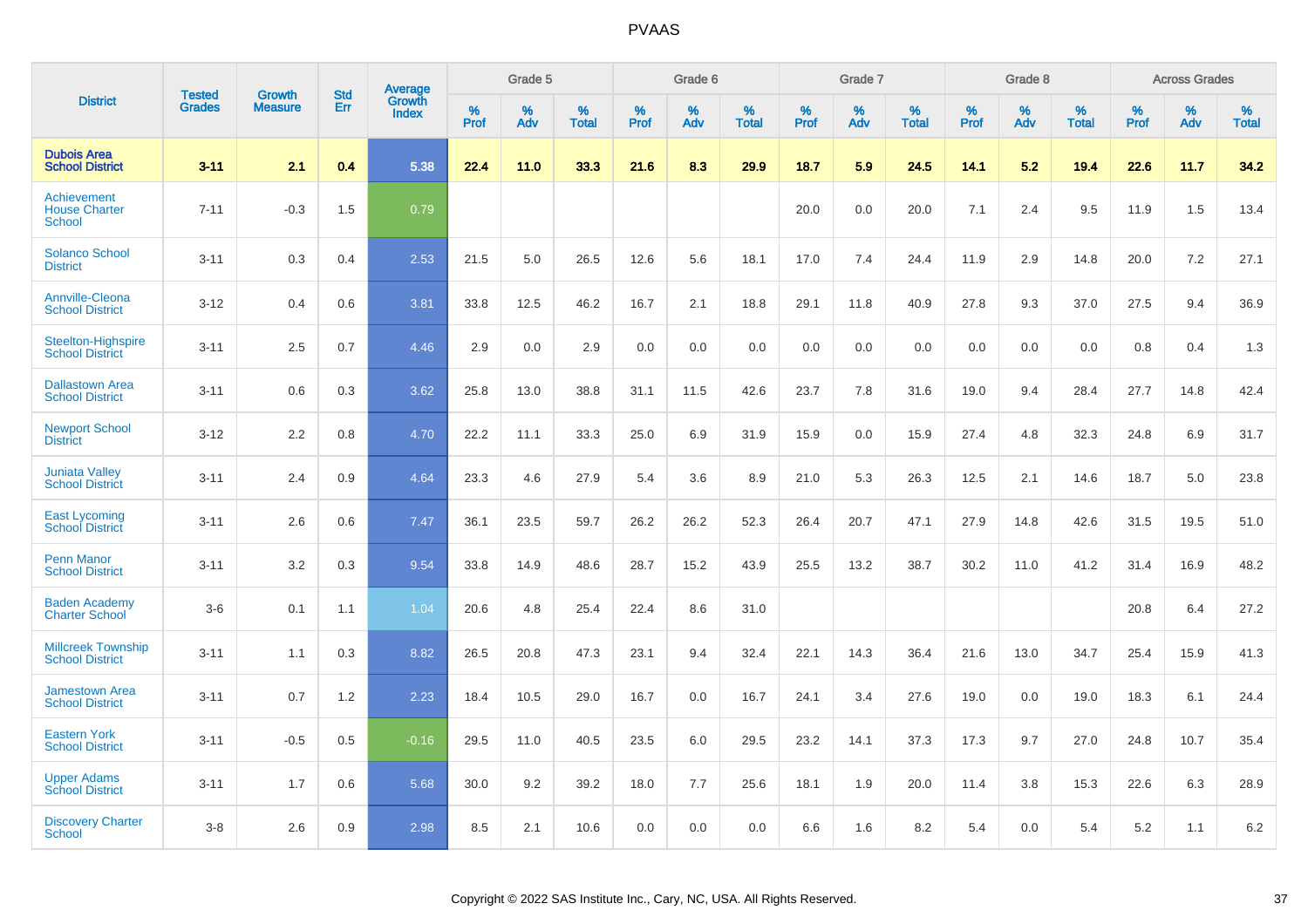|                                                                   | <b>Tested</b> | <b>Growth</b>  | <b>Std</b> | Average                |              | Grade 5  |                   |           | Grade 6  |                   |              | Grade 7  |                   |           | Grade 8  |                   |              | <b>Across Grades</b> |                   |
|-------------------------------------------------------------------|---------------|----------------|------------|------------------------|--------------|----------|-------------------|-----------|----------|-------------------|--------------|----------|-------------------|-----------|----------|-------------------|--------------|----------------------|-------------------|
| <b>District</b>                                                   | <b>Grades</b> | <b>Measure</b> | Err        | Growth<br><b>Index</b> | $\%$<br>Prof | %<br>Adv | %<br><b>Total</b> | %<br>Prof | %<br>Adv | %<br><b>Total</b> | $\%$<br>Prof | %<br>Adv | %<br><b>Total</b> | %<br>Prof | %<br>Adv | %<br><b>Total</b> | $\%$<br>Prof | %<br>Adv             | %<br><b>Total</b> |
| <b>Dubois Area</b><br><b>School District</b>                      | $3 - 11$      | 2.1            | 0.4        | 5.38                   | 22.4         | 11.0     | 33.3              | 21.6      | 8.3      | 29.9              | 18.7         | 5.9      | 24.5              | 14.1      | 5.2      | 19.4              | 22.6         | 11.7                 | 34.2              |
| <b>Bloomsburg Area</b><br><b>School District</b>                  | $3 - 10$      | 1.2            | 0.6        | 3.43                   | 25.0         | 13.0     | 38.0              | 16.7      | 3.3      | 20.0              | 14.7         | 3.9      | 18.6              | 16.8      | 9.9      | 26.7              | 21.5         | 8.7                  | 30.2              |
| <b>Westmont Hilltop</b><br><b>School District</b>                 | $3 - 11$      | 2.7            | 0.6        | 6.24                   | 28.0         | 11.0     | 39.0              | 18.4      | 8.2      | 26.5              | 22.2         | 6.2      | 28.4              | 26.1      | 8.7      | 34.8              | 24.1         | 11.7                 | 35.7              |
| <b>Montrose Area</b><br><b>School District</b>                    | $3 - 10$      | 1.4            | 0.7        | 4.16                   | 19.4         | 19.4     | 38.8              | 27.2      | 4.4      | 31.5              | 25.0         | 4.4      | 29.4              | 14.5      | 2.4      | 16.9              | 24.4         | 7.4                  | 31.8              |
| <b>Universal</b><br><b>Creighton Charter</b><br><b>School</b>     | $3 - 8$       | 1.1            | 0.7        | 2.15                   | 11.9         | 1.2      | 13.1              | 3.5       | 1.2      | 4.7               | 7.7          | 6.2      | 13.8              | 4.7       | 4.7      | 9.4               | 8.6          | 4.4                  | 13.1              |
| <b>Southern Columbia</b><br><b>Area School</b><br><b>District</b> | $3 - 11$      | 1.8            | 0.7        | 7.30                   | 34.7         | 9.7      | 44.4              | 18.8      | 5.2      | 24.0              | 29.0         | 14.0     | 43.0              | 15.4      | 2.2      | 17.6              | 28.0         | 10.6                 | 38.6              |
| <b>Shade-Central City</b><br><b>School District</b>               | $3 - 11$      | 1.4            | 1.4        | 2.94                   | 18.8         | 0.0      | 18.8              | 26.9      | 0.0      | 26.9              | 20.0         | 10.0     | 30.0              | 34.8      | 0.0      | 34.8              | 29.0         | 3.0                  | 32.1              |
| <b>Derry Township</b><br><b>School District</b>                   | $3 - 10$      | 4.3            | 1.3        | 7.27                   | 39.1         | 28.5     | 67.6              | 51.5      | 21.2     | 72.7              | 30.8         | 34.6     | 65.4              | 14.3      | 71.4     | 85.7              | 37.5         | 30.3                 | 67.8              |
| <b>Berlin</b><br><b>Brothersvalley</b><br><b>School District</b>  | $3 - 11$      | 2.2            | 0.8        | 3.87                   | 34.0         | 15.1     | 49.1              | 21.2      | 3.0      | 24.2              | 30.8         | 3.8      | 34.6              | 18.8      | 8.3      | 27.1              | 25.8         | 10.8                 | 36.6              |
| <b>Chestnut Ridge</b><br><b>School District</b>                   | $3 - 12$      | 4.2            | 0.6        | 7.56                   | 30.4         | 6.5      | 37.0              | 22.2      | 3.7      | 25.9              | 36.8         | 4.2      | 41.0              | 18.4      | 10.2     | 28.6              | 26.7         | 9.7                  | 36.4              |
| Springfield<br><b>Township School</b><br><b>District</b>          | $3 - 11$      | 1.7            | 0.5        | 5.78                   | 31.3         | 12.3     | 43.6              | 26.9      | 11.1     | 38.0              | 28.4         | 21.9     | 50.3              | 31.7      | 17.2     | 49.0              | 33.1         | 15.4                 | 48.5              |
| <b>Esperanza Cyber</b><br><b>Charter School</b>                   | $3 - 11$      | 0.4            | 1.3        | 1.00                   | 0.0          | 0.0      | 0.0               | 0.0       | 0.0      | 0.0               | 2.6          | 0.0      | 2.6               | 0.0       | 0.0      | 0.0               | 1.6          | 0.0                  | 1.6               |
| <b>Northern Tioga</b><br><b>School District</b>                   | $3 - 12$      | 3.4            | 0.5        | 10.12                  | 22.7         | 5.2      | 27.9              | 32.2      | 4.2      | 36.4              | 16.8         | 2.6      | 19.4              | 23.8      | 6.2      | 30.0              | 25.9         | 7.0                  | 32.8              |
| Lackawanna Trail<br><b>School District</b>                        | $3 - 10$      | 1.4            | 0.7        | 3.97                   | 21.8         | 9.1      | 30.9              | 34.3      | 10.4     | 44.8              | 12.7         | 11.3     | 23.9              | 11.8      | 6.6      | 18.4              | 24.2         | 11.5                 | 35.8              |
| <b>Pequea Valley</b><br><b>School District</b>                    | $3 - 11$      | 2.4            | 0.6        | 6.27                   | 15.6         | 6.4      | 22.0              | 14.0      | 2.2      | 16.1              | 11.7         | 2.3      | 14.1              | 13.1      | 2.0      | 15.2              | 16.9         | 3.8                  | 20.7              |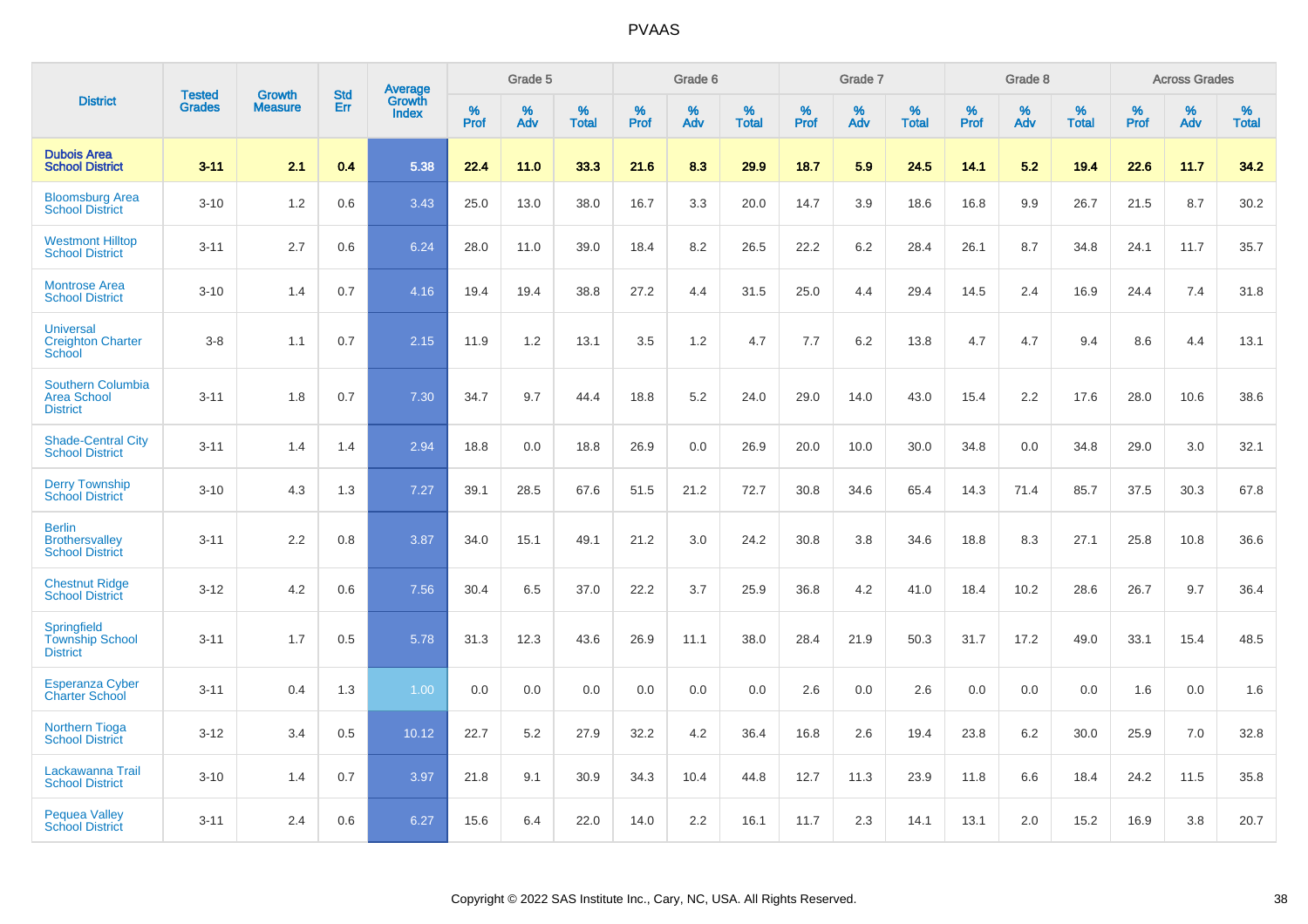|                                                                         |                                |                                 | <b>Std</b> | Average                |           | Grade 5  |                   |           | Grade 6  |                   |           | Grade 7  |                   |           | Grade 8  |                   |           | <b>Across Grades</b> |                   |
|-------------------------------------------------------------------------|--------------------------------|---------------------------------|------------|------------------------|-----------|----------|-------------------|-----------|----------|-------------------|-----------|----------|-------------------|-----------|----------|-------------------|-----------|----------------------|-------------------|
| <b>District</b>                                                         | <b>Tested</b><br><b>Grades</b> | <b>Growth</b><br><b>Measure</b> | <b>Err</b> | Growth<br><b>Index</b> | %<br>Prof | %<br>Adv | %<br><b>Total</b> | %<br>Prof | %<br>Adv | %<br><b>Total</b> | %<br>Prof | %<br>Adv | %<br><b>Total</b> | %<br>Prof | %<br>Adv | %<br><b>Total</b> | %<br>Prof | %<br>Adv             | %<br><b>Total</b> |
| <b>Dubois Area</b><br><b>School District</b>                            | $3 - 11$                       | 2.1                             | 0.4        | 5.38                   | 22.4      | 11.0     | 33.3              | 21.6      | 8.3      | 29.9              | 18.7      | 5.9      | 24.5              | 14.1      | 5.2      | 19.4              | 22.6      | 11.7                 | 34.2              |
| <b>Centennial School</b><br><b>District</b>                             | $3 - 10$                       | 1.6                             | 0.3        | 5.91                   | 23.7      | 5.4      | 29.1              | 18.3      | 3.0      | 21.3              | 22.2      | 5.1      | 27.4              | 13.0      | 8.2      | 21.2              | 21.7      | 6.7                  | 28.4              |
| Kennett<br>Consolidated<br><b>School District</b>                       | $3 - 11$                       | 1.3                             | 0.4        | 6.12                   | 29.8      | 15.1     | 44.9              | 20.2      | 8.3      | 28.5              | 20.2      | 11.6     | 31.7              | 10.9      | 6.9      | 17.8              | 22.4      | 12.3                 | 34.7              |
| <b>Crawford Central</b><br><b>School District</b>                       | $3 - 11$                       | 1.9                             | 0.4        | 4.77                   | 24.2      | 7.9      | 32.1              | 15.7      | 3.8      | 19.6              | 16.7      | 3.7      | 20.4              | 9.0       | 2.6      | 11.6              | 18.4      | 5.5                  | 23.8              |
| <b>Memphis Street</b><br><b>Academy Charter</b><br>School @ JP<br>Jones | $5-8$                          | 0.7                             | 0.7        | 1.39                   | 0.0       | 3.2      | 3.2               | 0.0       | 0.0      | 0.0               | 0.0       | 0.0      | 0.0               | 0.0       | 0.0      | 0.0               | 0.0       | 0.6                  | 0.6               |
| <b>Universal Vare</b><br><b>Charter School</b>                          | $6-8$                          | 1.8                             | 1.3        | 3.30                   |           |          |                   | 0.0       | 6.2      | 6.2               | 3.6       | 0.0      | 3.6               | 6.4       | 0.0      | 6.4               | 4.7       | 0.9                  | 5.7               |
| <b>Radnor Township</b><br><b>School District</b>                        | $3 - 12$                       | 4.4                             | 0.4        | 11.22                  | 34.0      | 41.4     | 75.4              | 41.7      | 25.4     | 67.1              | 34.3      | 31.8     | 66.2              | 35.0      | 21.5     | 56.5              | 36.8      | 31.8                 | 68.6              |
| Catasaugua Area<br><b>School District</b>                               | $3 - 12$                       | 1.1                             | 0.6        | 2.87                   | 12.0      | 5.4      | 17.4              | 22.7      | 4.0      | 26.7              | 9.8       | 4.9      | 14.7              | 8.9       | 3.3      | 12.2              | 15.4      | 4.4                  | 19.8              |
| Pennsylvania<br><b>Cyber Charter</b><br>School                          | $3 - 11$                       | 1.9                             | 0.5        | 4.83                   | 14.1      | 4.9      | 19.0              | 10.8      | 3.4      | 14.2              | 11.7      | 3.5      | 15.2              | 6.5       | 1.6      | 8.1               | 12.6      | 4.4                  | 17.1              |
| <b>Northern Potter</b><br><b>School District</b>                        | $3 - 12$                       | 2.0                             | 1.1        | 2.34                   | 26.7      | 3.3      | 30.0              | 9.3       | 2.3      | 11.6              | 29.0      | 12.9     | 41.9              | 11.1      | 0.0      | 11.1              | 18.7      | 7.4                  | 26.1              |
| <b>Greenwood School</b><br><b>District</b>                              | $3 - 11$                       | 3.3                             | 0.8        | 4.78                   | 30.3      | 13.6     | 43.9              | 32.1      | 7.6      | 39.6              | 9.1       | 1.8      | 10.9              | 25.9      | 14.8     | 40.7              | 28.8      | 15.4                 | 44.2              |
| <b>Mastery Charter</b><br>School <sup>-</sup> Smedley<br>Campus         | $3-6$                          | $-0.6$                          | 1.2        | $-0.35$                | 1.9       | 0.0      | 1.9               | 3.5       | 0.0      | 3.5               |           |          |                   |           |          |                   | 3.5       | 0.0                  | 3.5               |
| <b>Millville Area</b><br><b>School District</b>                         | $3 - 12$                       | 3.8                             | 0.9        | 5.21                   | 34.0      | 0.0      | 34.0              | 18.9      | 1.9      | 20.8              | 15.9      | 9.1      | 25.0              | 18.4      | 2.6      | 21.0              | 24.6      | 4.7                  | 29.3              |
| <b>Fell Charter School</b>                                              | $3 - 8$                        | 1.1                             | 2.2        | 1.36                   | 25.0      | 0.0      | 25.0              | 6.7       | 0.0      | 6.7               |           |          |                   |           |          |                   | 17.1      | 4.0                  | 21.0              |
| <b>Midland Borough</b><br><b>School District</b>                        | $3 - 8$                        | 2.3                             | 1.3        | 2.65                   | 10.3      | 6.9      | 17.2              | 13.6      | 0.0      | 13.6              | 14.3      | 0.0      | 14.3              | 9.5       | 4.8      | 14.3              | 15.7      | 2.9                  | 18.6              |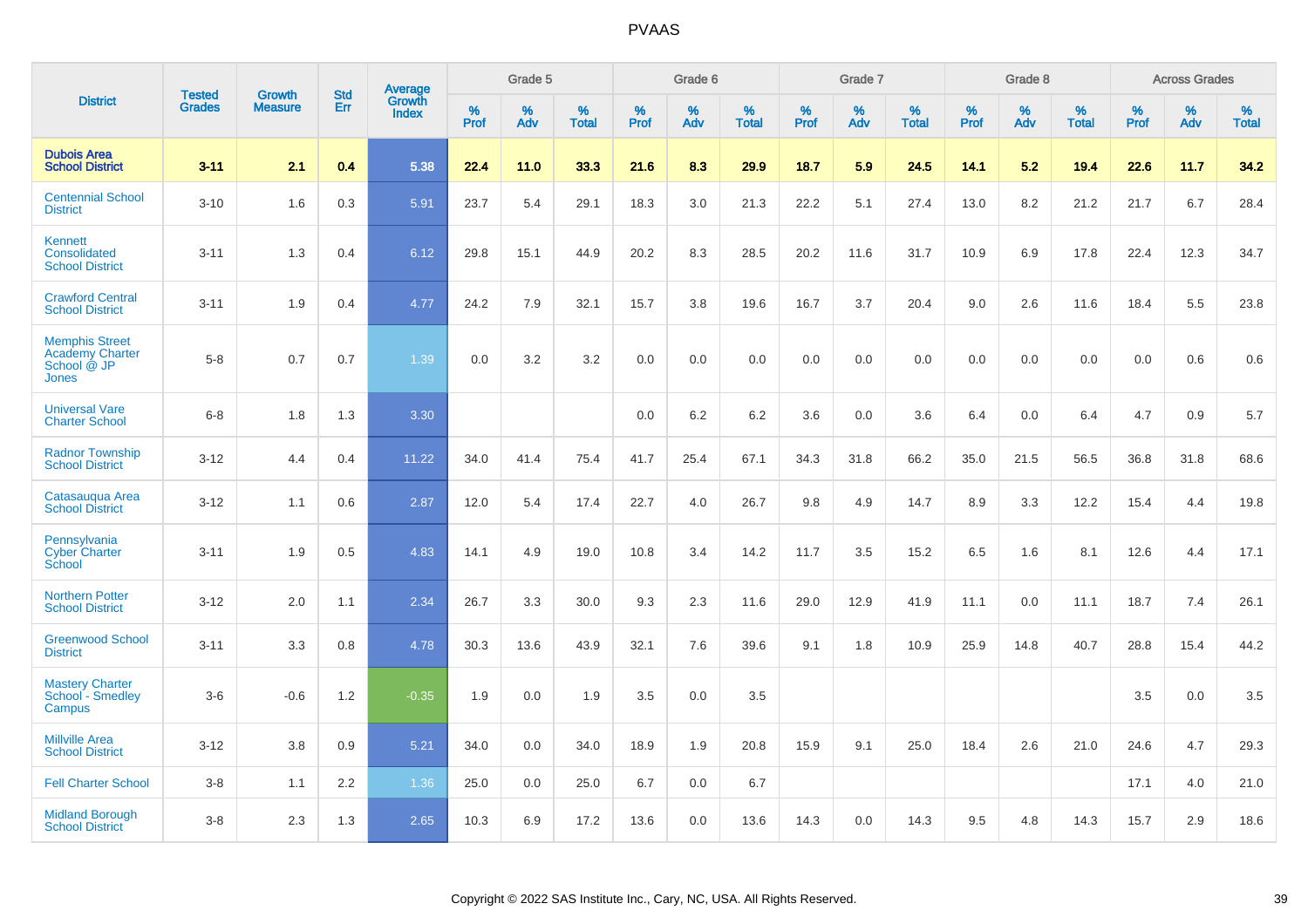|                                                                 |                                |                                 | <b>Std</b> | <b>Average</b>         |              | Grade 5  |                   |           | Grade 6  |                   |           | Grade 7  |                   |           | Grade 8  |                   |           | <b>Across Grades</b> |                   |
|-----------------------------------------------------------------|--------------------------------|---------------------------------|------------|------------------------|--------------|----------|-------------------|-----------|----------|-------------------|-----------|----------|-------------------|-----------|----------|-------------------|-----------|----------------------|-------------------|
| <b>District</b>                                                 | <b>Tested</b><br><b>Grades</b> | <b>Growth</b><br><b>Measure</b> | Err        | Growth<br><b>Index</b> | $\%$<br>Prof | %<br>Adv | %<br><b>Total</b> | %<br>Prof | %<br>Adv | %<br><b>Total</b> | %<br>Prof | %<br>Adv | %<br><b>Total</b> | %<br>Prof | %<br>Adv | %<br><b>Total</b> | %<br>Prof | %<br>Adv             | %<br><b>Total</b> |
| <b>Dubois Area</b><br><b>School District</b>                    | $3 - 11$                       | 2.1                             | 0.4        | 5.38                   | 22.4         | 11.0     | 33.3              | 21.6      | 8.3      | 29.9              | 18.7      | 5.9      | 24.5              | 14.1      | 5.2      | 19.4              | 22.6      | 11.7                 | 34.2              |
| <b>York City School</b><br><b>District</b>                      | $3 - 12$                       | 1.6                             | 0.3        | 5.64                   | 2.5          | 1.0      | 3.5               | 2.0       | 0.2      | 2.2               | 2.6       | 0.5      | 3.1               | 1.4       | 0.2      | 1.6               | 2.8       | 0.6                  | 3.4               |
| <b>Coudersport Area</b><br><b>School District</b>               | $3 - 11$                       | 1.4                             | 0.9        | 1.96                   | 35.7         | 3.6      | 39.3              | 16.7      | 4.8      | 21.4              | 18.9      | 5.7      | 24.5              | 15.1      | 3.8      | 18.9              | 22.0      | 5.7                  | 27.7              |
| <b>Duquesne City</b><br><b>School District</b>                  | $3 - 8$                        | 1.2                             | 1.3        | 1.95                   | 6.0          | 2.0      | 8.0               | 5.6       | 0.0      | 5.6               |           |          |                   |           |          |                   | 3.4       | 1.7                  | 5.0               |
| Hatboro-Horsham<br><b>School District</b>                       | $3 - 11$                       | 0.6                             | 0.4        | 1.72                   | 26.2         | 8.5      | 34.7              | 30.0      | 11.1     | 41.1              | 20.8      | 5.2      | 26.0              | 19.7      | 5.7      | 25.4              | 25.9      | 8.7                  | 34.6              |
| Keystone<br><b>Academy Charter</b><br><b>School</b>             | $3 - 8$                        | 0.8                             | 0.8        | 2.54                   | 12.3         | 5.3      | 17.5              | 9.7       | 4.8      | 14.5              | 12.3      | 1.8      | 14.0              | 6.8       | 1.7      | 8.5               | 12.4      | 2.8                  | 15.1              |
| <b>Northeastern York</b><br><b>School District</b>              | $3 - 11$                       | 1.4                             | 0.4        | 3.99                   | 32.1         | 13.8     | 46.0              | 21.2      | 8.1      | 29.3              | 21.9      | 6.0      | 27.9              | 29.2      | 15.0     | 44.1              | 27.8      | 13.2                 | 41.0              |
| <b>West Perry School</b><br><b>District</b>                     | $3 - 11$                       | 2.7                             | 0.5        | 6.23                   | 22.5         | 15.9     | 38.4              | 20.9      | 5.7      | 26.6              | 14.0      | 6.7      | 20.7              | 15.2      | 8.5      | 23.6              | 21.6      | 10.7                 | 32.3              |
| Punxsutawney<br><b>Area School</b><br><b>District</b>           | $3 - 11$                       | 4.6                             | 0.6        | 8.24                   | 37.0         | 6.5      | 43.5              | 36.3      | 10.6     | 46.9              | 22.4      | 4.8      | 27.2              | 20.5      | 7.1      | 27.6              | 27.8      | 11.1                 | 38.8              |
| <b>General Mclane</b><br><b>School District</b>                 | $3 - 11$                       | 3.9                             | 0.5        | 7.89                   | 36.9         | 15.4     | 52.4              | 27.3      | 12.4     | 39.8              | 25.8      | 23.1     | 49.0              | 26.9      | 7.7      | 34.6              | 30.2      | 16.6                 | 46.8              |
| Widener<br>Partnership<br><b>Charter School</b>                 | $3 - 7$                        | 2.8                             | 1.0        | 2.67                   | 0.0          | 0.0      | 0.0               | 2.5       | 0.0      | 2.5               | 0.0       | 2.3      | 2.3               |           |          |                   | 1.4       | 0.5                  | 1.9               |
| <b>Keystone Central</b><br><b>School District</b>               | $3 - 11$                       | 1.5                             | 0.4        | 3.98                   | 18.6         | 8.5      | 27.1              | 20.9      | 8.6      | 29.5              | 10.9      | 3.3      | 14.1              | 10.5      | 2.2      | 12.6              | 19.2      | 8.0                  | 27.2              |
| Pen Argyl Area<br><b>School District</b>                        | $3 - 12$                       | 0.7                             | 0.6        | 1.46                   | 27.3         | 12.5     | 39.8              | 26.8      | 0.0      | 26.8              | 17.1      | 5.4      | 22.5              | 14.8      | 5.9      | 20.8              | 23.5      | 8.4                  | 32.0              |
| <b>Young Scholars Of</b><br><b>Central PA Charter</b><br>School | $3-8$                          | 1.7                             | 1.2        | 2.40                   | 31.8         | 9.1      | 40.9              | 8.0       | 4.0      | 12.0              | 28.6      | 14.3     | 42.9              | 0.0       | 0.0      | 0.0               | 21.7      | 11.1                 | 32.8              |
| <b>Oley Valley School</b><br><b>District</b>                    | $3 - 11$                       | 0.7                             | 0.6        | 2.38                   | 19.8         | 5.0      | 24.8              | 30.8      | 11.2     | 42.1              | 19.0      | 7.8      | 26.7              | 12.8      | 2.3      | 15.1              | 25.2      | 6.6                  | 31.8              |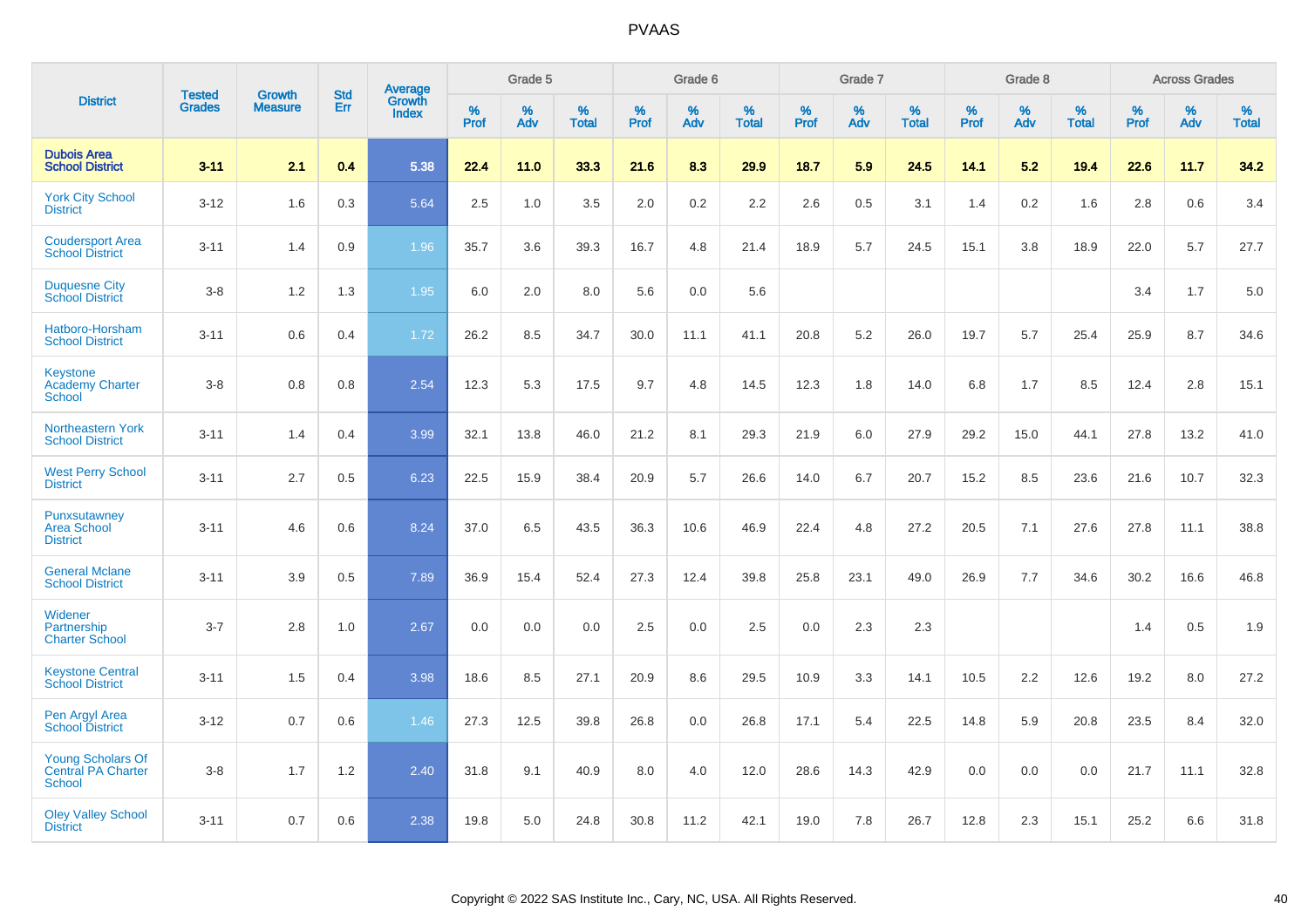|                                                                                          |                                |                                 |                   |                                          |                     | Grade 5  |                      |                     | Grade 6  |                      |              | Grade 7  |                      |                     | Grade 8  |                      |              | <b>Across Grades</b> |                      |
|------------------------------------------------------------------------------------------|--------------------------------|---------------------------------|-------------------|------------------------------------------|---------------------|----------|----------------------|---------------------|----------|----------------------|--------------|----------|----------------------|---------------------|----------|----------------------|--------------|----------------------|----------------------|
| <b>District</b>                                                                          | <b>Tested</b><br><b>Grades</b> | <b>Growth</b><br><b>Measure</b> | <b>Std</b><br>Err | <b>Average</b><br>Growth<br><b>Index</b> | $\%$<br><b>Prof</b> | %<br>Adv | $\%$<br><b>Total</b> | $\%$<br><b>Prof</b> | %<br>Adv | $\%$<br><b>Total</b> | $\%$<br>Prof | %<br>Adv | $\%$<br><b>Total</b> | $\%$<br><b>Prof</b> | %<br>Adv | $\%$<br><b>Total</b> | $\%$<br>Prof | $\%$<br>Adv          | $\%$<br><b>Total</b> |
| <b>Dubois Area</b><br><b>School District</b>                                             | $3 - 11$                       | 2.1                             | 0.4               | 5.38                                     | 22.4                | 11.0     | 33.3                 | 21.6                | 8.3      | 29.9                 | 18.7         | 5.9      | 24.5                 | 14.1                | 5.2      | 19.4                 | 22.6         | 11.7                 | 34.2                 |
| <b>Mastery Charter</b><br>School-Francis D.<br><b>Pastorius</b><br>Elementary            | $3 - 8$                        | 0.3                             | 1.3               | 0.60                                     | 3.8                 | 0.0      | 3.8                  | 3.7                 | 0.0      | 3.7                  | 0.0          | 0.0      | 0.0                  | 0.0                 | 0.0      | 0.0                  | 3.1          | 0.0                  | 3.1                  |
| <b>Mount Union Area</b><br><b>School District</b>                                        | $3 - 10$                       | 3.0                             | 0.7               | 5.20                                     | 11.7                | 4.3      | 16.0                 | 12.4                | 0.0      | 12.4                 | 13.4         | 2.4      | 15.8                 | 0.0                 | 1.2      | 1.2                  | 12.2         | 3.3                  | 15.5                 |
| Robert Benjamin<br><b>Wiley Community</b><br><b>Charter School</b>                       | $3 - 8$                        | 2.8                             | 0.8               | 3.93                                     | 7.0                 | 2.3      | 9.3                  | 0.0                 | 0.0      | 0.0                  | 7.3          | 0.0      | 7.3                  | 4.4                 | 0.0      | 4.4                  | 5.7          | 1.7                  | 7.4                  |
| <b>Center For Student</b><br><b>Learning Charter</b><br>School At<br>Pennsbury           | $6 - 12$                       | $-0.6$                          | 3.1               | $-0.20$                                  |                     |          |                      |                     |          |                      |              |          |                      | 0.0                 | $0.0\,$  | 0.0                  | 3.4          | 0.0                  | 3.4                  |
| <b>North East School</b><br><b>District</b>                                              | $3 - 11$                       | 1.4                             | 0.5               | 2.92                                     | 33.3                | 9.4      | 42.7                 | 23.1                | 9.7      | 32.8                 | 26.4         | 9.3      | 35.7                 | 31.4                | 13.1     | 44.5                 | 29.8         | 12.1                 | 41.8                 |
| <b>Global Leadership</b><br><b>Academy Charter</b><br><b>School Southwest</b><br>at Huey | $3 - 8$                        | 1.0                             | 1.7               | 1.39                                     | 0.0                 | 0.0      | 0.0                  | 0.0                 | 0.0      | 0.0                  |              |          |                      | 0.0                 | 0.0      | 0.0                  | 0.0          | 0.0                  | 0.0                  |
| <b>Hope For</b><br><b>Hyndman Charter</b><br>School                                      | $3 - 11$                       | 4.1                             | 1.8               | 3.10                                     |                     |          |                      | 6.2                 | 0.0      | 6.2                  | 8.3          | 8.3      | 16.7                 | 0.0                 | 0.0      | 0.0                  | 9.9          | 1.2                  | 11.1                 |
| <b>Moshannon Valley</b><br><b>School District</b>                                        | $3 - 10$                       | 2.3                             | 0.8               | 2.85                                     | 19.6                | 13.0     | 32.6                 | 14.8                | 18.5     | 33.3                 | 21.0         | 4.8      | 25.8                 | 16.9                | 6.2      | 23.1                 | 19.9         | 8.5                  | 28.4                 |
| Lake-Lehman<br><b>School District</b>                                                    | $3 - 11$                       | 2.9                             | 0.6               | 5.69                                     | 30.6                | 9.9      | 40.5                 | 21.0                | 6.7      | 27.6                 | 23.7         | 6.1      | 29.8                 | 14.2                | 4.4      | 18.6                 | 26.3         | 6.7                  | 33.1                 |
| <b>Bellefonte Area</b><br><b>School District</b>                                         | $3 - 11$                       | 3.1                             | 0.5               | 7.49                                     | 32.7                | 22.0     | 54.8                 | 31.6                | 7.3      | 39.0                 | 23.4         | 5.5      | 29.0                 | 14.8                | 9.9      | 24.8                 | 28.6         | 15.7                 | 44.3                 |
| <b>Premier Arts And</b><br><b>Science Charter</b><br>School                              | $3-5$                          | $-0.1$                          | 2.0               | $-0.05$                                  | 0.0                 | 0.0      | 0.0                  |                     |          |                      |              |          |                      |                     |          |                      | 3.8          | 1.0                  | 4.8                  |
| <b>Kane Area School</b><br><b>District</b>                                               | $3 - 10$                       | 3.7                             | 0.7               | 6.38                                     | 21.1                | 19.7     | 40.8                 | 14.1                | 3.1      | 17.2                 | 29.8         | 17.9     | 47.8                 | 6.1                 | 1.2      | 7.3                  | 21.5         | 9.0                  | 30.4                 |
| <b>South Park School</b><br><b>District</b>                                              | $3 - 11$                       | 3.3                             | 0.6               | 5.37                                     | 33.3                | 11.9     | 45.2                 | 27.8                | 11.3     | 39.2                 | 21.8         | 16.8     | 38.7                 | 24.0                | 8.6      | 32.7                 | 28.8         | 10.4                 | 39.2                 |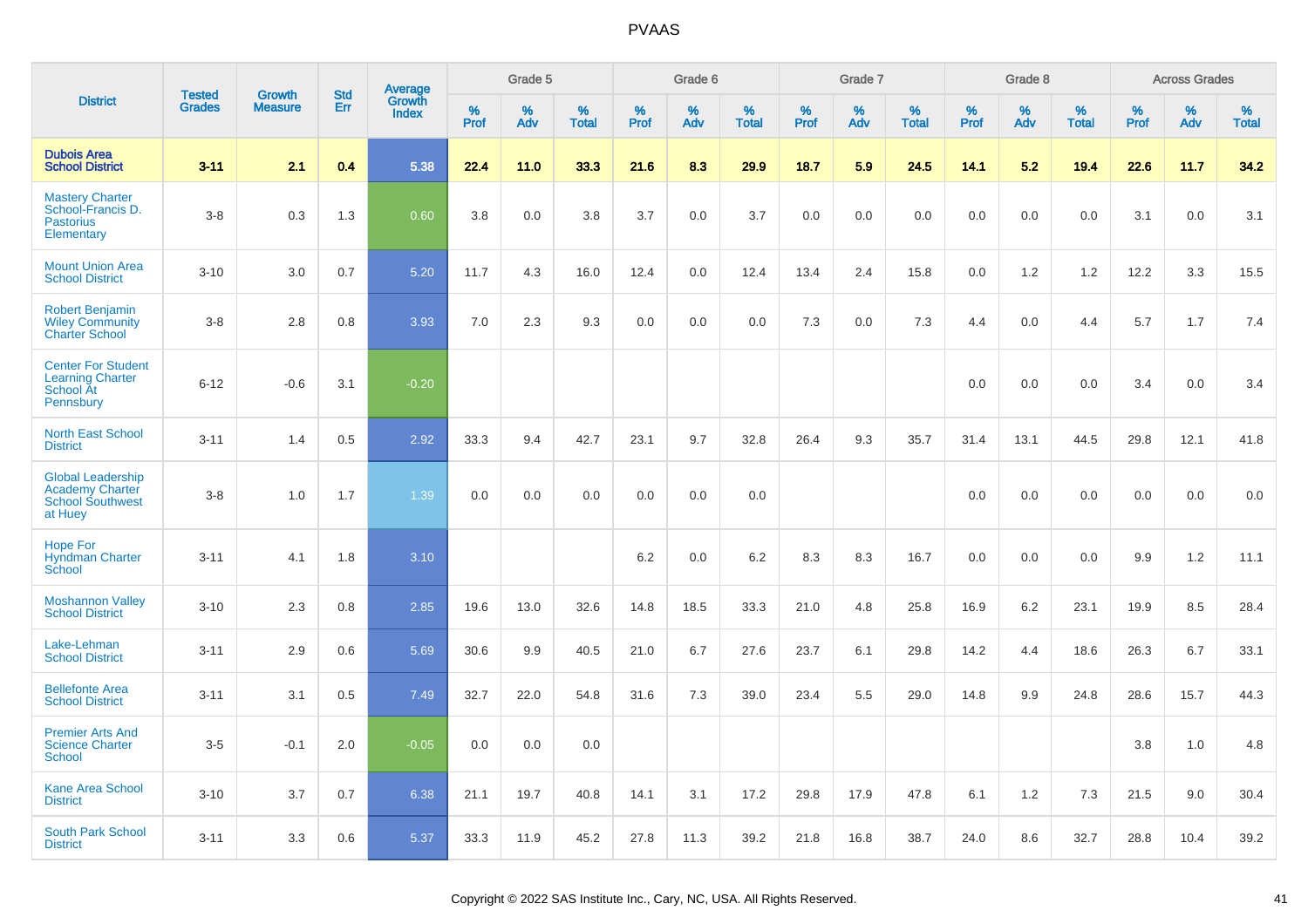|                                                                  | <b>Tested</b> | <b>Growth</b>  | <b>Std</b> | Average                |              | Grade 5  |                   |              | Grade 6  |                   |              | Grade 7  |                   |              | Grade 8  |                   |           | <b>Across Grades</b> |                   |
|------------------------------------------------------------------|---------------|----------------|------------|------------------------|--------------|----------|-------------------|--------------|----------|-------------------|--------------|----------|-------------------|--------------|----------|-------------------|-----------|----------------------|-------------------|
| <b>District</b>                                                  | <b>Grades</b> | <b>Measure</b> | Err        | Growth<br><b>Index</b> | $\%$<br>Prof | %<br>Adv | %<br><b>Total</b> | $\%$<br>Prof | %<br>Adv | %<br><b>Total</b> | $\%$<br>Prof | %<br>Adv | %<br><b>Total</b> | $\%$<br>Prof | %<br>Adv | %<br><b>Total</b> | %<br>Prof | %<br>Adv             | %<br><b>Total</b> |
| <b>Dubois Area</b><br><b>School District</b>                     | $3 - 11$      | 2.1            | 0.4        | 5.38                   | 22.4         | 11.0     | 33.3              | 21.6         | 8.3      | 29.9              | 18.7         | 5.9      | 24.5              | 14.1         | 5.2      | 19.4              | 22.6      | 11.7                 | 34.2              |
| <b>Mastery Charter</b><br>School -<br><b>Shoemaker</b><br>Campus | $7 - 10$      | 1.9            | 1.6        | 1.76                   |              |          |                   |              |          |                   | 9.4          | 0.0      | 9.4               | 4.2          | 0.0      | 4.2               | 7.1       | 0.0                  | 7.1               |
| <b>Aspira Bilingual</b><br><b>Cyber Charter</b><br>School        | $3 - 11$      | 4.2            | 1.5        | 3.82                   |              |          |                   | 0.0          | 0.0      | 0.0               | 0.0          | 0.0      | 0.0               | 0.0          | 0.0      | 0.0               | 1.6       | 0.0                  | 1.6               |
| <b>Bear Creek</b><br><b>Community</b><br><b>Charter School</b>   | $3 - 8$       | 4.4            | 0.8        | 5.57                   | 30.8         | 9.6      | 40.4              | 19.6         | 13.7     | 33.3              | 23.1         | 5.8      | 28.8              | 18.4         | 0.0      | 18.4              | 27.2      | 7.9                  | 35.1              |
| <b>Souderton Charter</b><br>School<br>Collaborative              | $3-8$         | 4.0            | 1.3        | 4.28                   | 51.8         | 22.2     | 74.1              | 44.0         | 24.0     | 68.0              | 28.6         | 38.1     | 66.7              | 41.2         | 11.8     | 52.9              | 40.1      | 26.8                 | 66.9              |
| <b>Central Cambria</b><br><b>School District</b>                 | $3 - 11$      | 2.5            | 0.6        | 4.43                   | 32.5         | 14.5     | 47.0              | 19.5         | 8.0      | 27.4              | 20.2         | 8.8      | 29.0              | 16.5         | 10.2     | 26.8              | 23.8      | 11.4                 | 35.1              |
| <b>Farrell Area School</b><br><b>District</b>                    | $3 - 11$      | 5.3            | 1.0        | 7.64                   | 15.6         | 0.0      | 15.6              | 17.1         | 0.0      | 17.1              | 2.3          | 0.0      | 2.3               | 5.1          | 0.0      | 5.1               | 12.3      | 1.5                  | 13.8              |
| <b>Infinity Charter</b><br><b>School</b>                         | $3-8$         | 5.9            | 1.2        | 4.84                   | 40.9         | 31.8     | 72.7              | 46.2         | 11.5     | 57.7              | 41.7         | 45.8     | 87.5              | 38.1         | 19.0     | 57.1              | 38.7      | 29.6                 | 68.3              |
| <b>Penncrest School</b><br><b>District</b>                       | $3 - 11$      | 1.8            | 0.4        | 4.21                   | 19.7         | $6.2\,$  | 25.8              | 21.6         | 1.8      | 23.4              | 17.5         | 5.0      | 22.5              | 17.1         | 3.5      | 20.6              | 22.0      | 5.3                  | 27.3              |
| <b>Lehigh Valley Dual</b><br>Language Charter<br>School          | $3 - 8$       | 3.1            | 2.3        | 1.36                   | 0.0          | 0.0      | 0.0               | 7.7          | 0.0      | 7.7               |              |          |                   |              |          |                   | 4.2       | 0.0                  | 4.2               |
| <b>Avonworth School</b><br><b>District</b>                       | $3 - 10$      | 2.8            | 0.5        | 5.25                   | 33.8         | 25.5     | 59.3              | 37.7         | 12.3     | 50.0              | 31.5         | 13.8     | 45.4              | 35.8         | 14.2     | 50.0              | 35.2      | 20.0                 | 55.2              |
| <b>Bald Eagle Area</b><br><b>School District</b>                 | $3 - 11$      | 2.6            | 0.6        | 4.48                   | 35.2         | 14.8     | 50.0              | 25.7         | 8.9      | 34.6              | 17.0         | 6.8      | 23.7              | 15.0         | 10.6     | 25.7              | 25.1      | 13.7                 | 38.8              |
| <b>Young Scholars</b><br><b>Charter School</b>                   | $6 - 8$       | 2.6            | 0.8        | 3.60                   |              |          |                   | 1.8          | 0.0      | 1.8               | 4.6          | 0.0      | 4.6               | 0.0          | 0.0      | 0.0               | 2.0       | 0.0                  | 2.0               |
| <b>Riverside School</b><br><b>District</b>                       | $3 - 11$      | 4.3            | 0.6        | 7.08                   | 18.6         | 7.8      | 26.5              | 13.1         | 7.1      | 20.2              | 16.5         | 13.6     | 30.1              | 16.4         | 4.6      | 20.9              | 19.2      | 7.7                  | 27.0              |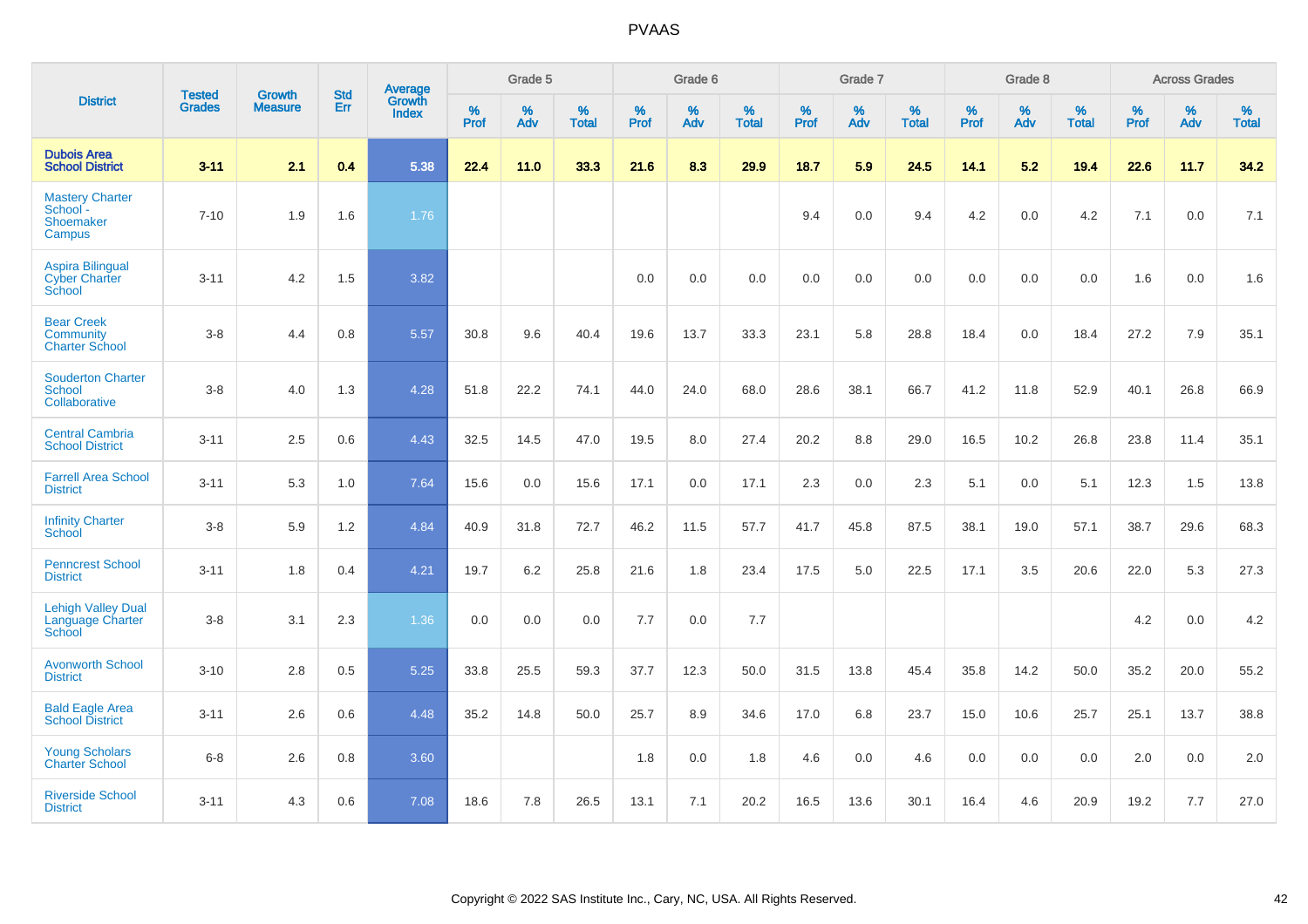|                                                                 |                                |                                 | <b>Std</b> | Average                |              | Grade 5  |                   |           | Grade 6  |                   |           | Grade 7  |                   |           | Grade 8  |                   |           | <b>Across Grades</b> |                   |
|-----------------------------------------------------------------|--------------------------------|---------------------------------|------------|------------------------|--------------|----------|-------------------|-----------|----------|-------------------|-----------|----------|-------------------|-----------|----------|-------------------|-----------|----------------------|-------------------|
| <b>District</b>                                                 | <b>Tested</b><br><b>Grades</b> | <b>Growth</b><br><b>Measure</b> | <b>Err</b> | Growth<br><b>Index</b> | $\%$<br>Prof | %<br>Adv | %<br><b>Total</b> | %<br>Prof | %<br>Adv | %<br><b>Total</b> | %<br>Prof | %<br>Adv | %<br><b>Total</b> | %<br>Prof | %<br>Adv | %<br><b>Total</b> | %<br>Prof | %<br>Adv             | %<br><b>Total</b> |
| <b>Dubois Area</b><br><b>School District</b>                    | $3 - 11$                       | 2.1                             | 0.4        | 5.38                   | 22.4         | 11.0     | 33.3              | 21.6      | 8.3      | 29.9              | 18.7      | 5.9      | 24.5              | 14.1      | 5.2      | 19.4              | 22.6      | 11.7                 | 34.2              |
| <b>Wayne Highlands</b><br><b>School District</b>                | $3 - 11$                       | 2.2                             | 0.5        | 4.54                   | 36.4         | 14.3     | 50.7              | 31.5      | 11.4     | 43.0              | 25.6      | 14.3     | 39.9              | 27.6      | 4.9      | 32.5              | 29.9      | 16.0                 | 46.0              |
| <b>North Clarion</b><br><b>County School</b><br><b>District</b> | $3 - 12$                       | 5.1                             | 0.9        | 5.51                   | 34.1         | 6.8      | 40.9              | 31.7      | 12.2     | 43.9              | 21.4      | 7.1      | 28.6              | 15.9      | 11.4     | 27.3              | 26.5      | 10.6                 | 37.1              |
| <b>Bradford Area</b><br><b>School District</b>                  | $3 - 12$                       | 4.4                             | 0.5        | 9.21                   | 33.5         | 10.2     | 43.7              | 23.4      | 8.8      | 32.2              | 18.9      | 13.9     | 32.8              | 27.8      | 7.6      | 35.4              | 26.9      | 11.3                 | 38.3              |
| <b>New Day Charter</b><br><b>School</b>                         | $7 - 11$                       | 2.2                             | 3.1        | 0.71                   |              |          |                   |           |          |                   |           |          |                   | 0.0       | 0.0      | 0.0               | 0.0       | 0.0                  | 0.0               |
| <b>Port Allegany</b><br><b>School District</b>                  | $3 - 11$                       | 1.7                             | 0.7        | 2.30                   | 20.0         | 5.7      | 25.7              | 7.4       | 1.5      | 8.8               | 17.4      | 2.9      | 20.3              | 13.1      | 9.8      | 23.0              | 16.8      | 5.7                  | 22.5              |
| <b>Athens Area</b><br><b>School District</b>                    | $3 - 11$                       | 3.8                             | 0.5        | 7.01                   | 31.2         | 6.2      | 37.5              | 28.2      | 5.9      | 34.1              | 22.2      | 5.2      | 27.4              | 19.3      | 10.7     | 30.0              | 26.5      | 8.2                  | 34.6              |
| <b>Provident Charter</b><br><b>School</b>                       | $3 - 8$                        | 3.6                             | 1.0        | 3.98                   | 4.4          | 2.2      | 6.5               | 10.5      | 0.0      | 10.5              | 9.1       | 0.0      | 9.1               | 0.0       | 3.3      | 3.3               | 9.2       | 2.5                  | 11.7              |
| <b>Mastery Charter</b><br>School - Clymer<br>Elementary         | $3-6$                          | 1.9                             | 1.5        | 1.23                   | 0.0          | 0.0      | 0.0               | 3.8       | 0.0      | 3.8               |           |          |                   |           |          |                   | 2.6       | 0.8                  | 3.4               |
| <b>Wattsburg Area</b><br><b>School District</b>                 | $3 - 11$                       | 4.1                             | 0.6        | 6.55                   | 25.0         | 18.2     | 43.2              | 27.2      | 17.4     | 44.6              | 19.6      | 7.6      | 27.2              | 31.7      | 12.9     | 44.6              | 26.7      | 12.5                 | 39.2              |
| <b>Arts Academy</b><br>Elementary<br><b>Charter School</b>      | $3-5$                          | 1.7                             | 1.9        | 0.91                   | 5.3          | 0.0      | 5.3               |           |          |                   |           |          |                   |           |          |                   | 5.1       | 0.0                  | 5.1               |
| <b>South Western</b><br><b>School District</b>                  | $3 - 12$                       | 2.8                             | 0.4        | 7.84                   | 23.7         | 5.4      | 29.2              | 15.7      | 11.7     | 27.4              | 17.8      | 6.0      | 23.8              | 19.1      | 10.1     | 29.2              | 21.6      | 8.9                  | 30.4              |
| <b>Donegal School</b><br><b>District</b>                        | $3 - 12$                       | 3.0                             | 0.5        | 6.51                   | 18.1         | 9.9      | 28.0              | 22.5      | 3.2      | 25.7              | 12.4      | 14.8     | 27.2              | 16.6      | 9.5      | 26.0              | 19.7      | 10.6                 | 30.3              |
| New Hope-<br><b>Solebury School</b><br><b>District</b>          | $3 - 11$                       | 4.2                             | 0.6        | 6.75                   | 40.4         | 25.5     | 66.0              | 41.2      | 11.8     | 52.9              | 25.5      | 17.0     | 42.6              | 37.6      | 19.3     | 56.9              | 36.8      | 21.0                 | 57.8              |
| <b>West York Area</b><br><b>School District</b>                 | $3 - 12$                       | 2.3                             | 0.4        | 5.18                   | 19.9         | 5.6      | 25.5              | 14.8      | 4.8      | 19.6              | 15.0      | 5.8      | 20.9              | 16.3      | 4.2      | 20.5              | 19.8      | 5.9                  | 25.6              |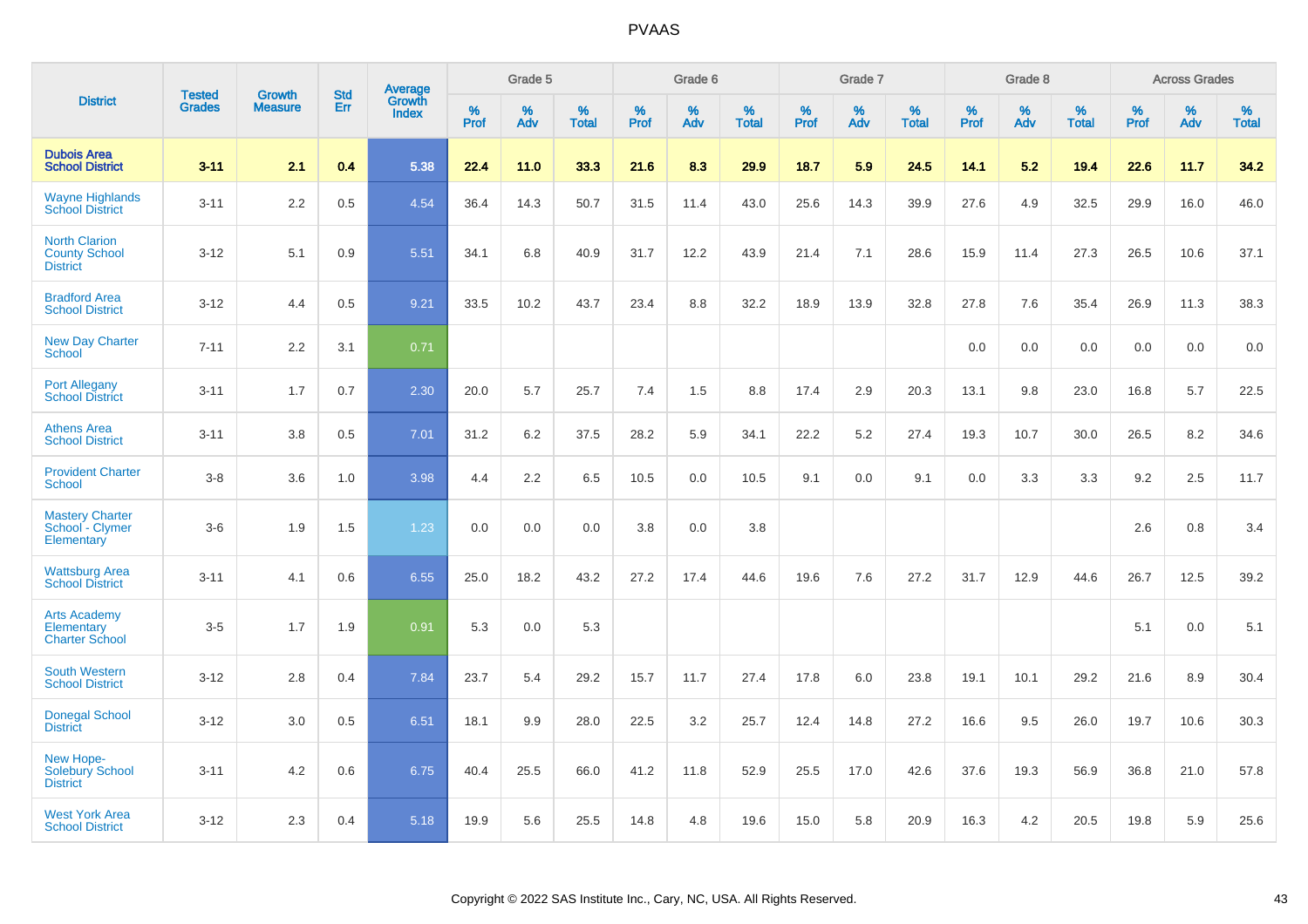|                                                              |                                |                                 | <b>Std</b> |                                   |                     | Grade 5  |                   |                     | Grade 6  |                   |              | Grade 7  |                   |                     | Grade 8  |                   |              | <b>Across Grades</b> |                      |
|--------------------------------------------------------------|--------------------------------|---------------------------------|------------|-----------------------------------|---------------------|----------|-------------------|---------------------|----------|-------------------|--------------|----------|-------------------|---------------------|----------|-------------------|--------------|----------------------|----------------------|
| <b>District</b>                                              | <b>Tested</b><br><b>Grades</b> | <b>Growth</b><br><b>Measure</b> | Err        | Average<br>Growth<br><b>Index</b> | $\%$<br><b>Prof</b> | %<br>Adv | %<br><b>Total</b> | $\%$<br><b>Prof</b> | %<br>Adv | %<br><b>Total</b> | $\%$<br>Prof | %<br>Adv | %<br><b>Total</b> | $\%$<br><b>Prof</b> | %<br>Adv | %<br><b>Total</b> | $\%$<br>Prof | %<br>Adv             | $\%$<br><b>Total</b> |
| <b>Dubois Area</b><br><b>School District</b>                 | $3 - 11$                       | 2.1                             | 0.4        | 5.38                              | 22.4                | 11.0     | 33.3              | 21.6                | 8.3      | 29.9              | 18.7         | 5.9      | 24.5              | 14.1                | 5.2      | 19.4              | 22.6         | 11.7                 | 34.2                 |
| <b>Mountain View</b><br><b>School District</b>               | $3 - 11$                       | 5.6                             | 0.8        | 7.04                              | 28.3                | 1.7      | 30.0              | 16.3                | 2.0      | 18.4              | 25.9         | 7.4      | 33.3              | 27.1                | 8.5      | 35.6              | 21.4         | 4.2                  | 25.6                 |
| <b>Centre Learning</b><br>Community<br><b>Charter School</b> | $5 - 8$                        | 4.9                             | 2.0        | 2.45                              |                     |          |                   |                     |          |                   | 25.0         | 12.5     | 37.5              | 0.0                 | 17.6     | 17.6              | 24.1         | 18.5                 | 42.6                 |
| <b>Bedford Area</b><br><b>School District</b>                | $3 - 11$                       | 3.8                             | 0.6        | 7.33                              | 34.4                | 4.2      | 38.7              | 32.2                | 7.8      | 40.0              | 25.4         | 8.8      | 34.2              | 24.2                | 7.8      | 32.0              | 31.3         | 10.5                 | 41.7                 |
| <b>Seven Generations</b><br><b>Charter School</b>            | $3-5$                          | 2.5                             | 2.0        | 1.26                              | 24.3                | 5.4      | 29.7              |                     |          |                   |              |          |                   |                     |          |                   | 25.6         | 5.6                  | 31.2                 |
| <b>Richland School</b><br><b>District</b>                    | $3 - 11$                       | 3.8                             | 0.6        | 6.45                              | 40.8                | 21.4     | 62.1              | 40.4                | 10.6     | 51.1              | 39.8         | 10.9     | 50.8              | 25.5                | 13.2     | 38.7              | 36.6         | 16.5                 | 53.1                 |
| Tredyffrin-<br><b>Easttown School</b><br><b>District</b>     | $3 - 10$                       | 1.9                             | 0.4        | 4.37                              | 36.2                | 36.2     | 72.4              | 36.8                | 28.2     | 65.0              | 32.6         | 33.0     | 65.7              | 26.4                | 40.3     | 66.7              | 33.6         | 38.6                 | 72.2                 |
| <b>Karns City Area</b><br><b>School District</b>             | $3 - 11$                       | 3.6                             | 0.6        | 5.98                              | 23.6                | 9.0      | 32.6              | 29.6                | 1.1      | 30.7              | 22.4         | 3.4      | 25.9              | 16.8                | 3.7      | 20.6              | 24.0         | 3.2                  | 27.2                 |
| Shanksville-<br><b>Stonycreek School</b><br><b>District</b>  | $3 - 10$                       | 6.4                             | 1.4        | 4.61                              | 28.6                | 0.0      | 28.6              | 25.0                | 4.2      | 29.2              | 20.0         | 5.0      | 25.0              | 22.2                | 0.0      | 22.2              | 26.3         | 1.7                  | 28.0                 |
| <b>Mastery Charter</b><br>School John Wister<br>Elementary   | $3-5$                          | 3.9                             | 2.6        | 1.52                              | 5.0                 | 0.0      | 5.0               |                     |          |                   |              |          |                   |                     |          |                   | 2.9          | 0.0                  | 2.9                  |
| <b>Universal Bluford</b><br><b>Charter School</b>            | $3-6$                          | 4.8                             | 1.4        | 4.14                              | 4.4                 | 0.0      | 4.4               | 2.7                 | 0.0      | 2.7               |              |          |                   |                     |          |                   | 4.3          | 0.0                  | 4.3                  |
| <b>Dubois Area</b><br><b>School District</b>                 | $3 - 11$                       | 2.1                             | 0.4        | 5.38                              | 22.4                | 11.0     | 33.3              | 21.6                | 8.3      | 29.9              | 18.7         | 5.9      | 24.5              | 14.1                | 5.2      | 19.4              | 22.6         | 11.7                 | 34.2                 |
| Gettysburg<br><b>Montessori Charter</b><br>School            | $3-6$                          | 5.4                             | 1.9        | 2.75                              | 19.0                | 19.0     | 38.1              | 11.1                | 0.0      | 11.1              |              |          |                   |                     |          |                   | 19.2         | 9.6                  | 28.7                 |
| <b>Warren County</b><br><b>School District</b>               | $3 - 11$                       | 2.7                             | 0.4        | 7.14                              | 21.0                | 7.4      | 28.4              | 15.7                | 3.7      | 19.3              | 12.0         | 0.7      | 12.6              | 13.8                | 2.9      | 16.7              | 17.7         | 4.3                  | 22.0                 |
| <b>Conneaut School</b><br><b>District</b>                    | $3 - 12$                       | 3.7                             | 0.5        | 6.95                              | 21.8                | 7.5      | 29.3              | 23.8                | 9.8      | 33.6              | 19.4         | 6.7      | 26.1              | 17.9                | 3.4      | 21.4              | 24.4         | 10.4                 | 34.8                 |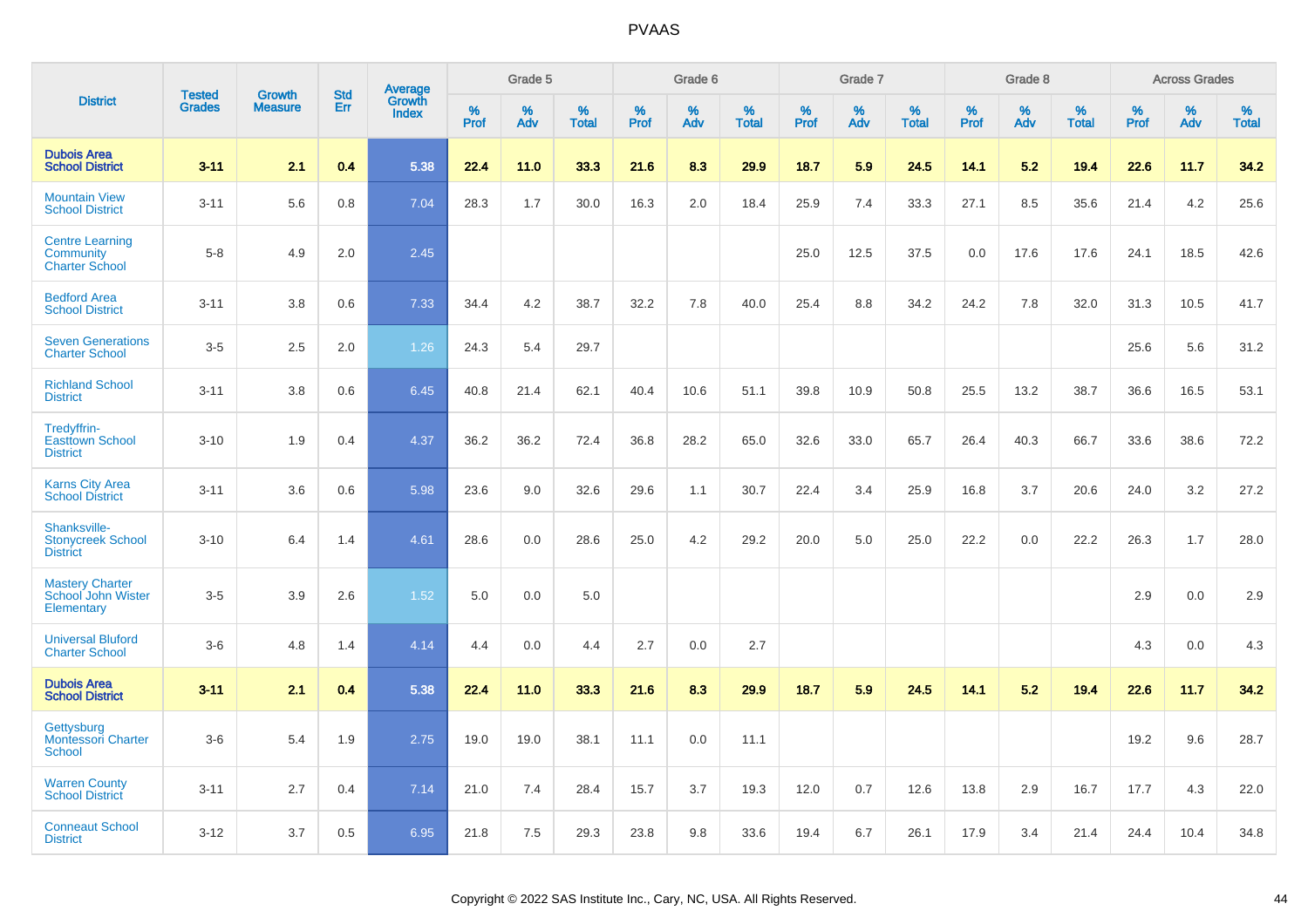|                                                                                              |                                |                                 | <b>Std</b> | Average                |              | Grade 5  |                   |           | Grade 6  |                   |           | Grade 7  |                   |           | Grade 8  |                   |           | <b>Across Grades</b> |                   |
|----------------------------------------------------------------------------------------------|--------------------------------|---------------------------------|------------|------------------------|--------------|----------|-------------------|-----------|----------|-------------------|-----------|----------|-------------------|-----------|----------|-------------------|-----------|----------------------|-------------------|
| <b>District</b>                                                                              | <b>Tested</b><br><b>Grades</b> | <b>Growth</b><br><b>Measure</b> | Err        | Growth<br><b>Index</b> | $\%$<br>Prof | %<br>Adv | %<br><b>Total</b> | %<br>Prof | %<br>Adv | %<br><b>Total</b> | %<br>Prof | %<br>Adv | %<br><b>Total</b> | %<br>Prof | %<br>Adv | %<br><b>Total</b> | %<br>Prof | %<br>Adv             | %<br><b>Total</b> |
| <b>Dubois Area</b><br><b>School District</b>                                                 | $3 - 11$                       | 2.1                             | 0.4        | 5.38                   | 22.4         | 11.0     | 33.3              | 21.6      | 8.3      | 29.9              | 18.7      | 5.9      | 24.5              | 14.1      | 5.2      | 19.4              | 22.6      | 11.7                 | 34.2              |
| <b>Montour School</b><br><b>District</b>                                                     | $3 - 11$                       | 5.0                             | 0.4        | 11.10                  | 31.8         | 25.1     | 57.0              | 30.6      | 24.5     | 55.1              | 26.3      | 30.1     | 56.5              | 26.6      | 30.6     | 57.3              | 31.2      | 26.8                 | 58.1              |
| <b>Hempfield School</b><br><b>District</b>                                                   | $3 - 11$                       | 3.5                             | 0.3        | 11.50                  | 32.6         | 14.9     | 47.5              | 27.8      | 18.0     | 45.8              | 22.6      | 18.5     | 41.1              | 24.4      | 18.7     | 43.1              | 27.9      | 18.3                 | 46.2              |
| <b>Smethport Area</b><br><b>School District</b>                                              | $3 - 12$                       | 7.1                             | 0.8        | 8.76                   | 29.2         | 8.3      | 37.5              | 24.6      | 8.8      | 33.3              | 16.9      | 6.2      | 23.1              | 22.6      | 4.8      | 27.4              | 22.1      | 9.4                  | 31.5              |
| <b>Midd-West School</b><br><b>District</b>                                                   | $3 - 11$                       | 4.5                             | 0.6        | 8.11                   | 29.8         | 11.2     | 41.0              | 35.1      | 9.9      | 45.0              | 18.2      | 14.1     | 32.3              | 21.6      | 8.0      | 29.6              | 27.0      | 9.8                  | 36.8              |
| <b>Austin Area School</b><br><b>District</b>                                                 | $3 - 11$                       | 10.1                            | 1.6        | 6.38                   | 23.1         | 15.4     | 38.5              | 30.8      | 7.7      | 38.5              | 40.0      | 0.0      | 40.0              | 31.2      | 0.0      | 31.2              | 26.0      | 6.8                  | 32.9              |
| <b>Easton Arts</b><br>Academy<br>Elementary<br><b>Charter School</b>                         | $3-5$                          | 4.8                             | 2.4        | 1.94                   | 4.2          | 16.7     | 20.8              |           |          |                   |           |          |                   |           |          |                   | 12.6      | 3.9                  | 16.5              |
| <b>Huntingdon Area</b><br><b>School District</b>                                             | $3 - 11$                       | 9.5                             | 0.5        | 17.36                  | 23.7         | 13.2     | 36.8              | 17.8      | 10.2     | 28.0              | 18.0      | 4.3      | 22.3              | 13.6      | 4.8      | 18.4              | 19.7      | 9.1                  | 28.8              |
| <b>Shikellamy School</b><br><b>District</b>                                                  | $3 - 10$                       | 2.8                             | 0.4        | 6.42                   | 24.3         | 11.4     | 35.7              | 18.3      | 8.4      | 26.7              | 18.0      | 7.7      | 25.8              | 11.5      | 7.8      | 19.3              | 21.2      | 9.8                  | 31.0              |
| <b>Lehighton Area</b><br><b>School District</b>                                              | $3 - 11$                       | 3.8                             | 0.5        | 7.54                   | 23.0         | 5.9      | 29.0              | 26.0      | 4.1      | 30.1              | 12.0      | 5.7      | 17.7              | 14.7      | 1.8      | 16.6              | 23.4      | 5.4                  | 28.8              |
| <b>Central Columbia</b><br><b>School District</b>                                            | $3 - 12$                       | 3.8                             | 0.5        | 7.42                   | 30.5         | 25.2     | 55.6              | 28.2      | 25.2     | 53.3              | 32.6      | 14.9     | 47.5              | 30.6      | 20.1     | 50.7              | 32.6      | 22.1                 | 54.7              |
| <b>Warwick School</b><br><b>District</b>                                                     | $3 - 11$                       | 4.0                             | 0.4        | 10.87                  | 35.6         | 9.6      | 45.2              | 30.7      | 6.4      | 37.0              | 22.5      | 7.2      | 29.7              | 13.2      | 3.6      | 16.8              | 25.6      | 9.8                  | 35.4              |
| <b>Upper Saint Clair</b><br><b>School District</b>                                           | $3 - 11$                       | 3.0                             | 0.4        | 7.98                   | 36.3         | 35.5     | 71.8              | 40.8      | 27.3     | 68.1              | 33.3      | 35.5     | 68.8              | 31.1      | 30.4     | 61.5              | 36.7      | 35.6                 | 72.3              |
| <b>Bangor Area</b><br><b>School District</b>                                                 | $3 - 12$                       | 4.2                             | 0.5        | 8.44                   | 20.3         | 24.8     | 45.1              | 26.7      | 14.0     | 40.7              | 20.4      | 13.6     | 34.0              | 23.2      | 6.0      | 29.1              | 27.2      | 17.9                 | 45.2              |
| <b>West Philadelphia</b><br><b>Achievement</b><br><b>Charter</b><br><b>Elementary School</b> | $3-5$                          | 4.2                             | 1.6        | 2.63                   | 6.7          | 0.0      | 6.7               |           |          |                   |           |          |                   |           |          |                   | 2.8       | 0.5                  | 3.2               |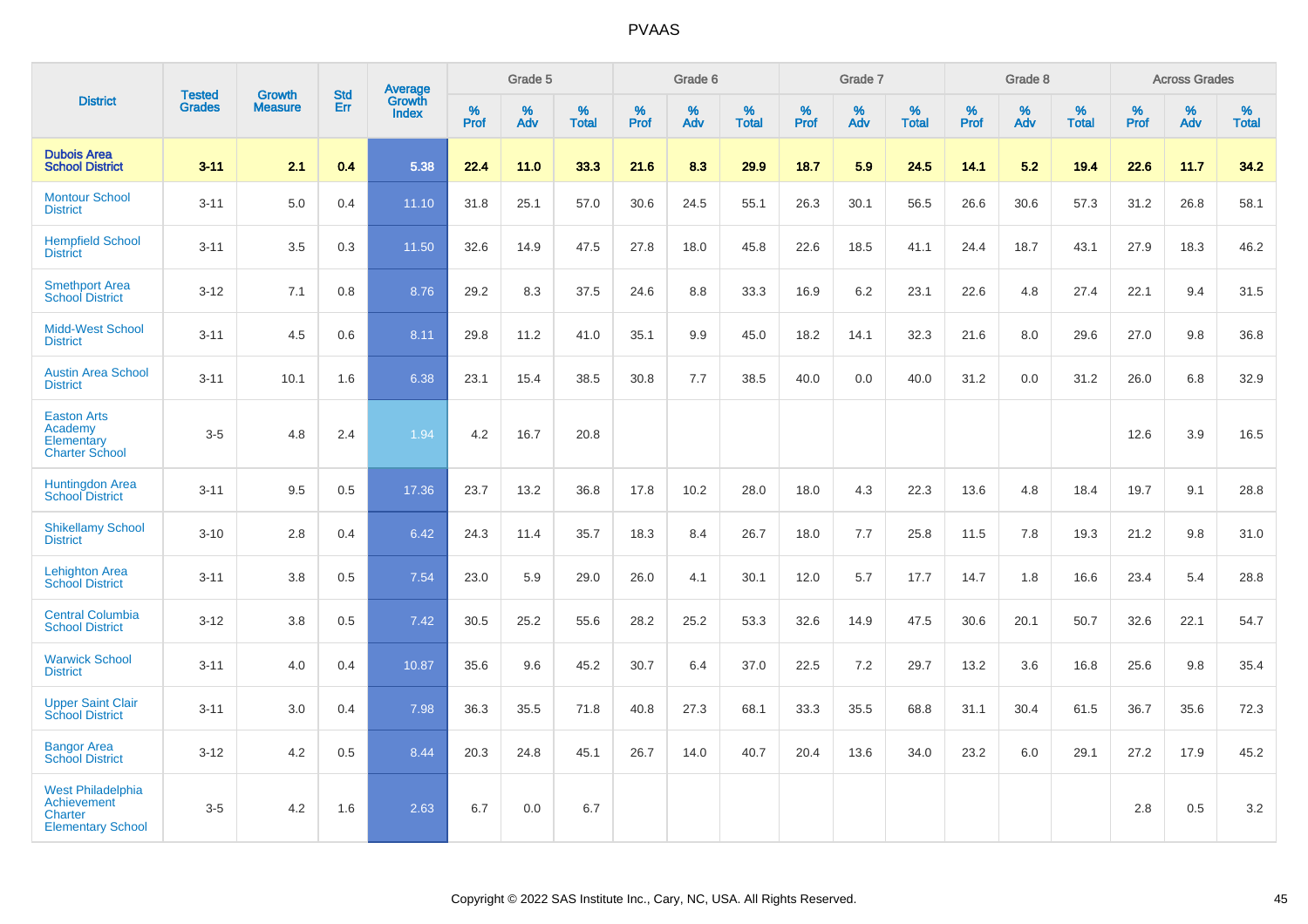|                                                            | <b>Tested</b> | <b>Growth</b>  | <b>Std</b> | Average                       |           | Grade 5  |                   |           | Grade 6  |                   |           | Grade 7  |                   |           | Grade 8  |                   |           | <b>Across Grades</b> |                   |
|------------------------------------------------------------|---------------|----------------|------------|-------------------------------|-----------|----------|-------------------|-----------|----------|-------------------|-----------|----------|-------------------|-----------|----------|-------------------|-----------|----------------------|-------------------|
| <b>District</b>                                            | <b>Grades</b> | <b>Measure</b> | Err        | <b>Growth</b><br><b>Index</b> | %<br>Prof | %<br>Adv | %<br><b>Total</b> | %<br>Prof | %<br>Adv | %<br><b>Total</b> | %<br>Prof | %<br>Adv | %<br><b>Total</b> | %<br>Prof | %<br>Adv | %<br><b>Total</b> | %<br>Prof | %<br>Adv             | %<br><b>Total</b> |
| <b>Dubois Area</b><br><b>School District</b>               | $3 - 11$      | 2.1            | 0.4        | 5.38                          | 22.4      | 11.0     | 33.3              | 21.6      | 8.3      | 29.9              | 18.7      | 5.9      | 24.5              | 14.1      | 5.2      | 19.4              | 22.6      | 11.7                 | 34.2              |
| Esperanza<br><b>Academy Charter</b><br><b>School</b>       | $4 - 11$      | 2.8            | 0.5        | 5.89                          |           |          |                   | 1.5       | 0.0      | 1.5               | 4.2       | 0.0      | 4.2               | 0.5       | 0.0      | 0.5               | 1.8       | 0.0                  | 1.8               |
| <b>Chester</b><br>Community<br><b>Charter School</b>       | $3 - 8$       | 3.5            | 0.6        | 6.06                          | 0.7       | 0.7      | 1.5               | 3.6       | 0.0      | 3.6               | 3.2       | 1.1      | 4.3               | 2.6       | 0.0      | 2.6               | 2.1       | 0.4                  | 2.5               |
| <b>Blacklick Valley</b><br><b>School District</b>          | $3 - 11$      | 8.2            | 1.0        | 8.15                          | 24.1      | 6.9      | 31.0              | 34.2      | 10.5     | 44.7              | 16.7      | 0.0      | 16.7              | 14.3      | 4.8      | 19.0              | 22.6      | 9.5                  | 32.1              |
| <b>Saucon Valley</b><br><b>School District</b>             | $3 - 11$      | 6.7            | 0.5        | 12.55                         | 32.0      | 25.4     | 57.4              | 33.6      | 11.0     | 44.5              | 31.1      | 12.1     | 43.2              | 32.8      | 16.0     | 48.8              | 31.2      | 18.8                 | 50.0              |
| <b>Universal Daroff</b><br><b>Charter School</b>           | $3 - 8$       | 6.1            | 0.8        | 7.55                          | 1.6       | 1.6      | 3.2               | 0.0       | 0.0      | 0.0               | 2.2       | 0.0      | 2.2               | 3.6       | 0.0      | 3.6               | 2.2       | 0.3                  | 2.5               |
| <b>Bucks County</b><br><b>Montessori Charter</b><br>School | $3-6$         | 9.5            | 1.8        | 5.15                          | 16.1      | 25.8     | 41.9              | 42.9      | 28.6     | 71.4              |           |          |                   |           |          |                   | 33.0      | 29.8                 | 62.8              |
| <b>Otto-Eldred School</b><br><b>District</b>               | $3 - 11$      | 7.8            | 0.9        | 8.33                          | 23.8      | 28.6     | 52.4              | 45.0      | 12.5     | 57.5              | 20.0      | 15.6     | 35.6              | 25.0      | 6.2      | 31.2              | 28.3      | 13.9                 | 42.2              |
| <b>Vida Charter</b><br><b>School</b>                       | $3-6$         | 10.1           | 1.8        | 5.60                          | 23.1      | 19.2     | 42.3              | 16.7      | 11.1     | 27.8              |           |          |                   |           |          |                   | 20.4      | 7.8                  | 28.2              |
| <b>Lewisburg Area</b><br><b>School District</b>            | $3 - 11$      | 6.7            | 0.6        | 12.13                         | 33.6      | 28.3     | 62.0              | 40.0      | 24.2     | 64.2              | 33.1      | 29.4     | 62.5              | 17.9      | 31.3     | 49.2              | 31.0      | 30.1                 | 61.1              |
| <b>Conestoga Valley</b><br><b>School District</b>          | $3 - 11$      | 4.8            | 0.4        | 12.76                         | 21.3      | 12.6     | 33.8              | 24.9      | 7.7      | 32.7              | 20.4      | 14.0     | 34.4              | 23.0      | 13.5     | 36.5              | 24.2      | 13.5                 | 37.8              |
| <b>Homer-Center</b><br><b>School District</b>              | $3 - 11$      | 10.3           | 0.8        | 13.11                         | 31.8      | 17.5     | 49.2              | 36.4      | 4.6      | 40.9              | 20.3      | 0.0      | 20.3              | 26.9      | 13.4     | 40.3              | 27.6      | 7.4                  | 35.0              |
| <b>Cumberland Valley</b><br><b>School District</b>         | $3 - 12$      | 3.8            | 0.2        | 15.85                         | 33.5      | 27.3     | 60.8              | 31.4      | 13.8     | 45.2              | 29.0      | 18.7     | 47.6              | 26.6      | 12.4     | 39.0              | 30.7      | 22.4                 | 53.2              |
| <b>Lower Merion</b><br><b>School District</b>              | $3 - 11$      | 3.3            | 0.3        | 12.62                         | 27.6      | 48.2     | 75.8              | 31.4      | 37.3     | 68.6              | 33.9      | 31.3     | 65.2              | 33.0      | 28.3     | 61.3              | 31.2      | 40.9                 | 72.2              |
| <b>Circle Of Seasons</b><br><b>Charter School</b>          | $3 - 8$       | 12.3           | 1.2        | 10.35                         | 20.0      | 5.7      | 25.7              | 16.7      | 6.7      | 23.3              | 25.0      | 11.1     | 36.1              |           |          |                   | 20.9      | 7.9                  | 28.8              |